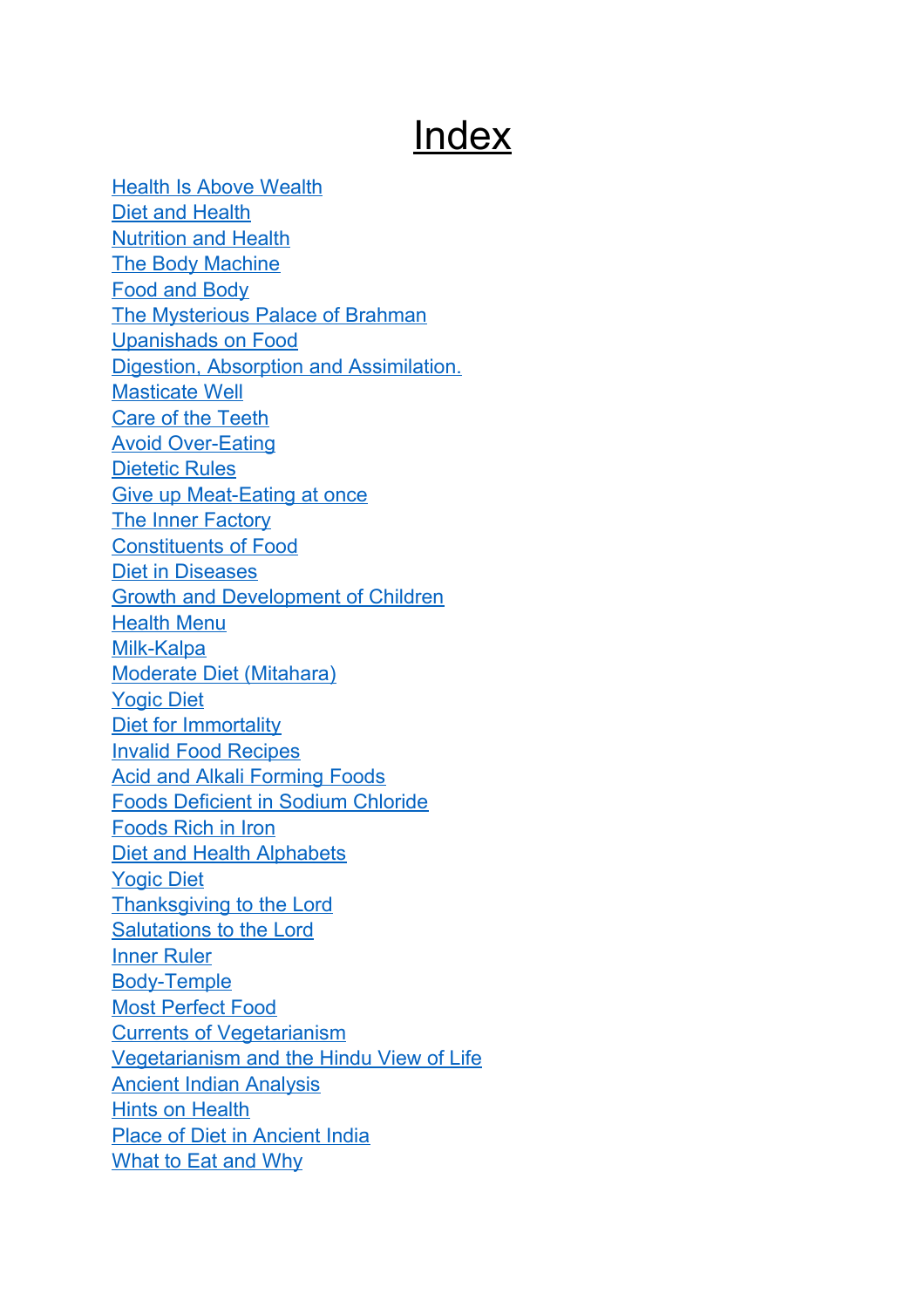[Proteins and Minerals](#page-124-2) [Fats and Carbohydrates](#page-125-0) [Vitamins—Their Sources and Functions](#page-126-0) [Rare Values of Common Articles of Diet](#page-128-0) [How Much to Eat](#page-129-0) [Food Habits](#page-131-0) [Landmarks in the Growth of Children](#page-133-0) [A Wise Man](#page-135-2) [Yogi's Cure](#page-135-1) [Success Tonic](#page-135-0) [Anti-Divorce Tonic](#page-136-1) [Diet and Health](#page-136-0)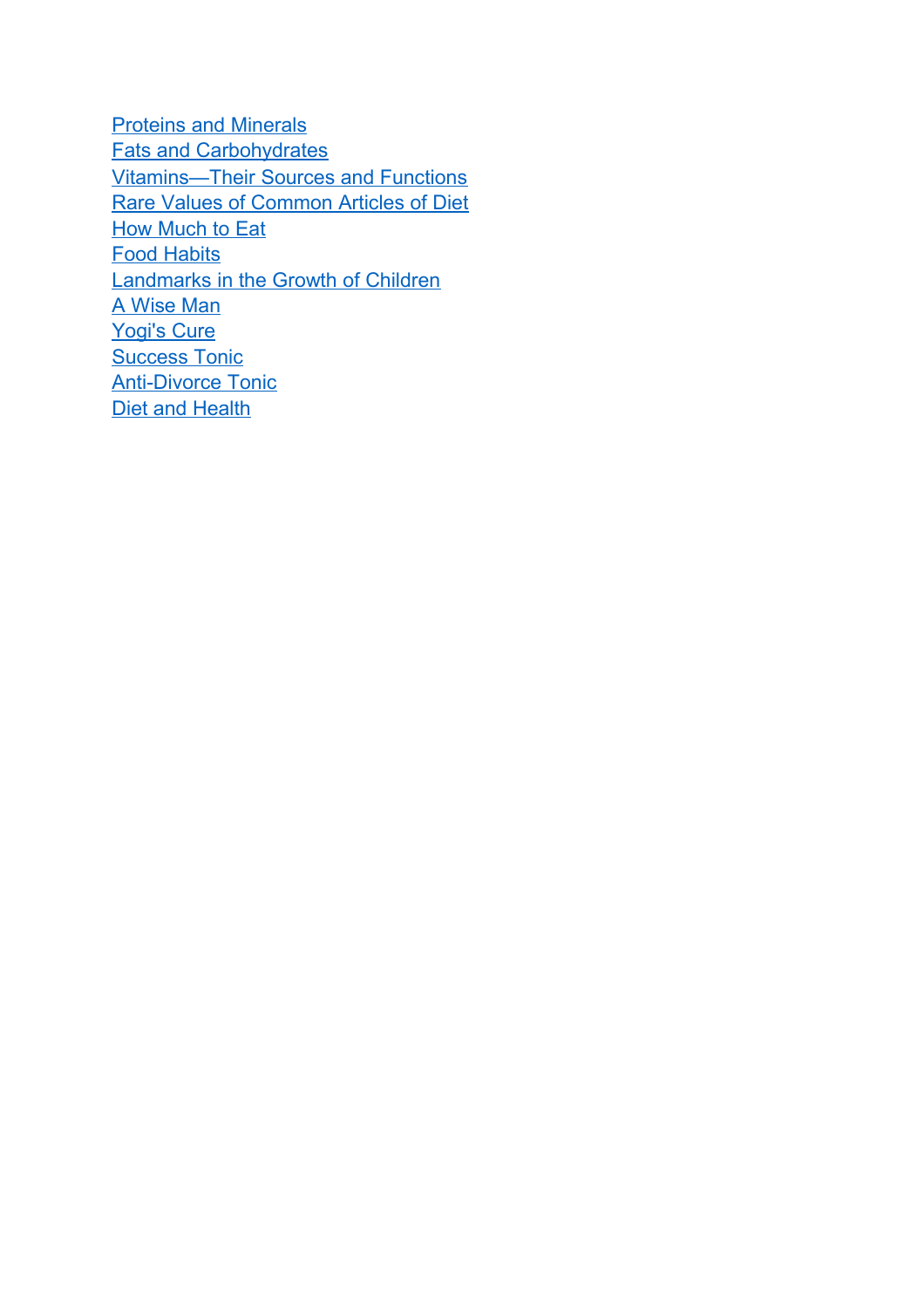## **PUBLISHERS' NOTE**

Sri Swami Sivanandaji Maharaj was a doctor before he embraced the holy Order of Sannyasa. Even before he began his medical career, he enthusiastically conducted a medical journal called "Ambrosia" in which he published regularly articles on health and hygiene, diet and healing.

This volume from the pen of the sage-doctor is of the greatest value, not only to the members of the medical profession, but to the layman as well who will gain immense knowledge from it, for enjoying good health and long life.

16th May, 1958 **16th May, 1958** - THE DIVINE LIFE SOCIETY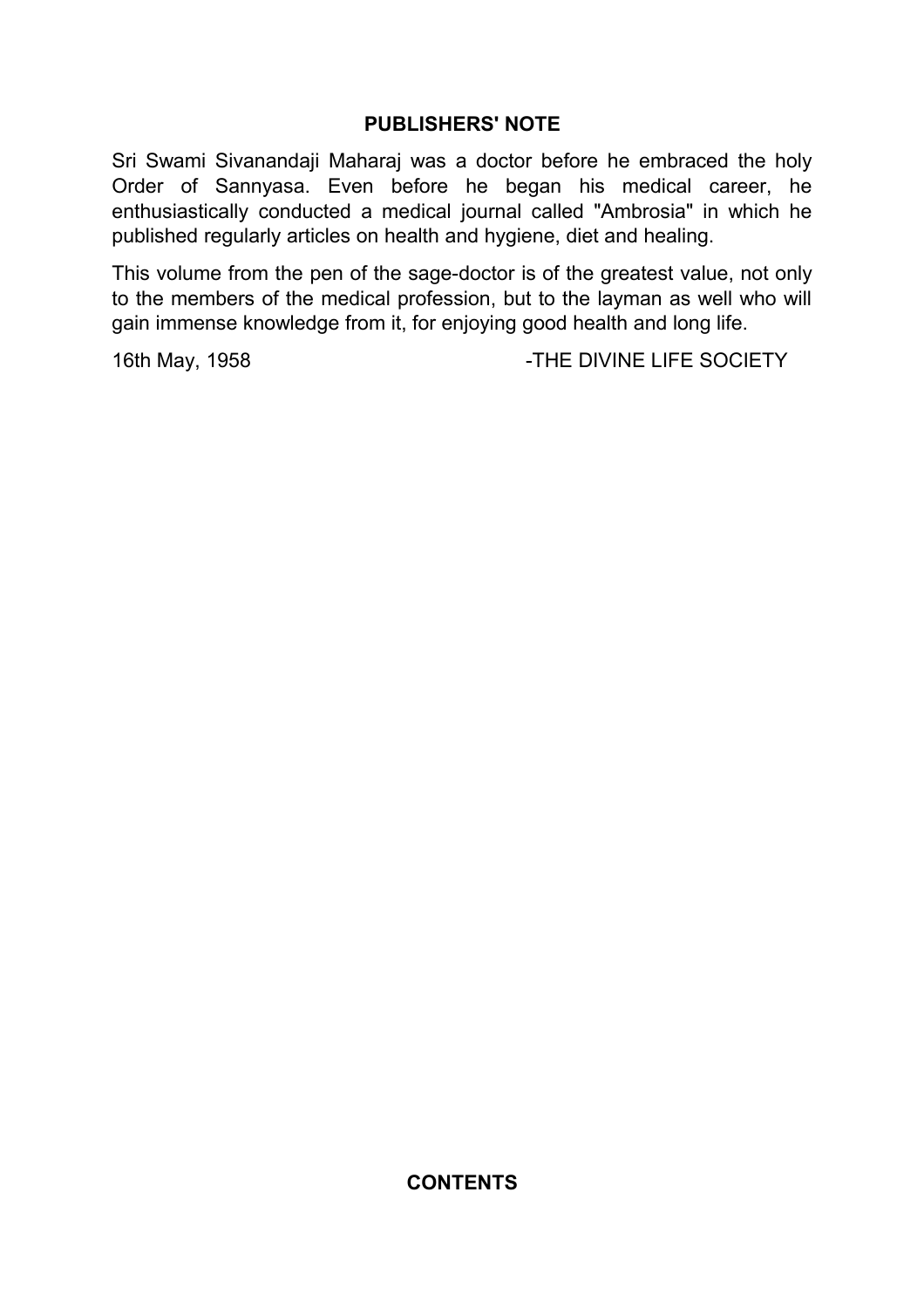| <b>Health Is Above Wealth</b><br>Diet and Health<br><b>Nutrition and Health</b> |                     | 11<br>12<br>14 |
|---------------------------------------------------------------------------------|---------------------|----------------|
| The Body Machine                                                                |                     | 16             |
| Food and Body                                                                   |                     | 17             |
| The Mysterious Palace of Brahman                                                |                     | 19             |
| Upanishads on Food                                                              |                     | 21             |
| Digestion, Absorption and Assimilation.                                         |                     | 24             |
| <b>Masticate Well</b>                                                           |                     | 26             |
| Care of the Teeth                                                               |                     | 27             |
| <b>Avoid Over-Eating</b>                                                        |                     | 29             |
| <b>Dietetic Rules</b>                                                           |                     | 31             |
| Give up Meat-Eating at once                                                     |                     | 32             |
| The Inner Factory                                                               |                     | 35             |
|                                                                                 | <b>Chapter II</b>   |                |
| <b>Constituents of Food</b>                                                     |                     | 38             |
|                                                                                 | <b>Chapter III</b>  |                |
| Diet in Diseases                                                                |                     | 78             |
| Growth and Development of Children                                              |                     | 93             |
|                                                                                 | <b>Chapter IV</b>   |                |
| <b>Health Menu</b>                                                              |                     | 98             |
|                                                                                 | Chapter V           |                |
| Milk-Kalpa                                                                      |                     | 104            |
| Moderate Diet (Mitahara)                                                        |                     | 105            |
| <b>Yogic Diet</b>                                                               |                     | 106            |
| Diet for Immortality                                                            |                     | 106            |
|                                                                                 | <b>Chapter VI</b>   |                |
| <b>Invalid Food Recipes</b>                                                     |                     | 109            |
|                                                                                 | <b>Chapter VII</b>  |                |
| <b>Acid and Alkali Forming Foods</b>                                            |                     | 112            |
| Foods Deficient in Sodium Chloride                                              |                     | 113            |
| Foods Rich in Iron                                                              |                     | 113            |
| Diet and Health Alphabets                                                       |                     | 114            |
| <b>Yogic Diet</b>                                                               |                     | 117            |
|                                                                                 | <b>Chapter VIII</b> |                |
| Thanksgiving to the Lord                                                        |                     | 121            |
| Salutations to the Lord                                                         |                     | 121            |
| <b>Inner Ruler</b>                                                              |                     | 122            |
| Body-Temple                                                                     |                     | 123            |
|                                                                                 |                     |                |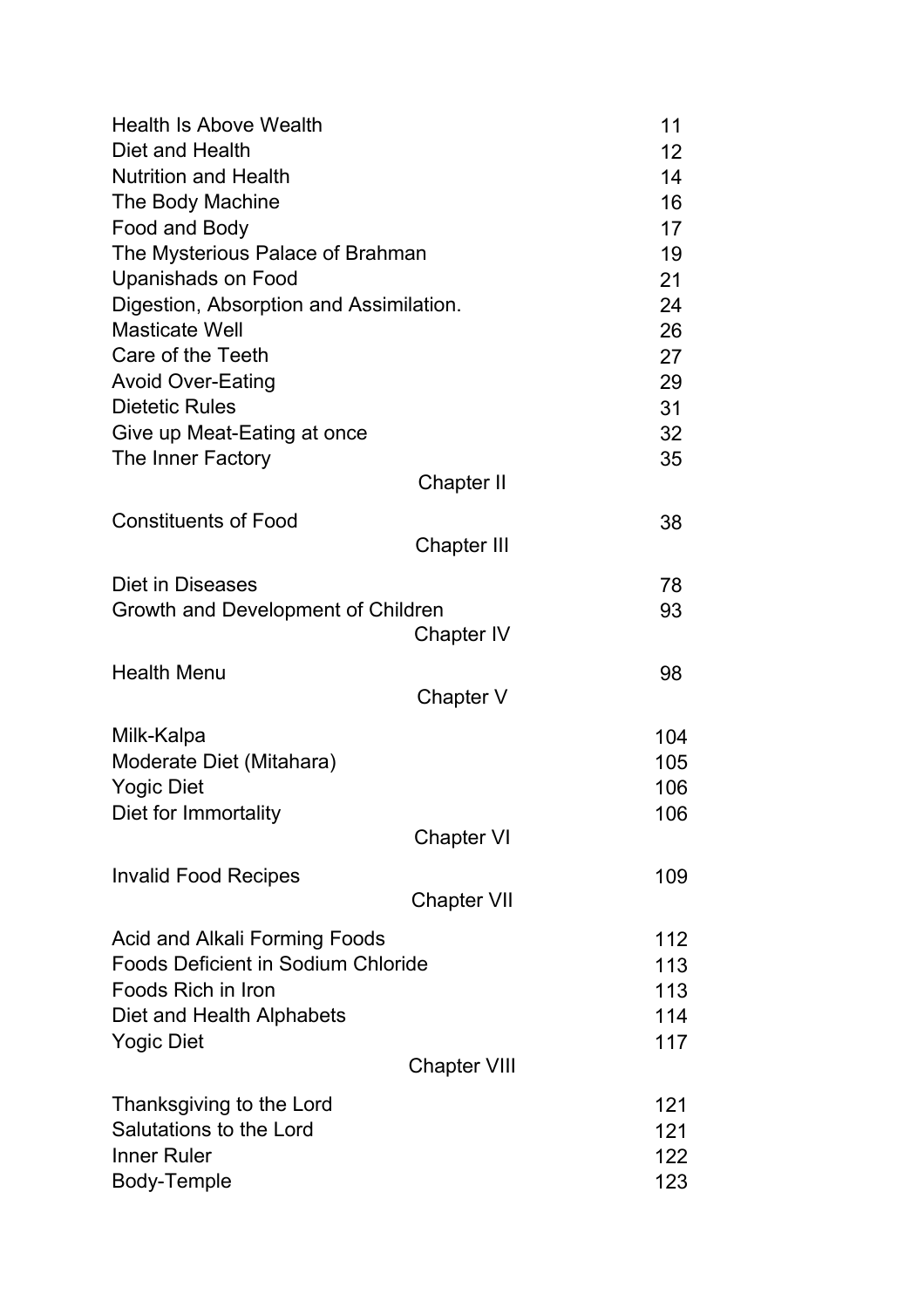| Most Perfect Food                        | 123 |
|------------------------------------------|-----|
| <b>Currents of Vegetarianism</b>         | 124 |
| Vegetarianism and the Hindu View of Life | 127 |
| <b>Ancient Indian Analysis</b>           | 128 |

## Chapter IX

| Hints on Health                             | 132 |
|---------------------------------------------|-----|
| Place of Diet in Ancient India              | 147 |
| What to Eat and Why                         | 147 |
| <b>Proteins and Minerals</b>                | 147 |
| <b>Fats and Carbohydrates</b>               | 148 |
| <b>Vitamins-Their Sources and Functions</b> | 149 |
| Rare Values of Common Articles of Diet      | 152 |
| How Much to Eat                             | 153 |
| <b>Food Habits</b>                          | 154 |
| Appendix                                    |     |
| Landmarks in the Growth of Children         | 159 |
| A Wise Man                                  | 160 |
| Yogi's Cure                                 | 160 |
| <b>Success Tonic</b>                        | 161 |
| Anti-Divorce Tonic                          | 161 |
| Diet and Health                             | 162 |
|                                             |     |

## <span id="page-4-0"></span>**Chapter 1 HEALTH IS ABOVE WEALTH**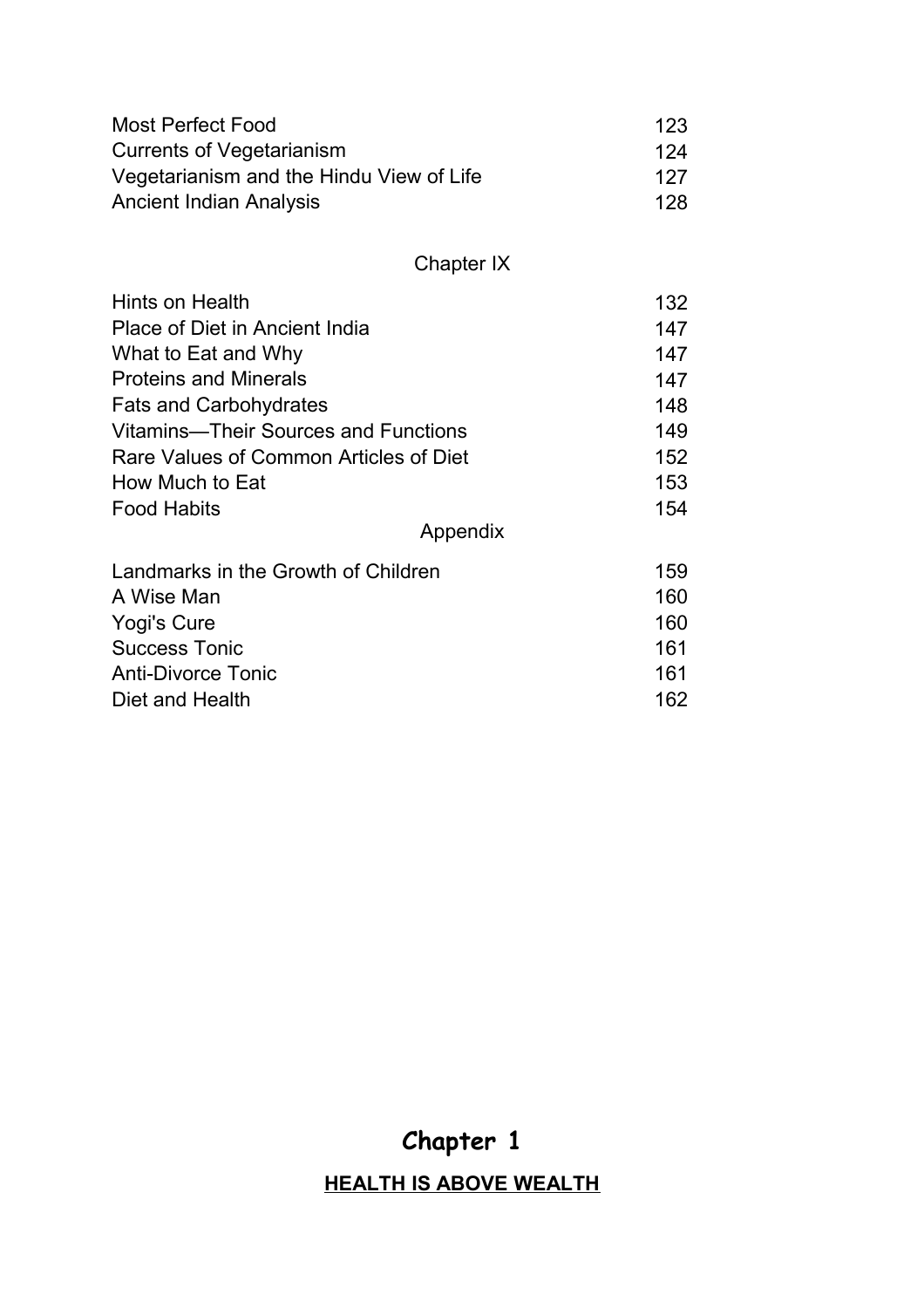Health is the greatest wealth and asset for you. Without good health and strength, you cannot achieve success in life and God-realisation. Without good health, you cannot enjoy life. Good health comes from following definite rules. Those who ignore the rules of health, suffer much and die prematurely. Even for spiritual pursuits good health is the prerequisite. Without good health you cannot penetrate into the hidden depths of the vast ocean of life within and attain the final beatitude of life. Without good health you cannot wage war against the turbulent senses and the boisterous mind.

Health is wealth. Health is a covetable possession indeed. Good health is a valuable asset for one and all. You should have physical as well as mental health. If you do not possess good health you cannot prosper in any walk of life.

Health is that state in which a man sleeps well, digests his food well, is quite at ease, is free from any kind of disease or uneasiness. When you are in a state of perfect health all the organs, viz., heart, lungs, brain, kidneys, liver, intestines, work in perfect harmony and concord and discharge their functions satisfactorily. The pulse rate and the rate of respiration are in perfect order. The bodily temperature is normal. A healthy man smiles and laughs. He is cheerful and happy. He discharges his daily duties with ease and comfort. A healthy man is capable of doing work for a long time without getting fatigued. His bowels move very freely every day. He possesses the highest kind of mental and physical efficiency.

Health is a positive state. It is not simply negation of dis-ease. A healthy man can turn out more physical and mental work. He can practise good meditation for a long time. A healthy man need not be necessarily strong and robust and a strong and robust man need not be necessarily healthy. Health is a gift from Mother Nature or Lord who is the power behind life. Health is your birthright but not disease. It is as natural to be well as to be born.

Health is above all gold and infinite wealth and treasure. It enlarges the soul and opens all its powers to receive instructions and relish virtues. "This Atman cannot be attained by a weak and unhealthy man." This is the emphatic declaration of the Upanishads. Emerson says, "The first wealth is health. Give me health and a day I will make the pomp of emperors ridiculous." He who has good health has nothing more to wish for. He is really a blessed man. Ramalinga swami sings, "I want a life with health and without disease." The first requisite in life is good health. Health is a sine qua non to every kind of enjoyment in life.

## <span id="page-5-0"></span>**DIET AND HEALTH**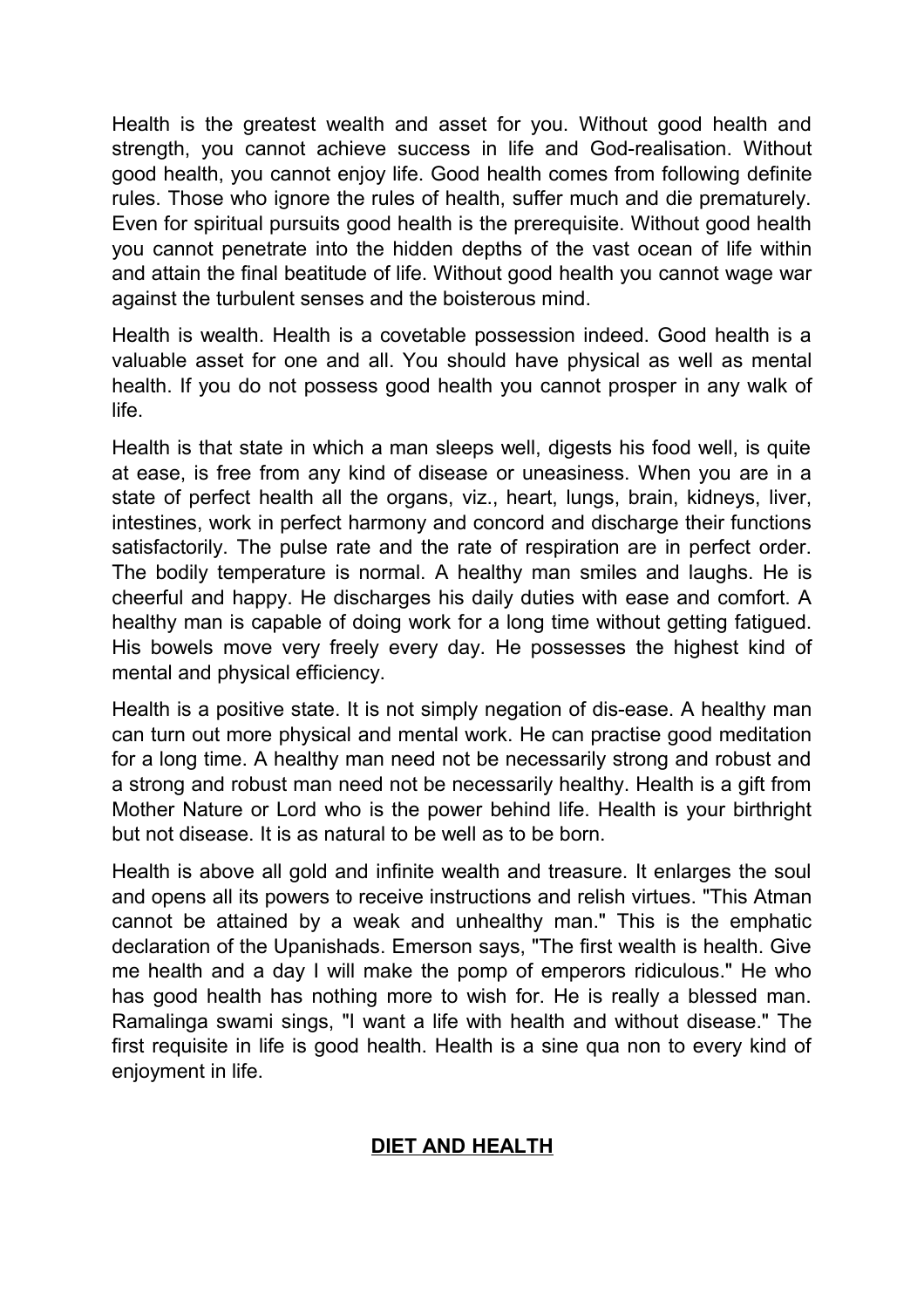The meals should be taken at regular hours and nothing is eaten in the intervals. After the stomach has digested a meal it requires an interval of repose, or it will soon be worn out by an excess of labour.

Regularity in the hours of meals cannot be too strongly insisted upon. The stomach should not be disappointed when it expects to be replenished. If disappointed, either from the action of its own secretions, or from a want of sustainment in its muscular action, even a diminished amount of food will be taken without appetite and will be sure to cause bad symptoms. Any change in the time of meals and the nature of the meals should be gradually made. Sudden changes in the nature of meals are highly disastrous to the health and should be entirely deprecated.

Simple wholesome food and only enough to maintain the proper weight for age and height—as much spent for fruit and fresh vegetables as for meat; a sufficiency, but not a great ex-cess of proteins or nitrogenous foodstuffs (which are tis-sue-builders or flesh-formers); carbohydrates or starches, fats or hydrocarbons (which are heat or energy producers) in proper hygienic proportions, minerals including lime and iron; a sufficiency of that vital growth stimulating element, vitamin; and last, but not the least, a proper balance in the week's menus of fuel foods, tissue-building foods, and regulating food—all will, doubtless, pave a long way in the practical achievement of splendid health, high vitality, and remarkable longevity.

You must practise dietetic rules, if you are to enjoy good health. Merely knowing the principles will not make or keep you well. You may believe ever so much in dietetic rules, may see others benefited by obedience to them; but, if you want health, vigour, and vitality for yourself, you must yourself lay hold of them.

The diet should be such as can maintain physical efficiency and good health. The well-being of an individual de-pends on perfect nutrition more than on anything else. Various sorts of intestinal diseases, increased susceptibility to infectious diseases, lack of high vitality and power of resistance, rickets, scurvy, anaemia or poverty of blood, beriberi, etc., are due to faulty nutrition. It should be remembered that it is not so much the climate as food which plays the vital role in producing a strong and healthy body or a weakling suffering from a host of diseases. An appreciable knowledge of the science of dietetics is essential for everybody especially for spiritual aspirants, to keep up physical efficiency and good health. Aspirants should be able to make out a cheap and well-balanced diet from only certain articles of diet. What is needed is a wellbalanced diet not a rich diet. A rich diet produces diseases of the liver, kidneys and pancreas. A well-balanced diet helps a man to grow, to turn out more work, increases his body-weight, and keeps up the efficiency, stamina and a high standard of vim and vigour. You are what you eat.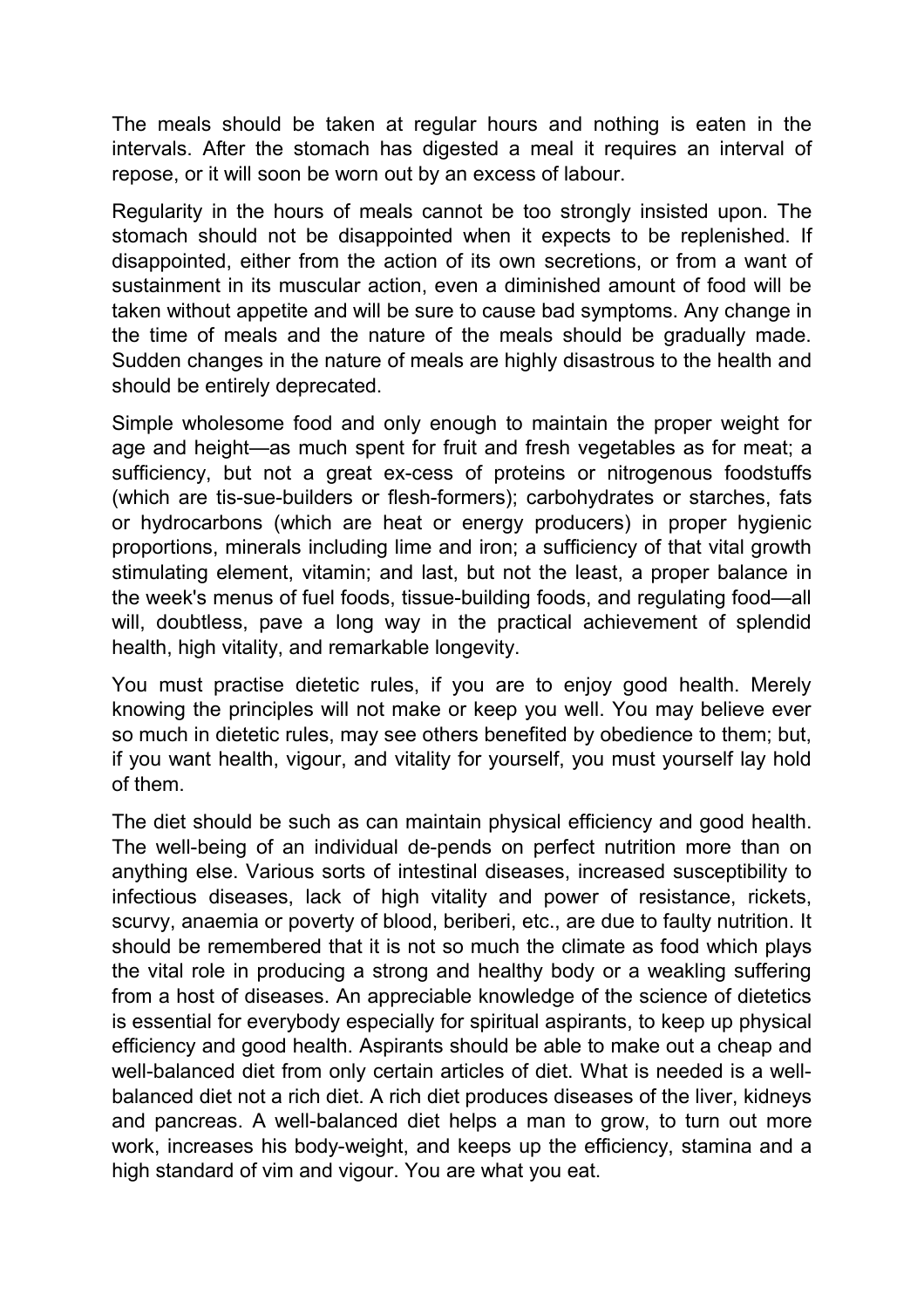Health, strength, stature, weight, capacity for endurance and hard work, physical and mental efficiency, output of work, power of resistance against disease—all these depend upon diet.

The well-being of man depends on perfect nutrition. A well-balanced and healthy diet only can produce perfect nutrition and can maintain physical efficiency and health.

A man is what he eats. If he takes wholesome, well-balanced diet, he is healthy, strong and efficient. He can turn out more physical and intellectual work. If the diet is faulty, he be-comes weak, sickly and inefficient. If he takes Sattvic food, he is endowed with Sattvic qualities. He is calm and pure. If he takes Rajasic food, he is passionate and turbulent. If he takes Tamasic food, he is dull and lethargic.

From faulty, ill-balanced diet or a diet which contains too much of one thing or too little of another, man suffers from mal-nutrition. Many diseases originate chiefly from malnutrition. Beriberi, scurvy, rickets, intestinal diseases, dyspepsia, anaemia, debility, diabetes and a host of ailments and increased susceptibility to diseases, all these are directly or indirectly attributable to faulty nutrition and errors in diet.

The right kind of food is most important. Half the illnesses of the nation are due to an ill-balanced diet. There is no mystery about diet. It can be learnt very easily. A correct diet is a fundamental factor in the maintenance of perfect health and a high standard of vitality. Good food is not expensive. A well-balanced diet is not costly. It is knowledge of dietetics that we hopelessly lack. The Ministers of Health should tackle this problem of diet for the young, adults and the convalescents. The Board of Education should train experts in dietetics.

The function of food is to supply the body with the materials necessary for the growth, maintenance, repair and efficient functioning of its various organs and structures and in this way to ensure the harmonious working of the whole human ma-chine at its highest level.

Force or energy is needed for the bodily movements and functioning of the various organs. The second purpose of food is to furnish the materials with which the body generates this energy. Heat is produced during the generation of energy and the warmth of the body is kept up by this heat.

## <span id="page-7-0"></span>**NUTRITION AND HEALTH**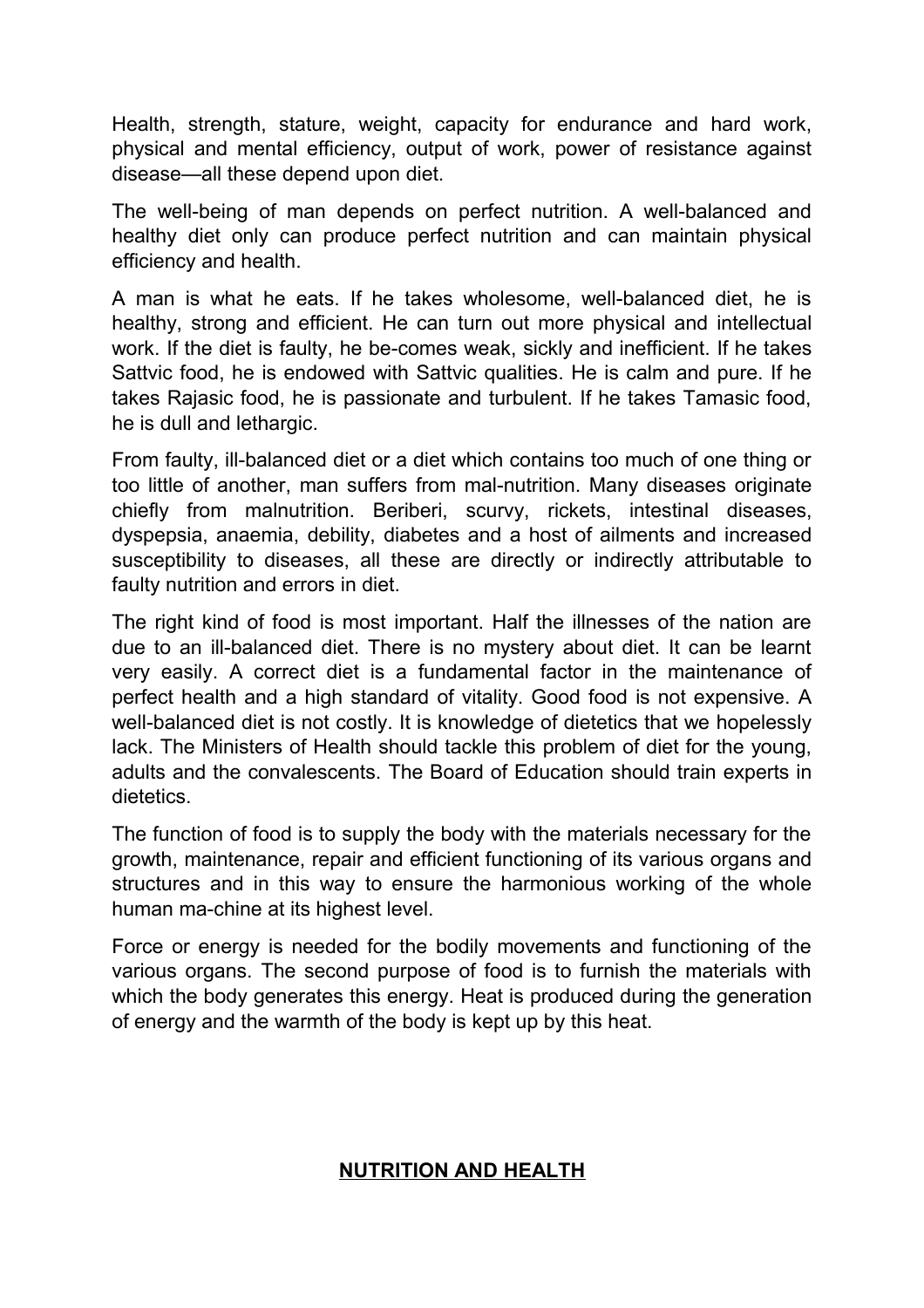Our knowledge of nutrition has been completely changed during the past thirty years. The discoveries of physiology concerning vitamins and other accessory food factors have made it possible to set up proper standard of nutrition.

Nutrition is the most pressing of all present-day problems in India. Every one of you should learn something of the simple truth of Nutrition and how to make the best use of such food-stuffs as are available. You will be benefited by such knowledge and you will be in a position to instruct others also.

Your welfare demands the provision of food which will satisfy the physiological needs of the body. Good food plays a vital part in the promotion of good health.

Your well-being depends more on perfect nutrition than on anything else.

Just as the engine of the motor car cannot work properly without efficient lubrication and good patrol, so also this engine of body and mind cannot work efficiently without good and proper food. There must be perfect growth of mind and body. Both mind and body should be able to turn out very useful work through their vigorous employment. Only then it can be said that you live well and you are perfectly healthy.

Rickets, beriberi, pellagra, night blindness, intestinal dis-eases, kidney diseases, pancreatic diseases, dropsy, anaemia, scurvy, osteomalasia, dental caries, disorders of pregnancy,—all these are directly or indirectly due to faulty nutrition. A well-balanced diet is necessary if growth and develop-ment are to take place normally. A badly fed child is often small and thin for its age. Its weight for height will be below average. It will succumb to disease quite easily. A child who is malnourished is not enthusiastic for work and play. It is dull and apathetic.

A well-fed man has a glossy skin and glow of health. Bright clear eyes are also a sign of satisfactory feeding and good nutrition. Spongy, bleedy gums suggest Vitamin C deficiency—mild scurvy—and call for, greater consumption of fresh fruits and vegetables. Sore mouth and tongue, fissures in the tongue, etc., are due to vitamin B2 deficiency. They can be rapidly cured by taking more milk. The diet of the mass of the population of India is deficient in quality and often in quantity. Much ill-health and disease in India are attributable to malnutrition.

If you only give up your tea, coffee, smoking, chewing tobacco and aerated drinks, and if you replace your jams, sweets by milk, fruit, vegetables, brown bread, you will not only cut down your food bills but avoid disease and illhealth. You will have high standard of health, vigour, vim and vitality.

The high infant, maternal and general mortality rate is obviously due to malnutrition. If the mother is not fed properly, the newly born and the very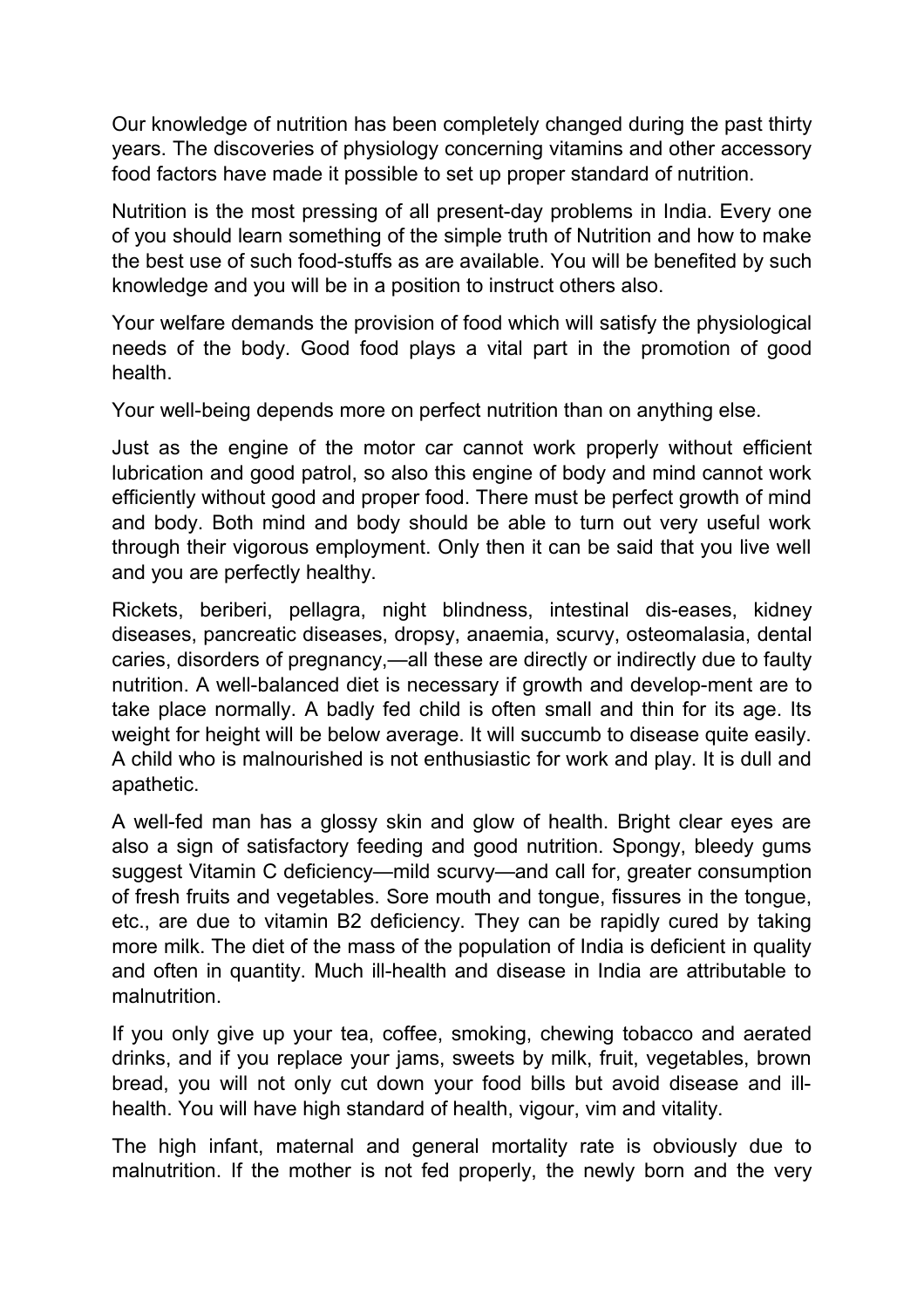young suffer most severely from the III-effects of malnutrition. The deficient maternal diet leads to lack of a necessary vitamin in breast milk. The milk of ill-fed mothers tends to be generally deficient in quantity and quality, so that it cannot meet the requirements of the growing infant. The anaemia of pregnancy associated with malnutrition is an important cause of maternal deaths.

Human beings and particularly children cannot thrive well on a diet composed largely of cereals such as rice, millet, etc., and not sufficiently supplemented by other foods. They must take fair quantities of foods like milk, green vegetables, fruits, etc. These are known as the "protective foods," because they are rich in protein, vitamins and mineral salts and protect the body against diseases, which are produced when the diet is largely based on less nutritious foods such as milled rice. Infants and growing children, expectant and nursing mothers suffer much if their diet is faulty. "Protective foods" will protect them. Balanced diet will make them healthy and strong.

#### <span id="page-9-0"></span>**THE BODY MACHINE**

This body is a wonderful machine. The parts of the ma-chine are very, very subtle, and delicate. You cannot get spare parts from companies. The skeleton supports the body. The muscular system aids locomotion and work.

The circulatory system which consists of the heart, the arteries, the veins and the capillaries conveys nourishment to various parts of the body. The respiratory system consists of the two lungs, the trachea or the wind pipe, the larynx or the wind-box and the bronchi and the bronchicies, the respiratory tubes. This does the function of breathing, purifies the blood, charges it with pure oxygen and throws out carbon dioxide.

The digestive system consists of the tongue, the mouth, the throat, the gullet, the stomach, the small and the large intestines. It helps digestion of food and throwing of the excreta.

The excretory system (urinary) consists of the kidneys, the ureters, the bladder and the urethra. It throws out the urine from the body. The large intestines throw out faecal matter.

The reproductive system consists of the external organ, the testes in the male, the vagina, the ovaries and the uterus in the female.

The nervous system consists of the brain, the spinal cord and the nerves. This controls the working of all the organs of the body. It controls and co-ordinates activity through conduction of impulses.

The integumentary system consists of the skin, the two sets of glands, the sweat glands which secrete sweat and the sebaceous glands which secrete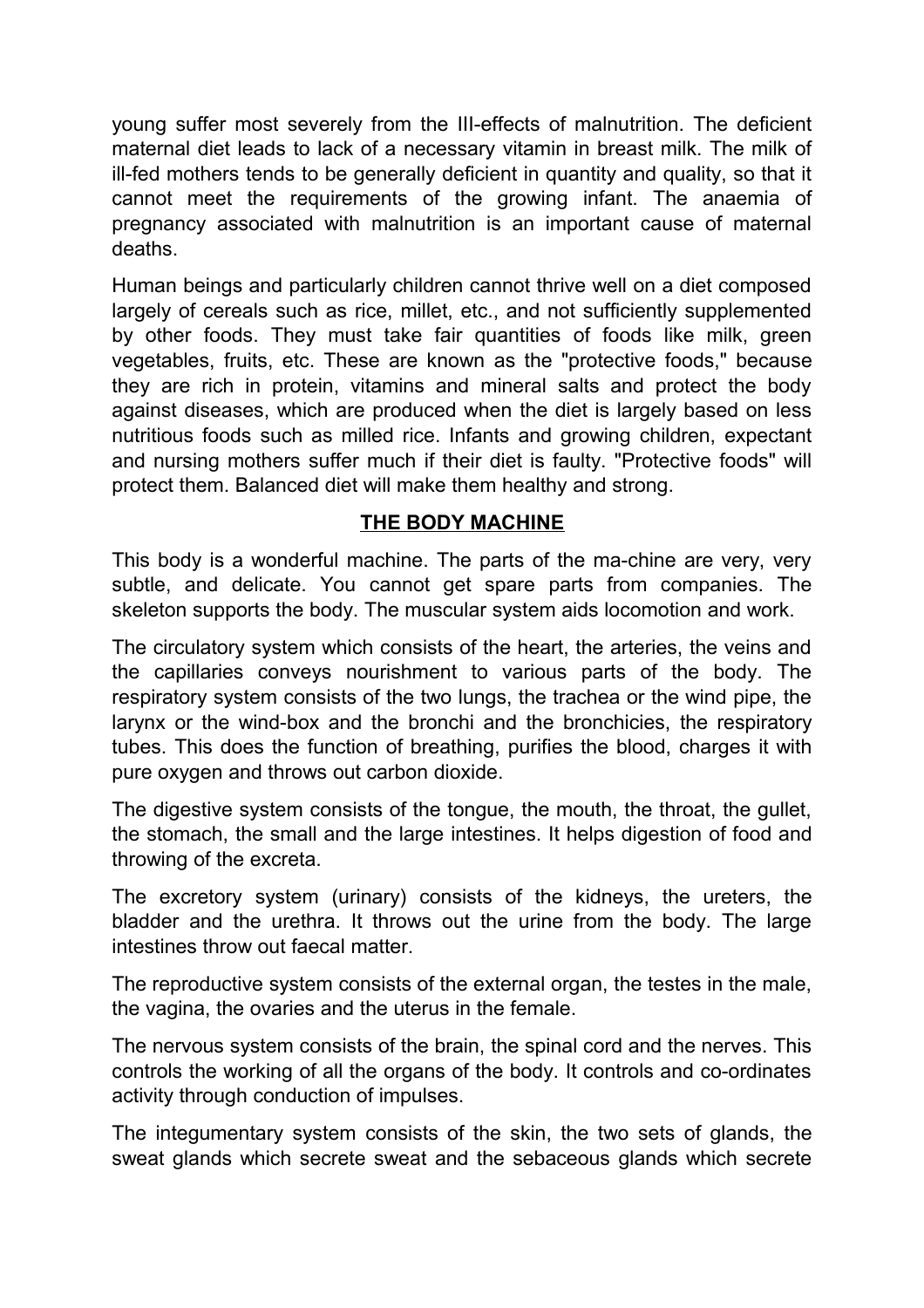sebum or fat, and the hairs on the body. The sebum keeps the skin soft and shining. The skin also breathes. It throws out waste products.

The endocrine system controls the activity of the tissues by chemical means, such as thyroid, suprarenals etc. They contain endocrine glands which are ductless, which secrete hormones and throw them directly into the blood.

Health means the harmonious working of all these different systems. Each system represents a wheel of the body-ma-chine. If one wheel gets diseased the whole machine is sympathetically affected. Man is uncomfortable. He cannot work efficiently. If one endocrine gland gets diseased there is a vicious circle.

All the organs are interdependent. The brain can function properly only if it is helped efficiently by the circulatory system, only if it gets proper supply of pure blood. The heart can function properly only if it gets good blood from the food. The food can be digested properly only if stomach, liver, pancreas, the intestines function properly.

Keep the body-machine in good working order through regular exercise, simple, but nutritious diet and right, temper-ate living, and attain success in life and God-realisation.

Glory to the creator of this most marvellous machine, the wonder of wonders, the Indweller and Inner Ruler. My adorations and prostrations to Him.

#### <span id="page-10-0"></span>**FOOD AND BODY**

If the human body is chemically analysed, it contains much the same elements as the foodstuffs consumed. In the body of a man of average size there are nine gallons of water, enough oxygen to fill nine gallon barrels, enough carbon to make nine thousand graphite pencils, enough phosphorus to make nine thousand boxes of matches, enough hydrogen to inflate a balloon capable of raising the whole body to the top of Badri Narayan, enough iron to make five tacks, enough salt to fill six ordinary salt cellars, and five pounds of nitrogen.

If you analyse your food stuffs all these elements are found in varying quantity. Food supplies all these elements to the body. Calcium is a main constituent of the bones. Iron is found in the red blood cells. Phosphorus is found in every cell, nerve, tissue and brain. Sodium, potassium, iron, etc., are contained in the blood.

Diet is a vital factor in one's life. Have a good knowledge of "diet and nutrition." You can save doctors' bills. You can build a healthy constitution.

In the West and America there are Nutritionists who are specialists in "diet and nutrition." They have studied thoroughly the question of diet. They give full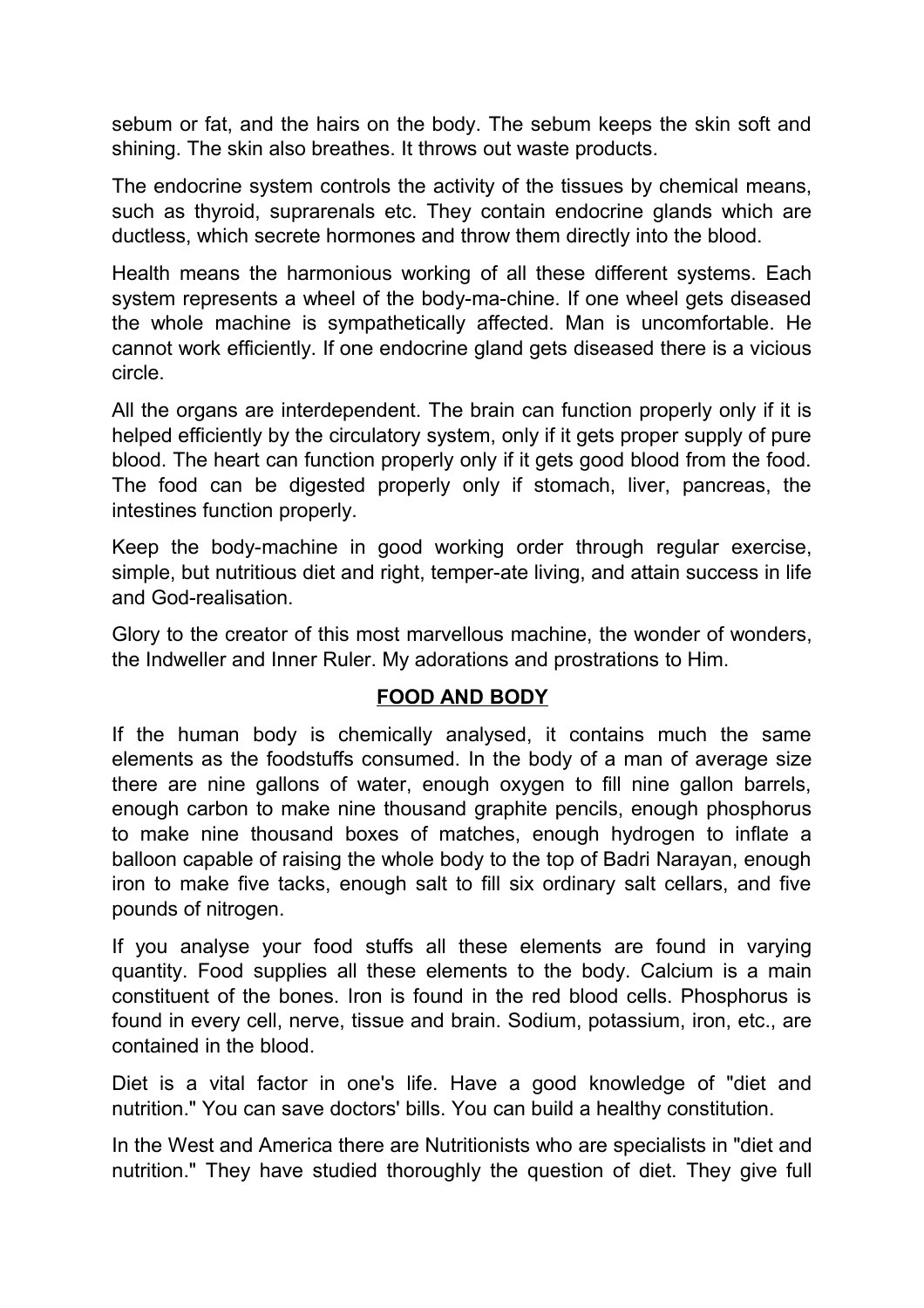instructions to the patients as to what diet they require, when they should eat, where to get the particular things, what it will cost, etc.

The first wealth is health. It is the greatest of all possessions. It is the basis of all virtues. Without health life is not life. It is only a state of languor, suffering and half-death. The difficulties and troubles that people suffer arise from illhealth. He who has good health has hope. He is ever cheerful and happy. He who has hope has everything.

Take care of your health. Be sober and temperate. You will be healthy. Bask in the sun. Live in the open air. Sleep in the open air. Sun and the open air are your good doctors. Let your food be simple. Never eat too much. Take sufficient exercise. If you do not keep well, fast till you are well again.

Become your own physician. Assist nature but do not force nature. Allow nature to heal you. Nature is the best heal-ing agent. Medicines and doctors only help nature in its recuperative work. An injudicious doctor who disturbs nature's work does more harm than good.

Eat moderately what you know by experience is agree-able to you, and what is digestible. A guilty and greedy tongue and stomach cause various disorders of the digestive system. Simple diet is the best. Man generally eats twice as much as his system needs.

The ingredients of good health and longevity are regular exercise, moderation in diet and everything, early rising and early retiring, simple and nutritious food, open air, sun-bath, continence, temperance and little care, worry and anxiety. May you be endowed with good health, vigour and vitality through the grace of the Lord?

## <span id="page-11-0"></span>**THE MYSTERIOUS PALACE OF BRAHMAN**

The mason builds a house out of stones, small bricks, Chunam (lime) and cement. He keeps big pieces of stones in the construction of the main wall and puts small bricks and pebbles to fill up the crevices in the wall, plasters the wall with Chunam and eventually puts a layer of cement. He polishes the wall with finishing touches and gives a colouring in the end to attract the eyes. Even so, the Divine Architect—Isvara has constructed this human body with the help of Mother Prakriti. The bones represent the big stones; the muscles represent the pebbles; the fat the bricks; dermis or white skin the Chunam; the skin or epidermis the cement; the pigment of the skin the colouring matter. Look at the marvellous skill of the Divine Engineer, Engineer of all engineers. The muscles are fixed to the bones by means of tendons. The joints are kept intact by ligaments. Deposition of fat gives good shape to the limbs, trunk and abdomen and gives beauty. The pigment in the skin at-tracts the eyes of the onlookers and people are deluded by false beauty of the perishable body.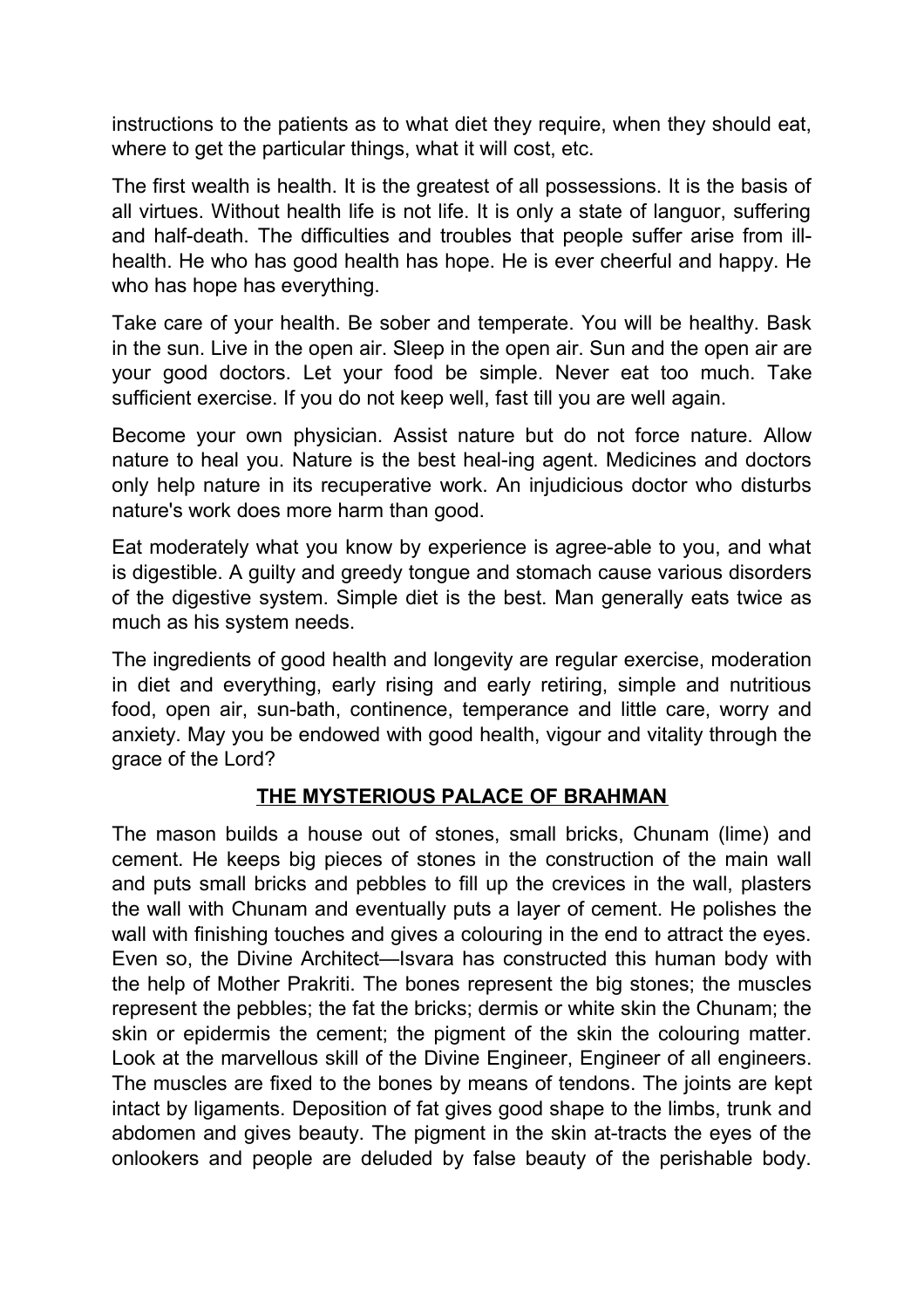They cling to this body and through this clinging they are caught up in the round of births and deaths.

The body is a mysterjous moving palace. His Divine Majesty Brahman dwells here. Brahman is the Immortal Soul or At-man. Buddhi or intellect is His Prime Minister. Mind is the commander. The ten Indriyas are the soldiers or servants. The eyes are the marvellous windows of the palace. Mouth is the way-out. Eyes and ears are the way-in. The Devatas who pre-side over the lndriyas—eyes, ears, nose, etc.,—are the gatekeepers.

The nerves are the wires. Brain is the receiver. It receives all messages. It contains a wonderful switch-board also. Prana is the electricity. The bones are the mountains. Veins are the rivers. Bladder is the ocean. The bowels and urethra are the sewers. Heart is the waterworks. Arteries are the pipes. The astral heart is the garden of Vrindavan. Sushumna is the Kunjgalli of Vrindavan. Jiva is sweet Radha who wants to unite with Lord Krishna or Brahman through Yogic Samadhi. Sahasrara or the crown of the head is the place where Radha and Krishna or the individual soul and Brahman unite. The different Chakras are the resting places with Kadamba tree.

The body is made up of five elements. Bone is nothing but earth or clay. Blood or flesh is nothing but water. The shining in the skin and the eyes is nothing but fire. The Prana that moves in the nostrils and lungs is nothing but air. This air rests on ether. Ether is the support for all the other four Tattvas. Air, fire, water and earth have emanated from ether. When the body is buried, the bones become one with the earth. They go back to their source. Through the practice of Laya Chintan if you reduce the earth into water, water into fire, fire into air, and air into ether, the body does not really exist. It dwindles into airy nothing. Through the Mayaic jugglery you perceive this body. In reality the imperishable soul which is the support for this body and mind really exists.

The body is inert and insentient. It remains as a log of wood as soon as the Prana, mind and reflected intelligence, depart, just as a ball of iron appears to be a ball of fire till it is in contact with fire. The reflected intelligence or Chaitanya galvanises the inert intellect first as it is very subtle and as the intellect is in close contact with it and through intellect this inert body also is galvanised. So the body moves, feels and does various sorts of actions. After all mortal flesh is clay, bone is only a modification of earth. O Man! Do not cling to this body of flesh and network of bones. Give up Moha for this body. Destroy ignorance. Realise the Immortal Self and be free.

The Lord is hiding Himself in the inner chambers of this mysterious palace. He is playing the game of 'hide and seek' with you. Find Him out. Search Him out. Search Him in the chambers of your heart by withdrawing the mind and the Indriyas from the external objects and practising concentration and meditation.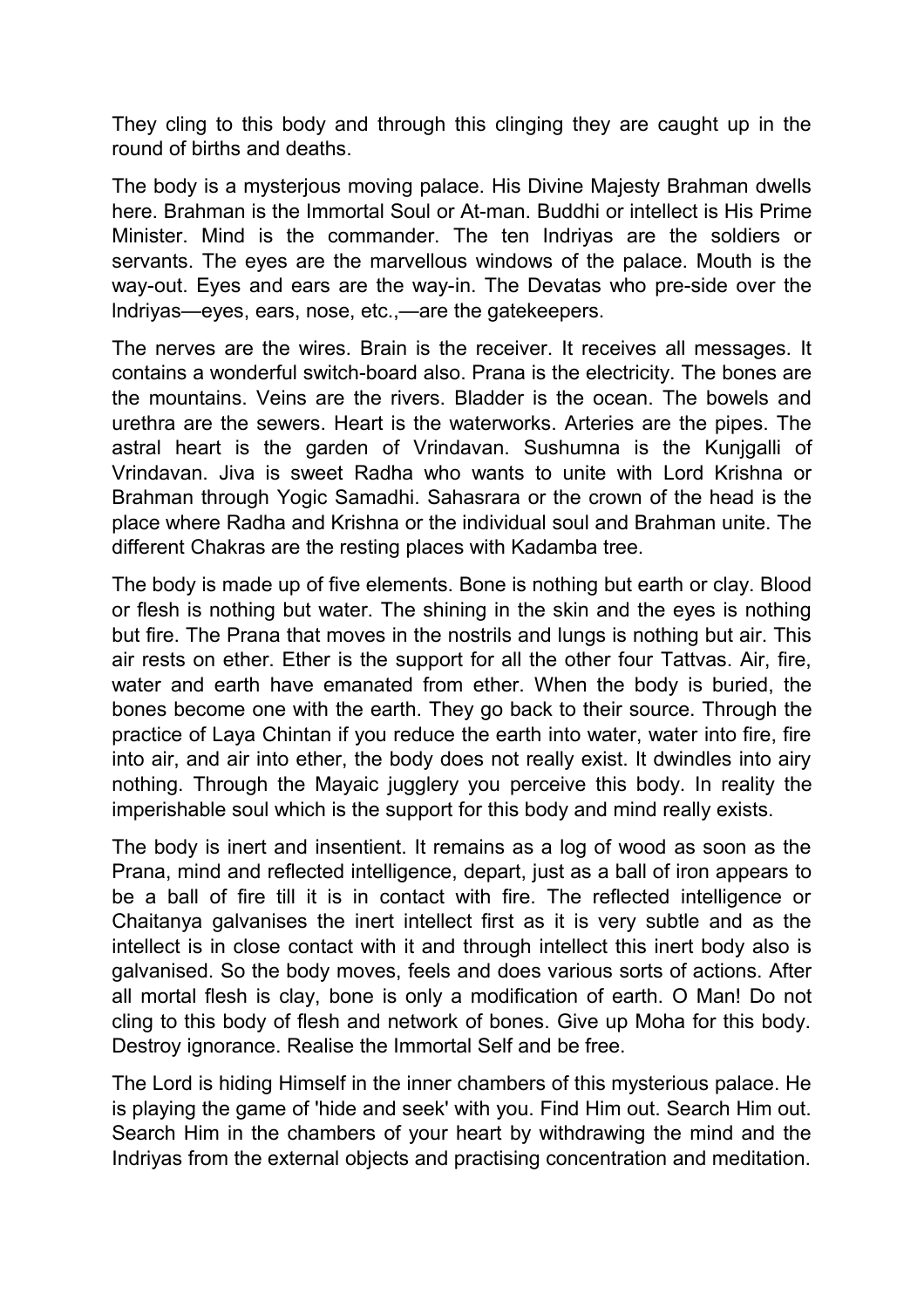## <span id="page-13-0"></span>**UPANISHADS ON FOOD**

The Upanishads are not one-sided philosophies and as such do not neglect the development of the all-round man. They have much to say about the keeping up of the physical body in spite of their being authorities on the transcendental philosophy of the Atman or Brahman. And body is food. Food is life. Without food man cannot live. No scientific Yoga discards the physical body. The body is a help and a stepping-stone and not an evil hindrance in the path of Self-realisation. Man possesses a body because it is necessary for his evolution. One does not get what is not good for him from the ultimate standpoint. The body is a production of the desires latent in man and body is an instrument to subjugate such desires through experience and activity. The body is not only good for one's own evolution, but it is for universal good; it is for the good of the world at large. One's body is to be used for spiritual rejuvenation, not for the satisfaction of the animal cravings in him. The body is the temple of God. It should be clean and free from taint. The temple is not a brothel, it is a place of divine worship. Even so, the body is not a storehouse of terrestrial attraction, but a means for liberation from the round of birth and death. The Upanishads are philosophies of universal application and they tell us the truth, that the body is necessary for Sadhana, that the body is dependent on pure food, which is a necessity and not a luxury.

Here is a beautiful account of the creation of food as given in the Aitareyopanishad: "In the beginning there was only At-man, the Soul, and nothing else. He thought within Himself, 'let me create worlds.' He created water, light-rays, death, the waters. Above the heaven is water, the light-rays are the atmosphere. Death is the earth (for men die here). Underneath are the waters.

"He then created guardians of the world. He shaped a per-son from the waters. From His mouth came speech and from speech Agni. Similarly from his different parts came out other principles. All these divinities which He created fell down rest-less in that great sea of existence. They said, 'find out for us an abode to live and give us food to eat.' Then He created a bull for them. They said that it was not sufficient for them. Then He made a horse for them. Even then they were not satisfied with it. Then He created a person for them. They were now satisfied. They entered into their respective abodes in the person. But hunger and thirst said to him, 'find out for us a place.' He made these two partakers among the offering made to these divinities.

"He then thought within Himself, 'let Me create food for these.' He produced the material form of food from the waters. The food wanted to flee away. He tried to catch it with speech. He failed to catch it with speech. Otherwise by mere uttering the name of food one could have appeased his hunger. He could not grasp it through the breath, sight, hearing, touch, thought, virility. But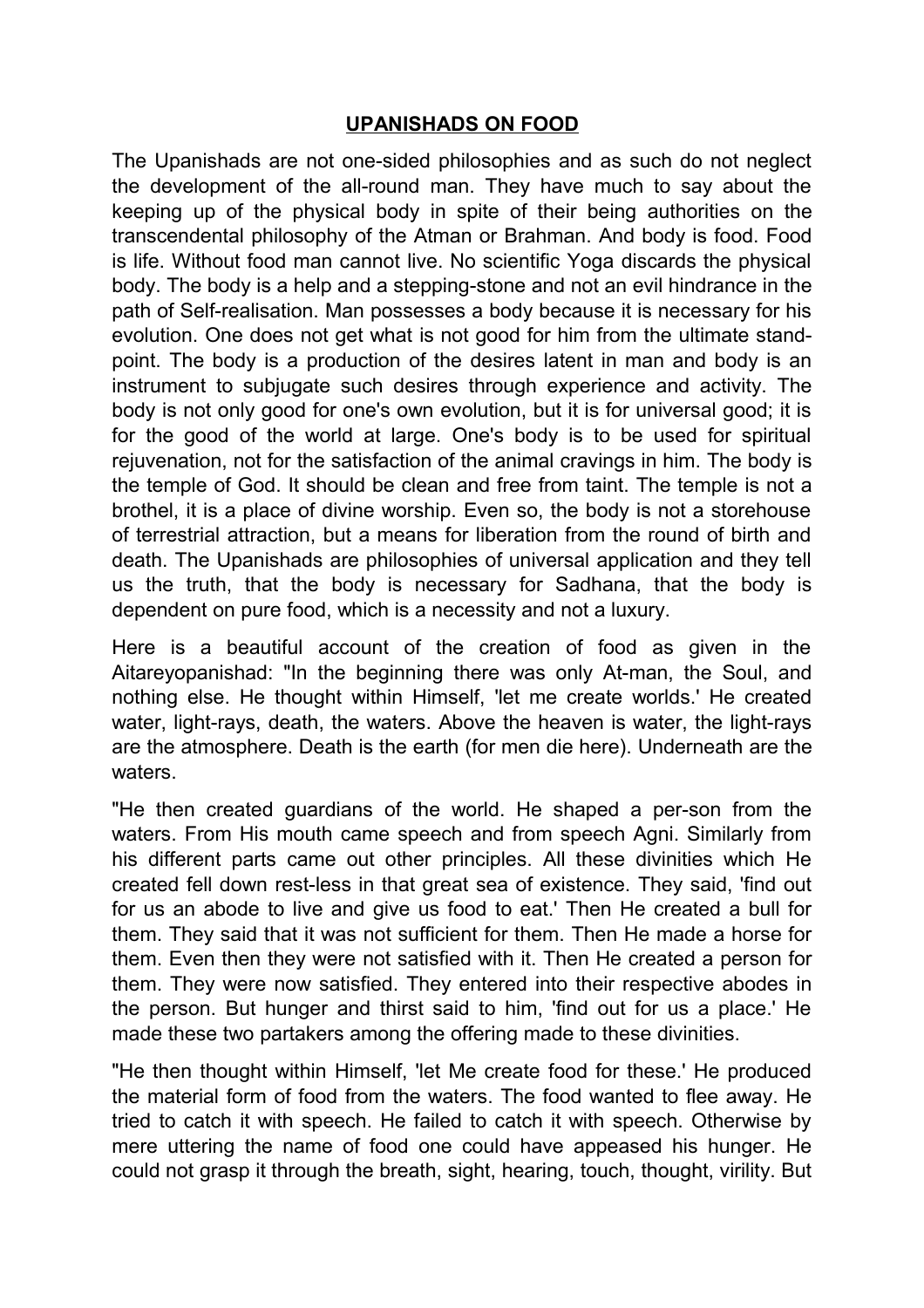he grasped it with the digestive breath. He then consumed food. This one living on food (Annayu) is the wind that digests food (Vayu)."

The Prasna Upanishad says, "Food is the controller of creation. From food is semen. From this all creatures are born."

The Brihadaranyaka Upanishad talks of the mystery of food. The Supreme Father created seven kinds of food. One of them was common to all. Two he gave to the gods. Three he kept for Himself. One was given to animals. Everything here depends on food. How is it that this food does not perish even if it is eaten all the time? He who knows this imperishableness eats food forever and goes to the gods and lives powerfully. Food is imperishable, for it is produced by the Imperishable Purusha."

The Chhandogya Upanishad expounds the science of food. "The essence of things is earth (food). The essence of food is water. The essence of water are plants. The essence of plants is man. The essence of man is speech. The essence of speech is Rik. The essence of Rik is Saman. The essence of Saman is the Udgeeta (Omkara)." Thus food is the source of the Ideal before man.

The priests who perform the sacrifice sing "Om, let us eat. Om, let us drink. May the gods Varuna, Prajapati and Savitri bring food here? O Lord of food! Bring food here! Om!"

"When one hungers and thirsts he does not enjoy himself! When one eats and drinks, he enjoys himself."

A sick man should not eat food. "On account of sickness Upakosala did not eat. His teacher's wife said to him, 'O student of Knowledge! Why don't you eat? He said, I am sick. Therefore I do not eat.

Man eats food because he considers through ignorance that food is separate from his own self. "You, verily, eat food, knowing this Universal Atman as if something separate."

"The first food which one may get should be offered to the sacrifice in one's own self. (This is the mystical Agnihotra sacrifice to the Universal soul in one's own self.) As hungry children sit around about their mothers here in this world, so also all beings sit around the sacrifice of food here in Agnihotra of the self."

Food is the keeper of life. Without food man does not work. He collapses without food. Uddalaka asked Svetaketu to fast for fifteen days only with water as his diet. "Breath, which consists of water will not be cut off from one who drinks water." For fifteen days Svetaketu did not eat. After fifteen days Uddalaka said, "Now repeat the Rik verses." Svetaketu said "They do not come to me." Uddalaka said, "Now eat." And Svetaketu recited the Vedas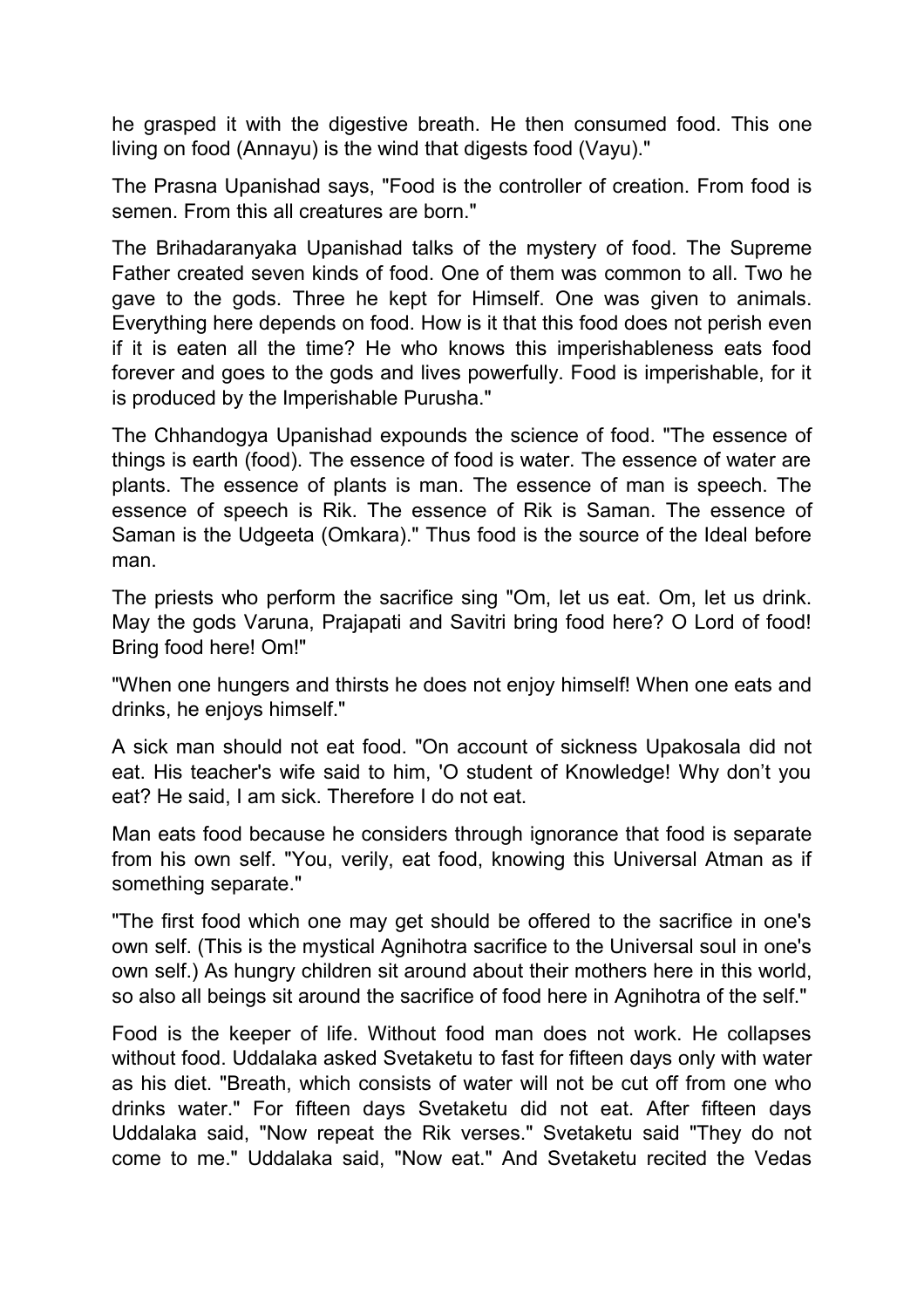after eating. Uddalaka said, "My son! Mind consists of food, the breath consists of water, the voice consists of heat." Food, thus, keeps up the body.

Sanatkumara said to Narada, "In purity of food, there is purity of nature. In purity of nature, there is established memory. In established memory, there results the release from all knots of the heart."

The Taittireeya Upanishad considers food as sacred, be-cause it is the expression of divinity. It is even Brahman Itself.

"Bhrigu, son of Varuna, meditated and considered food to be Brahman. For all beings here are born from food, when born they live on food, and into food they enter on death."

"Annam na nindyaat. Tad vratam. One should not talk ill of food. Thus is the rule."

Here is a mystical rapture of the knower of the Unity of the Self. "Aham annam, aham annam, aham annam. Aham annado, aham annado, aham annadah. 0 wonderful! I am the food, I am the food, I am the food! I am the eater of food! I, who am food, eat the eater of food!"

The Upanishads teach us that food is sacred and that should be taken as a sacred divine sacrifice meant to help us in Self-realisation.

"Food, when eaten, becomes divided into three parts. The roughest part becomes faeces; the medium part becomes flesh; the finest part becomes mind. The mind consists of food, the breath consists of water, the voice consists of heat."

## <span id="page-15-0"></span>**DIGESTION, ABSORPTION AND ASSIMILATION**

The digestive system or the gastro-intestinal tract is made up of the mouth, pharynx or throat, the gullet or the oesophagus, the stomach, the small intestine, the large intestine and the rectum. In a full-grown man it is about 25 or 30 feet long. It is lined throughout its whole extent by a velvety lining called 'mucous membrane.' The small intestine is 20 feet long. The salivary glands which secrete saliva, the tongue, the teeth, the pancreas and the liver are the accessory organs of digestion. It is not enough merely to consume food of nutritive value. The food must be actually digested and absorbed in order to supply energy to the body. The process of digestion is one of the most wonderful works of nature. The mechanism of digestion is not the same in all animals. Birds, for example, have no teeth at all. They simply swallow foods. The foods enter into a milling ma-chine called the gizzard where food substances are disintegrated and digested. But we digest our food chiefly by the use of acids, enzymes and chemical products. The process of digestion is begun in the mouth through the medium of mastication. During the process of mastication the saliva is produced in large quantities in the mouth. The saliva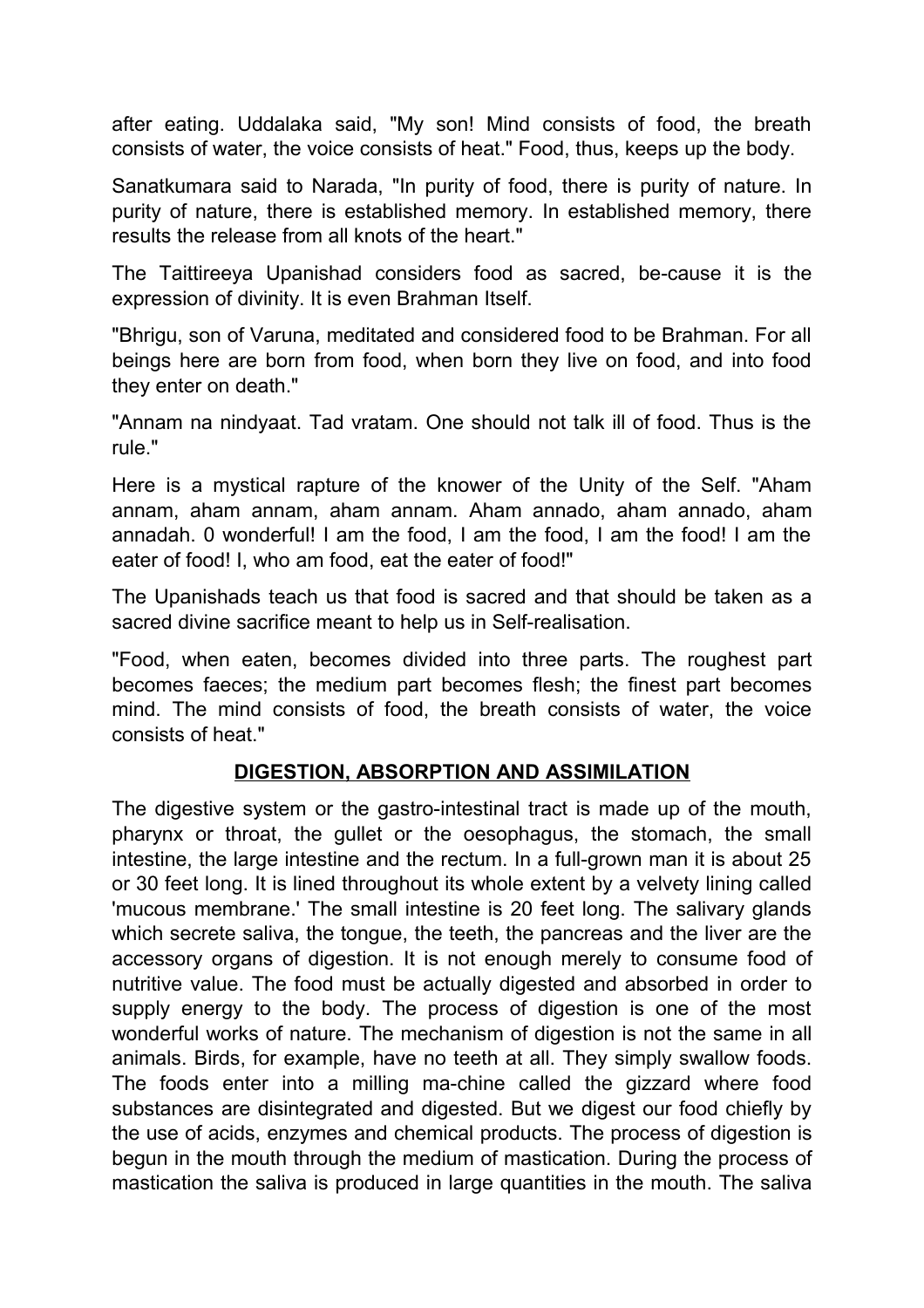moistens the food and reduces it to a soft pulpy condition. The chief function of saliva is to soften and moisten the food and to assist in mastication and deglutition (swallowing). Saliva has a solvent action on cooked starch. It has the power to turn starch into a form of sugar known as Maltose by means of an enzyme or ferment known as Ptyalin. Saliva is an antiseptic. Mastication is the chewing of the food and the breaking up of the food we eat by the action of the teeth, tongue, cheeks, and hard palate or roof of the mouth. The food is mixed with the saliva. The saliva starts the process of digestion. If you simply bolt your food and do not chew it properly you give the digestion a bad start. You do not get the beneficial effect of saliva. The stomach is overtaxed. The saliva is alkaline. After mastication comes deglutition. Deglutition means swallowing. The food is swallowed and passes into the stomach through the gullet or oesophagus by means of the dilatation and contraction of its walls. Here it comes in contact with the gastric juice which is acid. This stops the action of the saliva. The gastric juice contains hydrochloric acid, which kills away germs not killed by the saliva. The walls of the stomach churn up the food and mix it with the digestive juices.

Digestion is the process by which the foodstuffs are con-verted into simplified soluble substances which can be absorbed into the blood and lymphatic system. Absorption is the process by which the final products of digestion pass through the wall of the small intestine into the lymph stream through the villi, the small processes which line the small intestine.

The gastric juice contains two ferments called Pepsin and Rennin. The gastric juice has no action on starches. It has the power of decomposing protein matters, and of converting them into a soluble substance called peptone. The ferment pepsin does this work of conversion of protein into peptone in the presence of hydrochloric acid. The gastric juice breaks faulty sub-stances into small particles of fat which are finally dissolved in the intestines. The Rennin in the gastric juice coagulates the caseinogen in milk. This hinders the passage of milk solids through the stomach and exposes them longer to the action of the pepsin. The food passes into the small intestine, where it comes in contact with the bile, the pancreatic juice and the in-testinal juice which carries the digestive process still further and ultimately reduce the food to a liquid state called chyle, a white milky substance.

The muscular walls of the small intestine drive the food along its course through the tube by their contraction called peristalsis or vermicular movement. Bile has the power of breaking up fat into very small droplets, a process known as emulsification. The pancreatic juice secreted by the pancreas contains three ferments: (a) Trypsin which acts on peptones and changes them into amino acids (Serum albumin); (b) Amylopsin which continues the work of ptyalin and converts starch into maltose and dextrose; (c) Steapsin which emulsifies the fats and changes them into fatty acids and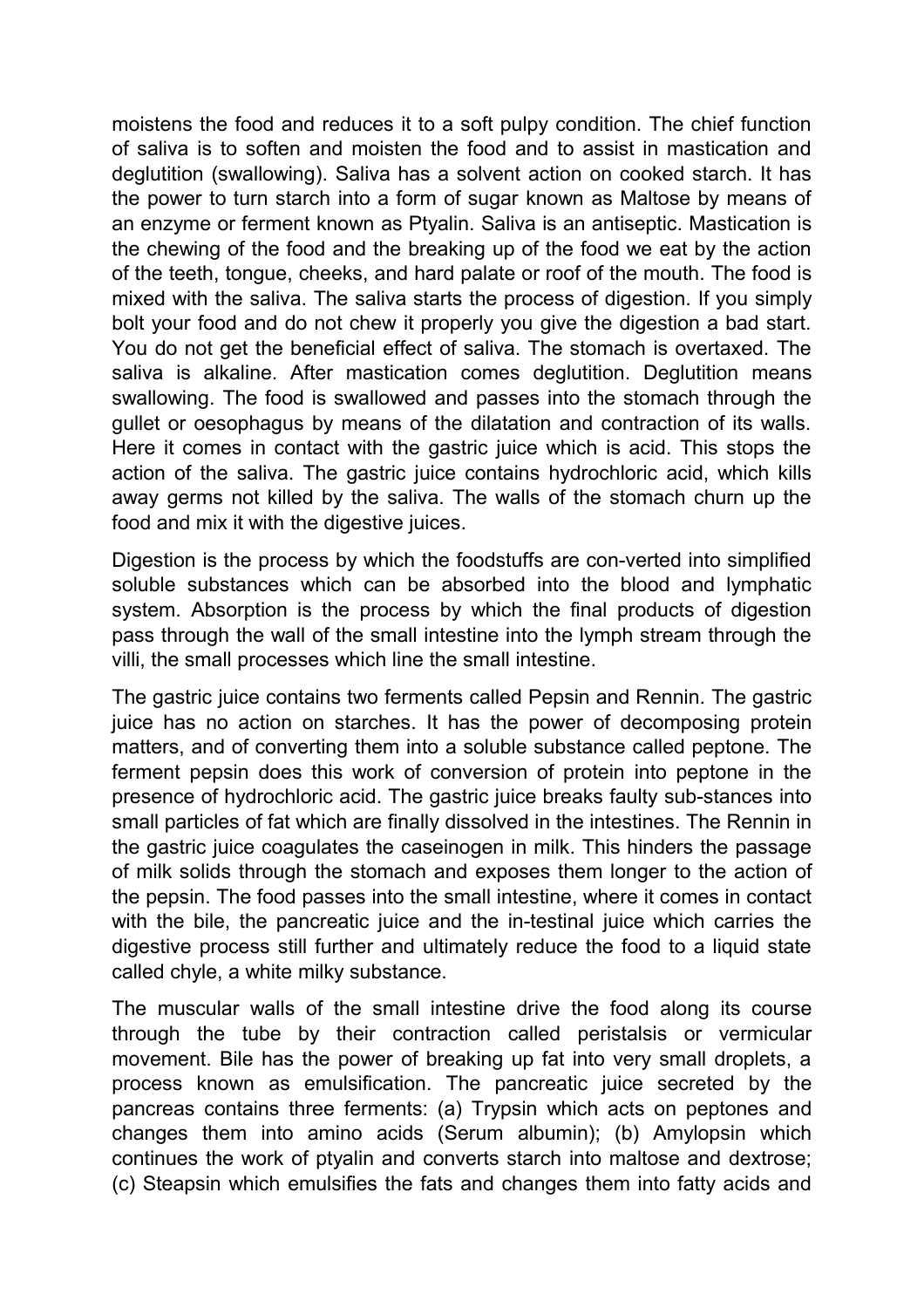glycerine or glyceril. The ferments of the pancreatic juice split the proteins, fats and starches through a number of stages into simple things as would render them easily absorbable.

The residue consisting of undigested and unabsorbed food particles, the waste product, then goes into the large intestine, and is passed into the rectum as faecal matter.

The normal passage of food from the time of its ingestion to evacuation requires approximately thirty six hours.

After absorption the nutritional elements enter the blood stream and the lymphatic system (lacteals) and through the blood in the capillaries all tissues assimilate the nutritional elements. This process is called assimilation. Sugar in the form of glycogen is stored in the liver for future use. This is reserve sugar for emergency use.

The intestinal juice secreted by the glands in the small intestines converts the disaccharides into monosaccharides.

Glucose is the ultimate product which is utilised by the body. The glucose resulting from digestion of starch and sugars enters into the circulation and passes first through the liver. Some of it is here changed into a substance known as glycogen for storage in the liver. The final products of digestion that are obtained from starch and sugar are glucose, galactose and fructose. All three are absorbed but galactose and fructose are, converted into glucose by the liver. Some glucose remains in the blood. Some of the glucose in the blood enters the muscles where it is changed and stored as muscle glycogen. Glycogen thus stored both in liver and muscle can be changed back into glucose when necessary. Glucose is the chief food required for the release of energy for muscular work and for keeping up the temperature of the body. Fat is stored in various parts of the body and is drawn upon when food is insufficient or during fast-ing. Fat under the skin helps to reduce the loss of heat from the body. The mineral salts, vitamins and water are absorbed without any change. There is no necessity for them being digested. They supply essential elements in various body-fluids. They play a vital part in the activity of various organs. They are concerned with the regulating process of the body.

## <span id="page-17-0"></span>**MASTICATE WELL**

Watch Ram carefully

When he takes his food.

How quickly he cleans his plate,

He gulps each mouthful down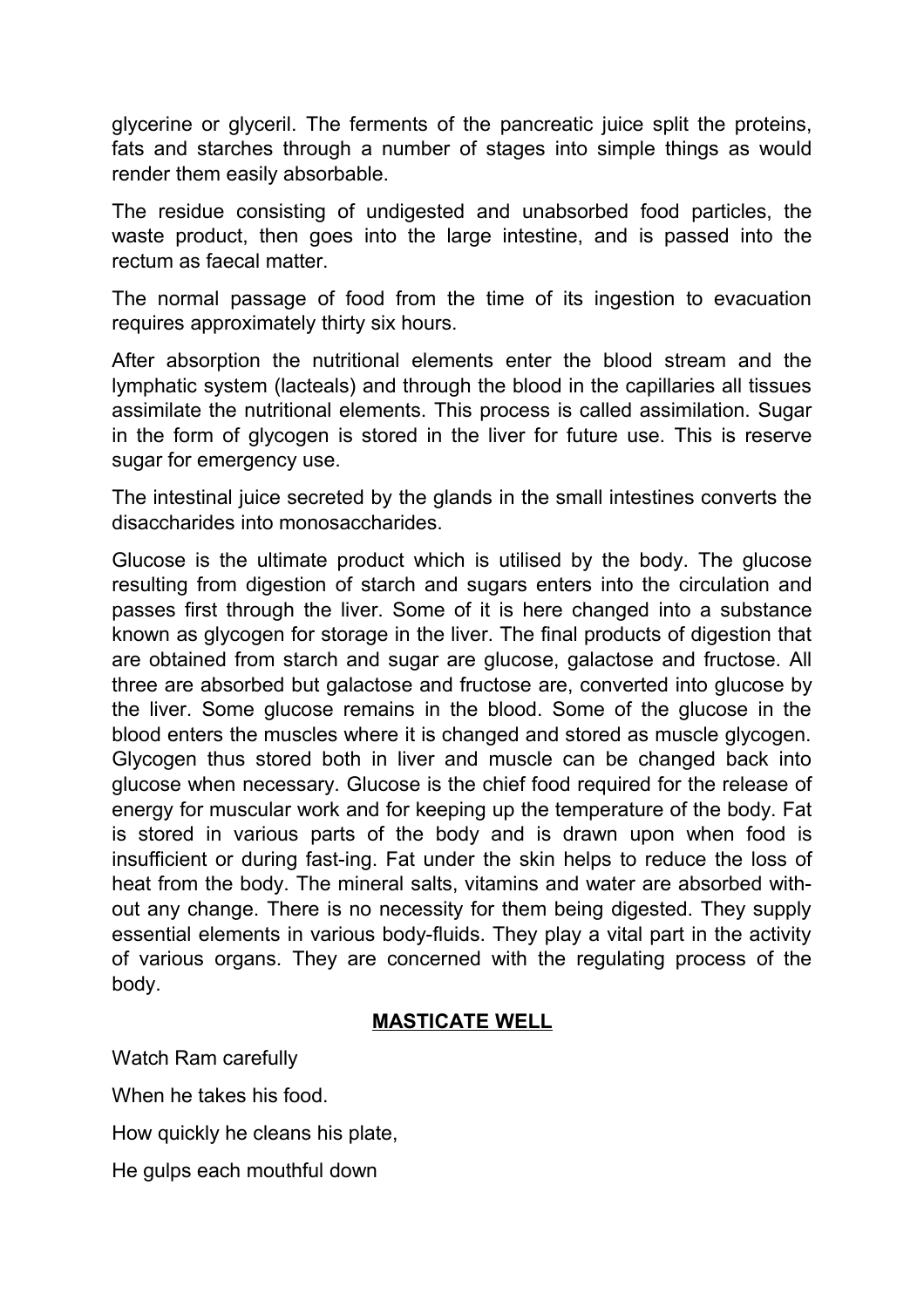Very, very rapidly. Mastication is unknown to him. He forces the stomach To perform the work That should be performed By the teeth and salivary glands. Stomach is taxed very much He gets indigestion. O Man! Eat slowly. Masticate well every morsel,

You will enjoy good health.

## <span id="page-18-0"></span>**CARE OF THE TEETH**

The teeth are really designed by Nature to serve the pur-pose of a mill for crushing the food. The tongue acts the part of a mill-hand by bringing the food under the mill. The teeth play a vital part in the body. They are the most important structure in the body. Good digestion and good health largely depend upon! Their proper development and care.

Teeth begin to form when the embryo is in the mother's womb. The small buds or tooth germs begin to calcify as early .is the seventeenth week of prenatal life. The teeth are made up of a hard substance called "dentin". It is hollow inside and is filled with a substance called tooth pulp. The crown of teeth is covered with a very hard white glazy material called enamel. I his coating protects the soft dentine. If it is broken or worn .away it does not grow again. Each tooth consists of three parts, the root, year and crown.

The chief building materials used in making the teeth are calcium, phosphorus and fluorin. Vitamins A and D build the materials into sound teeth. Vitamins B and C help in the build-ing process. The food of the pregnant mother and the nursing mother should contain these building materials and the Vitamins. Only then, the baby will have proper, developed teeth. She should take plenty of milk, milk-products, green leafy vegetables, and fruit. She must be out in the sunshine as much as possible. This will help her skin to take vitamin D.

If you wish to have perfect health and strength you should pay particular attention to the teeth. You should have a perfect set of your teeth so that you can masticate your food in an efficient manner. If every particle of food that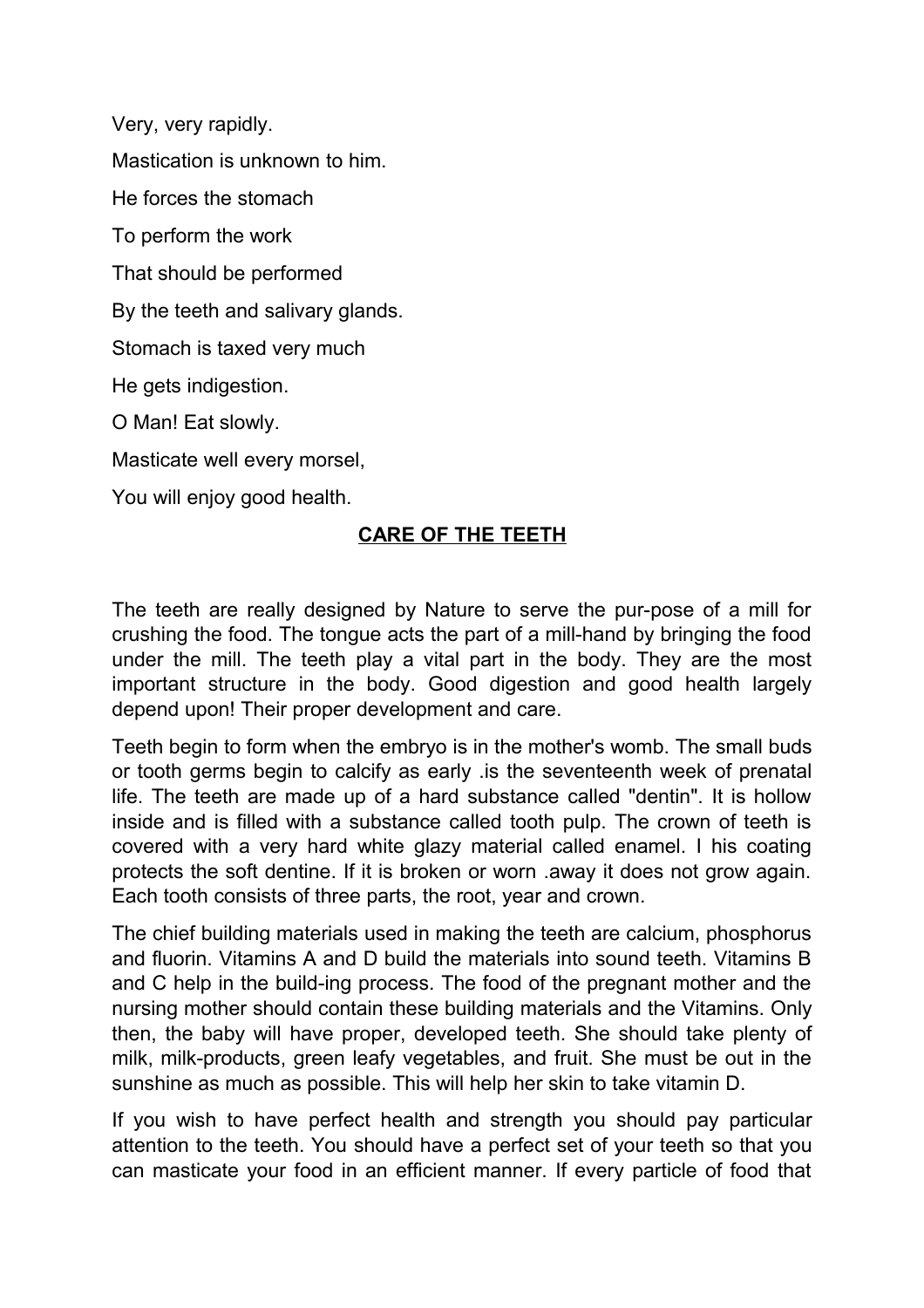enters your mouth is not thoroughly masticated, you put an unnecessary amount of work on the digestive organs. In the long run they get diseased. The gums also should be healthy in order to keep the rest of the body healthy.

The teeth play a prominent part in masticating the food. The process of cutting, grinding, pasting and mixing with a sufficient amount of saliva is done by the teeth. Hence the teeth must be kept in a healthy and efficient state.

Decayed teeth are one of the great causes of internal troubles such as gastritis, dyspepsia or indigestion, constipation, intestinal ulcers, flatulence, etc.

If you do not wash the teeth carefully, tartar collects at the roots of the teeth. This helps the accumulation of germs. If the food is faulty and the mouth and teeth are not cleansed properly you will get pyorrhoea.

If particles of food are allowed to remain in the teeth, they irritate and injure the teeth. They decompose and produce fermentation. The gums get swollen and pus forms there. The enamel is eaten away and the dentine is exposed. The teeth decay and dental caries occurs.

Do not give much sweetmeat to children. Excess of sweetmeat causes the teeth to decay. Give them more fruit and milk.

If the teeth are a bit shaky do not get them extracted. You will suffer from dyspepsia. Use 'Divyamrit Danta rakshak toothpowder'. The tooth will become steady and firmly fixed.

The mouth should be kept very, very clean. The tartar should be removed. Cleansing of the teeth and mouth with salt water daily in the morning and at night is highly beneficial. Rinse the mouth nicely with salt water twice at the end of each meal and tiffin. Potassium permanganate gargle is highly efficacious. Those who suffer from pyorrhoea should cleanse their mouth as often as possible with salt water or the permanganate lotion. Chewing a few neem leaves and keeping the juice in the mouth for a few minutes is very efficacious and beneficial. Neem leaves are a powerful antiseptic. They kill the disease causing germs.

Avoid too cold or too hot food or drinks. This is injurious to the whole system and affects the teeth. It produces caries in teeth and pyorrhoea.

From this it is quite obvious that every seeker after health should keep his teeth in a very clean and healthy condition. Re-move the particles of food that stick to the teeth with a tooth-stick or toothpick or fingers. Wash the mouth thoroughly after food. Clean the teeth with a nice tooth powder composed of alum, black pepper, gerrua thrice or twice daily. Do not use tooth-sticks or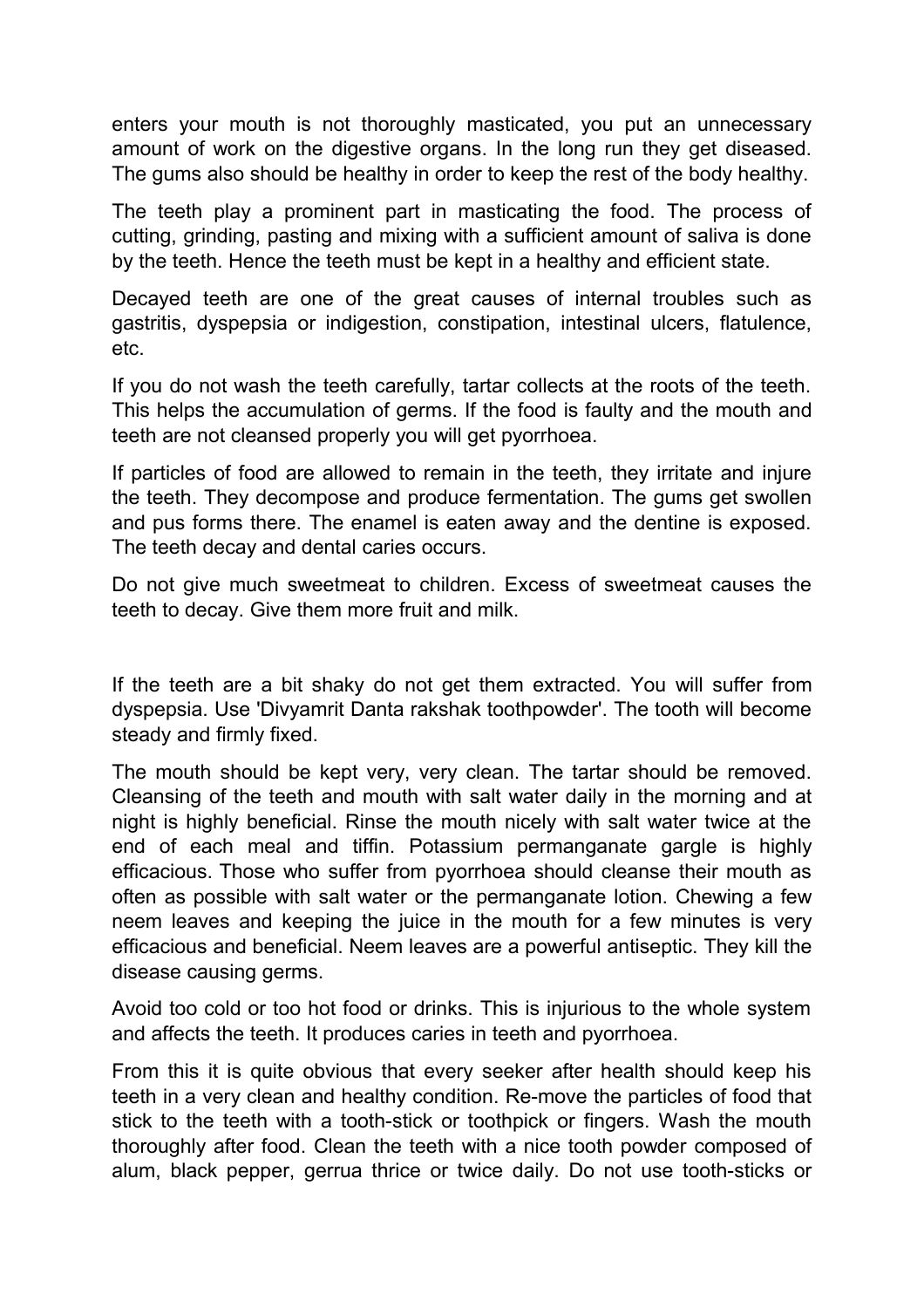brushes. Violent rubbing with these sticks re-moves the enamel quickly. Use your finger only. This is the readily available and cheap toothbrush. Do not use any toothpowder or paste that is sold in market. Do not be carried away by pompous advertisements. Salt mixed with mustard oil is a valuable dental paste. It is useful in inflammation of gums, pyorrhoea. Do not use carbolic toothpowder. Carbolic acid corrodes the enamel quickly.

Fresh milk, whole grains, cereals, fresh vegetables and fruits are highly beneficial in preserving the teeth in a healthy condition.

#### <span id="page-20-0"></span>**AVOID OVER-EATING**

Man eats too much. This is admitted by all. Most of your diseases are due to over-eating. Your kind mother and grand-mother have taught you over-eating from your childhood through their affection and indulgence.

Even when you are not hungry you try to stuff your stomach by taking recourse to spices, chutneys and pickles. It is the tongue that deludes you and does too much havoc. It goads you to eat this thing and that thing. The stomach really wants only a little. Even if you overload the stomach it throws the extra foodstuffs through vomiting and makes you give up the next meal by producing a bad sensation in your throat.

Simple natural foods are quite sufficient to keep up good health and a high standard of vigour and vitality. You will have to create a good appetite by fasting but not by taking recourse to highly seasoned dishes, pickles and chutneys.

You eat even when you are not hungry. This is a sad mistake. If you are not really hungry, fast. You will have a good appetite for the next meal. Thousands of educated people load their stomachs even when they have no appetite, even when they suffer from dyspepsia on the strength of some digestive mixture or pill or choorna. They do this act of folly daily and suffer afterwards and still they call themselves highly educated, cultured and civilised.

Take simple, natural food. Eat only when you are hungry. Do not overload the stomach. Such is the law. You will have wonderful health if you follow this simple law.

Nature herself does rationing. If you eat too much sweet-meat and take too much sugar, the pancreas is over-worked, you get diabetes and nature forces you to give up sugar. If you eat too much meat and proteins, the kidneys are overworked and you get albuminuria. Nature forces you to give up protein substances.

You can give up food for some days but you cannot give up water for some days. You can even give up water for some days but you cannot give up air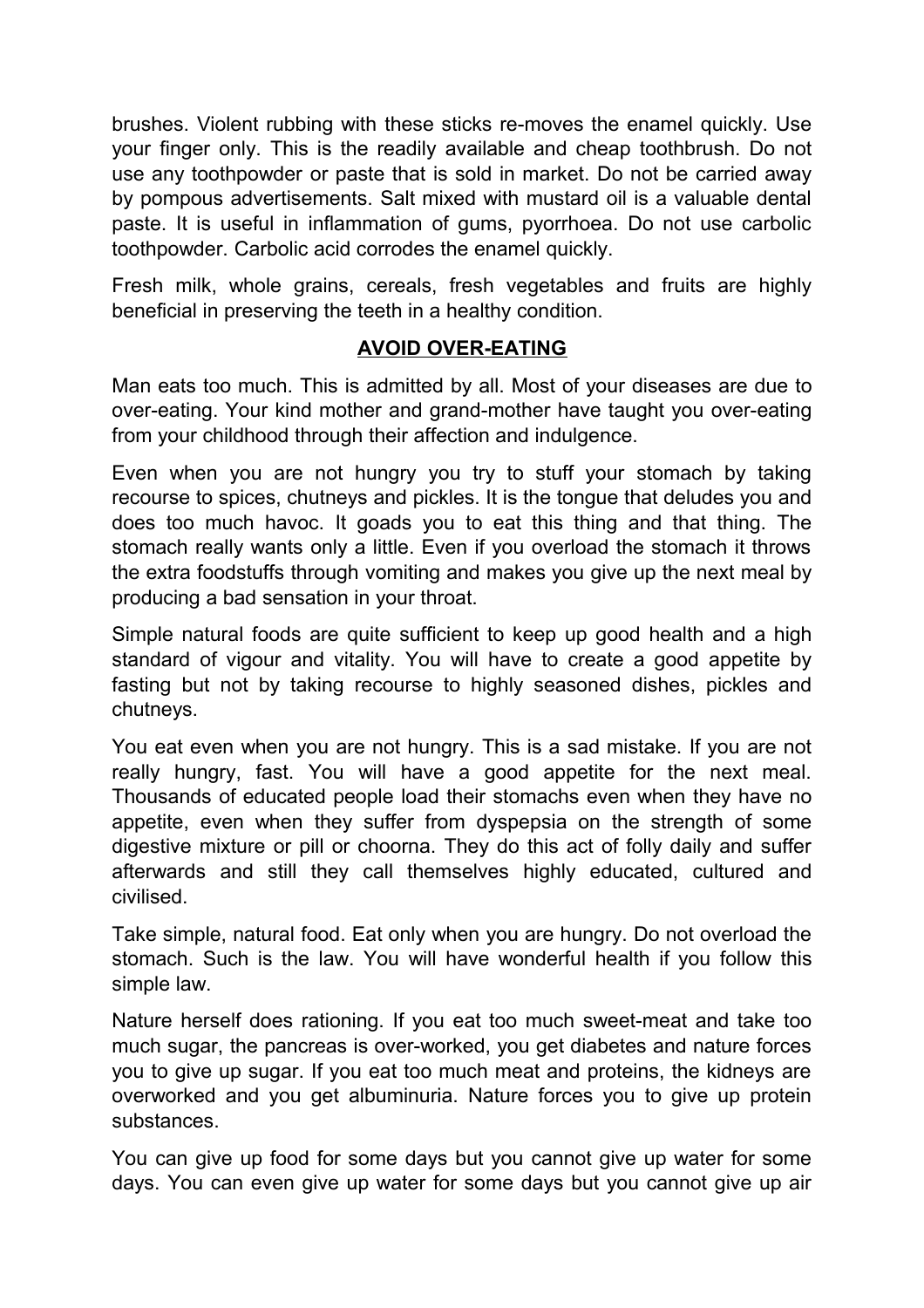even for a short time. Yogins suspend their breath, get themselves buried for some months and yet there is life in them. Their life is kept up by some mysterious vital fluid, the nectar that dribbles from the Sahasrara or the thousand petalled lotus on the crown of the head. Modern physiologists cannot explain how life is kept up in Yogins even when food, water and air are entirely withdrawn and how their bodies derive their nutrition when they are buried. Earth, water. Fire, air are all products or modifications of Akasa Tattva. If you know through Yoga how to tap Akasa it will provide you all the things supplied by food, water and air, because Akasa is the mother substance.

Yogins tap the source, the Akasa, which is in the brain, drink the nectar and maintain life in their bodies. This is a secret known to Yogins only.

A glutton is unfit for the practice of Yoga. He who eats much deprives the food of others and commits a great sin. He must be punished. Give rest to the internal digestive organs by fasting. You can have a healthy long life.

May you grow wise from today at least and lead a healthy life by taking simple natural foods and giving up over-eating.

## <span id="page-21-0"></span>**DIETETIC RULES**

If you follow these dietetic rules you will surely attain wonderful health, longevity and high standard of vigour and vitality.

1. Fruits should be perfectly ripe. Do not eat sour or unripe fruit.

2. Eat only when you are really hungry. Beware of false hunger.

3. Eat less, masticate more. Masticate your food thoroughly. Chew every mouthful 30 times. Do not eat too rapidly. Do not bolt your food hastily.

4. Fast one day in a week. Fasting eliminates the poi-sons, overhauls the internal mechanism and gives rest to the organs.

5. Do not overload the stomach. Take Mitahara (moderate diet). Get up when three quarter of the stomach is full.

6. Do not eat anything which you do not like but do not oat everything which you like most.

7. Take always some raw vegetables like cucumber, radish, with your food. Reduce cooked food to a minimum.

8. Eat only 4 or 5 kinds of food at one meal. Abandon too many mixtures or combinations. It is difficult for the digestive juices to digest complex, diverse combinations.

9. Eat only combinations that are compatible. If you take incompatible mixture, there will be fermentation in the stomach and intestines. All cereals can be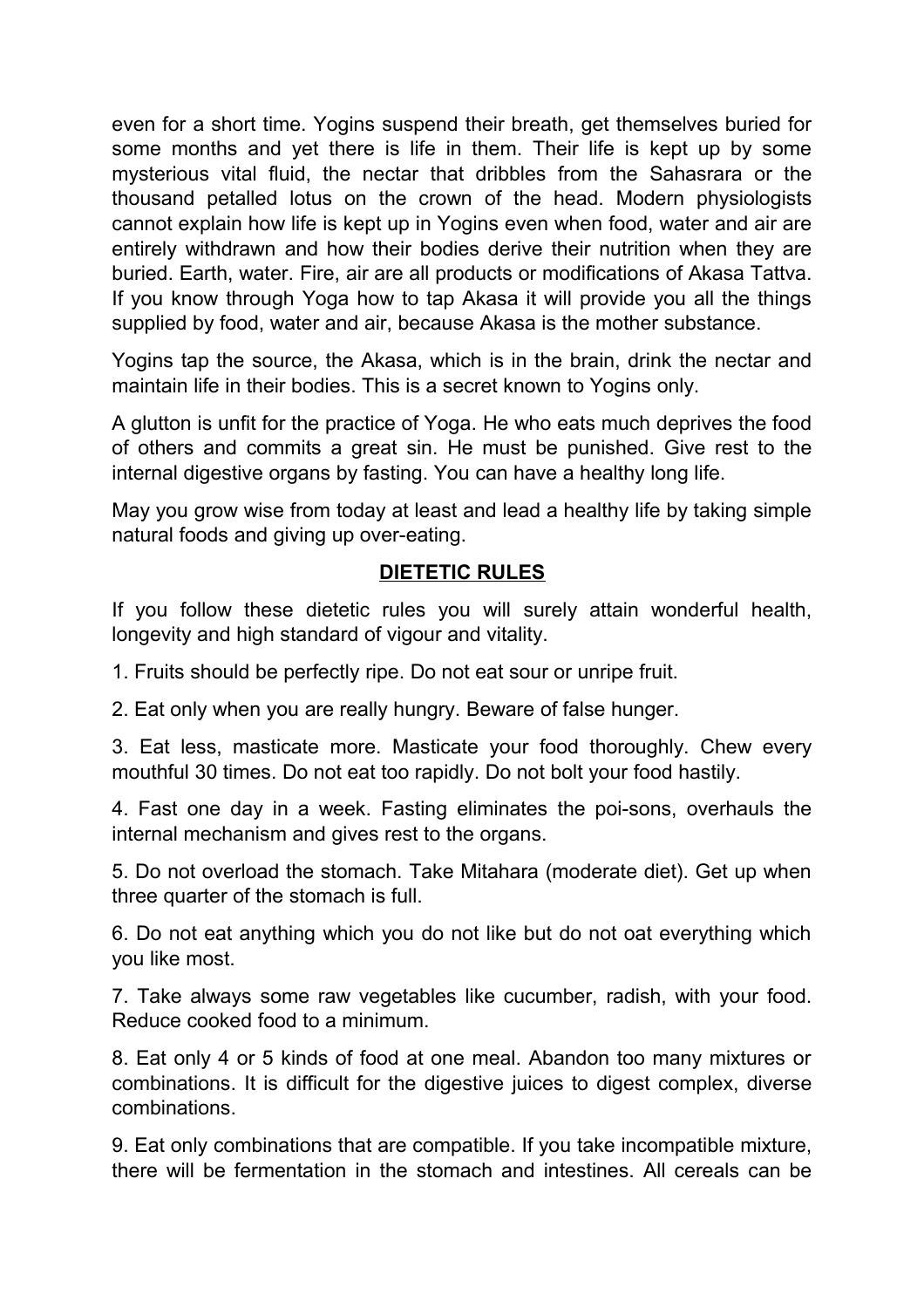taken with milk, fruits and vegetables. Do not take milk with milk products such as Rubbadis, Peda, Kalakand, etc. Nuts, bread, apples, lemons, whey, butter can be taken with everything. Proteins and starches, and fruits and cereals or other carbohydrates are compatible combinations. Experience and instinct will guide you in making compatible mixture of diets.

10. Do not eat when you are angry. Rest for a while till the mind becomes calm and then take your food. Poisons are secreted by the glands when you are angry and thrown into the bloodstream.

11. Take medicine as food. Give up gluttony.

12. Do not eat anything between meals. Do not drink be-tween meals. Do not eat late at night.

13. Do not remove the skin of apples and carrots be-cause the skin has valuable minerals and vitamins.

14. Do not take tinned foods and old butter. Vegetables and rice should be steamed. Over-cooking will rob the vegetables of their value and flavour. Do not throw away the canjee and the water in which vegetables are boiled. They contain valuable materials. Drink them also.

15. Take food at fixed hours. Take only two meals. Never heat the food again over the fire. Do not take too many dishes.

16. Sit on Vajrasan for 10 minutes after meals. This will digest well your food.

17. Take food when the breath is passing through the right nostril.

18. Make a change in your diet gradually. If an article of diet disagrees, reduce the quantity. It will be agreeable to you.

19. Observe silence when you take your food.

20. Protect the articles of diet from flies. Keep the milk in cool place.

21. Do not do any strenuous work physical or mental after taking food. Take rest for half an hour. Do not run immediately after food to catch the train.

22. Remember God, the Indweller in all foods, fruits and vegetables, the bestower of bounties to you during meals and at all times. Pray to Him just before and after meals.

## <span id="page-22-0"></span>**GIVE UP MEAT-EATING AT ONCE**

Meat-eating is not only unhygienic but often dangerous. Flesh-eating is not only unnecessary but also unnatural and a violation both of physical and moral law. Butchery and blood-shed is a great disgrace to civilisation and culture. Let me re-mind you of the words of the Great Teacher, Lord Jesus, "Go ye and learn what this meaneth, I desire Mercy and not sacrifice."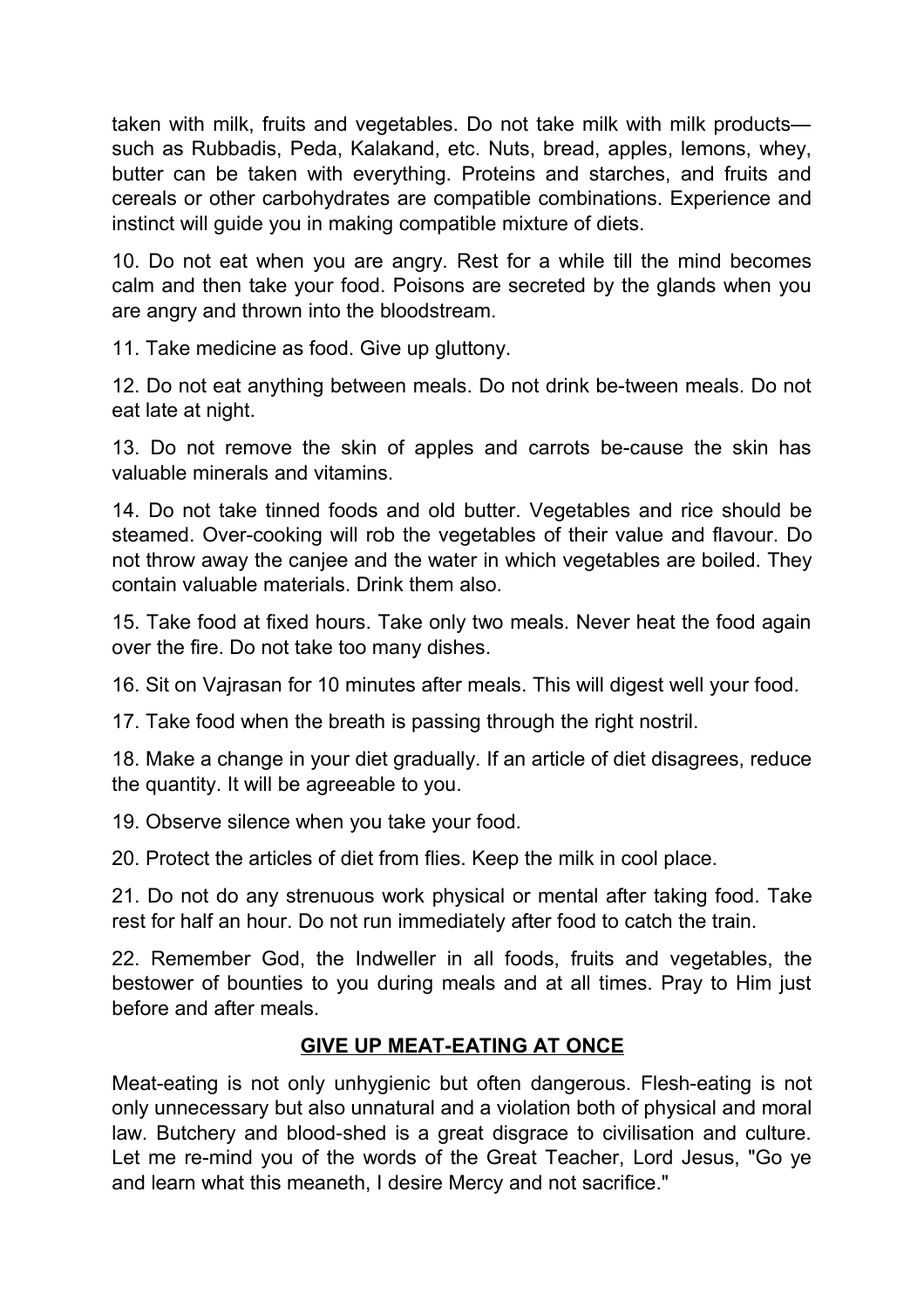Avery large number of medical men who have studied the subject of "Diet in relation to Health" are forbidding their patients to eat animal flesh, not only as a means of cure for such diseases as gout, rheumatism, etc., but also as a preventive against uric acid ailments and diseases of many kinds, including consumption, cancer and appendicitis.

Dr. Josiah Oldfield, D.C.L., M.A., M.R.C.S., L.R.C.P., Senior Physician, Lady Margaret Hospital, Bromley, writes: "To-day there is the scientific fact assured —that man belongs not to the flesh-eaters, but to the fruit-eaters. Today, there is the chemical fact in the hands of all, which none can gainsay, that the products of the vegetable kingdom contain all that are necessary for the fullest sustenance of human life.

"Flesh is an unnatural food, and, therefore, tends to create functional disturbance. As it is taken in modern civilisation it is affected with such terrible diseases (readily communicable to man), as cancer, consumption fever, intestinal worms, etc., to an enormous extent. There is little need for wonder that flesh-eating is one of the most serious causes of the diseases that carry off ninety-nine out of every hundred people that are born."

Sir Henry Thompson, M.D., F.R.C.S., in "Diet in Relation to Age and Activity," says:

"Meat is absolutely unnecessary for a perfectly healthy existence, and the best work can be done on a vegetarian diet. People take too much meat, and they could live much more healthily on a vegetarian diet than a whole meat diet. Vegetarians have done a great deal in a quiet way to make possible that simpler life for which a great number of people are crying out very loudly without any definite idea of what they mean.

"Doctors are looking to prevention rather than cure as the great agency in raising the physical condition of the nation. The medical training of the present day is directed much more closely to the prevention of disease than it ever has been be-fore. It is being realised that every means should be resorted to so as to prevent the accession of disease rather than merely at-tempt to cure it when it comes, and the Vegetarian Movement will, I think, do a very great deal towards this." Meat is not at all necessary for the keeping up of health. Meat-eating is highly deleterious to health. It brings a lot of ailments such as tapeworm, albuminuria and other diseases of the kidneys. Pythagoras, the Grecian Sage preached: Not to kill nor injure any creature." He condemned meat diet as sinful food. Just hear what he says: "Beware, 0 mortals, of defiling your bodies with sinful food! There are cereals, there are fruits, bending their branches down by their weight, and luxurious grapes on the vines. There are sweet vegetables and herbs which the flame can render palatable and mellow. Nor are you denied milk, nor honey, fragrant of the aroma of the thyme flower. The beautiful earth offers you an abundance of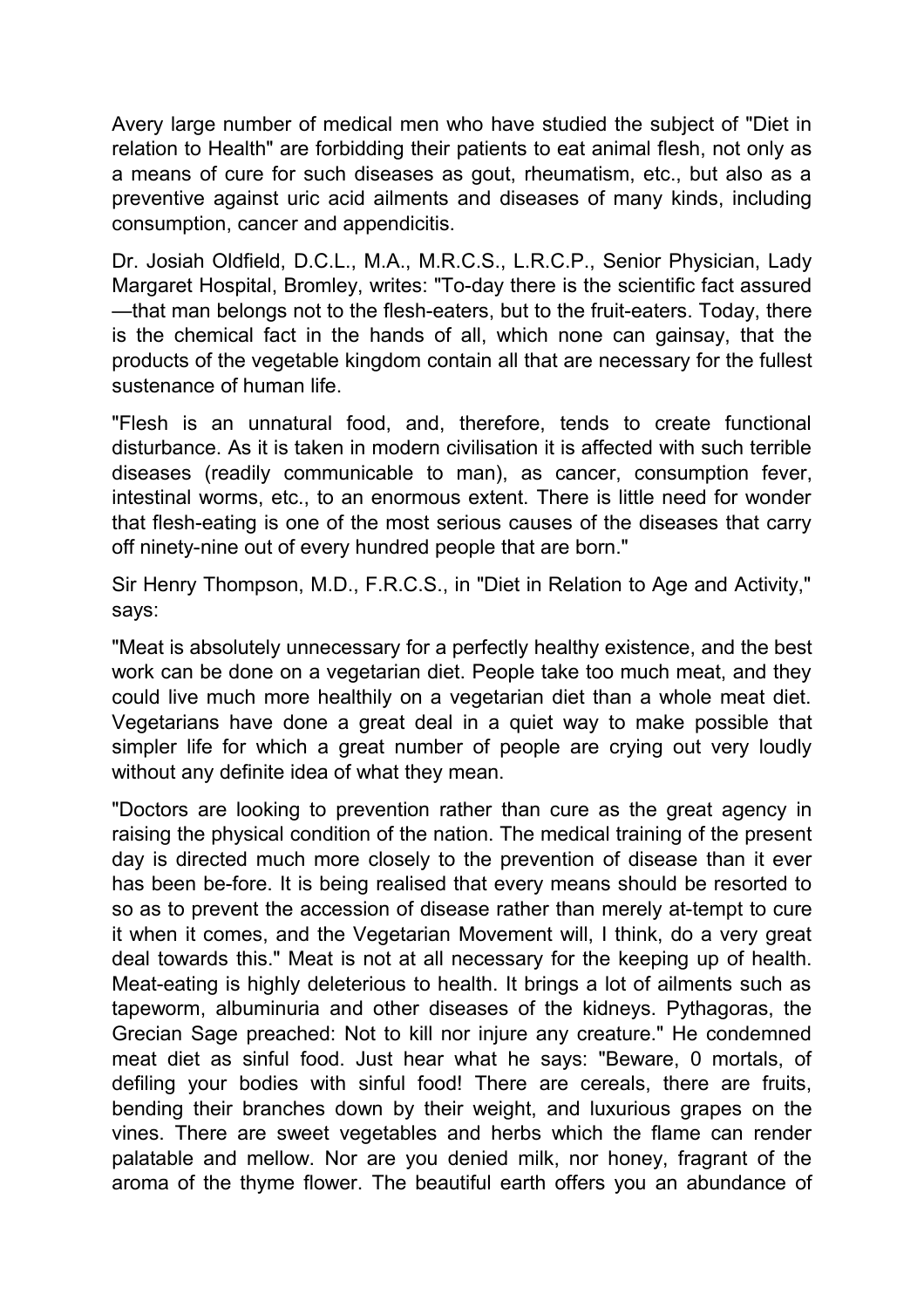pure food and provides for meals obtainable without slaughter and bloodshed."

If you want to stop taking mutton, fish, etc., just see with your own eyes the pitiable, struggling condition at the time of killing the sheep. Now mercy and sympathy will arise in your heart. Then you will determine to give up flesheating. If you fail in this attempt, just change your environments and live in a vegetarian hotel where you cannot get mutton and fish and move to that society where there is only vegetable diet. Always think of the evils of flesheating and the benefits of a vegetable diet. If this also cannot give you sufficient strength to stop this habit, go to a slaughter house and butcher's shop and person-ally see the disgusting rotten muscles, intestines, kidneys and other nasty parts of the animals which emit bad smell. This will induce Vairagya in you and a strong disgust and hatred for meat-eating.

When man abandons flesh foods and takes his nutriment direct from Nature's hand, of well ripe and healthy fruits and grains, nuts and vegetables, with the addition of honey, cheese and milk, we shall find a large number of diseases disappear-ing. People will have more power of endurance and attain longevity. It is easily possible to sustain life on the products of the vegetable kingdom. The vegetable diet produces supreme powers both of mind and body.

Scientists are coming to the conclusion that there are in meat certain things which are absolutely poisonous. It is a serious mistake to believe that meat can make good fighting men. That a non-meat diet can make good soldiers and generals is beyond a shadow of doubt.

All slaughter houses should be abolished, and the use of animal flesh as food should be absolutely given up. Flesh-eat-ing is unnecessary, unnatural and unwholesome. The count-less instances of reputed philosophers, authors, scholars, athletes, Saints, Yogins, Rishis who lived on vegetable diet conclusively prove that vegetarian diet produces supreme powers both of mind and body and is highly conducive for di-vine contemplation and practice of Yoga. Pythagoras, Plato, Aristotle, Socrates, Plutarch, Buddha, Zoroaster, Milton, Isaac Newton, Benjamin Franklin, Shelley, Swedenberg, Newman, Edison, the Christian Fathers, Tertullian, Origen, Clement and others, the Christian apostles, James, Mathew, Peter were all vegetarians. Man is created a frugivorous or fruit-eating creature. This scientific fact is evident from a comparison with the carnivorous animals from whom he differs completely in respect of his internal organs, teeth and external appearances, whereas anatomically, he is most intimately allied to the anthropoid apes whose diet consists of fruits, cereals and nuts.

Meat generates diseases, excites passion and produces restlessness of mind. Therefore, abandon meat; totally live on vegetable diet. Take plenty of fruits.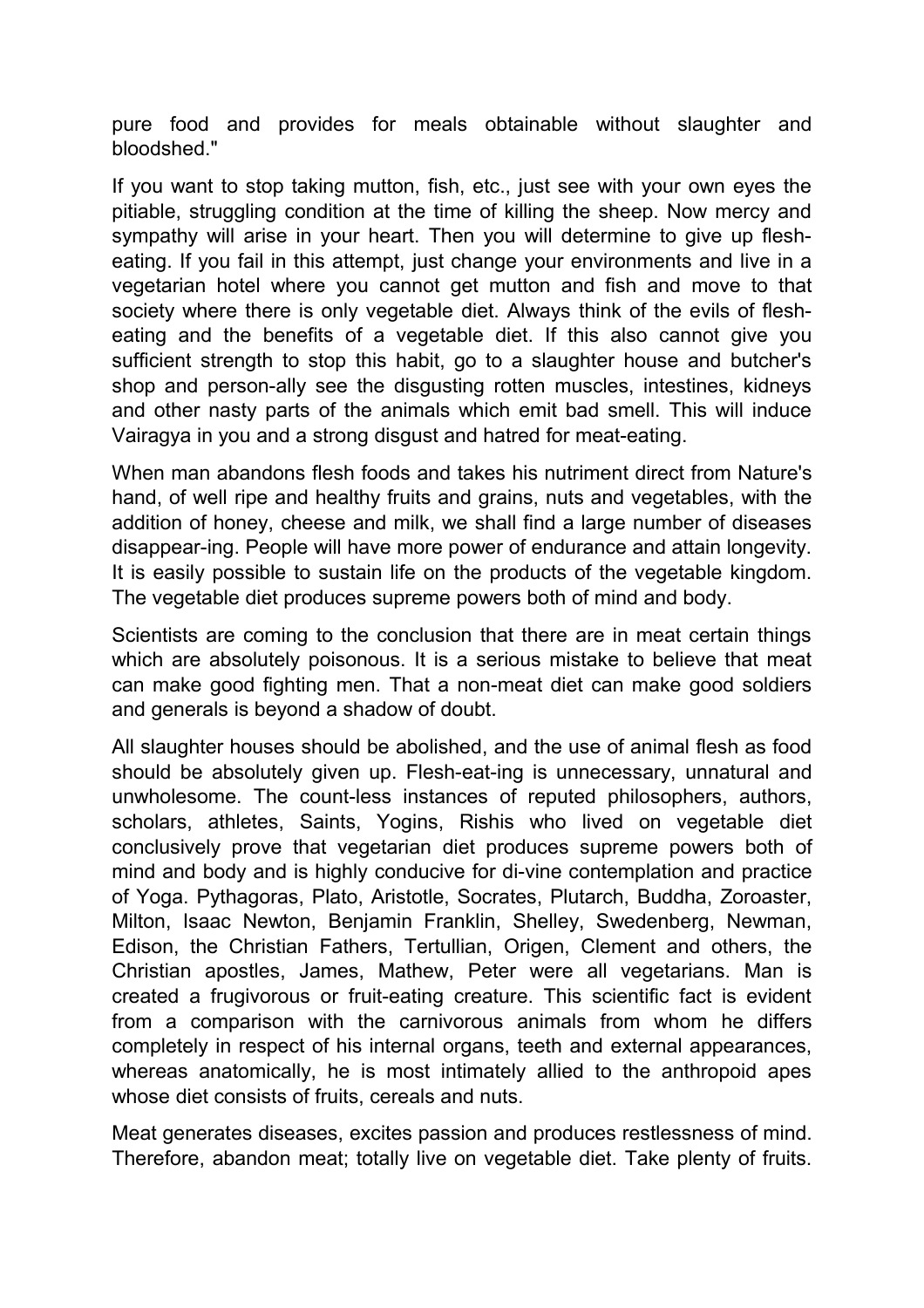May you all attain perfect health, and longevity and peace by living on a vegetarian diet which is helpful for meditation and superb living?

## <span id="page-25-0"></span>**THE INNER FACTORY**

The food that you take consists of nitrogenous elements and proteins, fats or hydrocarbons such as ghee, and carbohydrates such as rice and sugar. Proteins build up the tissues and the muscles. Carbohydrates produce energy. Besides these, there are various kinds of salts also. The various digestive juices, saliva in the mouth, gastric juice in the stomach, bile, pancreatic juice and the Succusentericus or the intestinal juice in the intestines act upon the particles of food during their pas-sage in the alimentary canal or digestive tube. Saliva acts upon starch. It converts it into sugar. This action is further taken by pancreatic and intestinal juices; in the intestines. Bile acts upon fats. Gastric juice and pancreatic juice set upon proteins. The whole thing is converted into a milky juice called chyle. This chyle is absorbed by lacteal vessels and it is mixed with blood.

The right side of the heart contains impure blood. This impure blood is sent to the lungs for purification and after being purified is brought back to the left side of the heart, and from there it is pumped through the big artery aorta, throughout the body. In the capillaries the blood exudes as lymph and bathes and nourishes the tissues and cells of the body, and the impure blood is carried back by veins to the right side of the heart.

The waste products of food are carried along the large intestine which is six feet in length, to the rectum where it is retained as faecal matter. When the nervous impulse is carried to the rectum from the defaecation centre in the spinal cord, it is discharged in the morning through the anus, the terminal open-ing of the alimentary canal.

The kidneys, that are situated in the loins, one on each aide, eliminate the urine from the blood and send it through two tubes called the ureters to the reservoir of urine called 'bladder.' From the bladder it is discharged through the urethra.

The nervous system consists of cerebrum or forebrain, cerebellum or hindbrain, spinal cord and the sympathetic nerves. There are various centres in the brain for hearing, see-ing, tasting, smelling, speaking, etc. The afferent impulses from the hands when a finger is stung by a scorpion, are carried through the sensory nerves to the spinal cord and from the spinal cord to the brain. Mind that has taken its seat in the brain, reacts. It feels. An impulse travels from the spinal cord and thence along the motor nerves to hand. At once the hand is taken back within the twinkling of an eye. The sympathetic nerves supply the internal organs of the abdomen, liver, spleen, heart, etc.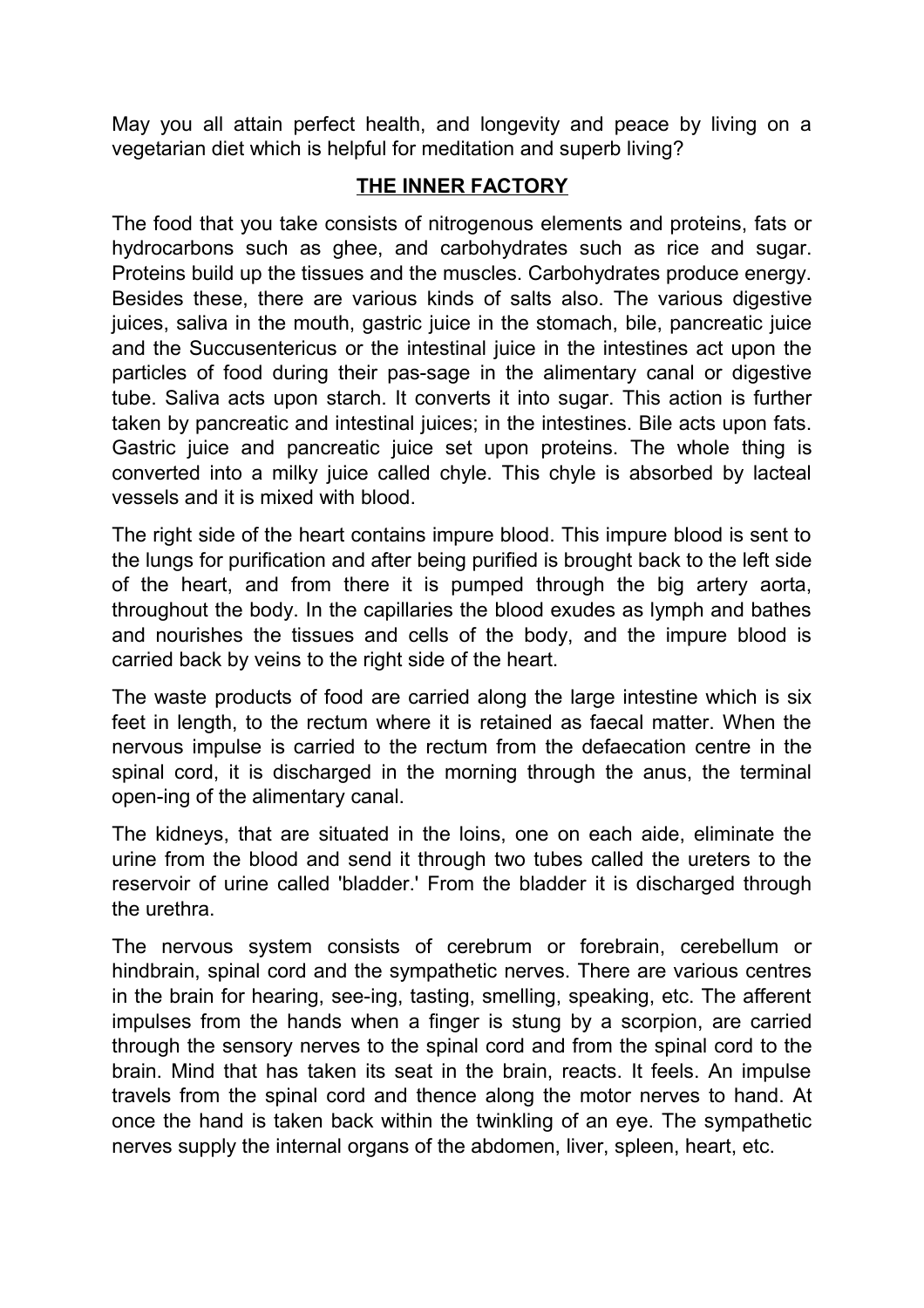Now I will describe, how this vital fluid semen is manufactured. The two testes or seeds that are located in the scrotal bag are called secretary glands. These cells of the testes have been endowed with the peculiar property of secreting semen drop by drop from the blood, just as the bees collect honey in the honeycomb. Then this fluid is taken by the two spermatic ducts or tubes to the two small bags or reservoirs for the semen called Vesiculae Seminalis (bags for storage of semen), one on each side. Under excitement, it is thrown out by small ducts called ejaculatory ducts into the prostatic portion of urethra or urinary canal, where it is mixed with the prostatic juice, secreted by the prostate gland.

Who is the real Director of these internal organs? Who has created this subtle, internal, magnanimous machinery? Are you not struck with awe and wonder, my dear friends, when you think for a moment seriously about the Divine Grandeur and Divine Glory, that are exhibited in the structure of these miraculous mechanisms—heart, lungs, brain etc.? How harmoniously do they work! Who converts food into blood? Who pumps the blood into the arteries? It is He. Feel His Indwelling Presence. Pay your silent homage to Him. Glory, Glory, unto the Lord, the Creator of this wonderful body, His own image, His own dwelling house, the Navadvarapuri, the nine-gated city!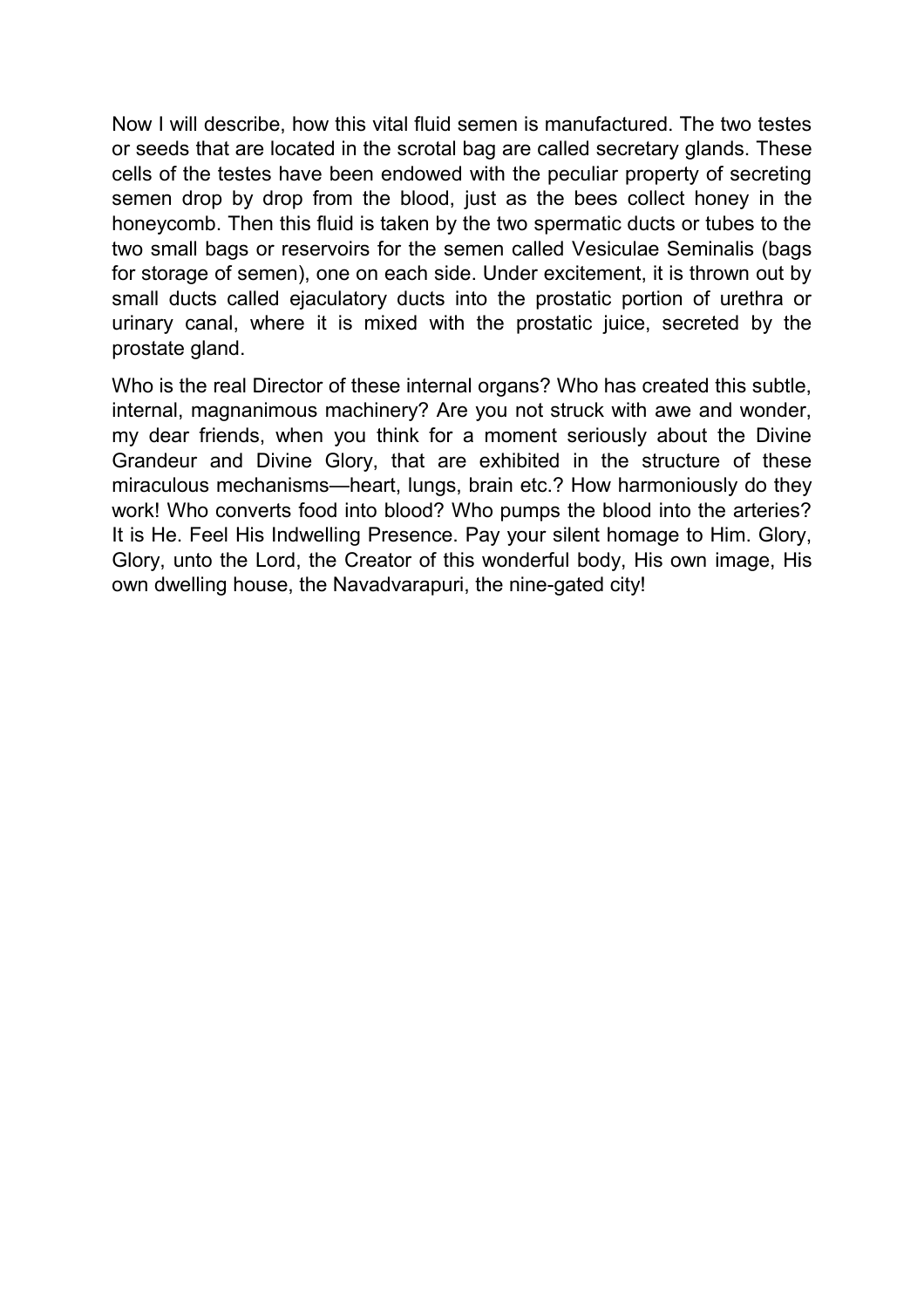## **Chapter 2**

## <span id="page-27-0"></span>**CONSTITUENTS OF FOOD**

## **Song of Vibhuti Yoga**

Bhajo Radhe Krishna Bhajo Radhe Shyama I am spinach among leafy vegetables, I am almond among all nuts, Milk am I among perfect foods, Tomatoes am I among all vegetables: I am potatoes among tuber and roots, I am Basmati rice among all cereals, Soya bean am I among all pulses, Cow's Ghee am I among all fats; I am mango among all kinds of fruits-I am Alphonso among all mangoes, Buttermilk am I among all beverages, Glucose am I among all sugars; I am phosphorus among all minerals, I am vitamin C among all vitamins, Lady finger am I among green vegetables, Barley water am I among invalid foods; I am first class Protein in milk among all proteins, I am white sugar among carbohydrates, Turnip am I among English vegetables, Lemon juice am I among anti-scorbutics **Tastes Differ, People Fight**

Alas! One man's meat is another man's poison

Various tastes in food

Divide the human brotherhood.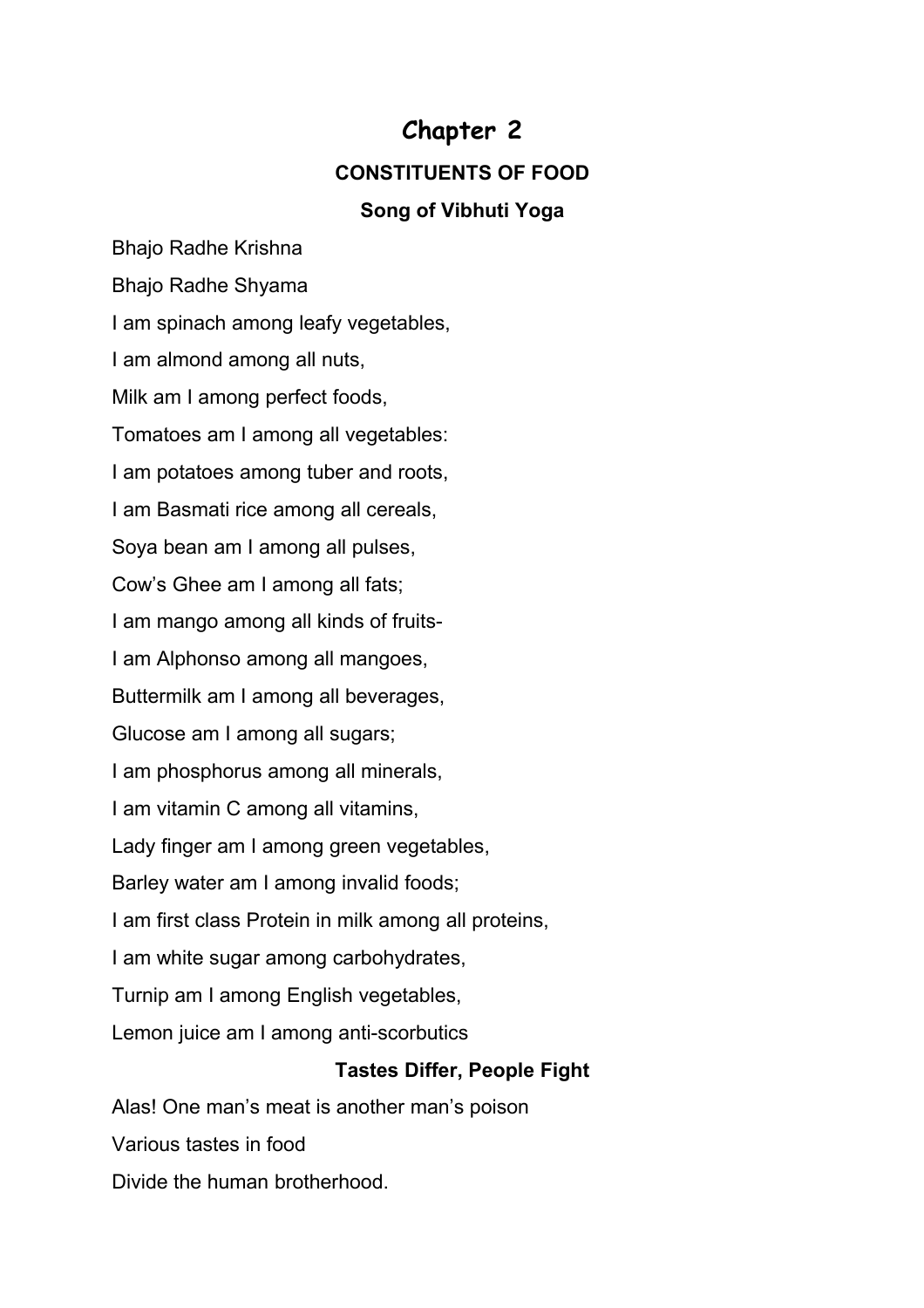A Chinaman likes pork; An Englishman likes rabbit and herring: A German likes Kipper or dripping; The Siamese eat puppy dogs; The French are fond of slugs and frogs; Colonials like their Oysters hot; The Gujaratis like tea; Madrasees coffee. A Madrasi likes Sambar, Rasam, Iddali, Uppuma and Dosai; A Bengali likes rice, Rasagulla and Sandesh; A Punjabi likes Parotta, Ghee and milk; A Hindustani likes Urad ka dhal; A Telugu likes his Imli chutney; A Maharashtrian likes his Varan' and 'Amti'. Hindustani `Kadi' is only Madrasi Moorkolambhu'; But they fight `Kadi is better; that is inferior'! A Gujarati comes now; he adds some sugar to it And says: 'My Kadi is far superior'. All the world is torn and rent By varying tastes on food. This is Maya's trick To separate man from man. 0 man! Do not fight over little tastes. Eat anything you get easily. Control your enemy, this little tongue, An organ of two inches Train it in any way you like. Penetrate deep, Find out the essential unity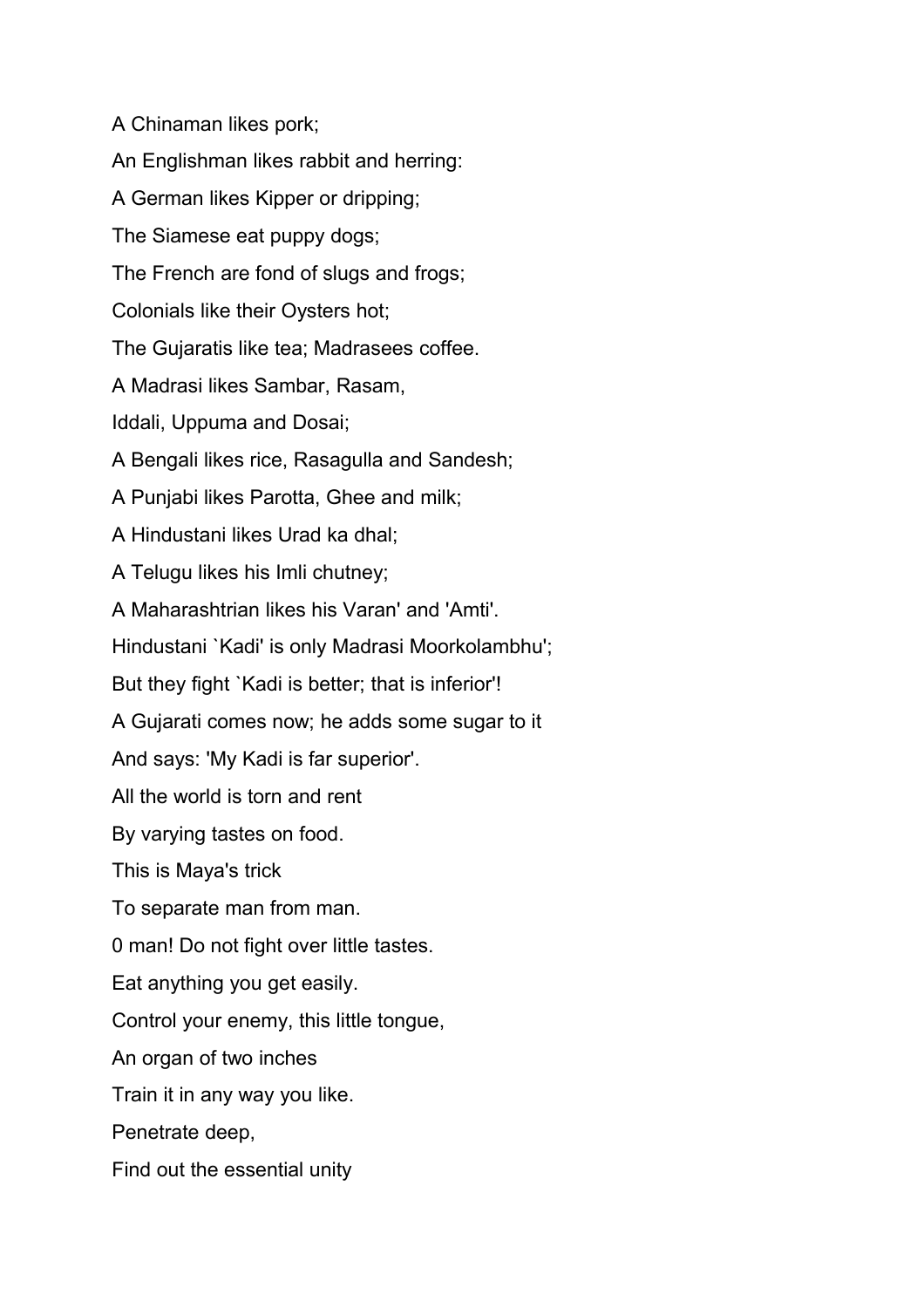And rest in peace for ever!

## **Constituents of Food**

We need food for two purposes: (1) to maintain body heat and (2) to produce new cells and to make up for the wear and tear of our bodies.

Foodstuffs are, therefore, divided into two principal classes: (1) heat and energy producers and (2) body-builders and tissue formers.

Carbohydrates, oils, and fats are heat producers. They are the sources of energy. Proteins, mineral- salts and water are body-builders.

Proteins are nitrogenous substances or body-building materials. They provide the necessary materials to build new cells for growth or replace those lost in wear and tear. They are contained in milk, meat, fish, wheat, pulse, millet, peas, etc. Starches and sugars contain carbohydrates. Rice contains plenty of carbohydrates. Ghee is an animal fat.

Proteins cannot build the tissues by themselves. Builders are necessary, just as masons are necessary to build the house. The Prana or the vital force builds the tissues.

The six food essentials are proteins, fats, carbohydrates, water, minerals and vitamins.

Minerals like calcium, sodium, potassium, iron, iodine, phosphorus, are quite indispensable in the healthy building of the human body. Their lack or deficiency definitely contributes to diseases. They enter into the chemical composition of the body. These must be supplied to the body through the food. These are phosphorus in brain, iron in haemoglobin of blood and calcium in bones and teeth, etc.

Food is burnt or oxidised in the body as a source of heat and energy. The energy-yielding constituents are proteins, fats and carbohydrates. Protein is a source of energy also.

The body needs vitamins and mineral-salts which do not supply energy but play a fundamental part in basic vital pro-cesses. Water also is a dietary essential. Life cannot exist at all without water.

Leafy vegetables and fruits contain certain vitamins and mineral salts. Root vegetables and tubers contain lot of starch (carbohydrates). Cereal grains contain protein and carbohydrate, but they are deficient in certain vitamins and mineral-salts. Meat and pulses contain a large quantity of protein. Milk is a good source of protein, vitamins and mineral salts.

#### **Proteins**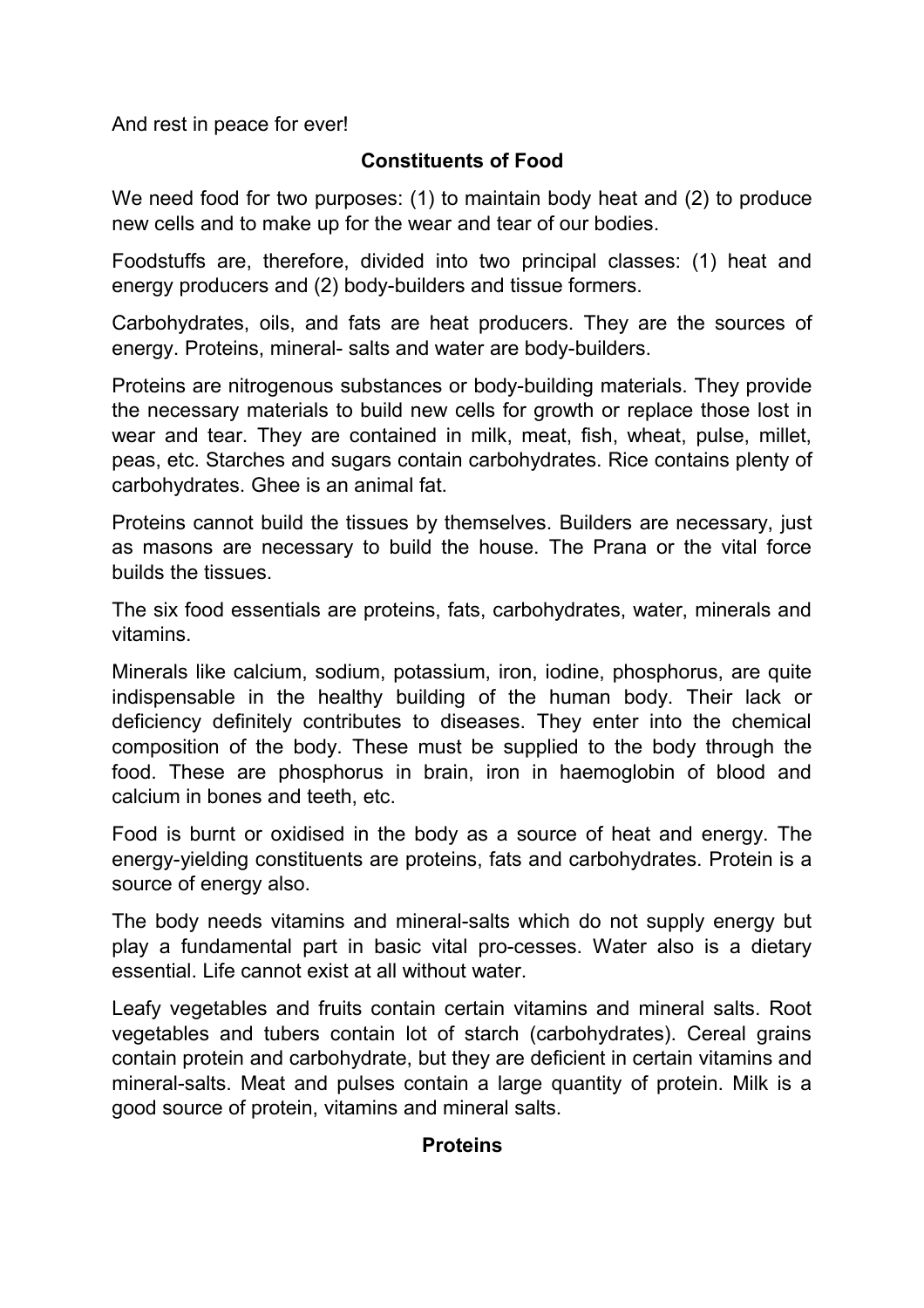Proteins are nitrogenous substances which repair waste and build new tissues. They are the building materials of tis-sues and organs. They are essential things for the growth and maintenance of the body. They are complex organic com-pounds which contain carbon, hydrogen, oxygen and nitrogen. The protein molecule is composed of a number of simpler-compounds called the amino-acids, which are composed of car-bon, hydrogen, oxygen and nitrogen. All the organs of the body such as heart, lungs, stomach, etc., are working all the time till there is life. All this wear and tear is made up by the proteins we take. The proteins provide the necessary materials to build new cells for growth or replace those lost in wear or tear.

Proteins are present in foods obtained from animals and in foods obtained from vegetables. Animal proteins are present in meat, eggs, fish. Vegetable proteins are present in cereal grains such as rice, wheat, oats, barley, maize, ragi, and in nuts, vegetables, fruits and pulses such as gram, dhal, etc.

Carbohydrates or fats cannot build the tissues because they do not contain any nitrogen. Children need proteins to maintain growth. Both children and adults need a daily supply of proteins for the continual renewal of their body tissues.

The proteins are of complex structures. They can be utilised by the body only if they are split into simpler forms. These simpler nitrogenous compounds are known as amino acids. Proteins differ in food-value according to the amounts and types of amino acids which they contain. They are twenty-five types of amino acids. Of these six are important. Milk, cheese, wheat, beans, peas, nuts contain good proteins.

The essential amino acids are Lysine, Tryptophane, Cystine and Histidine. These are present in larger proportion in casein and lactalbumin than in any other proteins. Complete protein is that which contains all the essential amino acids in sufficient amounts for all aspects of life. An incomplete protein does not contain one or more of these essential substances. Amino acids are the bricks with which tissue is built. Casein and lactalbumin are complete proteins. Sein found in maize and gelatine found in meat are incomplete proteins.

The proteins which are present in the animal food are called 'animal proteins' and those in vegetable foods 'vegetable proteins'. Albumins and globulins are simple proteins. Legumin is found in peas, beans, lentils, etc.

The animal and the vegetable proteins are different from those that are found in the human body. The proteins of food must be reformed into those that are required for the different parts of the body by digestion in the stomach and the intestines. Some foodstuffs contain proteins that can be easily re-formed by the human body into the new varieties that are required for the building and repair of its tissues. These proteins are called "suitable" proteins. Some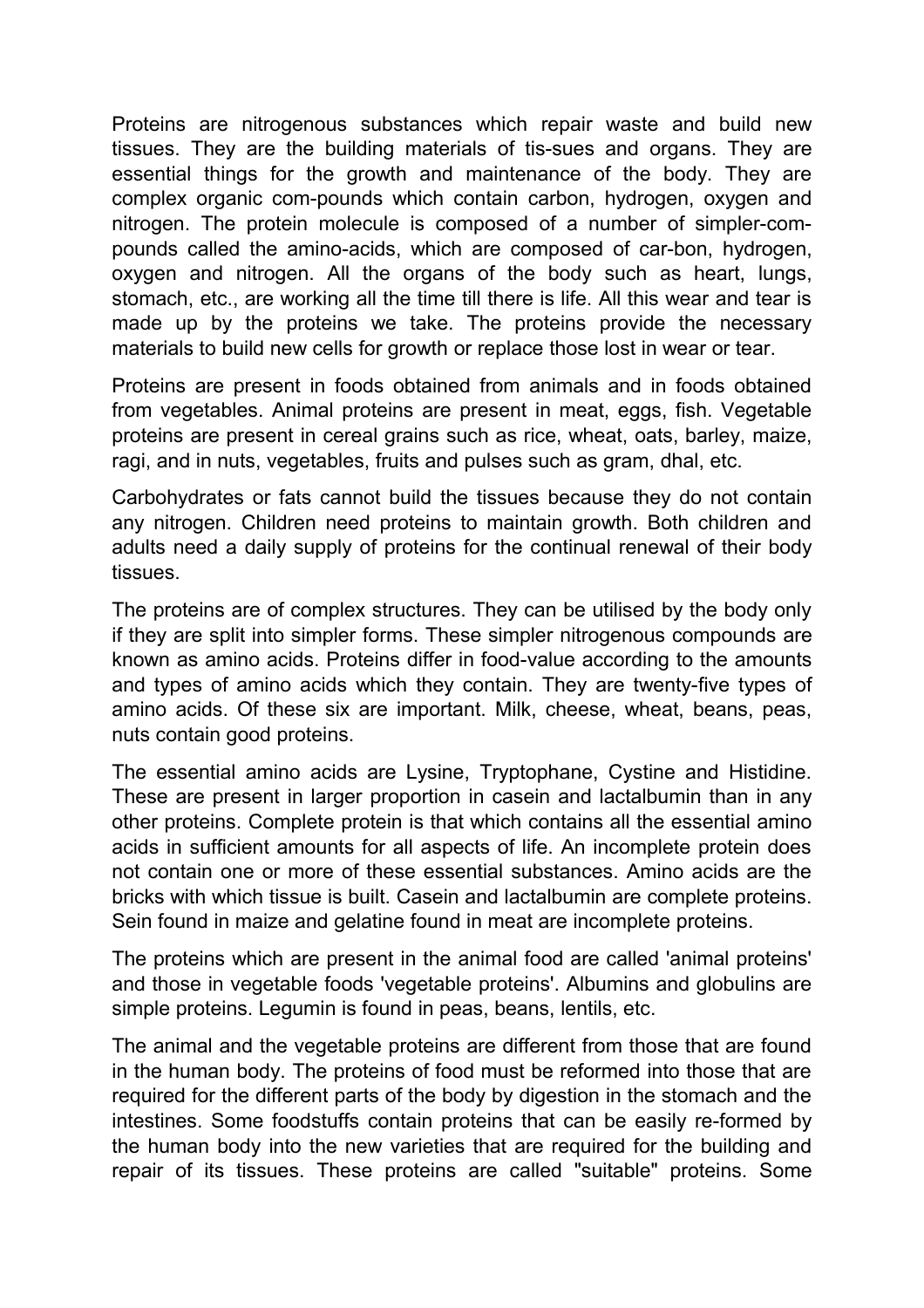foodstuffs contain proteins that cannot be so easily reformed. These are called "unsuitable proteins".

Milk, curds, buttermilk, cheese, green leafy vegetables such as spinach, lettuce, water trees and the young shoots of eatable plants, whole wheat flour contain suitable proteins. Polished rice, white flour, tapioca, maize contain unsuitable proteins. Sugar, and vegetable oils do not contain any protein. Protein can also be used by the organism as a source of energy.

Nearly all common foodstuffs contain protein but the amount they contain varies widely. The pulses, nuts and milk are richest in protein. The protein of peas, beans and lentils is incomplete as there is want of certain essential amino acids. It is of inferior value to that of milk or soya bean.

Protein is not stored in the body. Intake of excess of protein produces harm to the system. The kidneys are overworked and damaged. Many diseases like gout, nephritis or inflammation of the kidneys are produced. Too little protein in the diet causes stunted growth, lack of endurance and power of resistance against infectious diseases and anaemia or poverty of blood, etc.

Growing children, pregnant women and nursing mothers require more protein. The protein of foodstuffs must be easily digestible. Only then it adds to the value of its protein content. If the amino acids of a protein of a foodstuff resembles more closely that of the tissues; it has greater food value. The addition of milk to the diet of children suffering from malnutrition helps them to grow rapidly. There will be continuous increase in their growth also.

#### **Carbohydrates**

Carbohydrates are foods that give energy. They enable the body to make proper use of the proteins and fats in the foods. They are found in cereals, fruits, vegetables, starches and sugars. They contain carbon, hydrogen and oxygen. They are fuel foods. They include starches and sugars of every kind.

Rice, white flour, tapioca, sago, the flour of wheat, rye, barley, corn flour, oatmeal, arrowroot, potatoes are examples of starches. Jaggery, brown sugar, white sugar, honey, treacle, syrup, jam, are examples of sugar.

Carbohydrates are the body's chief source of energy. Grain foods and root vegetables are largely composed of carbohydrates. Carbohydrates are necessary constituents of the diet, but when they are present in excessive proportion, the diet becomes ill-balanced.

The carbohydrates of fruits are chiefly sugars. If you eat plenty of fruits, you need not take any sugar.

Fifty to sixty per cent of your food should be carbohydrates. In this there should be starches and sugars. Sugars are digested easily.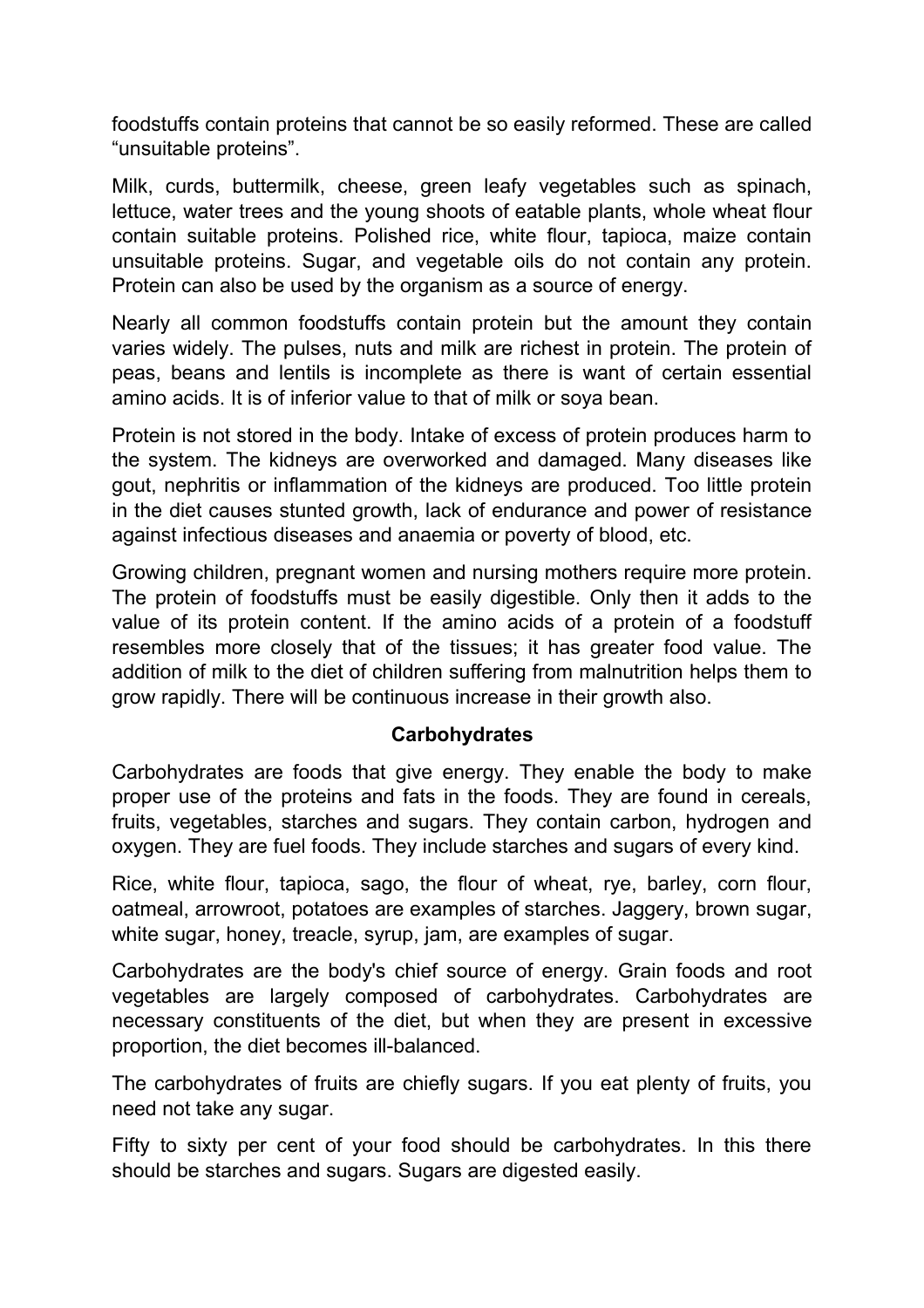Carbohydrates are compounds of carbon, hydrogen and oxygen. They are divided into three main classes. (1) Monosaccharides, e.g., glucose, fructose (fruit sugar). (2) Disaccharides, e.g., sucrose, lactose, maltose. The more complex sugars, disaccharides cannot be utilised by the body as such. They must be changed into simpler forms. (3) Poly saccharides, e.g., starches, dextrin, cellulose. As polysaccharides contain starch and cellulose, they have to be cooked. Heat breaks the walls of the cells and water gets into the starch grains.

In working out diet schedules, requirements of protein, fat, vitamins and minerals should be taken into consideration. Subsequently, carbohydrate-rich foods can be included in sufficient amounts to fulfil energy requirements.

Fats and carbohydrates are stored as a reserve in the body but proteins cannot be stored as a reserve. The carbohydrates are the most easily digestible of all foodstuffs. If more carbohydrate is eaten than is needed at the time, a small amount of the surplus is stored in the liver in the form of glycogen. The rest is changed into fat and stored in this form.

Eating too much starch causes flatulence (wind in the bowels) and obesity. Vitamin D is necessary for the proper use of carbohydrates by the body. If you take too much sweets acid fermentation takes place. You will get caries of tooth.

Lactose is milk sugar. Fructose is fruit sugar. Glucose is found in honey and grapes. Dextrose, grape sugar, glucose and levilose are absorbed in the system immediately and sup-ply energy at once. That is the reason why glucose is given in Pneumonia, Typhoid and other fevers and debility.

Sucrose is cane sugar. It is obtained from sugar cane. Maltose is malt sugar. It is formed in the mouth by the action of ptyalin in the saliva on starch in food.

## **Fats and Oils**

Fats are compounds of glycerine with fatty acids. They are the first-class fuel foods. They produce twice as much energy as either proteins or carbohydrates. They are of animal and vegetable origin. They contain carbon, hydrogen and oxygen.

Fats supply energy and heat quickly. They build up fatty tissues. They are contained in butter, ghee, cream, milk, cheese, lard, vegetable oil. Coconut, nuts, soya bean, avocado, peas are rich in fats. Oats, Bajra, juar contain a large amount of fat. Polished rice, sago, tapioca, peas, beans and wheat contain very little fat. Fruits are poor in fat. Dhals and gram contain a fair amount of fats. Fats which melt very easily are digested easily.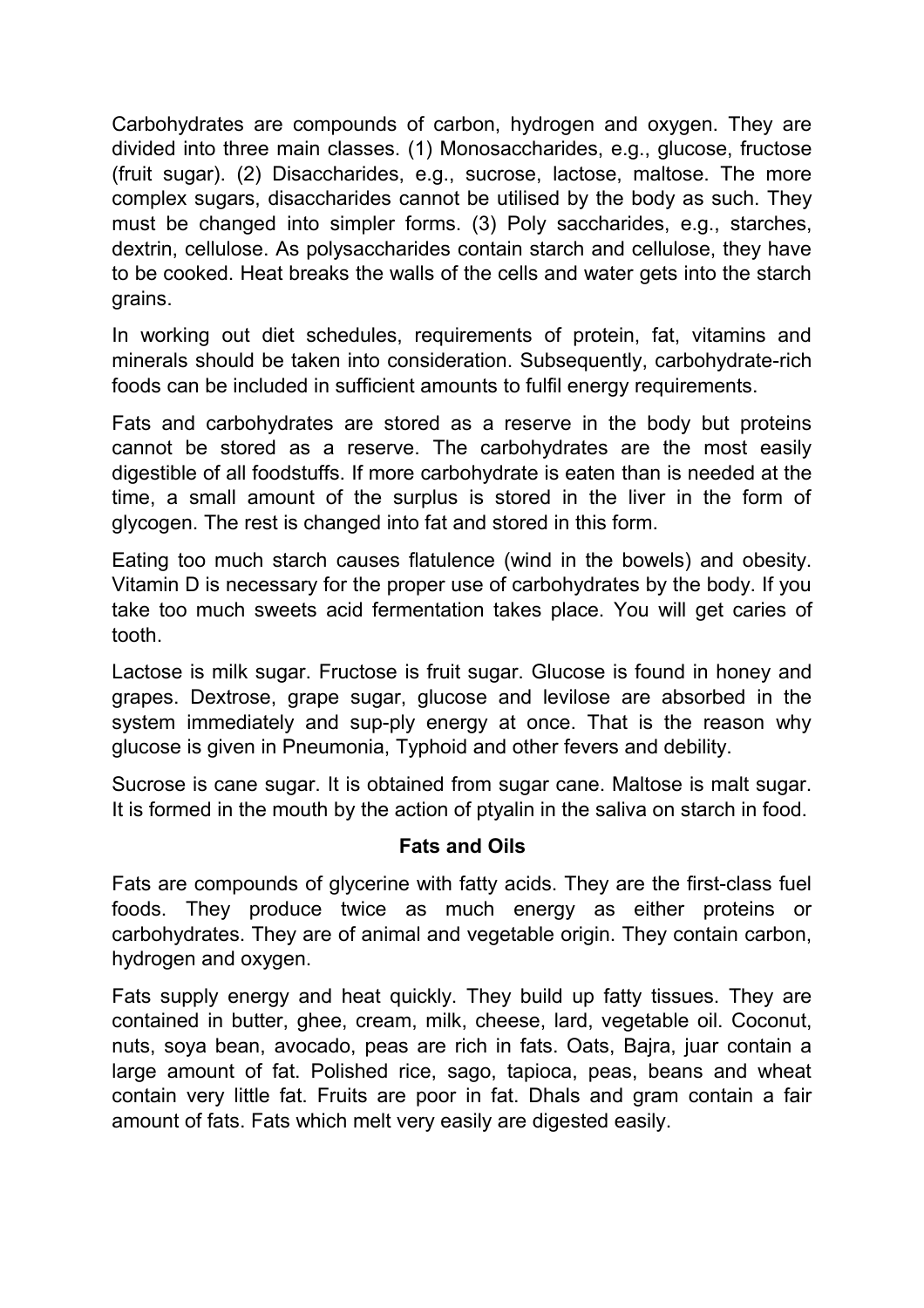Fats must be included in ordinary diets. A diet which is low in fat is often deficient in vitamin A. One to two ounces of fat should be consumed daily. Fat supplies vitamin A to the body.

Fat forms a protective layer over the nerves. It fills up hollow spaces and gives beauty. It protects the delicate internal organs from injury. It aids the body to utilise calcium in the system. Fat serves as a reserve energy supply and so it is considered as a protective food constituent. Fat prevents loss of heat by the body. It prevents infection from microbes on account of its vitamin A.

If more fat is eaten than is required, you will develop obesity. Vitamin A and B, iodine and carbohydrates are essential for the proper absorption of fats in the body.

The fats are digested in the small intestine by the pancreatic juice. The bile juice assists in this action by emulsifying the fats. The fats are split into their two component parts—fatty ac-ids and glycerol. These substances are absorbed in the small intestine and again re-synthesised into fats which pass into the blood. They are finally burnt as fuel or stored in the body as fat.

## **Fruits hide the "Atman"**

Fruits, vegetables, proteins and vitamins

Hide "Atman", the Indweller in all objects;

They all dissolve in Atman or the Soul,

They are all Maya's jugglery products.

Fruits etc., are not apart from Atman:

They have no independent existence,

They are superimposed on Atman.

If you behold the Atman,

The fruits, etc., will vanish;

If you see the fruits alone;

You cannot see the Atman.

Fruits, etc., are projected,

Through the illusory power of Atman;

Fruits, etc., are mere appearances like mirage.

Atman alone is the only Reality.

Realise this Atman through meditation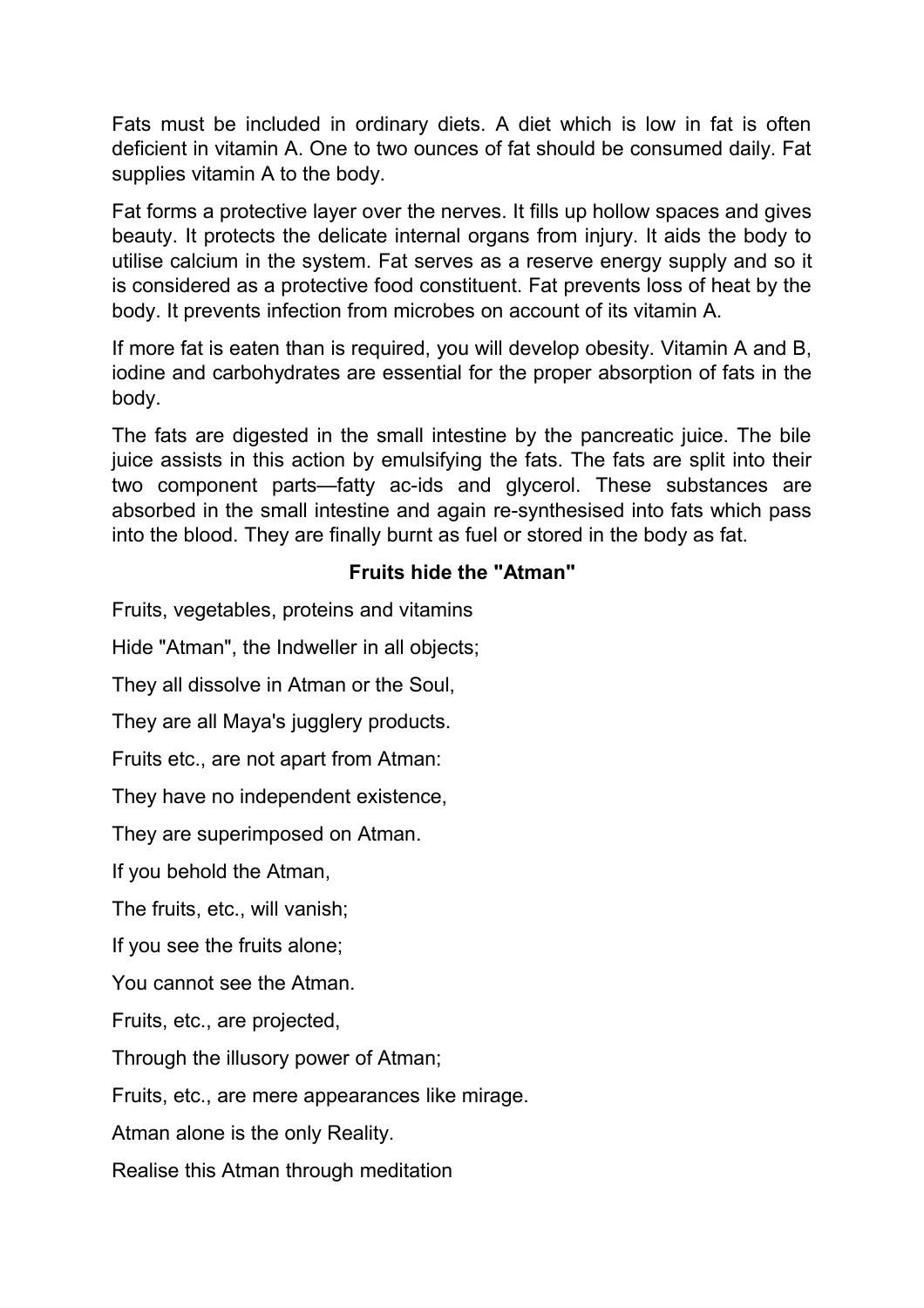And eat this most delicious Immortal Fruit.

#### **Fruit and Health**

Fruits have an advantage over all other foods is that they furnish to the system, in a completely digested form, ready for immediate assimilation such material as is needed to reinforce muscular energy. To this fact is due the refreshment which is so promptly afforded by fruit juices when one is tired and the craving for juicy fruits under such circumstances. Most juicy fruits furnish not only water but a small amount of digested food sub-stances in the form of sugar, which is taken at once into the blood and being carried to the muscles, replenishes the stores of energy which have been reduced by activity, thus bringing refreshment and reinforcement of vigour and strength. Fruits also aid the digestion of other foods by promoting the formation of the gastric juice and particularly the production of pepsin. Another advantage afforded by the use of fruits is the fact that fruit acids readily destroy nearly all germs. Typhoid fever germs, cholera germs and other germs likely to produce acute disease are quickly killed by coming in contact with dilute solutions of citric and malic acids. Lemon or sour apple juice destroys germs almost instantly. The juice of a lemon added to a glass of water may be relied upon to render the water sterile within half an hour, even though it may contain the germs of typhoid fever or cholera. This precaution may advantageously be taken by travellers, though, of course, it would be better to avoid all risk by using only boiled water when travelling.

The antiseptic properties of fruit render it exceedingly valuable as a means of cleansing the stomach and the alimentary canal. The germs which go into the stomach are all quickly killed when placed in the pure juice of fresh fruit. This explains the beneficial effect of the grape cure, the apple cure, the peach cure and various other fruit cures which have been for many years practiced in Switzerland and other portions of Europe and elsewhere.

Fruit-eating enables us materially to check the encroachment of death upon life. The fruit juices cleanse the earthly matter from the tissues and in this way tend to prolong life. Fruit has for a number of years been made use of as an exclusive diet in the treatment of obesity, biliousness and various forms of indigestion. In obesity or corpulence, an exclusive fruit diet for 3 or 4 days causes a rapid loss of fat without any considerable amount of discomfort. Acid fruits are preferable to sweet fruits for this purpose. It is a good plan for a person who is too fat to make his diet consist largely of fruits. Persons suffering from chronic biliousness may pursue the same plan. In fevers, fruits especially in the form of fruit juices are a most convenient food and certainly the most appropriate of all foods. Persons suffering from acid dyspepsia must avoid sour fruits. Their stomachs are abnormal and sensitive to acids. Such persons may eat sweet prunes, pears, stewed raisins, baked bananas, and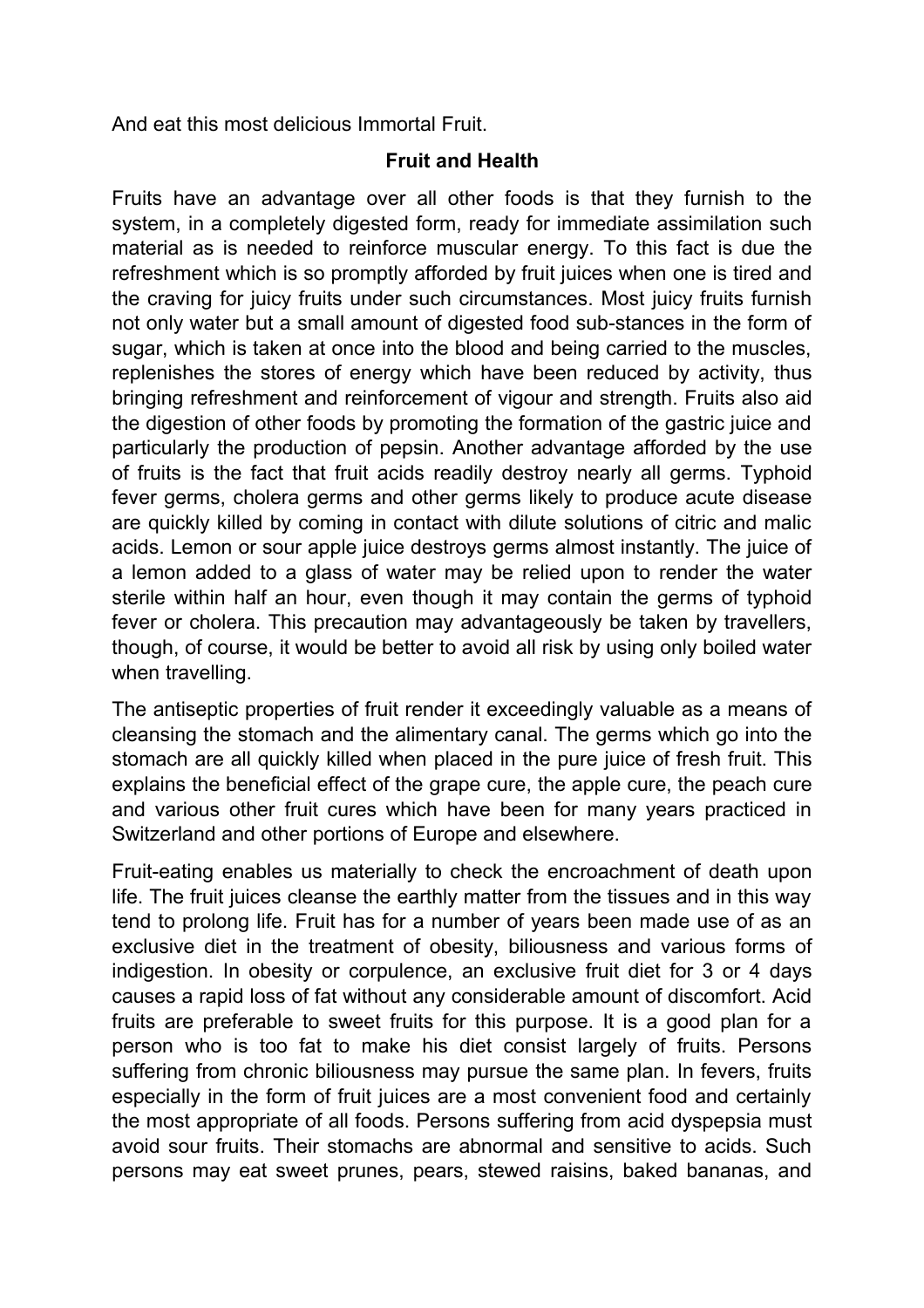sometimes well-ripened peaches. They must avoid the more acid fruits. Persons suffering from diabetes must avoid sweet fruits. The invalid with weak digestion must forego fruit with few exceptions. Stone fruits are the least digestible as a class; but the ripe peach may sometimes be allowed and sometimes, the apricot; the skins will of course, be avoided. The apple however ripe, is not to be thought of, for invalids; but, the pear, may on occasion be considered. The small seeded fruits, the ripe strawberry and raspberry in particular, are among the most wholesome. The orange is permissible in most cases, but we must carefully reject the white inner skin, and better still, we shall only crush the fruit in the mouth and swallow the juice, leaving the pulp. Grapes, are suitable in nearly all cases. With the use of fresh fruits, one can live in the enjoyment of perfect health and strength. Perfect fruit diet can meet the demands of the human system, perfect fruit can stimulate the intellect, perfect fruits can calm the passions, and last, but not least, perfect fruit can control the feverish activity of the arterial pulsations, which, otherwise engendered by the consumption of inflammatory foods and drinks wear out the human machine long before its natural time.

Despite the influence of civilisation, man still remains what he was at the start, a field animal, and if he wishes to enjoy life under the most favourable conditions, he must return to nature and improve his diet. Physically and intellectually the coming race can best be perfected by being moulded under the magical influences which exist in the fruit field and in the fruit field alone.

Apples: Apple contains Vitamin A, B and C, copper, pot-ash, iron phosphorus and malic acid. It is tonic, mild laxative and blood purifier. It helps digestion, clears the voice, and corrects the acidity of the stomach. It is useful in dyspepsia, rheumatism and liver troubles. It is a food. It stimulates the lungs, liver and kidney. It is a nerve and muscle food. Do not throw away the skin. It contains Vitamins. Apple and cream is a good combination for those who suffer from blood pressure.

Bananas: Banana contains much starch and sugar. It contains very little vitamin. It is a useful food. You can live on milk and bananas alone. The fully ripe fruit acts as a laxative. Take one or two fruits at bed time. You will have free movement of the bowels in the morning.

Grapes: Grapes are one of the best blood purifiers. They are a valuable general tonic. Grapes contain citric and tartaric acids. Grapes can be taken as a laxative in constipation. They are useful in swelling of the feet, abdomen, dysentry and diarrhoea. They give nutrition in wasting diseases like consumption. They are useful for the invalids and the convalescents. The grapes contain Vitamins B and C and iron in abundance.

Mango: Mango fruit is invigorating, fattening and laxative. It is a very potent source of vitamin A and C. It contains sugar and highly refined turpentine.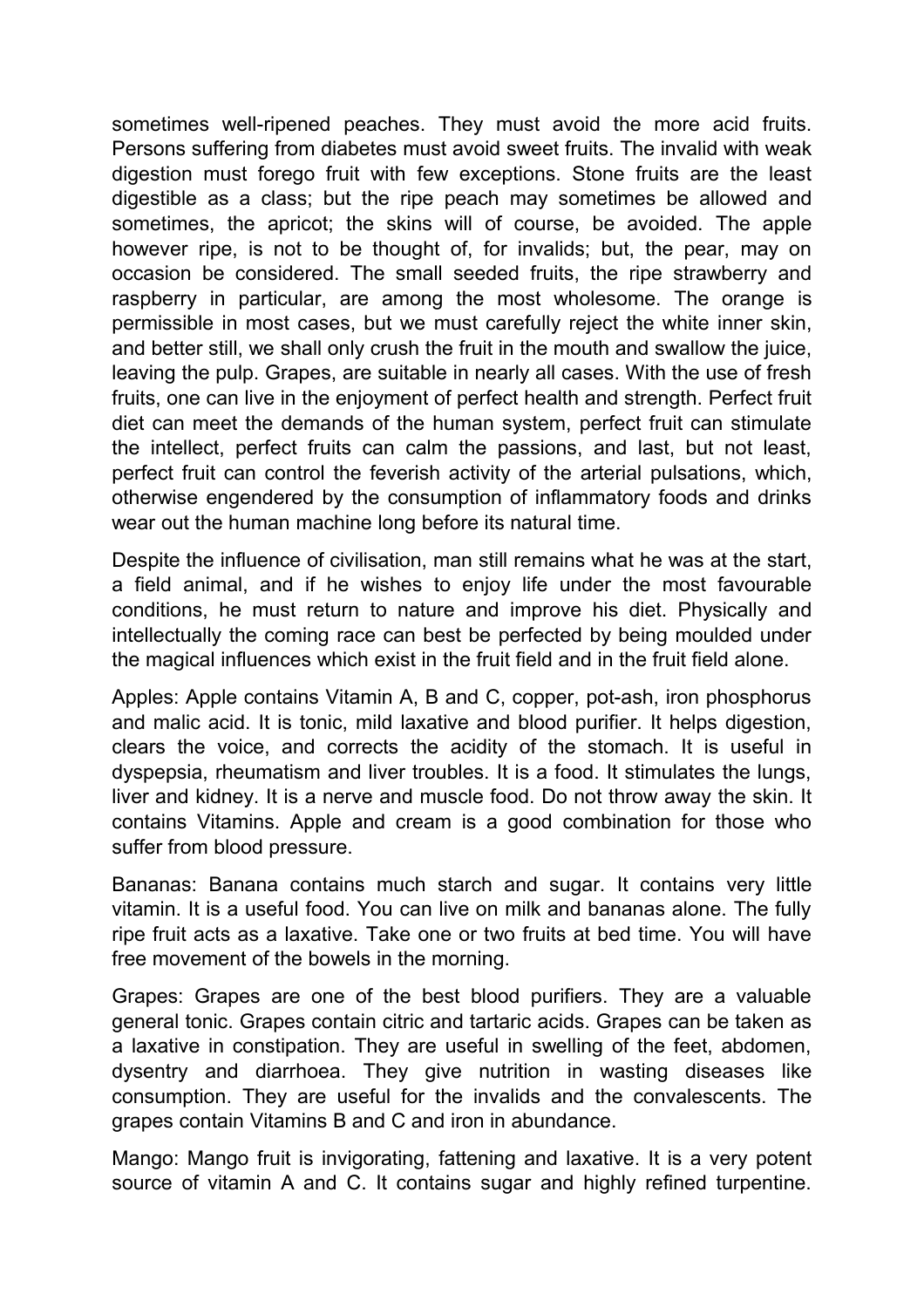Mango and milk is a wonderful combination. Mango is endowed with excellent health-giving properties.

Orange: This is a blood purifier. It invigorates and energises. It is very rich in Vitamin C. It also contains vitamins A and B. It supplies energy to the system quickly. It is a mild laxative. It promotes growth and prevents rickets and helps the development of bone and teeth. It is useful in anemia or poverty of blood.it prevents scurvy.

Pineapple: Pineapple reduces enlarged spleen. It has considerable food. It is both a medicine and food for singers and speakers. The juice has a remarkable effect on the vocal organs. It is an old fashioned domestic remedy for quinsy and ordinary throat affections.

Pears (Naspati, Nak): It contains Vitamin B and C, potash, lime. It is useful in anaemia, constipation, gout, stones in the bladder and kidneys.

Lemon: It is abundant in vitamin C, lime and potash. It is useful in fever, biliousness, liver disorders, and Scurvy. It possesses anti-scorbutic properties. It is useful in bleeding gums. It is very rich in Vitamin C. It contains citric acid in abundance.

Pomegranate: Pomegranate is very invigorating, refresh-ing, cooling and strengthening. It tones the system. It is nutritious. It sustains life. The juice is useful in Pneumonia, typhoid and other diseases.

Other fruits: Papaya contains pepin. It is useful in dyspepsia. It helps digestion. Bael fruit is cooling. It is useful in dysentery. Jambul fruit is useful in Diabetes Mellitus. Apricot is a tonic. It is nutritious. It is a laxative. Strawberries are rich in iron and vitamin C. They give health and strength. They are useful in stone in the bladder and the kidneys. Prunes and figs are useful in constipation. They are laxative. Guava is a good laxative. Chikku (Sappota) is a blood purifier. Mosambi is sweet orange. It is useful in fever. Cherries (Alubukhara) are very nutritious. They possess laxative properties and are cooling.

Acid fruits: Pineapple, lemon, orange, grape fruit, all berries, such as strawberries, rasp-berries, tomatoes, etc. are acid fruits.

Sub-acid and Sweet Fruits: Apples, figs, grapes, pears, cherries, plums, peaches, apricots, etc., are sub-acid and sweet fruits.

## **Vegetables and Health**

Vegetarian diet is extremely suitable to man from the point if vines of health, economy and morality. Even in the West ninny lawn taken to vegetarian diet. There are many vegetarian hotels. A new era has practically set in. Vegetarian diet sharpens the intelligence and makes a man more healthy and wise.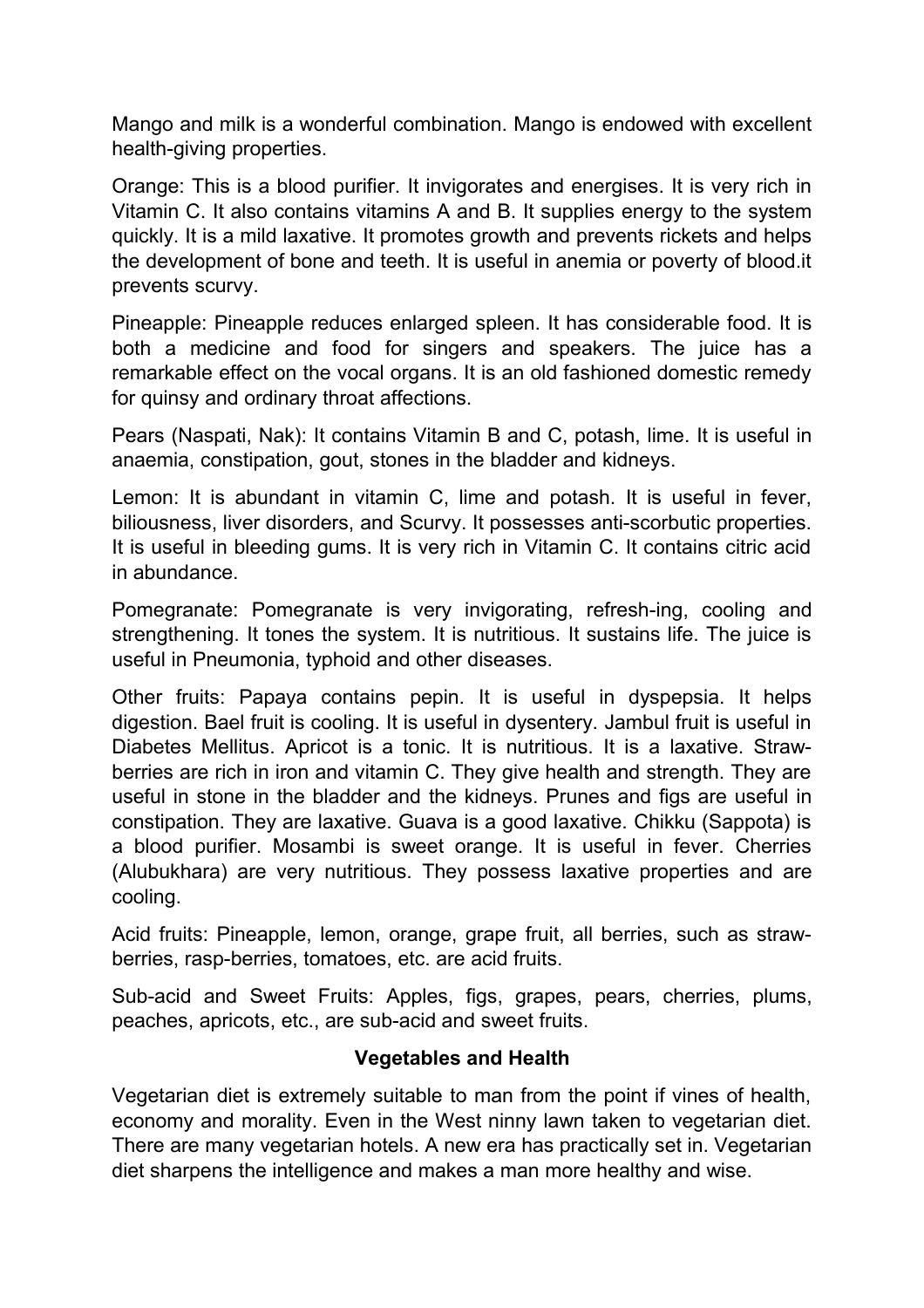Green vegetables contain a large quantity of water, a little starch and a very small amount of protein and fat. They contain a relatively large amount of mineral salts, cellulose, and also vitamins. Their value in the diet is due to mineral salts and vitamins.

Leafy vegetables are a blessing to humanity. They are substitutes for milk. They are the very bases of life. They help growth and development of body. They are protective foods. Alkaline mineral salts are abundant in leafy vegetables. Hence they afford effective resistance against infection. They give protection to the body against invading infection, pathogenic or diseasecausing germs. If you add a liberal supply of leafy vegetables to the pulses, then it becomes a perfect diet. The deficiencies of the pulses are made good by the leafy vegetables. The vitamins of the leafy vegetables aid the digestion and perfect assimilation of the proteins of the pulses.

The leafy vegetables like spinach contain all the mineral elements. These serve the purpose of milk for the poor people. Vegetables contain cellulose. Therefore they are useful in constipation. They stimulate the secretion of bile and therefore assist digestion.

Spinach (Palak), purlane (kulfi), fenugreek (methi), dill (soya), cabbage (band gobhi), cauliflower, watercress are all ureen vegetables. Dill, purlane and spinach are the best for sick patients. Kulfi is beneficial in diabetes.

Carrot is a brain-tonic. It is nutritious. It is rich in vitamin C and mineral salts such as calcium. Carrot halwa is very palatable and nutritious. Radish raw or cooked is useful in piles and Inundice. Onion is useful in cholera and sunstroke. It is an aphrodisiac. It is useful in impotence. Garlic is useful in lumbago, tuberculosis. Onions and garlic are fairly rich in vitamin C. They contain a powerful antiseptic substitute.

Lauki is suitable for invalids. It is cooling, diuretic, antibilious. Methi is useful in anaemia, scrofula, rickets, diabetes, gout, debility, rheumatism. Lentils are rich in iron and lime. They prevent constipation. Lettuce is a green leafy vegetable. It lain excellent source of vitamin C. Spinach is poor man's milk; it is a substitute for milk. It contains a large amount of vitamins and calcium. It is rich in iron. It is slightly laxative. Tomato is rich in all the vitamins A, B, and C. It is the king of all vegetables. Cucumber contains vitamins and mineral salts which aid in maintaining the alkalinity of the blood. Celery is rich is vitamins. It is mostly eaten raw. It can be made into a nice salad with spinach. Celery contains a large quantity of sodium. Leguminous vegetables like peas, beans and lentils contain more pro tein than meat. Potatoes contain iron and Vitamin C. It supplies an excellent form of starch. Turnip is rich in lime. Turnip tops are rich in iron and calcium. Cabbage contains the Vitamins A, B, and C, calcium, phosphorus, iron, sodium, potassium. It is rich in vitamin C. It is useful in constipation, diabetes, gout. grawl, anaemia, adiposity. Carrot is very rich in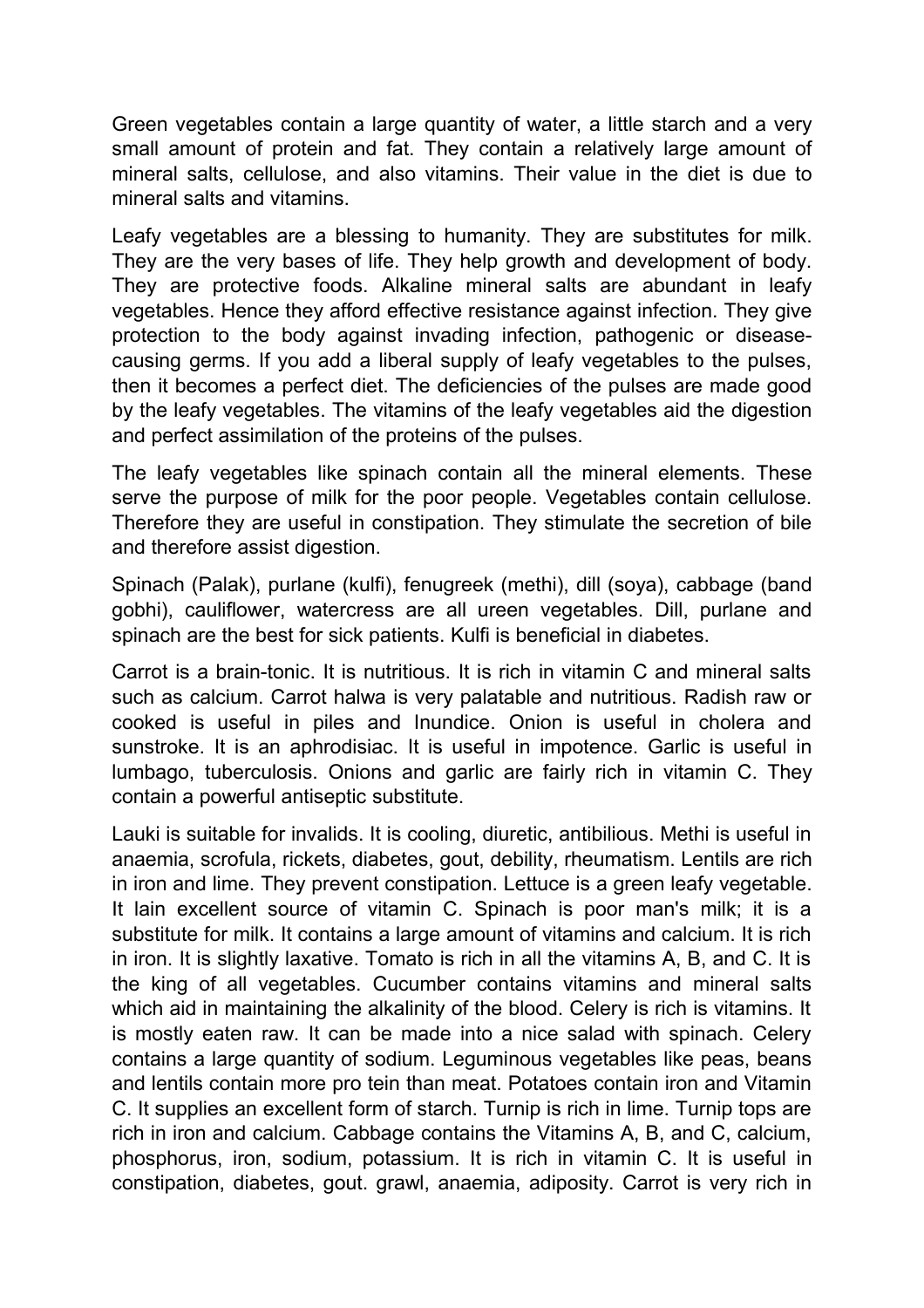vitamins A and C, lime, phosphorus, iron and potash. It is a brain-tonic. It purifies the blood. Carrot juice is an excellent substitute for iron-tonic.

Vitamins Vitamin means "life-giving." Vitamins have been called the battery of the body. Just as an automobile cannot run without the battery, no matter how much gasoline is supplied, so also life-activities cannot continue without a supply of vitamin in the diet. Vitamins are like a spark which ignites the fire of nutrition. They are of profound importance into the nutrition of man. They are essential to promote development and maintenance of normal standard of health.

The water that is used in boiling vegetables contains a valuable supply of vitamins and on this account should not be thrown away. In order to preserve the vitamins, vegetables as a rule should not be boiled. They should be steamed with a mini-mum quantity of water, as they themselves contain a sufficient quantity of water.

Siam rice which is highly polished by a special process of milling is deprived of this vital element vitamin by the outer cover of the rice being machined away until the hard pearl like inner part alone remains. The outer skin that is removed consists very largely of vitamins. A person who lives upon a various diet obtains all the vitamins he requires from other sources than rice and may therefore consume moderate quantity of polished rice with impunity. On the contrary an individual who lives on polished rice alone in the main, runs the awful risk of developing beriberi.

Their absence or deficiency in food prevents growth of body, gives rise to certain diseases known as deficiency dis-eases and ultimately causes death. Fresh fruits and vegetables and raw foods are rich in vitamins.

There are five kinds of vitamins: They are Vitamin A, Vita-min B, Vitamin C, Vitamin D, Vitamin E.

Vitamin A: This is fat soluble. This is anti-infective Vitamin. It wards off infection from disease-carrying germs. It promotes growth. It occurs abundantly in green leaves, such as spinach, lettuce, cabbage, green vegetables, cream, butter, milk, cod liver oil, ghee, Carrots, green beans, fresh peas, raw peaches, pineapple, pumpkin, sweet potatoes, tomatoes, wheat bran, wheat bread.

Vitamin B: This is antineumatic vitamin. It is water soluble. Absence of vitamin B causes beriberi. This Vitamin B is present in the husks of cereals and most vegetables. It is abundant in wheat grain, wheat bran, raw tomatoes, fresh spinach, raw cabbage, white beans, wheat bread, rice bran, cereals, lentils, peas, beans, nuts, turnips, potatoes, milk, oats, green vegetables, yeast, coconuts.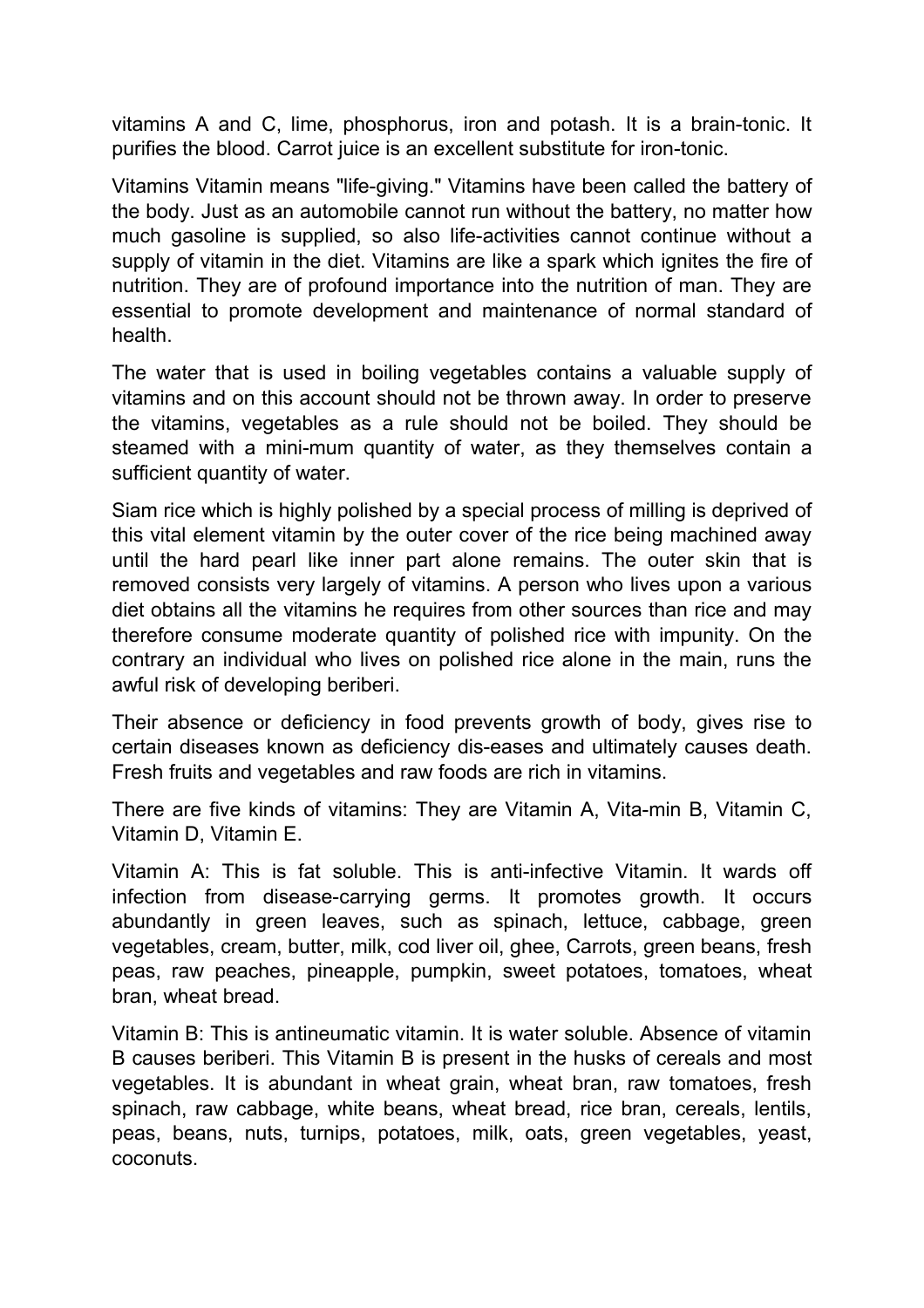Vitamin C: This is water soluble. This is anti-scorbutic vita-min. It prevents Scurvy. Scurvy is due to deficiency of vitamin C. Fresh lemon juice, the juice of cabbage and orange juice are very rich in the vitamin. Tomatoes are very rich in Vitamin C. Vitamin C is abundant in apple, fresh malt, raw peaches, pineapple, potatoes, lettuce, fresh peas, rasp-berries, spinach, cabbage, turnip and fresh green vegetables.

Vitamin D: This is anti-rachitic Vitamin. It prevents rickets. It is fat soluble. It is high in fresh milk. It is abundant in Cod Liver oil. Deficiency of this vitamin leads to rickets in children, osteomalacia in pregnant women, defective dentition and caries of teeth. It helps in the maintenance of normal structure of bones and teeth.

Vitamin E: This is anti-Sterile Vitamin. It prevents sterility. This is fat soluble, and is present in wheat-germs, whole meal bread, olive oil, and greens particularly lettuce. In its absence degeneration of the seminiferous tubules of the male, and cessation of pregnancy with abortion in the female occur.

Vitamin F and G: Vitamin B consists of two distinct components Bland B2. B1 is also known as vitamin F. B2 is known as Vitamin G or PP1 (Pellagra preventive). The absence of B2 leads to Pellagra.

He who dwells in the Vitamins, who is within the Vitamins, whom the Vitamins do not know, whose body the Vitamins are, who rules the Vitamins from within, is Thy Atman (Self), Inner Ruler, Antaryamin, Amritam (Immortal essence).

Glory to the mysterious Vitamins! Glory, Glory to the Indweller in the Vitamins!

## **Mineral Salts**

The main function of the mineral salts is body-building. They enter into the chemical composition of the body. They regulate the various parts so that all function normally. They do not supply energy, but still they play an important part in the nutrition of the body. Deficiency of mineral salts definitely contributes to diseases. The mineral salts build bones and teeth. They form the red oxygen carrying pigment of the blood (haemoglobin). They enter into the structure of every body-cell. They form part of the digestive fluids. They keep the blood alkaline. They help the blood to coagulate when exposed to the air. They cause the contraction and relaxation of muscles. The human body contains 7 lbs of mineral salts. The mineral salts form above one twentyfifth part of the whole body.

Calcium, phosphorus, iron, iodine, sodium chloride, cop-per, sulphur, potassium and manganese are present in food.

Calcium: Calcium builds bones and teeth. The need of calcium during pregnancy, infancy, and growing period of life is very great. If there is not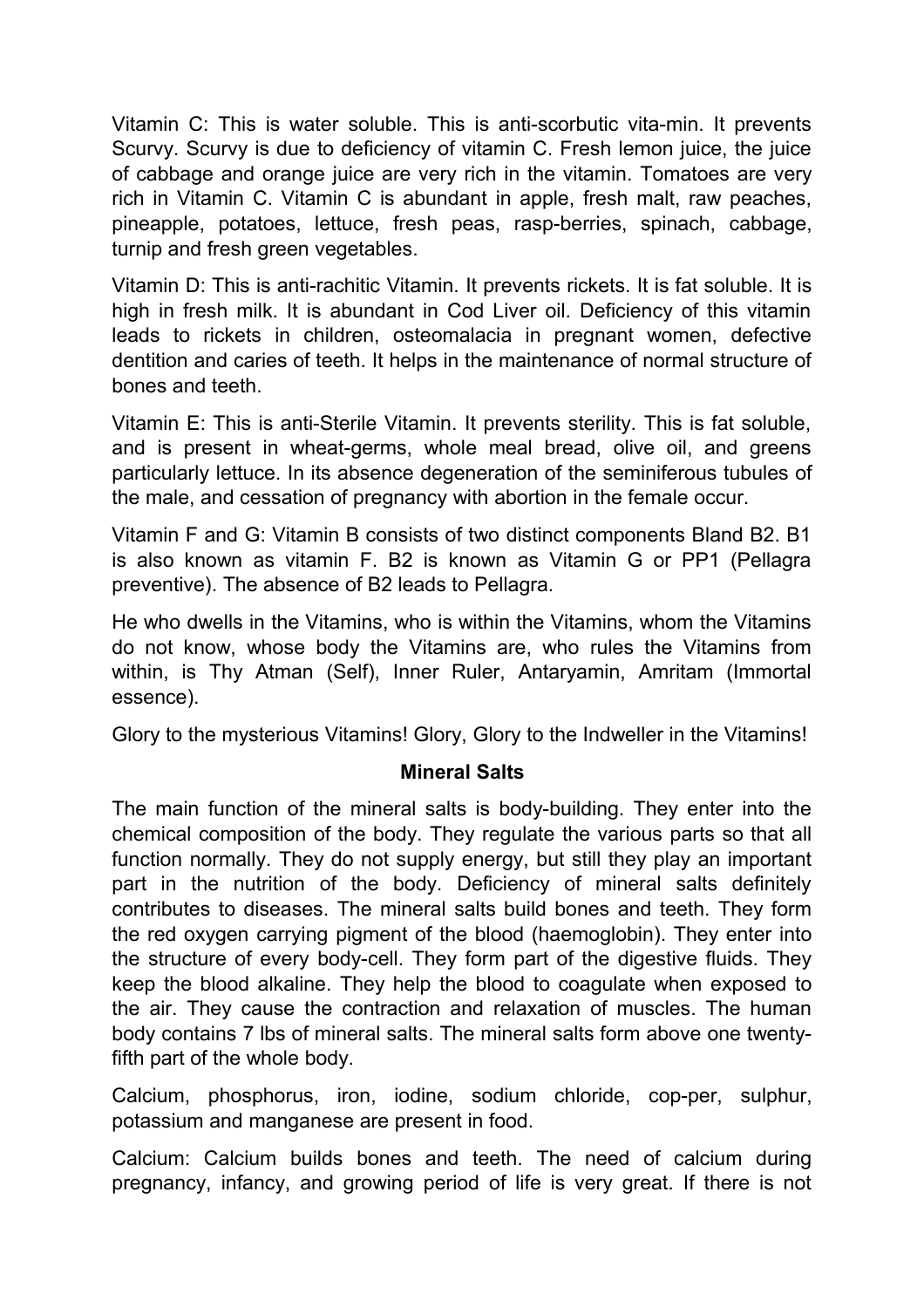sufficient amount of calcium in the body, diseases as rickets, teeth caries, osteomalacia, etc., develop. Milk is the richest source of calcium. It is found in abundance in cheese, green leafy vegetables, and nuts. Rice is very deficient in calcium. Ragi is rich in calcium.

Phosphorus: Phosphorus forms part of all living cells. The brain and nervecells contain a large proportion of phosphorus. Phosphorus is a very important constituent of the bones and teeth. It is essential to the multiplication of the cells and the growth of the body. More than 1.0 gram of phosphorus daily should he supplied by the diet. The average requirement of phosphorus is nearly twice that of calcium. An extra amount of phosphorus is needed during growth, pregnancy and lactation. Food rich in phosphorus are milk, soya beans, green vegetables, fruits, wheat, carrot, lady's finger, leafy vegetables, buttermilk, nuts, oats, spinach, etc.

Iron: The daily iron requirement is 0.015 gram. Iron is the chief constituent of haemoglobin or blood pigment. There is Daily loss which must be replaced by iron in the diet. Deficiency of iron in the diet causes anaemia or bloodlessness.

Iron gives to the blood its red colour. It enables it to carry oxygen from the lungs to every part of the body. The body has no reserve of iron to draw on in time of need. Therefore, it has to be supplied through food. When destruction and loss of blood corpuscles is taking place as in such conditions as chronic malaria and ankylostomiasis (hookworm infection) iron requirement is increased. Foods that are rich in iron are cereals, bran of wheat, green vegetables, oat meal, dried beans, fruits, dates, green peas, beans, spinach, lettuce, prunes, rad-1.h, raisins, nuts, strawberries, molasses, watermelons, potatoes, cucumber, turnip leaves, tomatoes, dried fruits, oranges, whole wheat bread. Milk is poor in iron.

Vitamins A, B, C, E, and calcium are needed if iron is to be properly used by the body. If these are not present in sufficient quantity, the blood will become poor, although there may be abundant iron in the food.

Iodine is necessary for the proper functioning of the thyroid gland. Deficiency of iodine leads to the development of goitre. Sea salt water contains iodine. Iodine is required in extremely small quantity. Sea weed is the best source of iodine. Traces of iodine are found in cereals, leafy vegetables and Milk. Iodine is present in wheat, millet, carrots, goat's milk.

Chlorine: Chlorine appears in the body as chloride. Chlorine is needed by the body to keep the blood in the right composition and to make the hydrochloric acid which helps the, stomach to digest the food. Foods which are abundant in chlorine are cereals, cheese, banana, dates, lettuce, spinach, tomatoes, pineapple, peanut, green leafy vegetables, common Salt.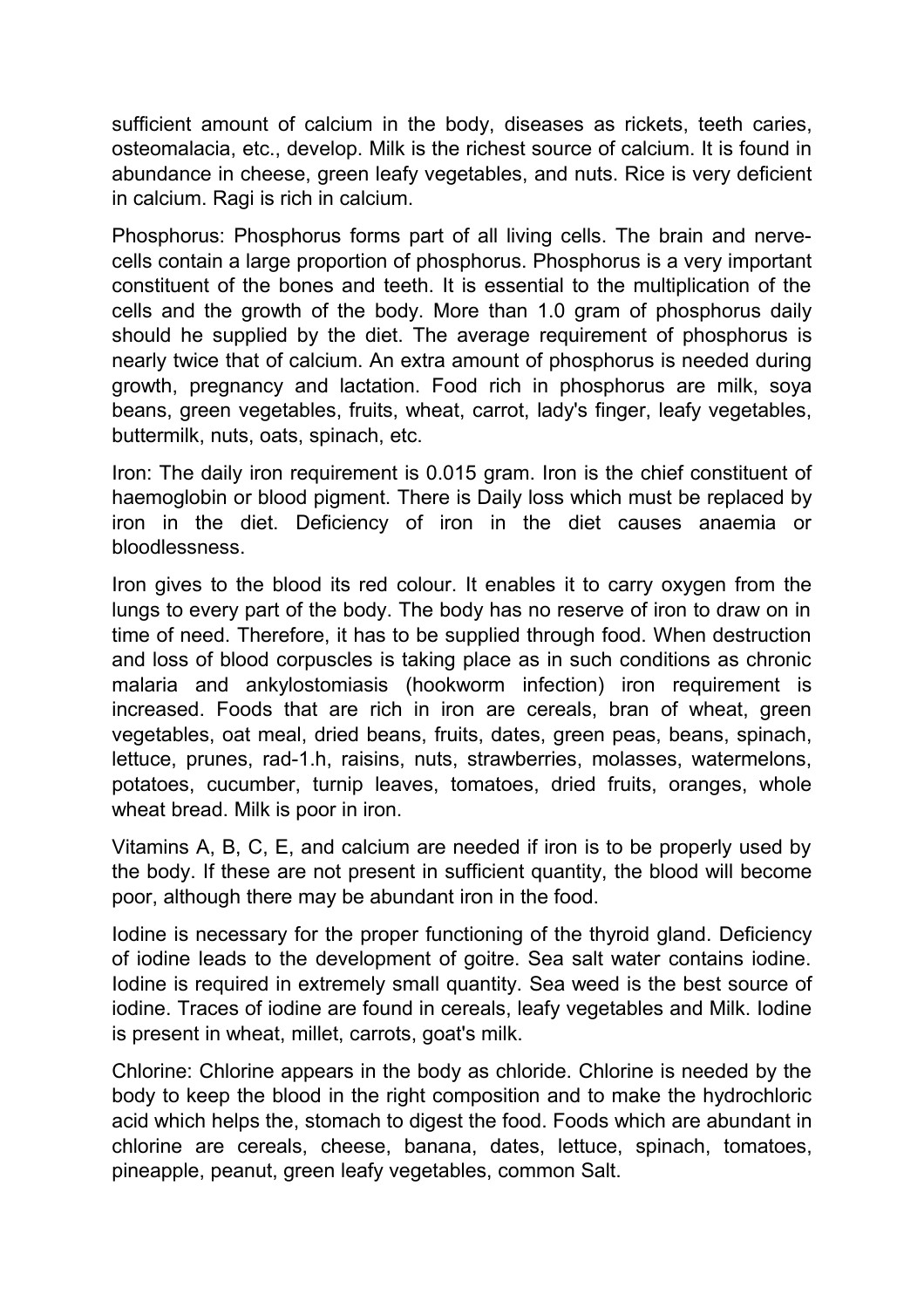Potassium: Potassium is necessary for the construction of the cells chiefly the red blood cells and muscles. Cabbage, cauliflower, drum-stick, ladies finger, potato, fruits, and all vegetables contain abundance of potassium.

Sodium: This is contained in the blood and minerals. It is derived from the common salt for the body requirements. Breads made with whole grains, butter, spinach, raisins, contain sodium. Common salt helps to keep the blood in the right composition, the proper quantity of water in the tissues. It aids the various organs to function properly.

Copper. The iron of foods can only be perfectly utilised by the body when copper is present. Copper is needed only in minute quantity. Nuts, cereals, dried fruits, peas and beans contain copper. A diet which is adequate in iron will also contain sufficient copper.

Magnesium: The outer layer of wheat grain, vegetables contain magnesium.

Sulphur. Sulphur is found in milk, onions, oat meal, cabbage. Sulphur is taken into the body by being a constituent of the proteins of the body. Sulphur is present in skin, hair and nails.

#### **Cellulose**

Cellulose is a form of carbohydrate that is found in fruits, vegetables and grains. It helps to form roughage and eliminates waste products. It prevents constipation and helps the free movement of the bowels. It is softened by cooking. Cellulose is useless for energy production and body-building but it helps to keep the digestive system in proper working order.

Cellulose stimulates peristalsis or the muscular movements of the wall of the intestines by friction. It retains water and thus prevents the formation of hard, dry faecal matter.

Cellulose stimulates the peristaltic movement of the bowels, and thus helps the digestion and absorption of the other foodstuffs.

Those who suffer from constipation should eat plenty of vegetables, fruits, etc. These leave an indigestible residue which helps to eliminate waste products of the body.

If you live on milk alone it will produce constipation be-cause there is no residue left after digestion. The whole thing is absorbed in the system.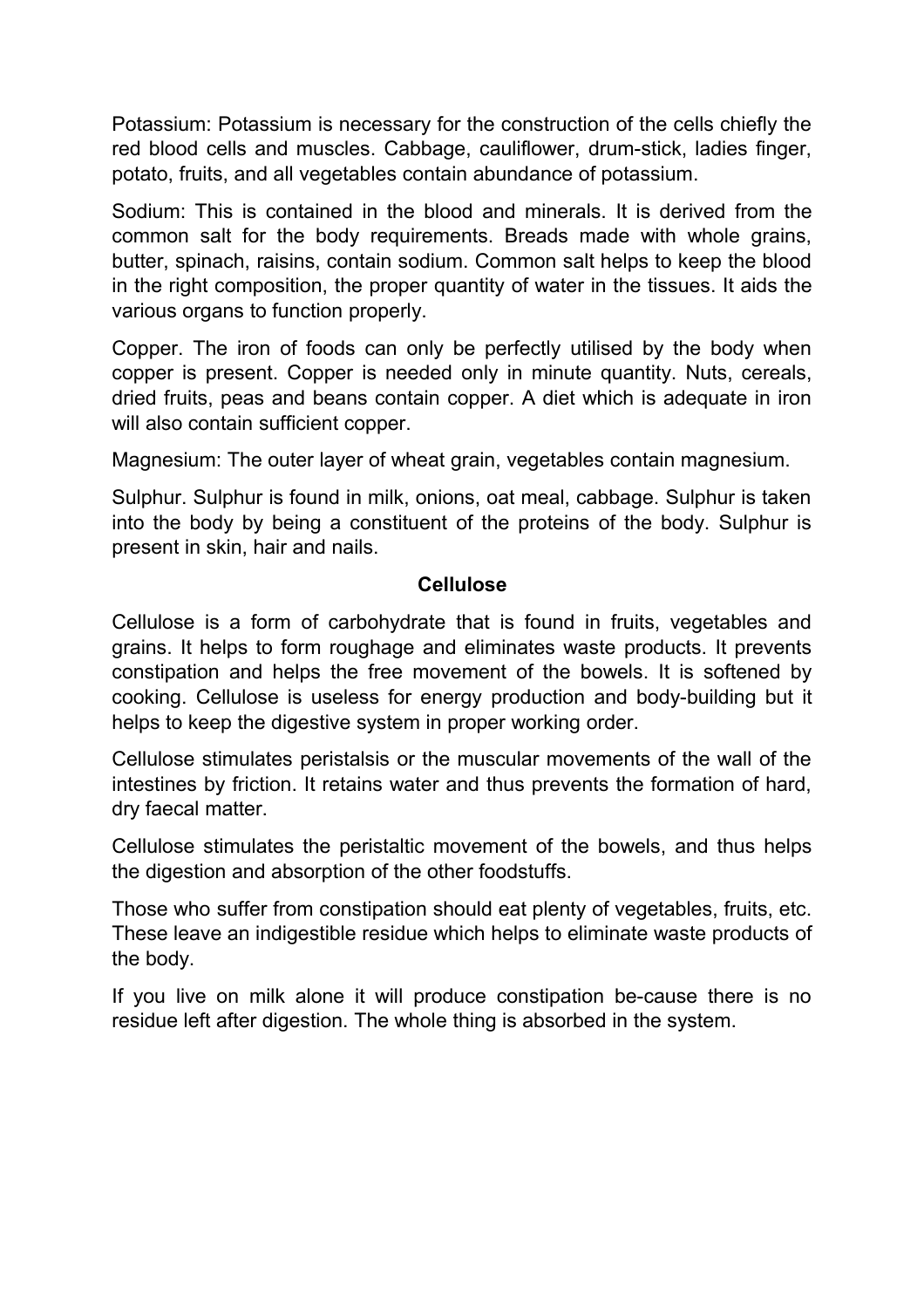#### **Water**

Water acts as a solvent and an aid to digestion. It enters into the composition of the tissues of the body. It dissolves food and distributes them. It forms the bulk of the blood and all body fluids. It removes from the body impurities. It serves as a vehicle for carrying waste products. It keeps the body temperature equable through perspiration.

About 70 per cent of our body-weight is water. Nine-tenths of the blood and three quarters of our flesh is water. If you do not drink sufficient water, poisons accumulate in the blood. An adult must take two to three pints of water daily.

There is daily loss of 4/ ½ pints of water through the skin, lungs, kidneys and alimentary canal.

Water is essential for all forms of life. Human life can be maintained for a considerable time with no food other than water. Water is only Prana or energy. There are records of people who have survived with water alone for over six weeks.

Water cannot be burnt as fuel. Therefore, it has no fuel value. But water is needed for building up body tissues and flu-ids.

All foods contain a certain amount of water. Most fresh foods contain a very large amount. Bread contains 38 per cent of water; milk 87 per cent, rice 12 per cent, vegetables 80 to 95 per cent, apples 82 per cent, fruits 70 to 94 per cent, boiled vegetables 67 to 98 per cent.

Fats produce water when they are burnt in the body. The camels keep large stores of fat in their humps. When they have neither food nor water, they burn the fat as fuel and obtain a supply of water from the fat. They can travel for 10 days without water.

It is a safe rule to drink water when you are thirsty. Moderate quantity of water can be taken with meals. It is better to drink water when the meal is over.

#### **Milk and Health**

Milk, as an article of diet, holds the highest place. Man finds here all the necessities for nutrition, proteins, carbohydrates, fats, salts and water, and for the first year of his life he lives on nothing else. Milk, like egg is a perfect food in itself as it contains the dietetic constituents in perfect hygienic proportions. Milk forms the chief article of diet of infants, for a period of life in which the human organism is very susceptible to both external and internal influences. It also enters consider-ably into the diet of adults. Of all the important articles of diet. Milk is most subject to deceptive manipulations. These mal-practices reduce the quality to such an extent as to make it worse than useless, if not actually noxious. Milk, being an excellent nutrient medium for most bacteria or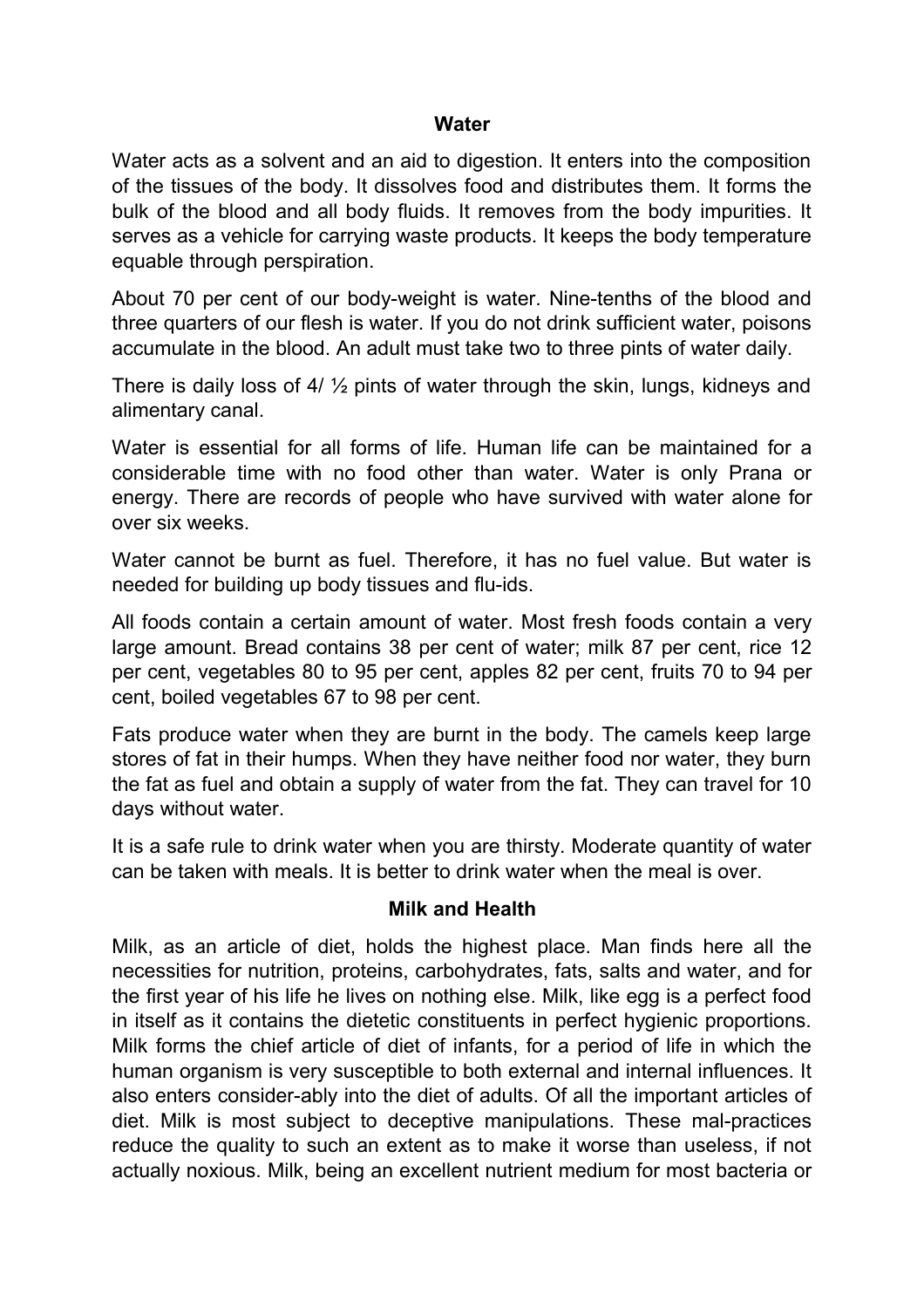germs, wanton carelessness might lead to the propagation of horrible epidemics. It has a very remarkable power of absorbing toxins.

Presence of Vitamins in milk is responsible to a very great extent for making it an excellent health tonic. Practically all the vitamins and especially Vitamins A, D and E are abundantly present in the milks of various animals, the latter being prominent in the case of the milks of the cow and the buffalo. Milk is perfect food by itself. One can live on milk alone. Milk contains the different nutritive constituents, fats, proteins, carbohydrates, mineral salts and vitamins in well-balanced proportion. It leaves very little residue in the bowels. This is an ideal food for Yogins during Pranayama practice.

Cow's milk contains 3.3 per cent of first class protein, 4.8 per cent of sugar, 3.6 per cent of fat and 5 per cent of carbohydrates. The proteins of milk are of the highest quality. Milk is rich in fats (butter and cream). It contains abundance of Vitamin A which is very necessary for growing children and for protection against diseases due to germs. The fats of milk are easily digested. It is abundant in calcium and phosphorus which are both essential for the proper growth of bones and teeth. These minerals are found in milk in the proper proportion. They are abundant also. The carbohydrates are present in a soluble form. Fats are melted at a low melting point. They are easily digestible. The proteins of milk are specially suitable to supply the needs of growth in young, as well as maintenance in adult. It is a food for the invalids and the convalescents. Hence milk is a perfect food.

Milk should be scalded but not boiled. The process of scalding is that the milk should be immediately removed from the fire, as soon as the boiling point is reached. Too much boil-ing destroys the vitamin C.

Nuts for Health Nuts have a very high nutritive value, but it is not very easy to digest them. They form a valuable meat substitute in the diet of vegetarians. Nuts of all kinds are rich in proteins. Most of them are also very rich in fats. Their proteins are fairly good and better than those of the cereal grains or dhal. They are like soya beans. As they are very rich food, they cannot be taken in large quantities. Nuts contain only a little carbonate. They are rich in vitamin B but have a poor supply of vitamin A. They have no vitamin C. Nuts can replace butter as they are extremely rich in fat. An ounce of nuts contains more protein than an ounce of egg and six times as much fat.

Most nuts are useful both for fuel and body building. They contain 4.37 per cent of carbo- hydrates, about 50-64 per cent of fat (except the chestnut which only has 2 per cent) and 3.28 per cent of second class protein. They also supply mineral elements including iron. Almond is the king of all nuts. It is the richest known source for calcium. Walnut (Akhrot), pistachio nut (pista), cashew nut (Kaju) are highly nutritious. Neczapine nut (chilgozah) contains starch, oil, protein and minerals. It is a nutritive tonic.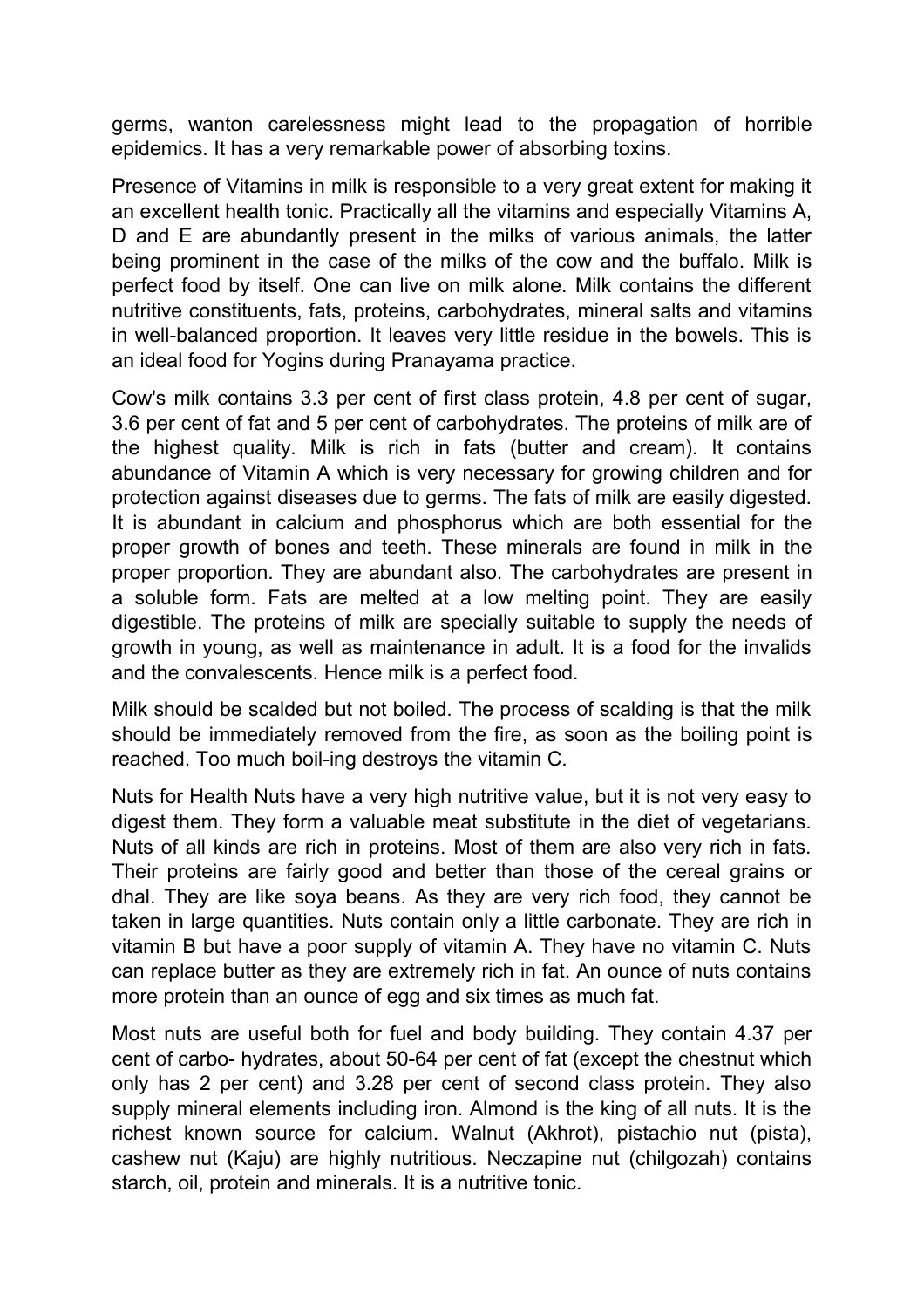Coconut is a staple food for the Malabaris. Coconut oil has nutritive value like cod-liver oil. Coconut water from tender coconuts is a refreshing drink. It is rich in vitamins. It contains some mineral salts and a little sugar.

Groundnut is also known by the names peanut or mon-key-nut. The protein has twice the value of the proteins of wheat. It contains a large quantity of oil. It is useful for consumptives.

Nuts are rich in phosphorus. Brazil nut tops the list in this respect. Almonds, walnuts and Barcelona nuts come next. They contain iron also. Nuts except chestnut are very useful for diabetic patients.

## **Honey and Health**

Honey is a food and a tonic. It is very easily digestible. It is assimilated very easily. It is the most nutritious natural food. It strengthens a weak heart, a weak brain and a weak stomach. It is ready for absorption into the blood without change. It goes into the blood stream directly. It is not in need of any digestion.

The sugars of honey are levulose and glucose. Proteins, iron and some other important nutritive substances are found in honey. Honey contains all the mineral elements found in the human body. It contains 80 per cent of nutriment in the most assimilated form. It contains enzymes and formic acid. The enzymes act upon the indigestible food in the stomach and the small intestines and reduces it to assimilable state.

Honey is a useful laxative for children. It is an expectorant. Hence it is useful in cough. Honey is full of energy. It gives immense strength. It augments the capacity to work with brain and hand.

Honey is a heart stimulant. It is useful in cases of malnutrition. Honey kills germs and thus enables the body to overcome diseases. Honey is a substitute for orange juice and cod-liver oil. It is useful in bronchial catarrh, sore throat, coughs and colds. Diabetic patients can take honey with much advantage. It is a good remedy for hoarse voice. It makes the voice sweet and melodious. It is given to produce heat and strength in the body of the child.

Honey can be taken with milk. A tablespoonful of honey in a cupful of hot water gives much relief to the asthmatic patients. It is refreshing and strengthening too. Honey is a diffusible stimulant. It is a restorative after serious illness. It invigorates, energises and vitalises the system. It improves health. It is useful in high blood pressure. It brings about a normal blood pressure.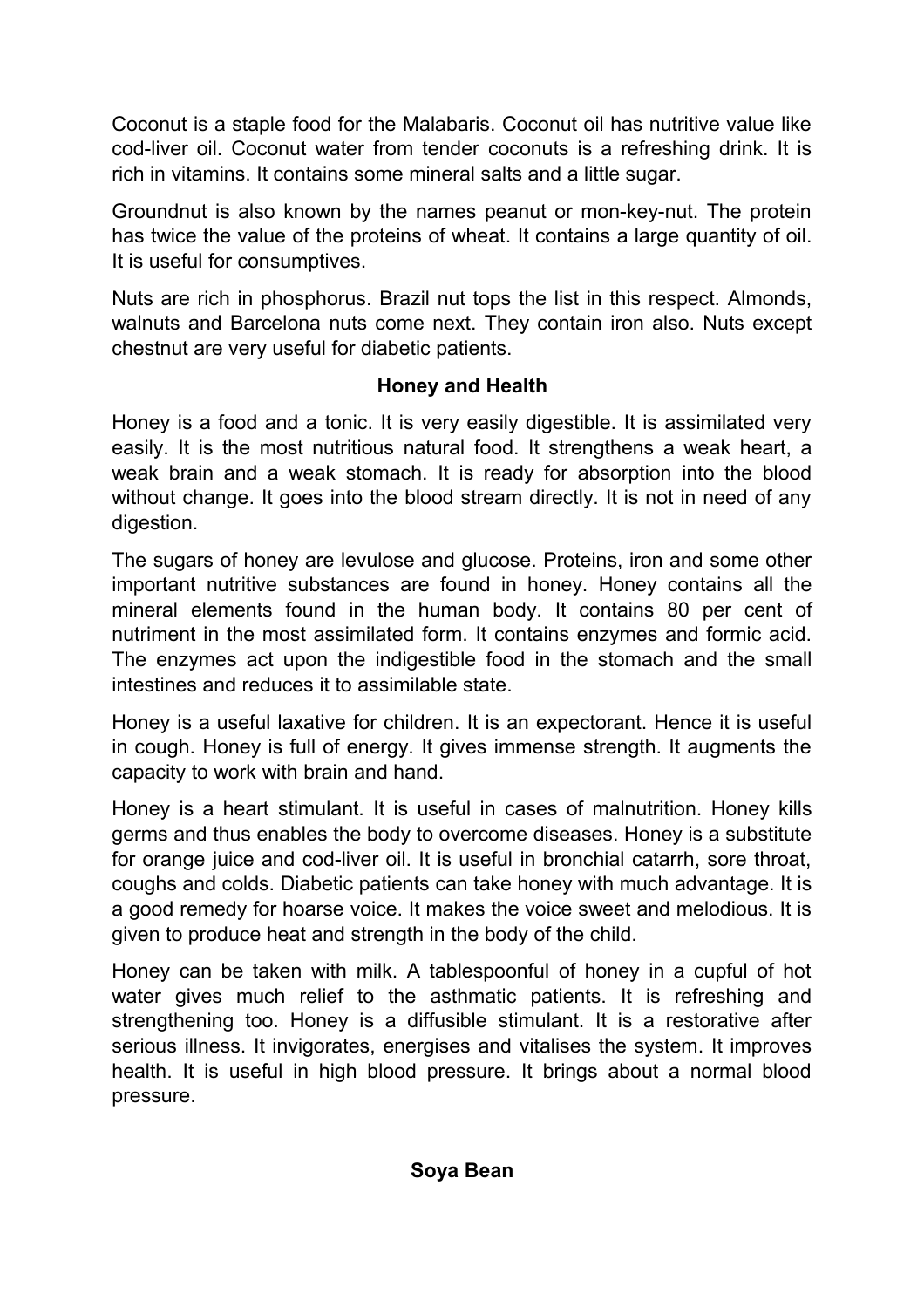Soya bean is of high food value as it is quite high in many of its constituents. It is a rich source of proteins which are of fairly good quality. It is a rich source of vitamin A. It is a poor man's meat or milk. It is rich in fats and vitamin B. Virtues of egg and Cod-liver oil are both obtained from soya bean. It is an ideal food for the diabetic. It is a favourite food amongst the Chinese and the Japanese peoples. Recent scientific re searches speak very highly of soya beans.

Starch is practically absent in soya bean. It is also rich III mineral matter especially in soluble phosphates and potash. The ash of soya bean contains 6.12 per cent of calcium and 28.66 per cent of phosphoric acid.

One ounce of soya bean contains 9.6 grains of protein, 4.9 grains of fat and 9.5 grains of carbohydrates. It also contains three vitamins A, B and D. It is a cheap and valuable substitute for meat, milk, egg and cod-liver oil. The protein of the soya bean is very similar to that of cow's milk and animal muscles.

The soya bean contains lecithin more than any other plant. The lecithin of the soya bean is identical with that of egg. It is the best pulse so far known. You can make Dosai or bread out of soya bean flour. Sprouted grains can make very good vegetables.

The Chinese get their milk from the soya bean. They soak the beans overnight in water and press out the juice in the morning. This tastes as cow's milk. It is used for making tea, curds, buttermilk, cheese, etc.

It is very necessary that such a useful article of food should be produced on a very large scale in India and supplied very cheap to the people.

## **Articles of Food**

#### **I**

- 1. Apples contain Vitamin A, B and C, copper, potash, Iron, phosphorus and malic acid. They serve the purpose of food.
- 2. Banana is rich in protein, carbohydrate and vitamin B. I fence it serves almost as a food.
- 3. Buttermilk contains some calcium, phosphorus, iron and vitamin B2.
- 4. Barley is rich in mineral matters.
- 5. Corn flour contains a high percentage of starch. It is prepared from maize.
- 6. Cereals constitute the most important of our vegetable foods. They are particularly rich in starch. They have very little fat. They contain protein.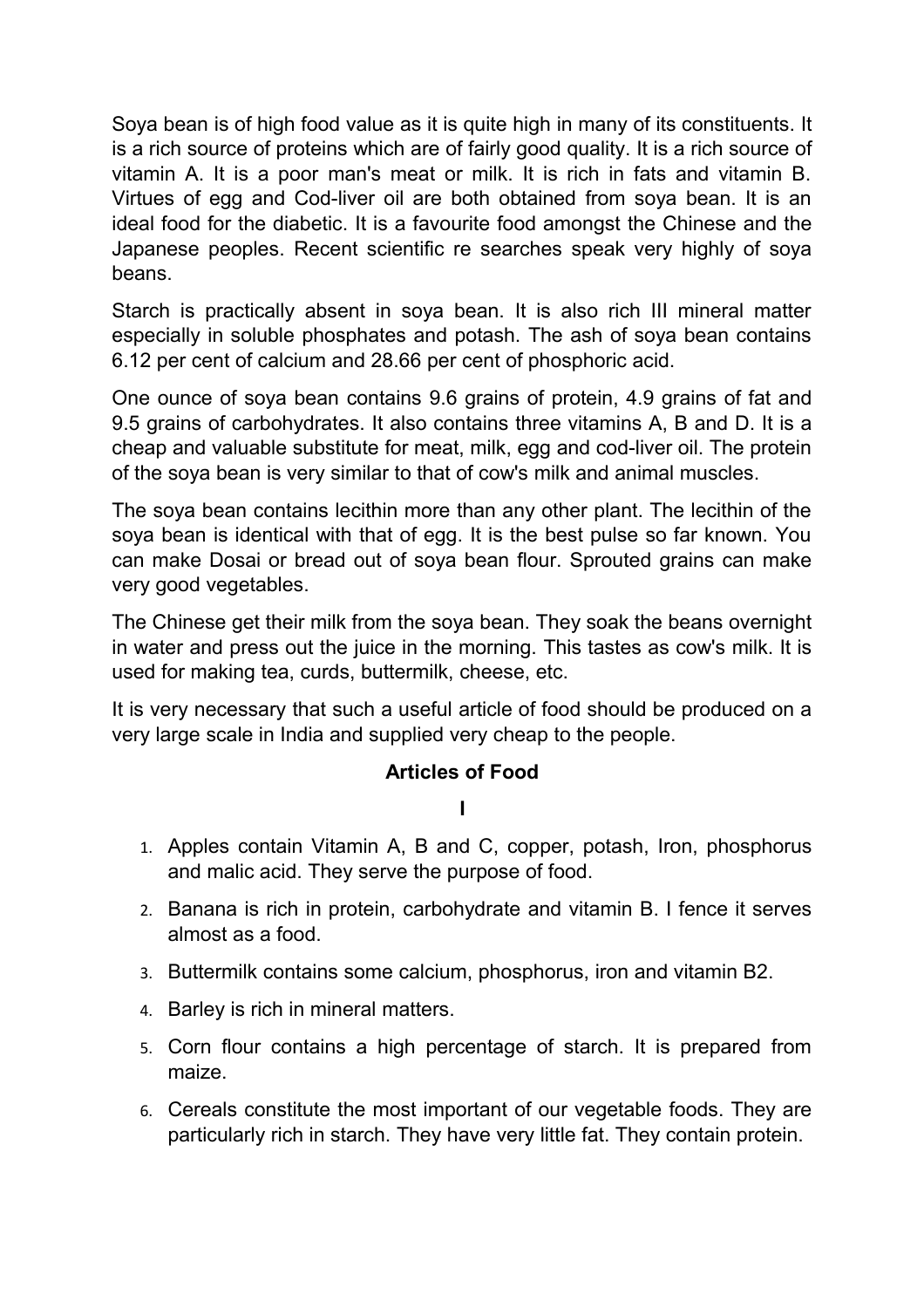- 7. Cheese is rich in vitamin A. It contains proteins, fat, curbohydrate, calcium, phosphorus and iron.
- 8. Cabbage contains vitamins A, B, C, sulphur, calcium, phosphorus, iron, sodium and potassium. It is rich in vitamin C.
- 9. Carrot is very rich in vitamin A and C, lime, phosphorus, iron and potash.

10. Coconut contains protein, fat, carbohydrate, some vitamin A. No vitamin C. It is moderately rich in vitamin B. It contains calcium, phosphorus and iron.

11. Figs contain vitamin B, potash, sodium, lime, phosphorus and magnesium.

12. Fruits and vegetables are very valuable foodstuffs they are protective foods.

13. Fruits and vegetables are very good sources of vita-mins and minerals.

14. Groundnut contains protein of high quality. It contains good quantity of lecithin. It is equal to egg-yolk in this respect.

15. Grapes contain citric and tartaric acids.

16. Grapes, tomatoes, the leaves of green vegetables such as lettuce, cabbage, spinach are valuable sources of iron.

17. If you eat green leafy vegetables you can maintain perfect health even without milk.

18. Lettuce contains iron, phosphorus, lime, potash and vitamin A, B and C.

19. Lemon contains plenty of vitamin C. It contains lime, phosphorus, potash, magnesium.

20. Molasses (gud) is rich in iron and carbohydrates.

21. Milk is the richest source of calcium. Cheese is next.

22. Milk and butter contain vitamin D.

23. Nuts have very nutritive value, though they are not very easy to digest. They form a valuable meat substitute in the diet of vegetarians.

24. Nuts are rich in protein and fat. They are rich in vita-min B.

25. Oranges contain plenty of vitamin C. They contain protein, fat, calcium, phosphorus and iron.

26. Potato is not rich in protein. It is a good source of vita-min C. It contains vitamin A, B1 and B2.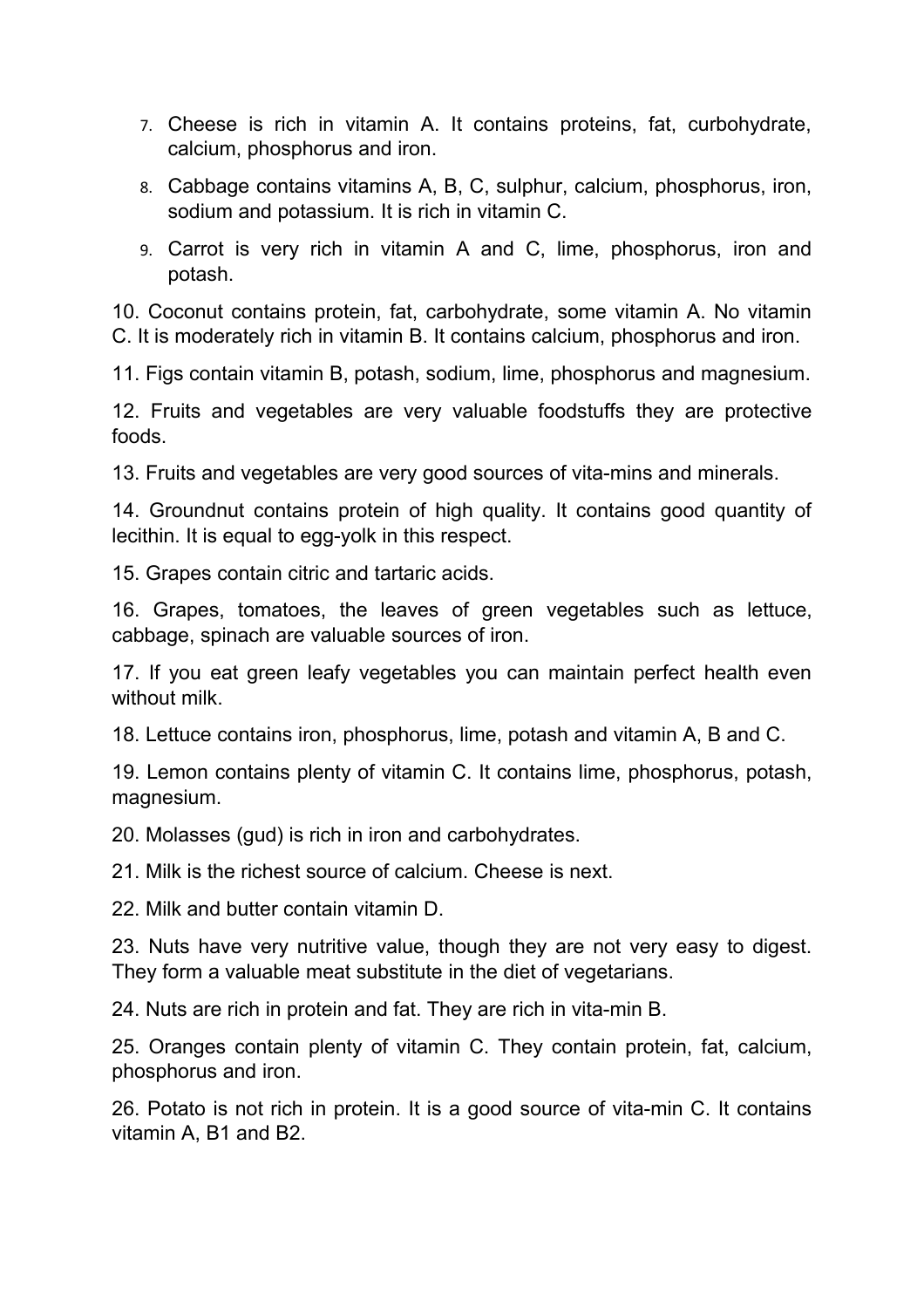27. Pistachinonuts (pista) contains protein, fat, carbohydrates, calcium, phosphorus and iron.

28. Peanuts contain protein, fat, carbohydrates, calcium, phosphorus, iron, vitamins A and B.

29. Pulses are the cheapest sources of protein. They can replace meat in the diet. They are the most nutritious of all the vegetables.

30. Polished rice is very rich in starch, but poor in fat and mineral.

31. Roots and tubers contain no protein or fat.

32. Red palm oil alone contains vitamin. Vegetable oils do not contain vitamins.

33. Root vegetables like potato are a good source of carbohydrates.

34. Spinach contains large amount of vitamins, and calcium. It is rich in iron.

35 Skimmed milk contains calcium, phosphorus and iron.

36. Sweet potatoes are rich in vitamin A. They contain vitamin B and C also.

37. Turnip contains iron, soda, potash, magnesium.

38. Tomato contains little protein and fat. It contains calcium, phosphorus, iron, vitamins A, B and C.

39. Walnuts contain calcium, phosphorus, iron, fat, pro-tein, carbohydrates, vitamins A, B.

40. Mango is a very potent source of vitamin A and C.

**II**

1. Apple is useful in stones in the kidneys or bladder.

2. Dates contain more iron than meat.

3. Flesh foods and cereals tend to form acid in the body. Vegetables and fruits with certain exceptions tend to form al-kali.

4. Eat curry of plantain stem. This will dissolve stones in the kidneys and the bladder.

5. Pear is beneficial in stones in the bladder or kidneys. The stone will be dissolved.

## **Protective Foods**

There are foods which supply both Vitamins and mineral matter and so protect the body from certain diseases. Human beings and particularly children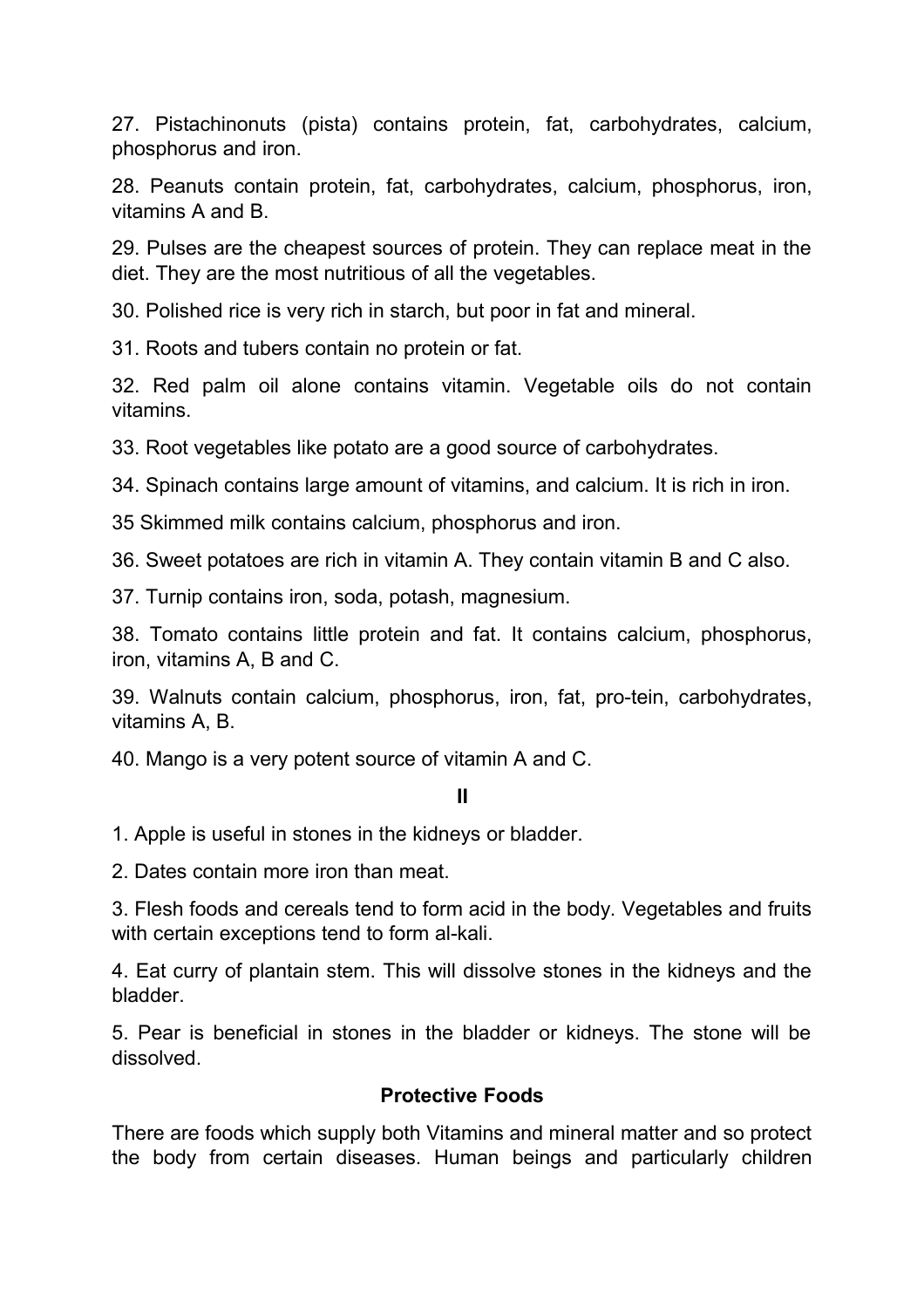cannot maintain good health if their diet consists largely of cereals such as rice, etc.

They should take fair quantities of foods like milk, green vegetables, fruits. etc., to make good the deficiencies. Milk, butter, cream, cheese, green vegetables, fruits, etc., are known as the protective foods, because they are rich in proteins, vita-mins and mineral salts and protect the body against the dis-eases which result when the diet is largely based on less nutritious foods such as milled rice. Many foods which provide the vitamins also supply the essential mineral matter. Any diet which contains a fair proportion of protective foods will keep the body healthy and prevent ailments.

Infants and growing children, expectant and nursing mothers are likely to suffer if their diet is defective. They are in dire need of protective foods. A diet which contains daily for each man 1 pint of milk, one orange or tomato, 1 ounce of but-ter, some green or leafy vegetable will provide sufficient protective foods.

People throw away the water in which the vegetables are cooked. This is a serious mistake. The minerals are lost. Great care should be taken in cooking vegetables. Only enough water should be used for cooking vegetables. The liquid in which the vegetables are cooked must be drunk. Some vegetables such as radish, etc., should be taken raw.

#### **Cereals**

The cereal grains such as wheat, rye, barley, maize, cholam, camby, ragi, jawar, bajra, rice, oats, barley, are the seeds of grains. They constitute the most important of our vegetable foods. It is upon cereal grains the staple articles of our diet that we depend mostly for Vitamin B.

Cereals are all rich in carbohydrates. Hence their calorie. Or energy value is quite high. They contain a very small quantity of fat and protein.

Cereals are the backbone of nutrition. They are energy-producing foodstuffs. They form man's chief means of subsistence. They are the staple food of all races. Cereals are deficient in Vitamins A, C and D. They are not complete foods. They should be supplemented by protein, fat, vitamins and minerals.

The Vitamin B is located in the outer layers of the rice grain. When rice is milled and polished, these outer layers are removed and with them most of its vitamin B. Eating milled polished rice produces beriberi. Therefore homepounded and un-polished rice should be taken. Rice is a poor source of vitamins and of mineral salts particularly calcium. The nutritive deficiency of rice can be made up by the addition of milk, butter, curd, pulses and green vegetables.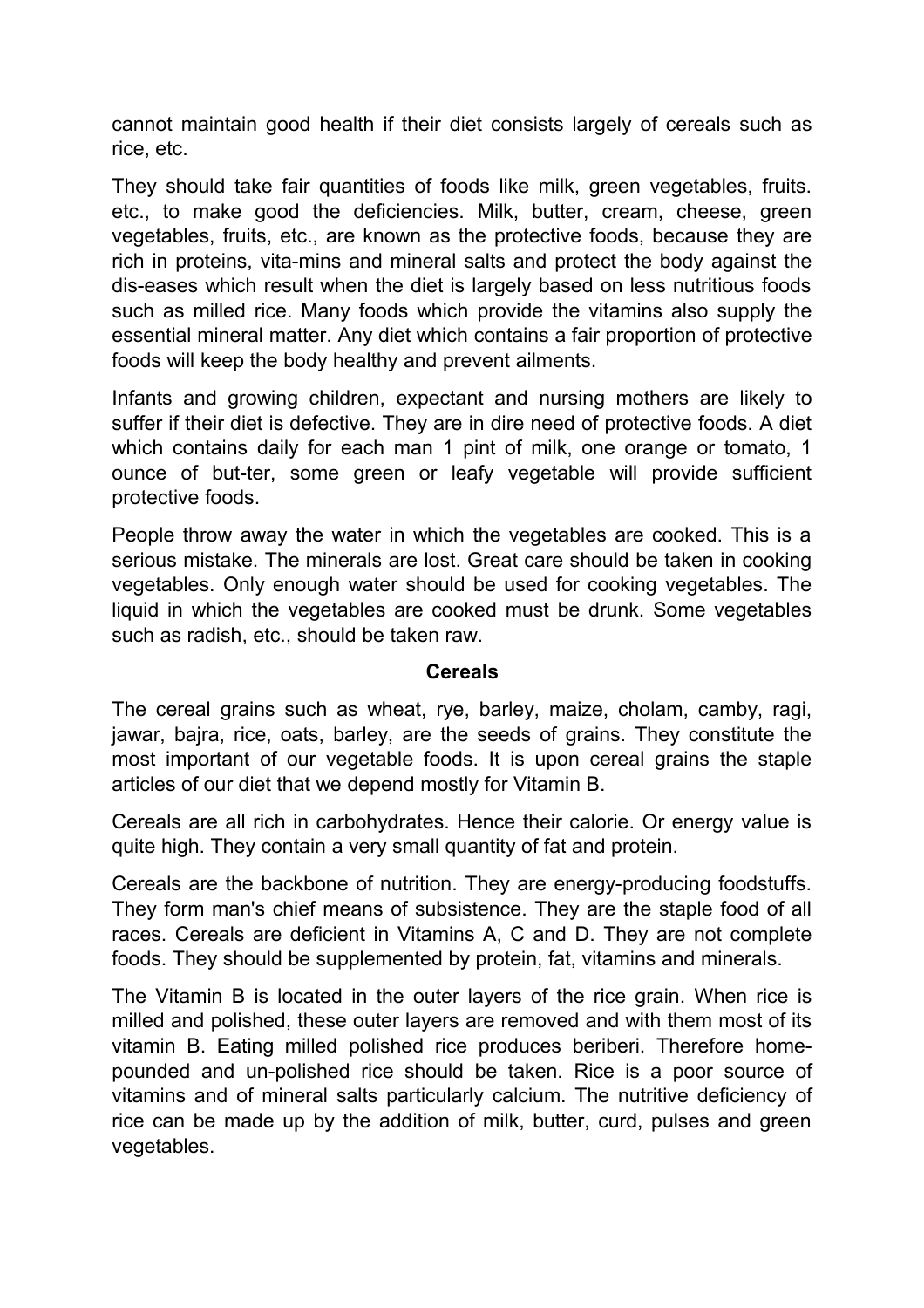Wheat has the largest protein content of all cereals, while rice has the lowest. It has a little more of calcium and is richer in vitamin B than rice. Wheat-flour contains proteins which when mixed with water form gluten, an elastic protein. Rye also contains gluten. Barley is rich in mineral matter. Barley is a Sattvic food. Barley flour is used as invalid and baby food. Oat meal is highly nutritious.

The term millet includes several species of allied cereal grains. Ragi, jawar and bajra are the various millets. Millet is a rich source of vitamin B. In nutritive value millet ranks next to wheat. Its protein content is low but the essential amino acid is high.

#### **Pulses**

Chief among the varieties of pulses commonly used in India are grams, peas, beans and lentils. These are the seeds of n group of plants known as legumin, which are endowed with the attribute of utilising the nitrogen of the atmosphere and thus building their protein content.

Dhals belong to the same order of plants as peas and beans and have in general the same qualities. Dhals are more digestible. There are seven kinds of dhal viz., Arhar, Massur, Mung, Urad, Chana, Mattar and Kalai. They contain a large quantity of protein. Their proteins are better than those of the Sweat grains but they are not so good as those of milk.

Haricot beans, dried peas and lentils are all cheap sources of second class plant protein. Pulses are the poor man's meat. It is necessary that some pulses should be taken by people when diet is largely made up of milled rice, particularly by growing children. Pulses contain more of certain vitamins.

Legumins are rich in carbohydrates but poor in the amount of fat. The proteins lack certain essential amino acid. Hence the protein of peas, beans and lentils is incomplete.

The soya bean is one of the legumins which contains good proteins. One lb of soya beans has the same protein value as  $2\frac{1}{2}$  lb of meat or 30 eggs.

The pulses are particularly rich in potassium and calcium salts.

The pulses will not soften if cooked in hard water as the legumin, the protein present in pulses forms an insoluble com-pound with calcium salts. They must be soaked in cold water to which a little bicarbonate of soda has been added before they are cooked by boiling.

Germinated legumins are rich sources of vitamin C. If you eat the pulses after they have been allowed to sprout, the value of the pulses is increased. Vitamin C is formed in the grain and the green shoots. Soak the pulses in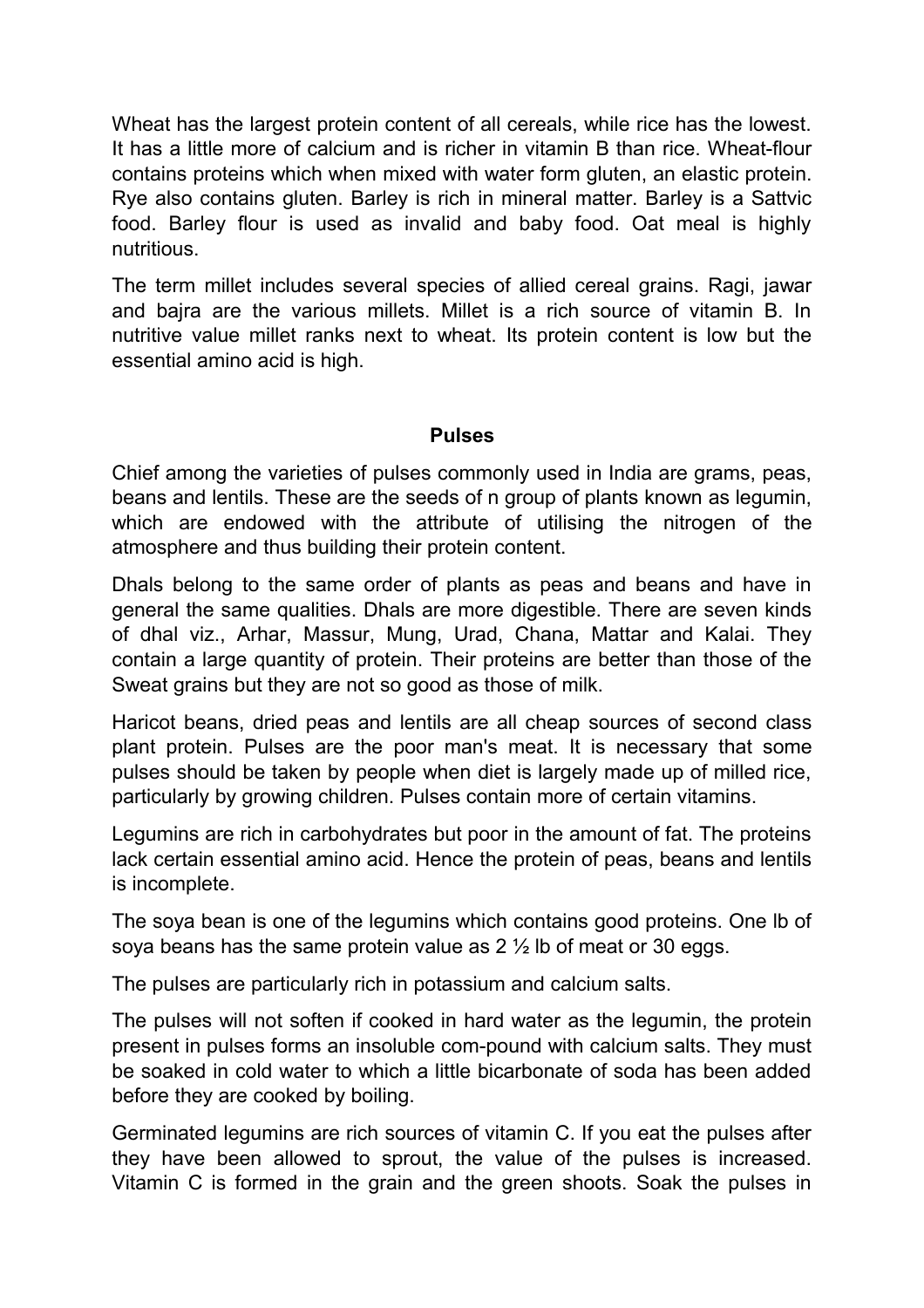water for 24 hours and then spread them out on a damp earth and cover them with a moist cloth. Sprinkle water on the pulses from time to time. The grain will sprout out after a day or two.

## **A Well-Balanced**

Diet Diets which are not in agreement with the principles of satisfactory nutrition lead to impaired physical development, ill-health and ultimately death. A high standard of health, vigour and vitality can be achieved through a wellbalanced diet. A well-balanced diet will enable you to develop inherited capacities to the fullest extent. A well-balanced and adequate diet must be sufficient in quantity. It must yield enough calories. It must supply the various constituents of food in adequate quantity.

You need not spend more money to get a well-balanced diet. You must know how to prepare a well-balanced diet. A simple, wholesome food which is wellbalanced is far better than a diet of rich foods which is not well-balanced. If you have a knowledge of the chemical composition and the food-value of the various articles of diet and their caloric contents, you can very easily make a well-balanced diet for you.

A well-balanced diet for a man is one in which the amount of proteins is 90 to 100 grams, the amount of fats 80 to 90 grams and the amount of carbohydrates 360 to 450 grams. The mineral-salts and vitamins are present in abundance. There should be enough cellulose for the free movement of the bowels.

The amount of foodstuffs which contain protein should not be, more than onefourth by weight of the amount of vegetables and fruits.

The different components, proteins, fats and carbohydrates should be of the right kinds also. This is very important. If it is of a bad quality, it will not keep you healthy, no matter how much of each is taken.

## **Calorie Value of Food**

The foodstuffs that you eat differ in their power to produce energy. Their energy value varies. It can be measured in calories, or heat units. The term "Calorie" means the amount of heat that is required to raise 1 lb of water to 4° F or 1 kilogram (2.2 Ibs) of water to 1 degree centigrade.

Calorimeter is an apparatus which measures the energy released in the body by the essential food constituents such as carbohydrates, fats and proteins. You can find out the caloric content of a particular foodstuff by burning a certain quantity of it in the calorie-meter. The heat produced is measured by the rise of temperature in water surrounding the chamber in which the food is being burnt. Barley contains 1615 calories per lb, bread 1215, butter 3510,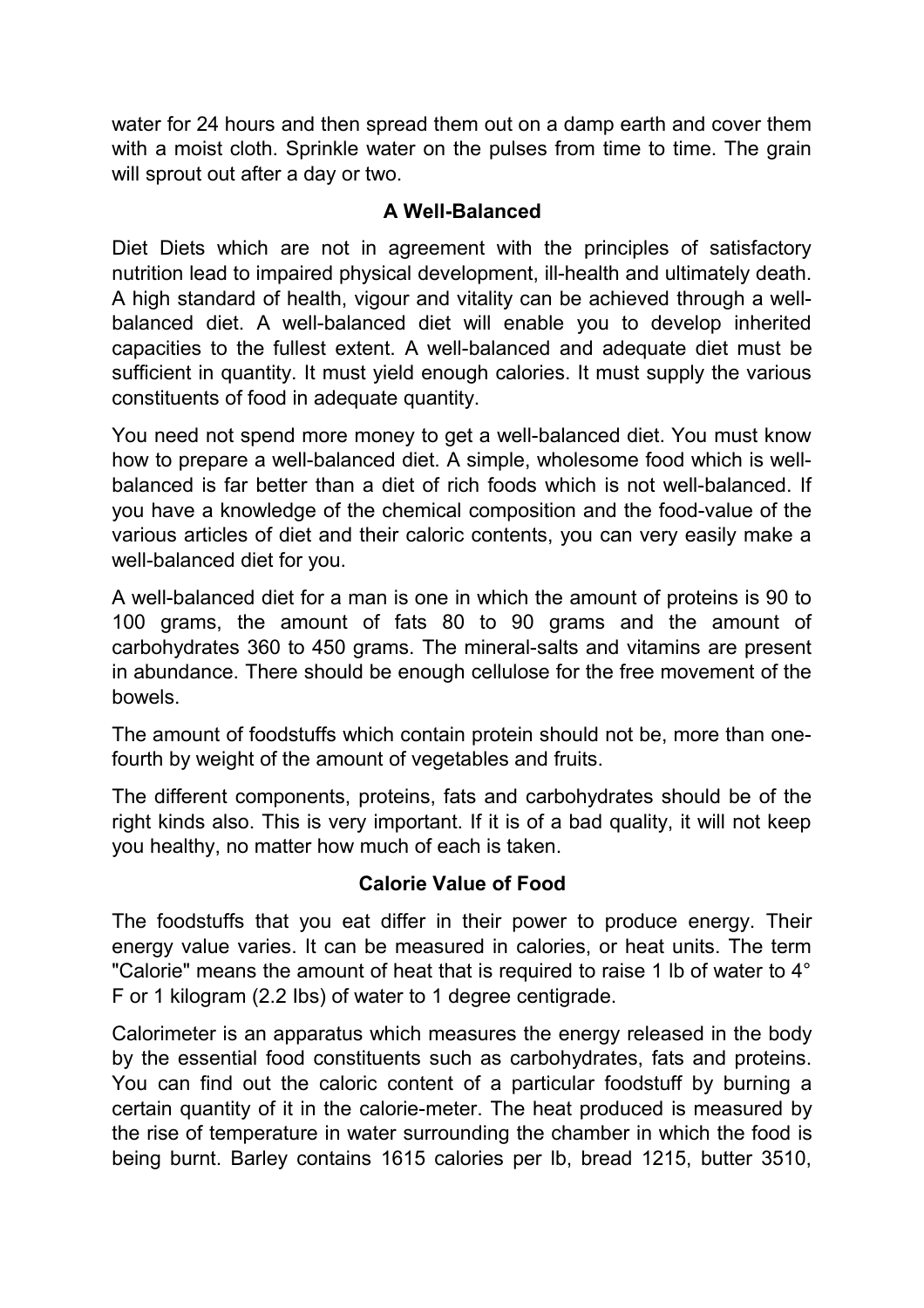cream 1912, cheese 1950, dried fruits (raisins, currants) 1480, fruit 180, milk 1693, nuts in shells 3040, peas 1464, potatoes 310, sugar 1790.

An expert commission of the League of Nations (Report on the physiological basis of Nutrition. 1936) has drawn up the following statement about energy requirements:

- (a) An adult, male or female, living an ordinary everyday life in a temperate climate and not engaged in manual work is taken as the basis on which the needs of other age-groups are reckoned. An allowance of 2,400 calories net (the term "net calories" refers to the amount of energy available from the calories actually assimilated) per day is considered adequate to meet the requirements of such an individual.
- (b) The following supplements for muscular activity should be added to the basic requirements in (a):

Light work: up to 75 calories per hour of work.

Moderate work: up to 75-150 calories per hour of work.

Hard work: up to 150-300 calories per hour of work. Very hard work: up to 300 calories and upwards per hour of work.

Energy requirements of the body depend on activity, age, size, body weight, environment, habits, nature of the work man does, and sex. If you are active, the muscles are in need of much food. More work means more calories.

The calorie requirements of our people of different age and sex groups have been estimated by W.R. Aykroyaed as follows:

| Adult male (over 14)    |
|-------------------------|
| Adult female (over 14)  |
| Child (12 and 13 years) |
| Child (10 and 11 years) |
| Child (8 and 9 years)   |
| Child (6 and 7 years)   |
| Child (4 and 5 years)   |
| Child (2 and 3 years)   |
| Child (to 2 years)      |
|                         |

2,600 calories 2,080 calories 2,080 calories 1,820 calories 1,560 calories 1,300 calories 1,040 calories 780 calories 520 calories

The body of an average man requires about  $3\frac{1}{2}$ , oz. of pro-tein, 13  $\frac{1}{2}$  oz. of carbohydrates, and 3/ 1/3 oz. of fat daily, together with water, mineral salts and vitamins. The food is oxidised in the body to yield energy. One gram of carbohydrate yields 4.1 calories, one gram of protein 4.1 calories, and one gram of fat 9.3 calories. Water and mineral salts have no full value.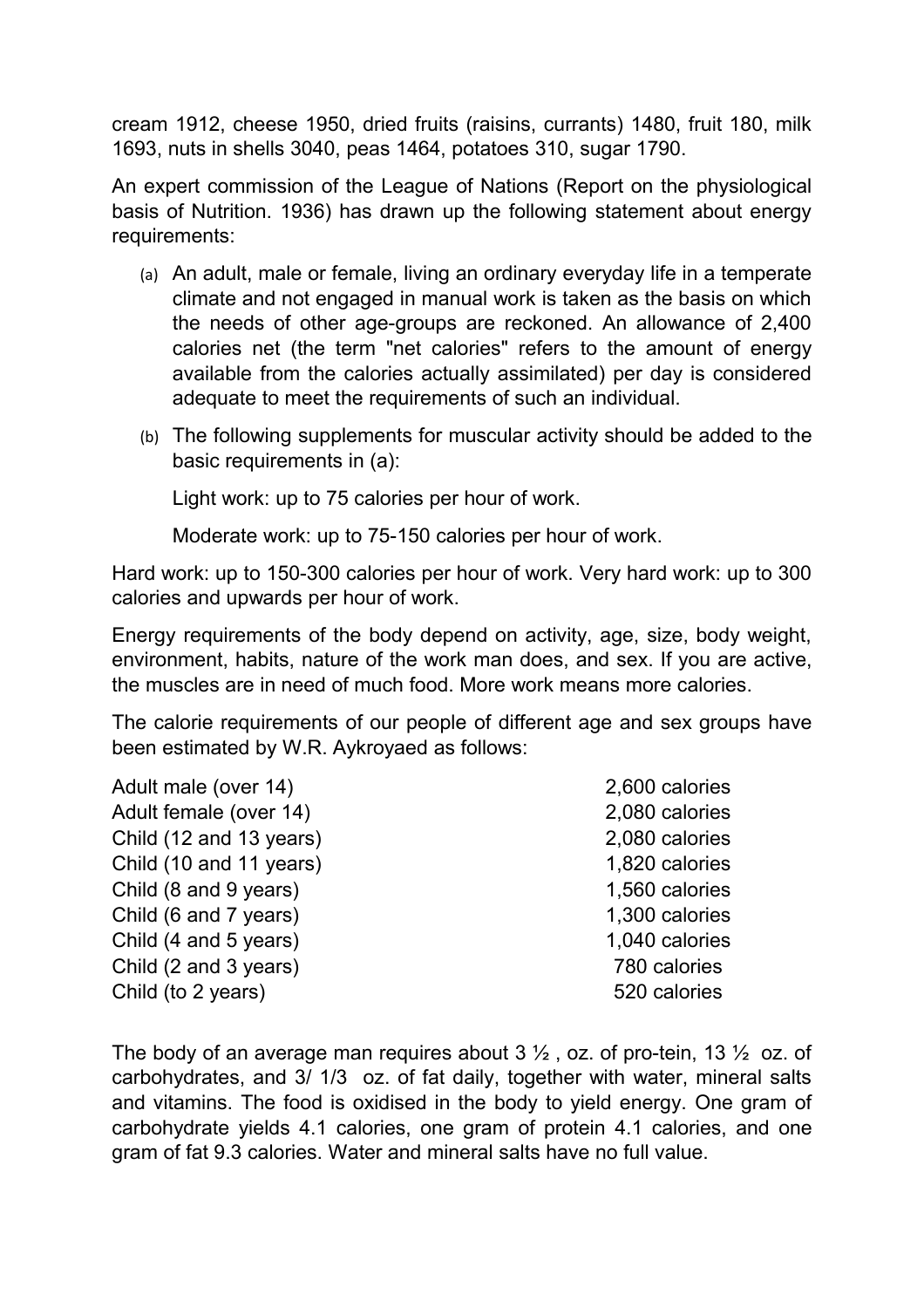## **Sattvic Food**

Cheru, Havis Annam, milk, wheat, barley, bread, ghee, butter, dried-ginger, green dhal, potatoes, dates, plantains, curd, almonds and fruits are all Sattvic articles of food. Cheru is a mixture of boiled white rice, ghee, white sugar and milk. Havis Annam is also a similar preparation. This is very useful for spiritual aspirants. Milk is a perfect food by itself containing, as it does, the different nutritive constituents in a well-balanced pro-portion. This is an ideal food for Yogins and Brahmacharins. Fruits are great energy-producers. Bananas, grapes, sweet or-anges, apples, pomegranates and mangoes, are wholesome and nutritive fruits.

Dry fruits, such as grapes, raisins, dates and figs, sweet fresh fruits such as bananas (Rastali and Kadali plantains), mangoes, sapotas, sweet melons, sweet limes, sweet pineapples, apples, wood-apples and sweet pomegranates, sugar and sugar candy, honey, sago, arrowroot, milk, butter and ghee of cows, tender coconut water, coconut, almonds, pistachio nuts, toor dhal, ragi, barley, maize, wheat, green-gram, rice or red paddy whose bran is only partly removed and rice of good smell or sweet taste, and all preparations from any of these grains and white pumpkin are Sattvic articles suitable for keeping up Brahmacharya.

#### **Foods That Are Not Beneficial**

Highly seasoned dishes, hot curries, chutneys, chillies, meat, fish, eggs, tobacco, liquors, sour articles, oils of all kinds, garlic, onions, bitter things, sour curd, stale food, acids, astringents, pungent stuffs, roasted things, over-ripe and unripe fruits, heavy vegetables, salt and other things are not beneficial. Onions and garlic are worse than meat. Salt is the worst enemy. Even if you do not take salt separately, the system will derive the necessary quantity of salt from other foodstuffs. All foodstuffs contain salt. Too much salt excites passion. Giving up salt helps you in controlling the tongue and thereby the mind and all other lndriyas.

All kinds of peas and beans (not fresh and fried), black gram, Bengal gram, horse gram, sprouted grains, mustard, all sorts of chillies, asafoetida, lentils, brinjals, lady's finger, cu-cumbers, Malabar night shades (both white and red varieties), bamboo shoots, papaya fruit, drumsticks, all varieties of gourds such as white gourd, snake gourd, squash gourd, radishes, leeks, mushrooms of all kinds, things fried in oil or ghee, pickles of all sorts, fried rice, sesame seeds, tea, coffee, cacao, all other kinds of vegetables, leaves, roots and fruits, foodstuffs that create wind or indigestion, grief, pain or costiveness or other sickness, pastry preparations, foods that are dry and burning, foods that are bitter, sour, saline, over-hot and pun-gent, tobacco and its preparations, foods and drinks containing liquor or narcotic drugs such as opium and bhang, food preparations which are stale or have become cold subsequent to their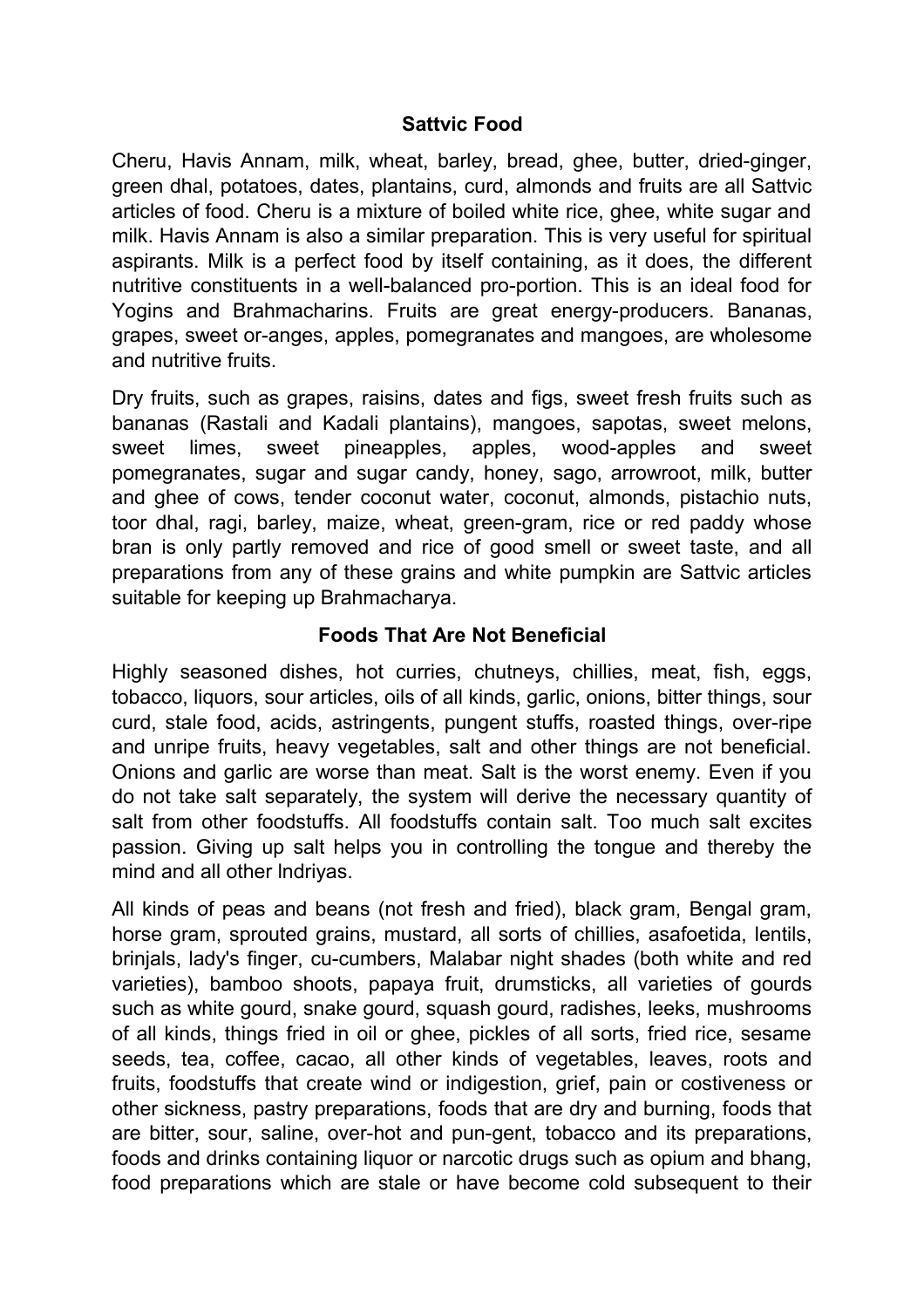removal from the hearth or which have lost their natural taste, smell, colour or form or which are remnants after being eaten away by other persons, animals, birds, or insects, or which contain dust, hair, straw or other rubbish and milk of buffalo, goat or sheep, should be avoided as they are Rajasic or Tamasic by nature. Emblic myrobalan fruit, lemon juice, rocksalt, ginger (wet or dry) and white pepper can be used in moderation.

## **A Word upon Tea, Coffee and Cacao**

Among the substances that, introduced into the animal economy, pose under the name of stimulants, is a group of vegetables derivatives, the members of which are closely allied, and which includes coffee, tea, guarana, mato, kola, and cacao. Useful in moderation, they are capable of injurious effects in the excess which is not infrequently reached: though they fortunately lack the baneful energy of the more powerful stimulants like alcohol and opium. Mate is much the same as our common tea, which happens to grow in Paraguay. Guarana is a Brazilian product, with an excess of the alkaloid that is common to most of the class, and is chiefly used by us for relief of nervous headache with the usual variable success. With none of these has this article any special concern; they are kindred to themselves and is the remainder of the group, though they may have wide differences as cacao, e.g., contains a remarkable alkaloid, foreign to the rest; but their properties are not yet known with precision.

All of this class, contain a similar active principle or alkaloid, which goes under the name of caffeine in coffee, theine in tea, and theobromine in cacao (Cacao theobroma). Of the three, cacao differs from the other two in containing more nitrogenous matter, and much more fat, and is, therefore, Coeteris Paribus much more nutritious. So that as a food, pure and simple, it ranks the highest of the three. The cacao of commerce is the ground and pressed nuts, or seeds, of the cacao-tree mixed with sugar (and often with cheap adulterants), and flavoured with vanilla, it becomes chocolate; broken into pieces, the nuts are called cacao ribs; deprived of its oil (cacao butter), it is known as broma; while the pods that contain the nuts and which have a suggestion of the properties of the latter, are cocoation of the properties of the latter, are cacaoshells. As a mild stimulant and an excellent food, cacao is valuable, though there are people to whom its nutritious fat is repugnant. It is probably the only one of the group that is not indulged in to excess.

Coca is the South American plant from which the recently discovered alkaloid cocaine is obtained; and kola is an African product. They are used by the natives to support themselves under fatigue, and in the temporary absence of food.

Coffee, we all know, is a decoction of the ground and roasted coffee-berry of Java, Brazil and elsewhere. It contains several things of little moment; some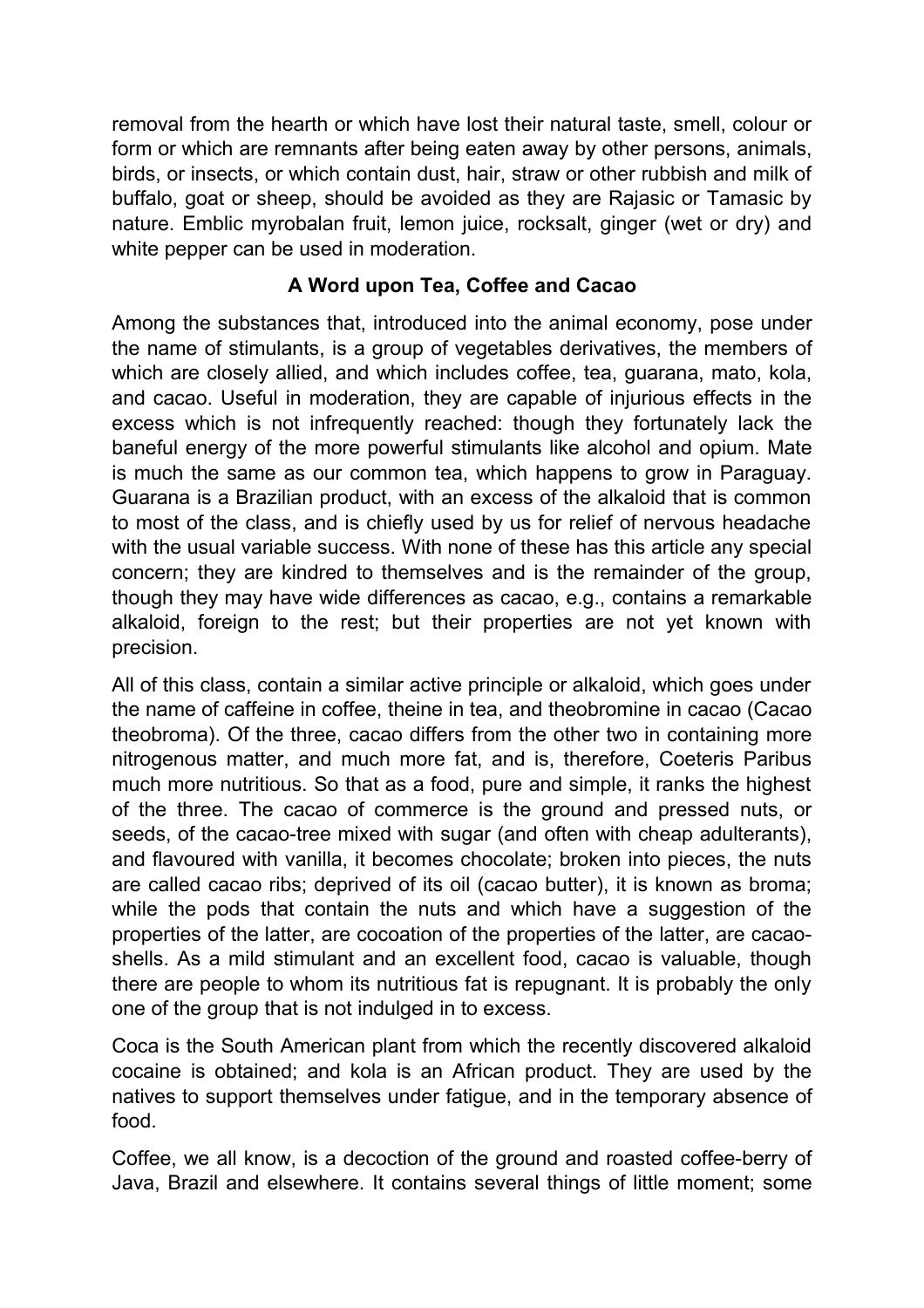tanning (the substance in bark that converts hides into leather), and an alkaloid, caffeine. There is also developed in the roasted beans, if roasted not too much or too little, a volatile oil, caffeone. The main effects of coffee are due to both the caffeine and the caffeone, which are antagonistic, though not contemporaneous, in action. The volatile oil, in technical language reduces arterial tension, allows a brisker flow of blood, and so increases the rapidity of the heart's action. It also acts upon the brain, and intellectual faculties in general; keeps one awake and his mind clear. Caffeine, on the other hand like digitalis produces a high arterial tension, and slows the heart. It exerts its chief effect upon the spinal cord, to which it is an excitant, like strychnis. The shaking hand of the inveterate coffee-drinker is caused by caffeine. So a cup of coffee produces on the drinker a double effect—of the oil and the alkaloid; the former sooner and more transient, and the latter more lasting. It is well understood that the human body is a machine, kept in motion like other machines by processes of combustion. Among the combustion products are substances known as urea and uric acid, which represent the ashes of nitrogenous food; and production of both of these is retarded by coffee. But, under ordinary circumstances, more or less nitrogenous matter is needlessly burned up; and this waste therefore is hindered by coffee. It is not in itself nutritious to any marked degree; but it saves food, and also maintains life by its exhilarating effect upon the nervous system. It is an excellent anti-dote to opium, producing the wakefulness that antagonises the narcotic sleep of the drug; is now and then curative of sick-headache, and is one of the standard remedies for certain forms of nausea. It is however, on account of its mild exhilaration, and its indirect nutritive value, that it is found on so many breakfast-tables.

Tea as we use should be an infusion, but is too often a decoction of the tealeaf of China and Japan. To the chemist, it is much the same thing as coffee. It contains considerably more tannin, a volatile oil, and an alkaloid (theine) indistinguishable from caffeine. Its difference from coffee, outside of the greater astringency its tannin gives it, is very likely due to subtle qualities that defy the chemist's retort and beaker. Having many of the same characteristics, however, it is used for much the same purposes. It, so to speak, quickens the vital functions and seems to be an especial excitant to respiration. It is believed to be, unlike coffee, a promoter of assimilation of food, and there-fore is ineligible to the place that coffee occupies in so many dietaries. That the injurious effects of overdoses are due as much to the volatile oil as to the alkaloid, is shown by the fact that tea-packers are made ill by long breathing of air filled with it, and that tea-tasters in China, who avoid swallowing the infusion, can endure their trade but a few years and leave the country with shattered nerves.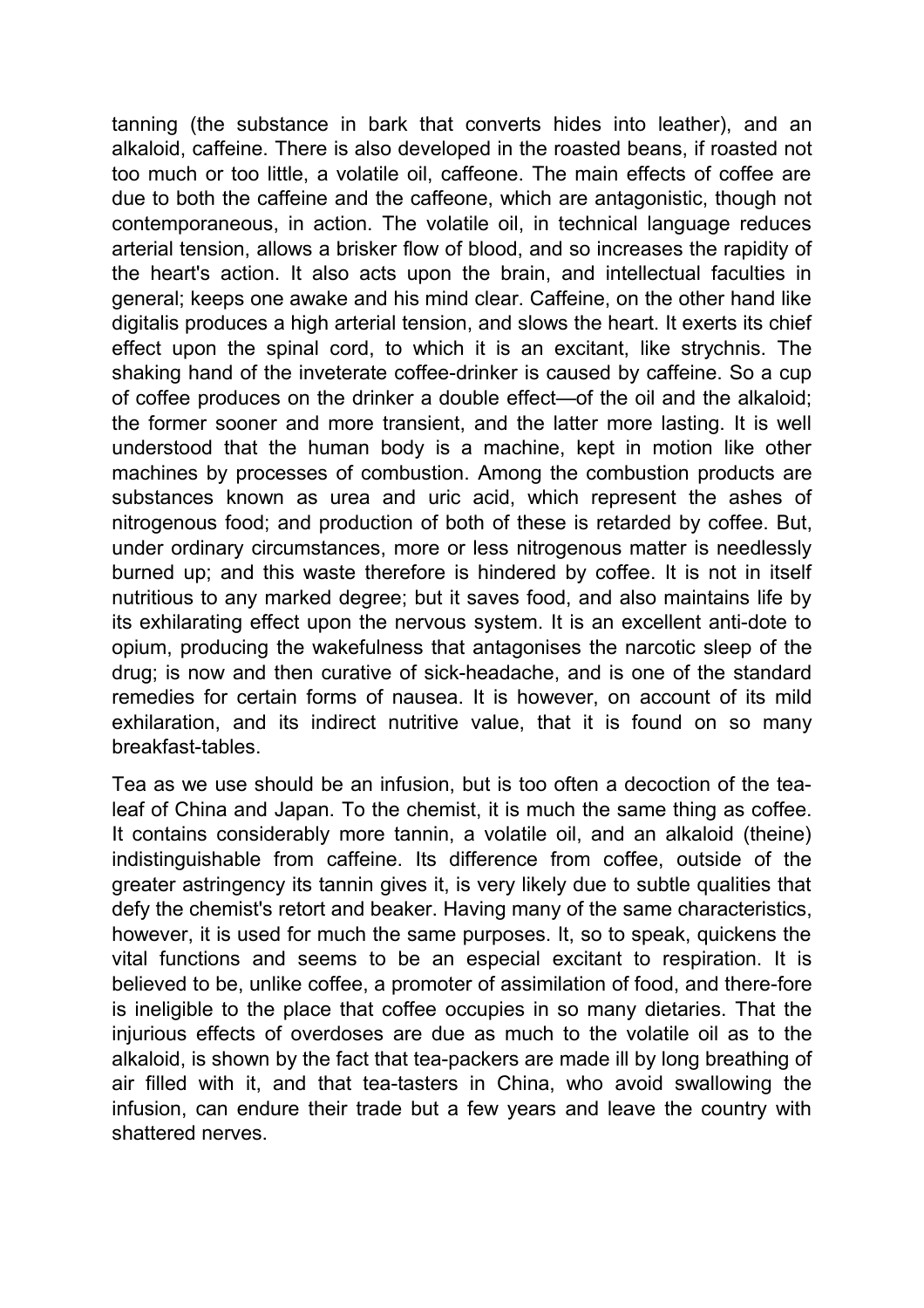Tea and coffee, like other stimulants, offer, as is remarked above, the opportunity for abuse, an opportunity quite often availed of. Their devotees drink for the mere love of them more than they ought; the scholar deprives himself of needed sleep by their use; the daily toiler finds a temporary surcease of sorrow in the frequent cup. While there are undoubtedly many who overindulge in coffee, they are probably few in comparison with the victims of the tea-habit.

It is an everyday experience in the outpatient departments of the large hospital for sufferers to apply for the relief of symptoms reasonably attributable to the abuse of tea. It is the same old story with the washerwoman, the kitchen-girl, or the poor mother of a large family—a lack of appetite, a distress after eating, a series of headaches, occasional attacks of dizziness. "I had no mind for the vittles''', and I had the pain in my stomach and so I just tasted a cup of tea now and then." There is no day in the year when at every dispensary and outpatient room in the large cities some woman (for this is essentially a feminine dissipation) does not present herself with a statement of this sort. The victims account is an "o'er true tale." Either from excess of tea, or for some other reason, she loses her appetite, and gradually comes to loathe food. In this extremity she seeks solace in the cup, and thus increases the condition she is already bewail-ing. When this sort of thing has reached a certain point she applies for medical aid, and, it is needless to say, usually scorns the suggestion to go without tea. It has been suggested that the dyspepsia in these cases attributed to tea may rather be due to insufficient food. It is very doubtful, however, if in the cases referred to, the food is insufficient. No doubt, there are those who suffer from lack of suitable food, and who, if they use tea, lose more than they gain by it, but such are not found among the tea-drinkers of the hospitals, except as they wilfully forsake good food for tea. It is to be borne in mind that the people of whom these are representative get from tea all the harm there is in it. Not only do they get all the theine and most of the volatile oil, but their method of preparing it extracts all the tannin possible. The Chinese, who are the ideal tea-drinkers, pour boiling water on the leaves at the very moment of use: but it is the practice of the poorer classes to keep a "pot of tea" steeping on the stove all day long, to be drunk from at intervals. It is probable that much of the dyspepsia and constipation to which this class of tea-drunkards is subject is due to this continual use of an astringent decoction.

It is not to be inferred, however, that the abuse of tea is confined to the poorer classes. It is true that its relative cheap-ness invites them more especially to this form of indulgence. But it is within the experience of every physician to be often called upon to treat patients suffering from the evils already de-scribed, who lack the excuse of poor food and a hard life to plead for over-indulgence. Probably every one numbers among his friend's women who are actual slaves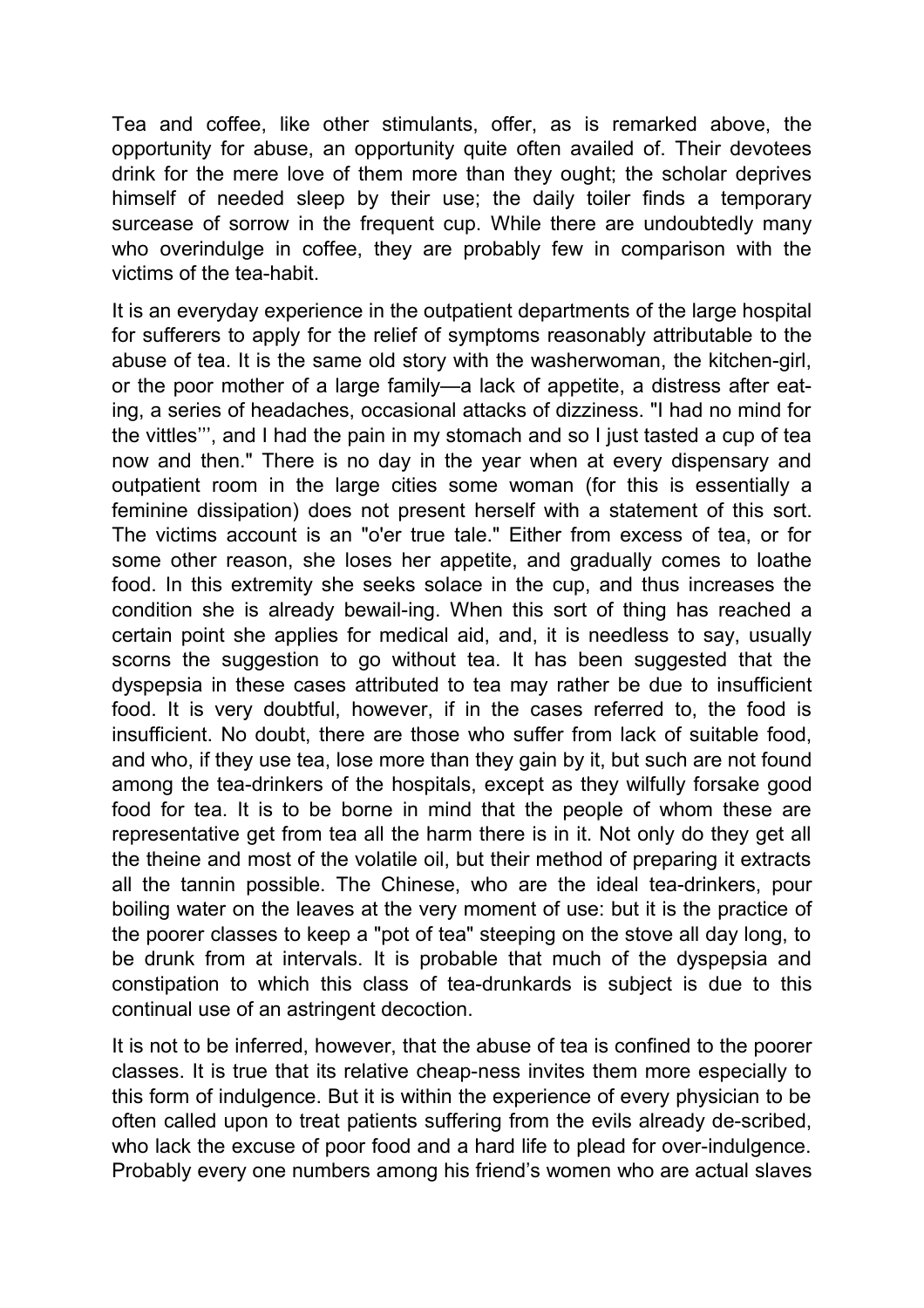of the tea-habit, and who would find tea as hard to forsake as men find tobacco. It is not unlikely that the functional disorder often spoken of as the "tobacco heart," due to nervous derangement, and accompanied by palpitation and pain in the cardiac region, is more often due to tea than tobacco. In fact, the disorders induced by excessive tea-drinking have been grouped as a special disease, to which has been given the name of theism, from the (tea). This includes a train of symptoms usually progressive, many of which have been already referred to loss of appetite, pain after meals, headache, constipation, palpitation, cardiac distress, hysteria] manifestations, dizziness, paresis. Whether we are justified in thus setting off those symptoms as a disease, is open to doubt; but the fact that it has been done, emphasises the importance of tea, in comparison with the rest of the group, in reference to the mischief that will follow the abuse of it. It is needless to say that the main factor in the treatment of this condition is abstinence from the plant that causes it.

Coffee, useful within moderate limits, is capable of pernicious effects in the excess which is not infrequently reached. In cases of exhaustion, nervous weakness, general debility, convalescence after acute disease and fevers, shock or syncope and sunstroke, it really proves beneficial. Coffee drinking is a vile habit and imitation. Not unlike alcohol, it offers the opportunity for abuse, an opportunity which is quite often availed of. It ultimately renders, as a matter of course, a man a slave to it and its absence produces headache in some; constipation in others and a general depression on spirits towards any kind of work. Its devotees drink for the mere love of them more than they ought. Why do people hunt after coffee drinking? Because it acts as a nervine and cardiac stimulant which augments temporarily the functional activity of the brain and heart. But its deleterious effects are known to many and they cannot be ignored. It must never be forgotten that action is inevitably and invariably followed by reaction. If there is stimulation, there must also be depression. The stimulating effect of coffee lasts for a short time and the depression which naturally supervenes drives him to take another cup. When the man is hale and healthy, when the digestive, circulatory, respiratory and nervous systems work regularly and soundly, where then is the necessity to have recourse to stimulants? Though coffee itself does not produce diabetes, the excess of sugar taken with coffee, upsets the glycogenic function of the liver, passes in the form of dextrose as a waste in the urine and leads on to diabetes. Coffee was originally a luxury of the opulent class but it has now become an indispensable drink even to the poorest classes. Nowadays, coffee runs through streets, and lanes, by lanes.

It is no wonder that the price of the coffee seeds has risen exorbitantly and a review of the statistics in the hospitals dis-closes the fact that coffee is certainly responsible for a higher rate in digestive troubles. The number of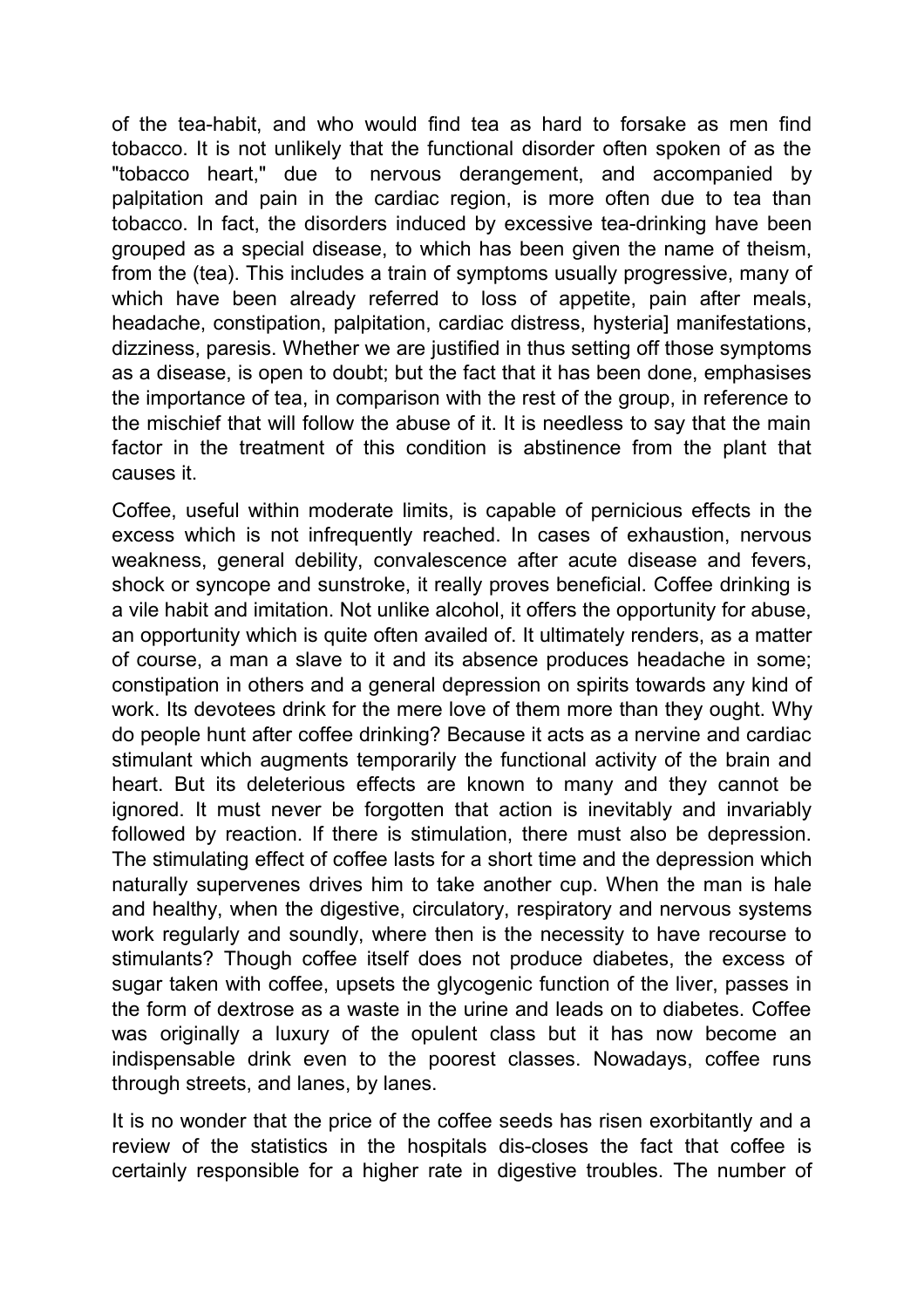coffee houses in all big towns has of late increased by leaps and bounds. Look at the fanciful boards—Rama Vilas, Krishna Vilas, The Model Restaurant, etc. It is, of course, needless to mention that this has effected a drain upon the available milk supply in a town, so much so that pure milk cannot be bought. The mischievous milk-man restores to frauds of various description, adulteration of every kind, just to improve the consistence and whiteness of milk. He adds corn flour, maize flour, wheat flour, or flour obtained by powdering dried plantain.

As every little loophole which is barred against the entrance of any enemy strengthens the citadel, so the stoppage of every single channel by which disease may enter or be propagated strengthens the structure of public health.

## **Diet Divided into Groups**

"Most of the common alimentary substances are arranged below, in three groups. The first contains the articles most suit-able for the dyspeptic; the second, those only admissible in the less severe cases; and the third may be considered a dietetic index of difficult digestion, since few of the articles comprised in it should ever be taken by the invalid or dyspeptic.

First Group: Articles easy of digestion; scalded milk, stale bread, biscuit, rice, tapioca, sago, arrowroot, scotch, oatmeal, asparagus, French beans, cauliflower, baked apples, oranges, grapes, strawberries, toast and water.

Second Group: Articles moderately easy of digestion; lettuce, apples, peaches, apricots, pineapples, gooseberries, currants, raspberries, mulberries, bread, farinaceous puddings, and cacao.

Third Group: Articles difficult of digestion; melted butter, cheese, new bread, buttered toast, pastry in general, custards, nuts of all kinds, pears, plums, cherries, dried fruits, raw cu-cumbers, beetroot, onion, carrot, peas, beans, pickles, and chocolate.

## **Rest After Meals**

All meals should be followed by a short rest, but especially dinner. In the morning, when the physical and nervous forces are in their greatest vigour, the stomach can proceed with its functions if the breakfast is immediately followed by moderate employment, but it is hardly wise. A short rest will keep the tone of the body better during the day and it is always best to be on the safe side. After supper there should be, not work, but recreation. The bodily vigour is as its lowest ebb, and should not be further taxed. Other faculties and muscles should then be called into action and nature assisted to recuperate her exhausted forces by pleasurable occupation and rest.

## **Good Food Combinations**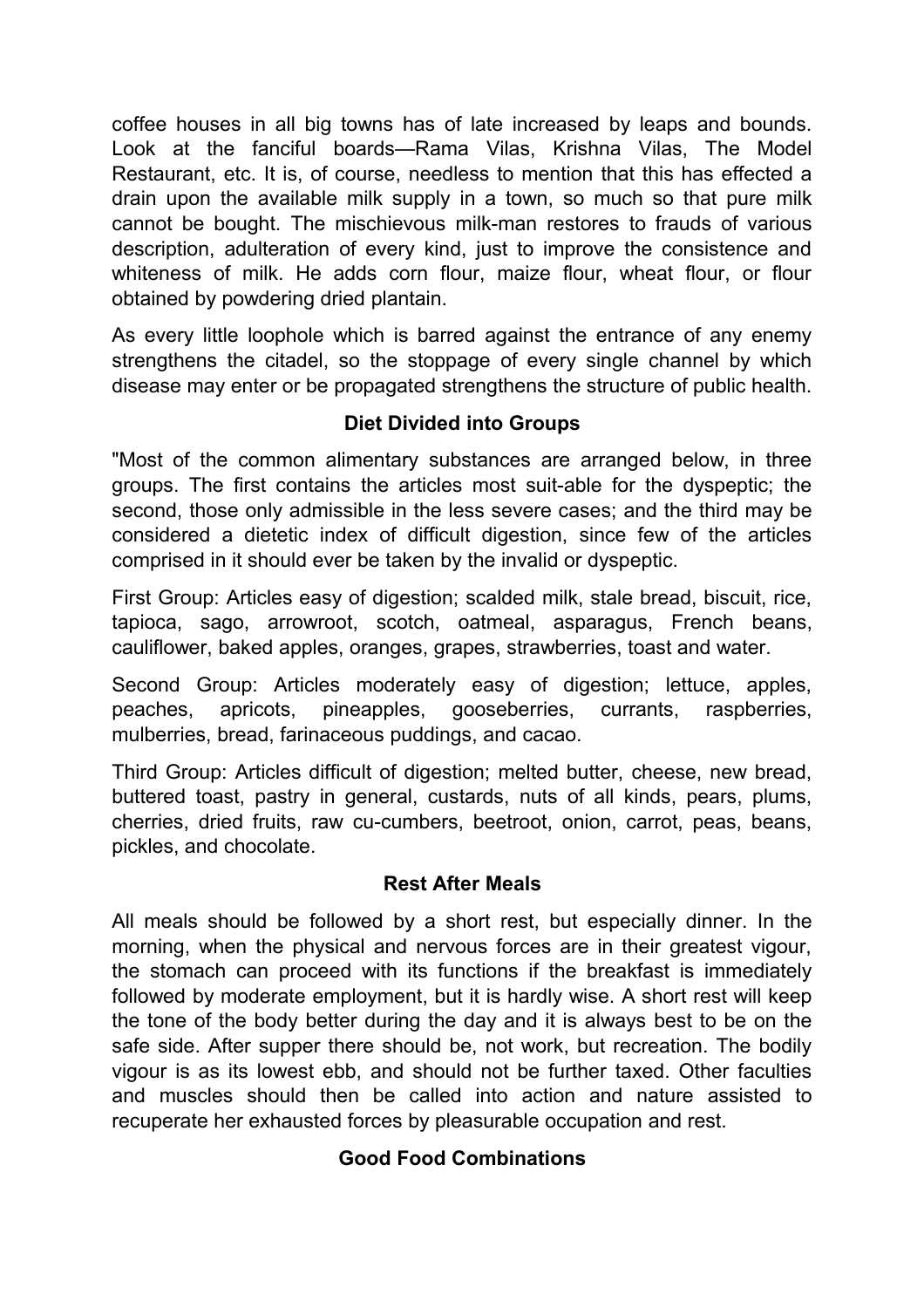Starches and green vegetables; starch and sugars; Proteins and green vegetables; proteins and acid fruits; Proteins and fats; proteins, fats and green vegetables; Fats and sugar; Protein and sugars; Starches and fat; Fat and acid fruits, Are good combinations. They are healthy compatibles.

**II**

Honey and milk;

Fresh fruits and cream;

Milk and mangoes;

Milk and fresh fruits;

Milk and bananas;

Cheese and fresh fruits;

Bread and butter;

Dates, raisins, figs;

Bread and honey;

Potatoes and green vegetables, are good combinations.

Dried fruits and milk;

Dried fruits and nuts;

Green salad with raisins, bread and butter;

Bread, honey, raisins, dates, figs;

Bread and milk;

Curd and bananas;

Almonds, milk, mangoes;

Rice, ghee and vegetables;

Curd, cucumber, coriander leaves;

Parantha with spinach inside and milk;

Kheer and bananas;

**I**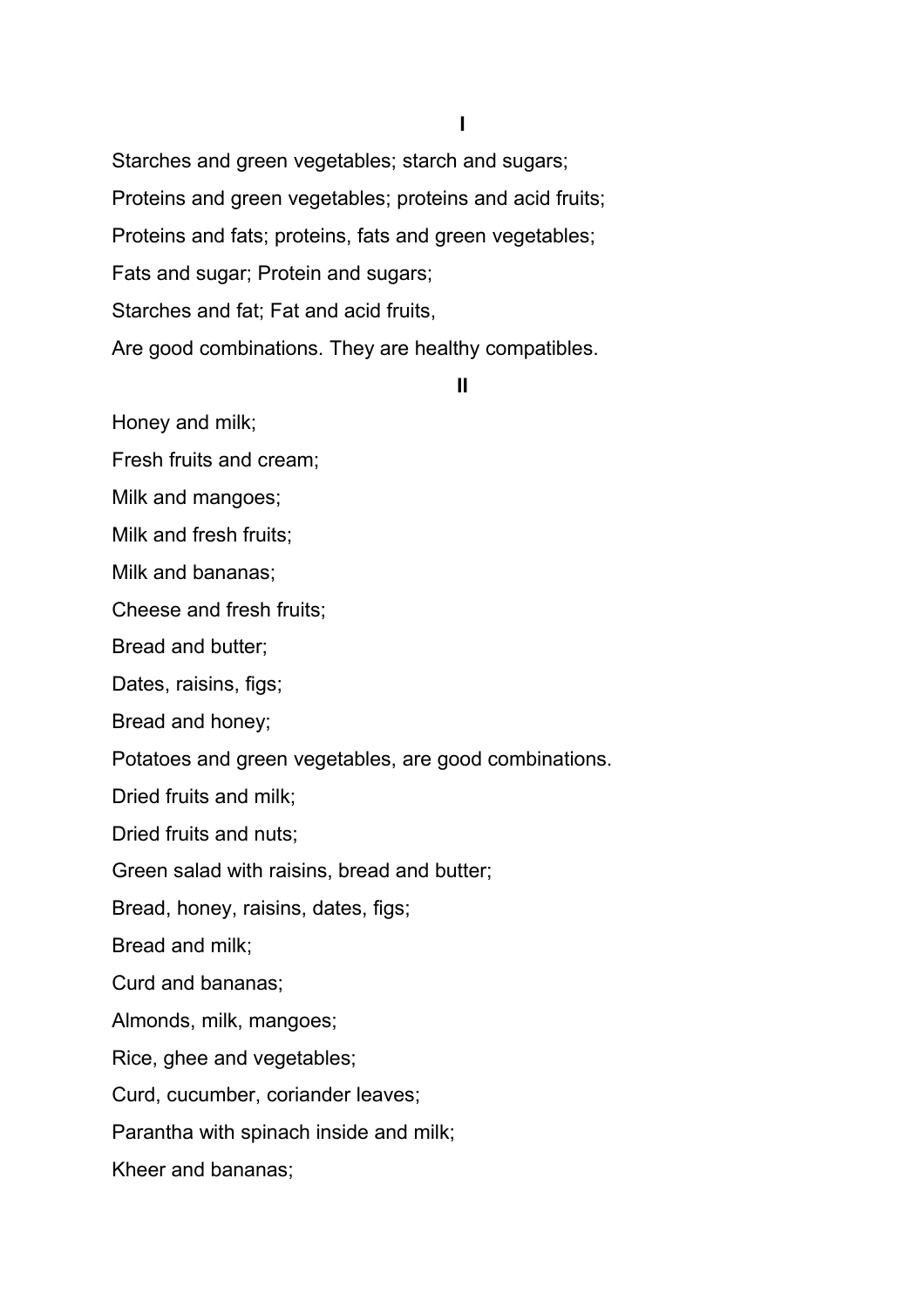Raisins and milk; Buttermilk; Carrot, cucumber, curd; Green dhals soaked in water, cucumber; Sattvic lddli and curd; Dosai and curd; Uppuma and cacao; Almond, raisin, coconut, dried oats, sugar candy; Rice, ghee, dhal, vegetables and curd, Are good combinations?

#### **I Am Pain: Thy Teacher**

#### **I**

O Man! You curse me, blame me,

You hate me and frown at me,—

You think, I am cruel and heartless;

You try to slay me with anaesthetics,

With Chloroform and Bromides;

You attack me with anodynes,

Sedatives and opiates;

You phone to the doctors

And run to the hospitals,

You fly to Vienna and hill-stations,

You wire to your friends and relations;

You approach the saints of Himalayas

For Buties or herbs;

You do Mrityunjaya Japa and Havan,

You burn incense and pray—

To kill the Teacher

Who warns you?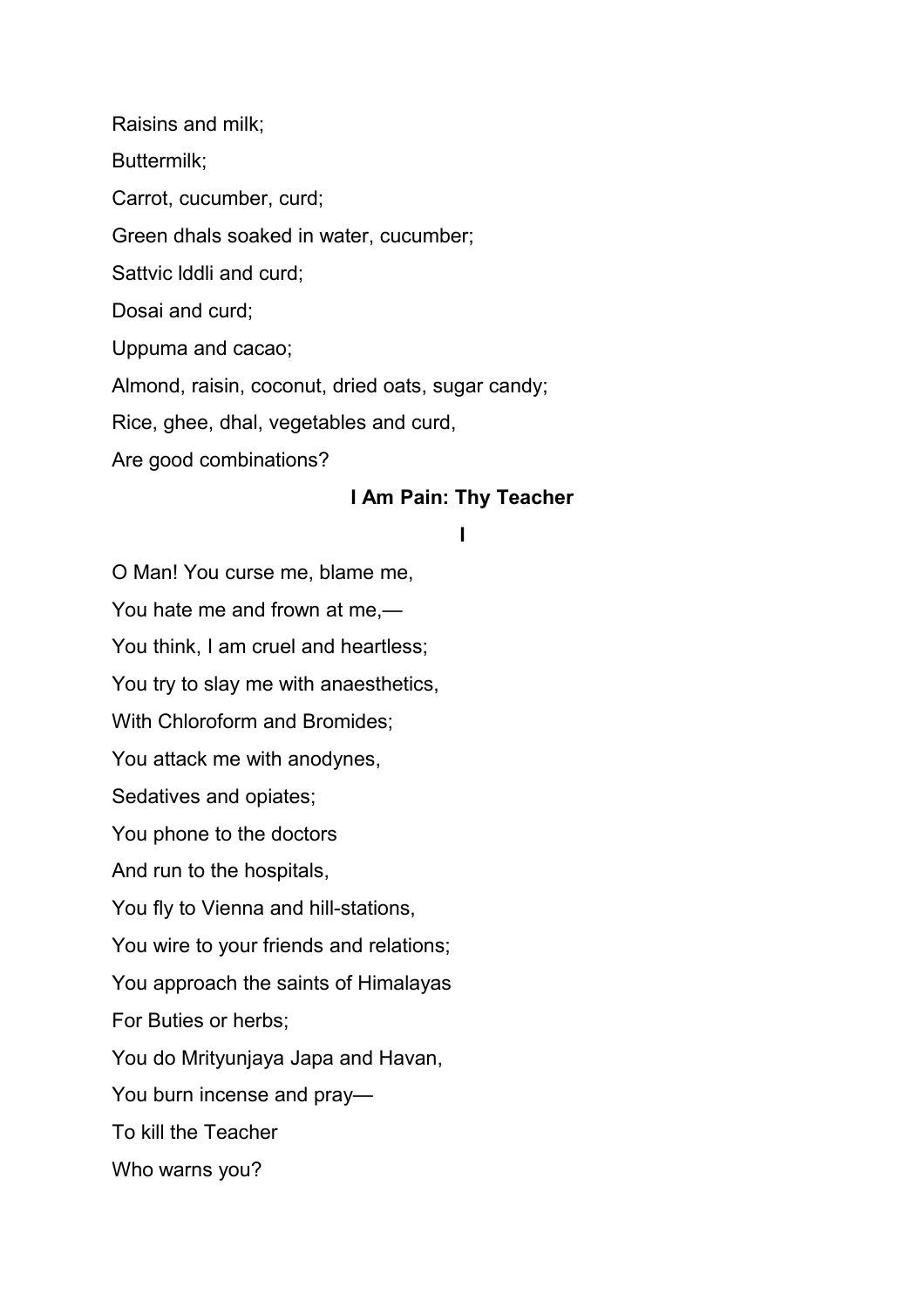Who comes to help and bless you!

**II**

I am not your enemy—

I am your sincere friend! I am a messenger from God,

I am an angel from heaven,—

To teach you wisdom,

To instil in your heart

Mercy and dispassion,

To turn your mind towards God,

To destroy your intense clinging

To things mundane—

That are perishable and illusory.

I am your guide and silent Teacher!

I am pain, the best thing in this world,

I am an eye-opener, soul-awakener,

I am an inspirer and thriller;

I come to remind you of God,

To point to you the Divine Path,

To make you desist from evil ways,

To make you practise virtues, good habits.

You have really misunderstood me.

I am a mental Vritti in the mind-lake,

I am only absence of pleasure,

I co-exist with pleasure—

I am the other side of the coin of pleasure-pain.

I am the cause of the starting of philosophy,

I am the cause for man's Purushartha—

I am the cause for man's aspiration;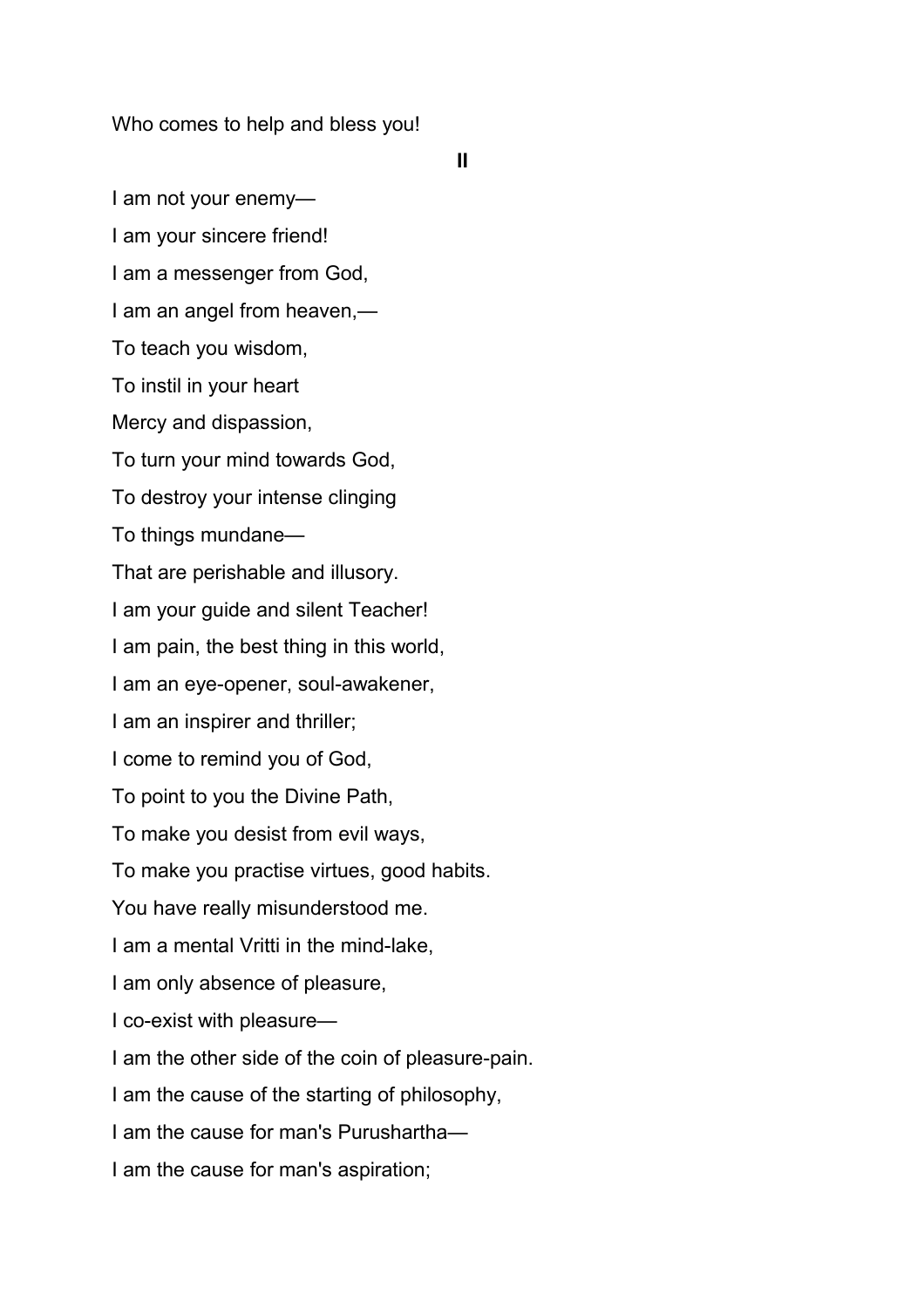I set the mind of philosophers to think, I make the Yogins start Sadhana, I make the sages practise meditation, I make a worldly man a Superman.

**III**

You failed to observe the laws of health— The rules of hygiene and right-living, You took Rajasic and Tamasic foods, You were not regular in doing exercise, You did not practise Pranayama and Asanas, You did not pray and meditate; You were immoderate in your food— You did not take a balanced diet, You did not bask in the sun, You slept in ill-ventilated rooms, You took too much of sweetmeats, You drank impure water, You hated and injured your neighbours, You were lustful, malicious and greedy, You took meat, fish and eggs And developed gout, rheumatism and albuminuria; You were a heavy smoker in the club, You drank liquors in the hotels; You took bribes and cheated in business; And so, I come to you To heal, teach and guide!

**IV**

Understand now at least

My secret and good nature,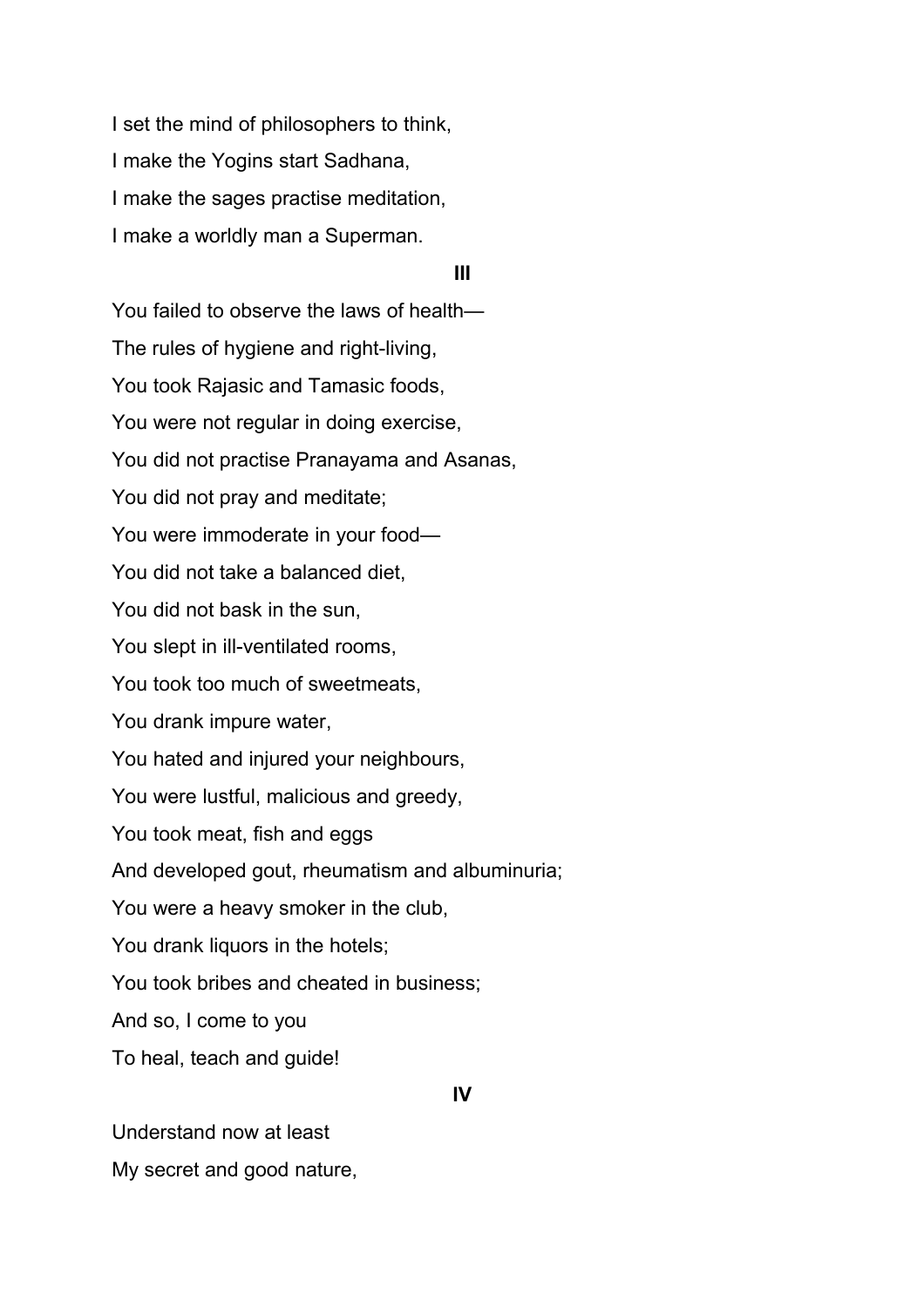My interest in your well-being. Lead a virtuous life, Practise simple-living and high thinking, Lead a natural life, Observe the laws of health and hygiene— Eat simple food, a well-balanced diet, Take only vegetarian diet; Practise Ahimsa, Satya, Brahmacharya. Lead the Life Divine, Remain as a Brahmachari, Or better still, take to Sannyasa After equipping yourself with 'four'; Practise Sadhana And attend the Training Courses, Go through the 'Divine Life' magazine, Study 'Spiritual Lessons', 'Aphorisms', Remember Lord Visvanath always, Take bath in the Ganga and purify. Then I will depart and leave you, I will not trouble you any longer. Love me, believe me, heed my message. I will give you peace, bliss, immortality, I will surely bless you: This is my definite promise, friend! Goodbye, comrade! Be cheerful!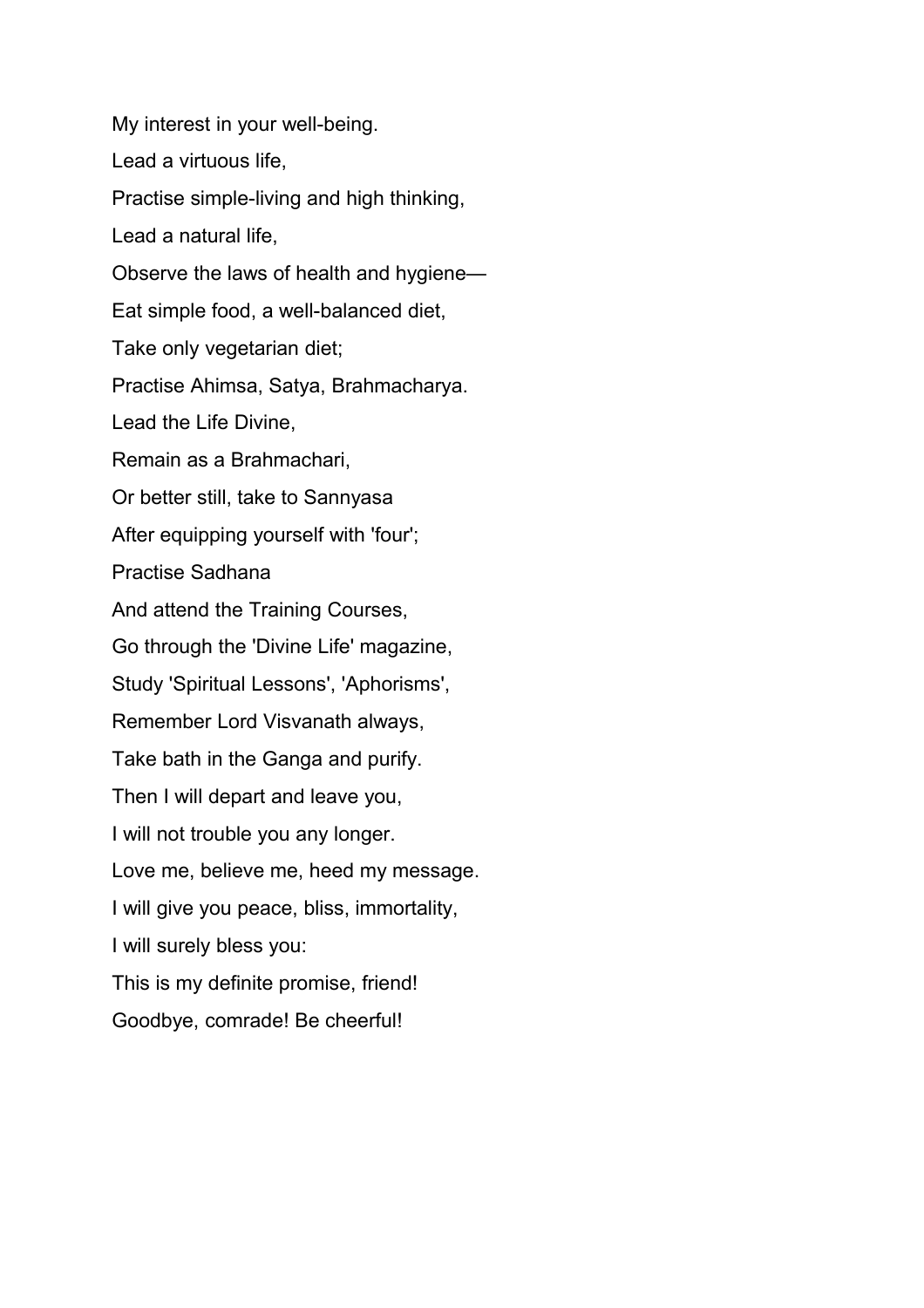# **Chapter 3**

## **DIET IN DISEASES**

## **Diet in Asthma**

The asthmatic patient should strictly adhere to dietetic rules. All stimulating and irritating articles should be abandoned. The diet should be nourishing, plain, light, bland, whole-some and easily digestible. Overloading should be strictly avoided. Everything that tends to provoke an attack should be shunned.

Avoid solid meals after two o'clock in the day. No pastry or pickles should be taken. Stewed fruits or light pudding may be taken. Late dinners should be avoided. An asthmatic should never eat as much as he can. Finish the night meals before sunset. Take only a little milk and fruits. And asthmatic can lead a life of comparative, comfort and ease through careful dieting and practice of control of tongue or self-denial.

Asthma is generally caused by wrong foods taken at wrong timings. Constipation and indigestion are the immediate causes of Asthma. Complete fast is one of the best remedies for Asthma. Hot coffee, hot water bath and any such thing which causes pumping of the blood in the heart is very helpful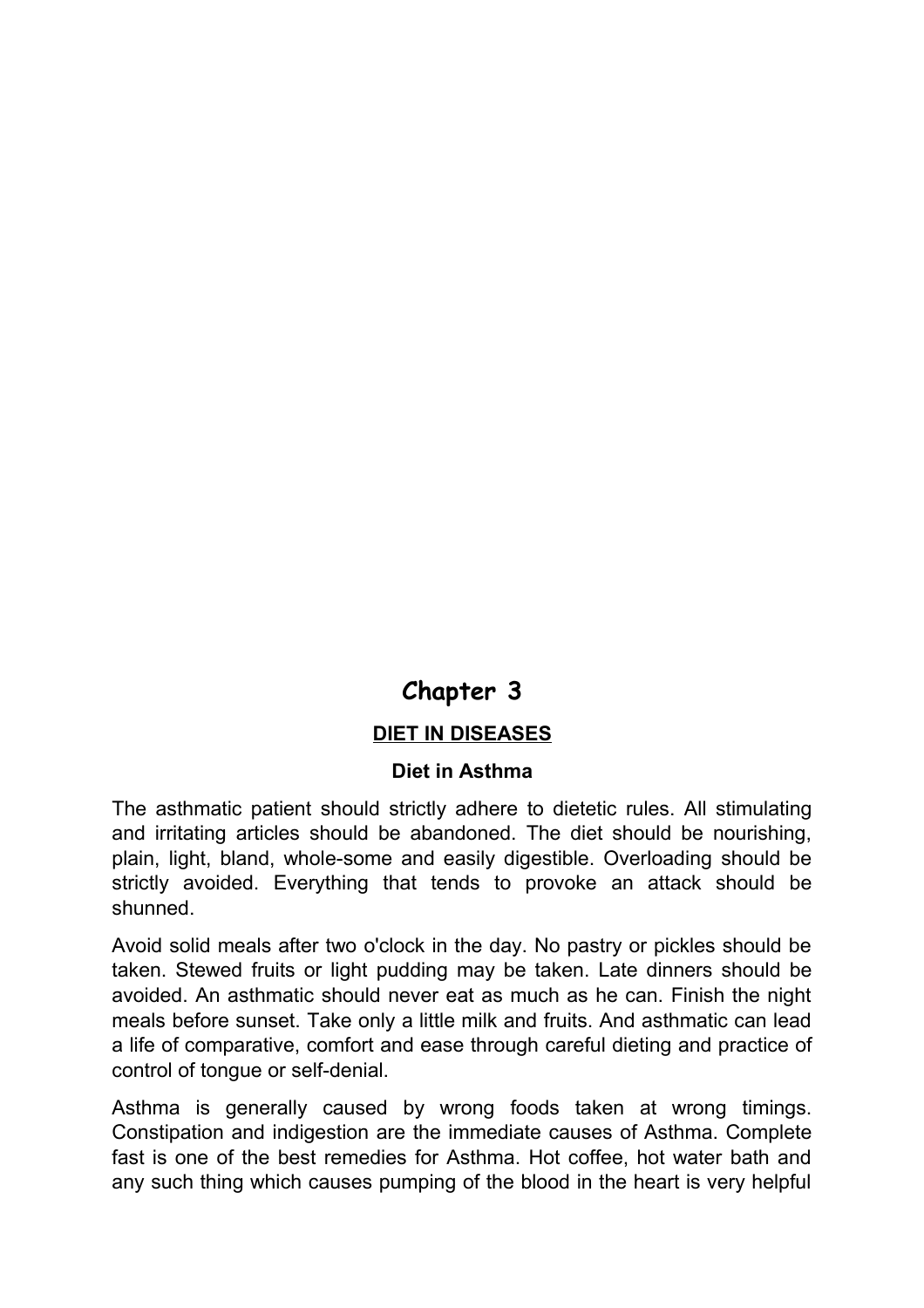in stopping the trouble. Heavy meals should never be taken and the stomach should never be filled more than half or three-fourth in the case of mild attacks. An asthmatic should never eat as much as he wants and whatever that he wants. Wrong foods taken at wrong hours with hurry and excitement cause asthma. Very little or no food followed by silence gives much release from an attack. Milk, ghee, buttermilk, curd, oil or cold and cooling things should not be taken. Heavy and wind-producing foods like dhal, red pumpkin, etc., should be avoided.

In case the asthmatic accidentally or carelessly takes a heavy meal, he should sit up on Vajrasan until the stomach be-comes light and then only can he do any kind of work. The bowels should always be kept clean either by an enema in the morning or a laxative at bed time. Sunbath should never be missed whenever possible and in winter it is better to warm the chest and the face near the fire. The patient should have great control over his tongue and should never be tempted by attractive dishes or cold drinks. It is better to avoid nightmeal completely and try to live only on the midday meal. Stomach is the first cause of all troubles and constipation makes the disease worse. Carelessness either in movement, talking or eating has to be carefully avoided; for these three are the gateways to the terrible regions of Asthma.

Coconut is one of the foods which are not easily digested properly and thus cause an asthmatic attack. Bread, butter and honey are the best foods for the asthmatic. Coffee also is a good drink for the asthmatic, and perhaps it is the only suitable drink for him. Rice causes phlegm and should not be taken in excess. Constipating foods like baker's bread should be avoided as far as possible. Only wheat-chapatis should be taken with butter and honey. This is the best food. If only the stomach is not filled, other external causes, even a chill cold water bath, do not do any harm. All troubles are in the belly; externals only help the growth of the trouble.

What is that by curing which everything else is cured? That is the stomach. That should be kept disciplined and regulated. Cashew-nuts, ground- nuts, jackfruits, plantains, dates, etc., cause horrible asthmatic attacks. Plantain is one of the great enemies of an asthmatic and should never be taken unless boiled, baked or somehow cooked well. All raw foods cause asthma, but if they are cooked they lose their bad effects. An asthmatic should only take cooked food. Raw tomatoes cause immediate attack of Asthma.

Sweet oranges can be very easily digested and are useful for an asthmatic patient. Raw lemon-juice is a dangerous thing. It irritates the throat and causes asthma.

Almond is a good food but should not be taken alone or in excess, as it is very difficult to digest. A weak constitution is more open to an asthmatic attack; it seldom becomes acute in a strong body; so gradually nourishing food has to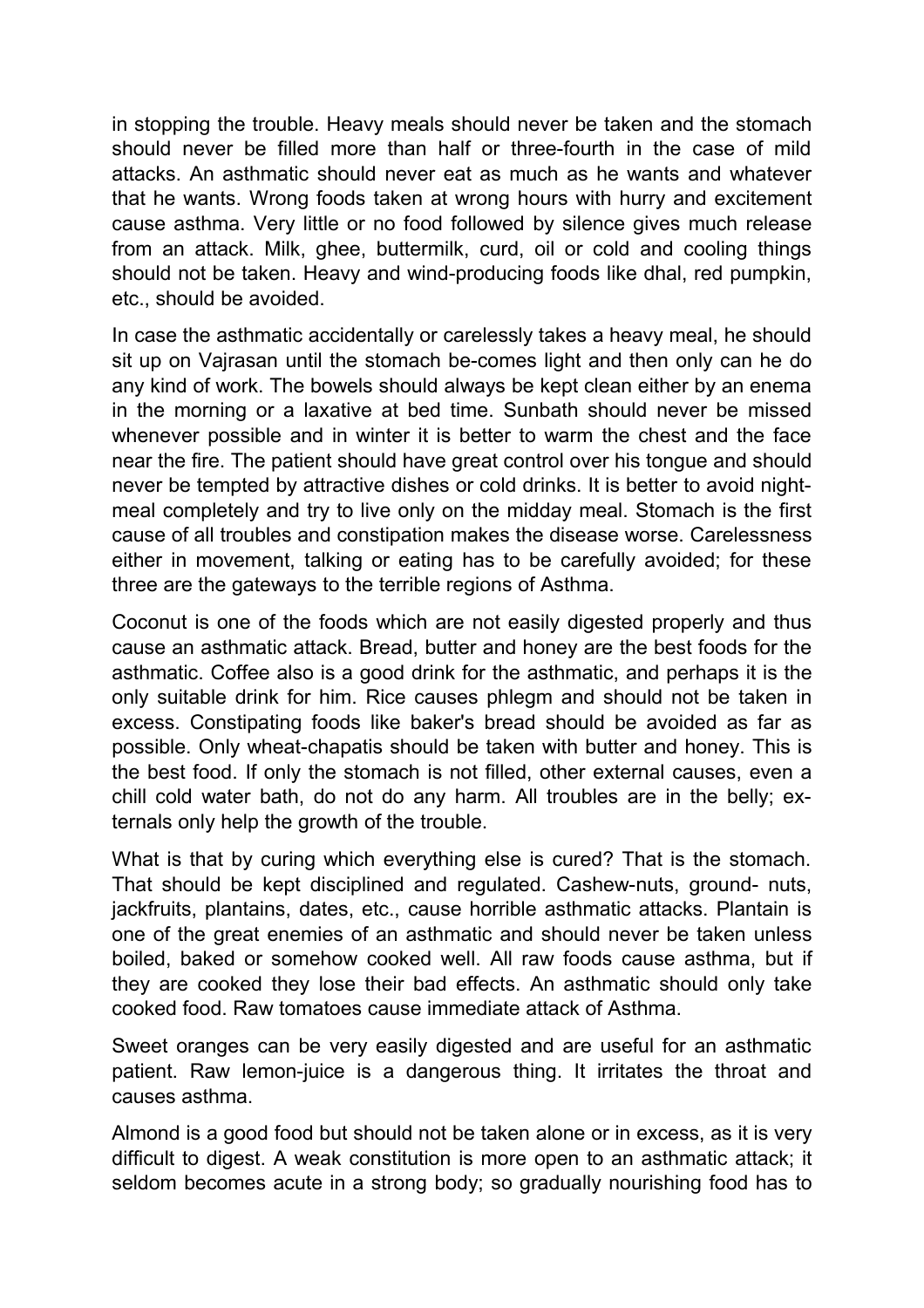be taken until the body becomes strong. The diet should not be changed constantly. One should stick to only one kind of diet and only a moderate quantity.

A boiled mixture of the juices of ginger, omum, onion or garlic and the bark of the drumstick-tree stops the trouble except in highly acute cases. The attack fades away as the sun comes higher and higher and becomes violent in night time. The attack is most severe in early morning hours, since the circulation of blood becomes slower at that time.

Whenever the asthmatic becomes conscious that he is breathing, i.e., when there is a slight roughness of breathing (for generally breathing is done unconsciously), it is to be understood that danger is inevitable. This is caused by a loaded stomach with undigested food. Eructations and hiccups with smells of food in the stomach remind that the belly is loaded or that there is undigested matter; they irritate the throat and an attack follows.

Cold water should not be drunk in an empty stomach. It is better to avoid cold drinks altogether. Whenever there is wind in the bowels, running of the nose, headache or noises in the stomach, the asthmatic should observe a fast and take rest.

An asthmatic should not take incompatible foods like buttermilk and coffee, etc. He should not move suddenly from cold to hot atmosphere and vice versa. He should eat with much calmness of mind and take a long time for chewing. Salted dishes and the like should be avoided as far as possible, and only Sattvic diet has to be taken.

Phlegm-producing and wind-producing foods should not be taken. Loose foods like rice, dhal, all seeds and beans, oily substances and uncooked foods should be strictly avoided. Only compact foods like chapati, honey, butter and coffee or even boiled milk and sugar, and smooth soft vegetables can be taken without harm. Boiled buttermilk or boiled curd also are not harmful. All pulses should be avoided.

Soft vegetables and fruits should form the main portion of the diet taken by an asthmatic and if milk is found to be indispensable; it should be taken boiled with powders of turmeric, pepper and ginger. After food it should be made a habit to sit on Vajrasan in order to help digestion.

It is better to avoid company meal. The patient should take his food singly. Hurried and quick diet without proper chewing is one of the most common but least heeded causes of indigestion and its many undesirable consequences. Talking or laugh-ing during meals is strictly prohibited. Sufficient water (Warm) has to be taken after food in order to avoid constipation.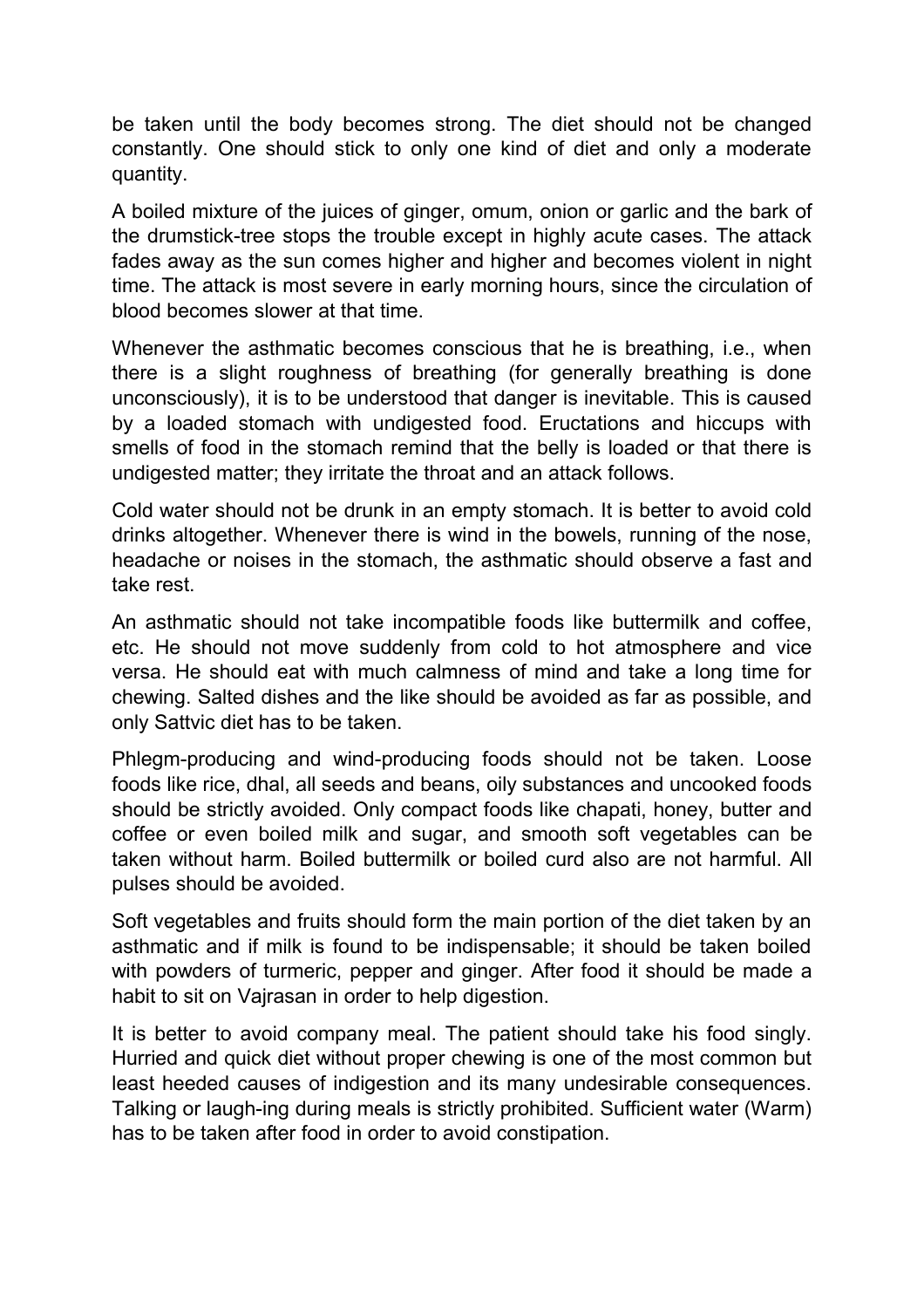There is no better food for the asthmatic patient than wheat bread, butter, honey and coffee. Coffee should not be taken for a long time since it irritates the nerves. The other three are permanent foods for the patient.

## **Diet in Anaemia**

Anaemia is poverty of blood or bloodlessness. Take light, easily digestible nutritious foods, mung dhal, wheat, bajra, joar, barley, spinach, milk, whey, cream, butter, ghee, grape juice, orange juice, tomato juice. Dates may be given with much advantage.

## **Diet in High Blood-Pressure**

Rest in bed. Fasting is highly beneficial. Tobacco, tea, coffee, alcohol, spices, pickles should be given up. Vegetarian and fruit diet is useful. Take fruit juices, fresh green vegetables, salad. Apple and cream is a good, wholesome combination. Abandon starchy and heavy food. Live on low fat diet. Lime juice is beneficial. Do not take very hot milk and other things when they are very hot.

## **Diet in Constipation**

Avoid too dry or indigestible food. Masticate well. High seasoned food should be given up. Oat meal porridge, brown or whole meal bread, stewed fruits, figs, prunes, may be taken with great advantage. Avoid baker's bread as it usually contains alum, an astringent. Take home-made or whole meal or bran bread. Fully ripe fruits, plenty of well-boiled tender vegetables, salads, a glass of cold or hot water on rising are highly beneficial. You can take as the first thing in the morning an apple, pears, a bunch of grapes, banana, orange, etc.

Take stone-ground flour or whole meal bread with plenty of butter, honey or treacle, or well-cooked oatmeal with cream or treacle. Fluids may be taken freely with meals. Drink more water. Take a tumblerful of cold or hot water just before retiring to bed. Avoid hard water. Coarse food should be taken such as oatmeal, whole meal or brown bread, green and raw vegetables, cabbage, salads, mushrooms. Avoid pastry and fried foods, peas, beans, nuts of all kinds, pickles. Take baked apples or stewed prunes, coconuts, nuts. Take some munakka (big dried raisins), figs, prunes, dates, guava fruit or banana at night. Give up tea.

The food should contain plenty of roughage or waste mat-ter. The roughage is supplied by the fibres or cellulose contained in vegetables and fruits. This roughage helps the peristaltic movement of bowels and elimination of faecal matter.

## **Diet in Consumption**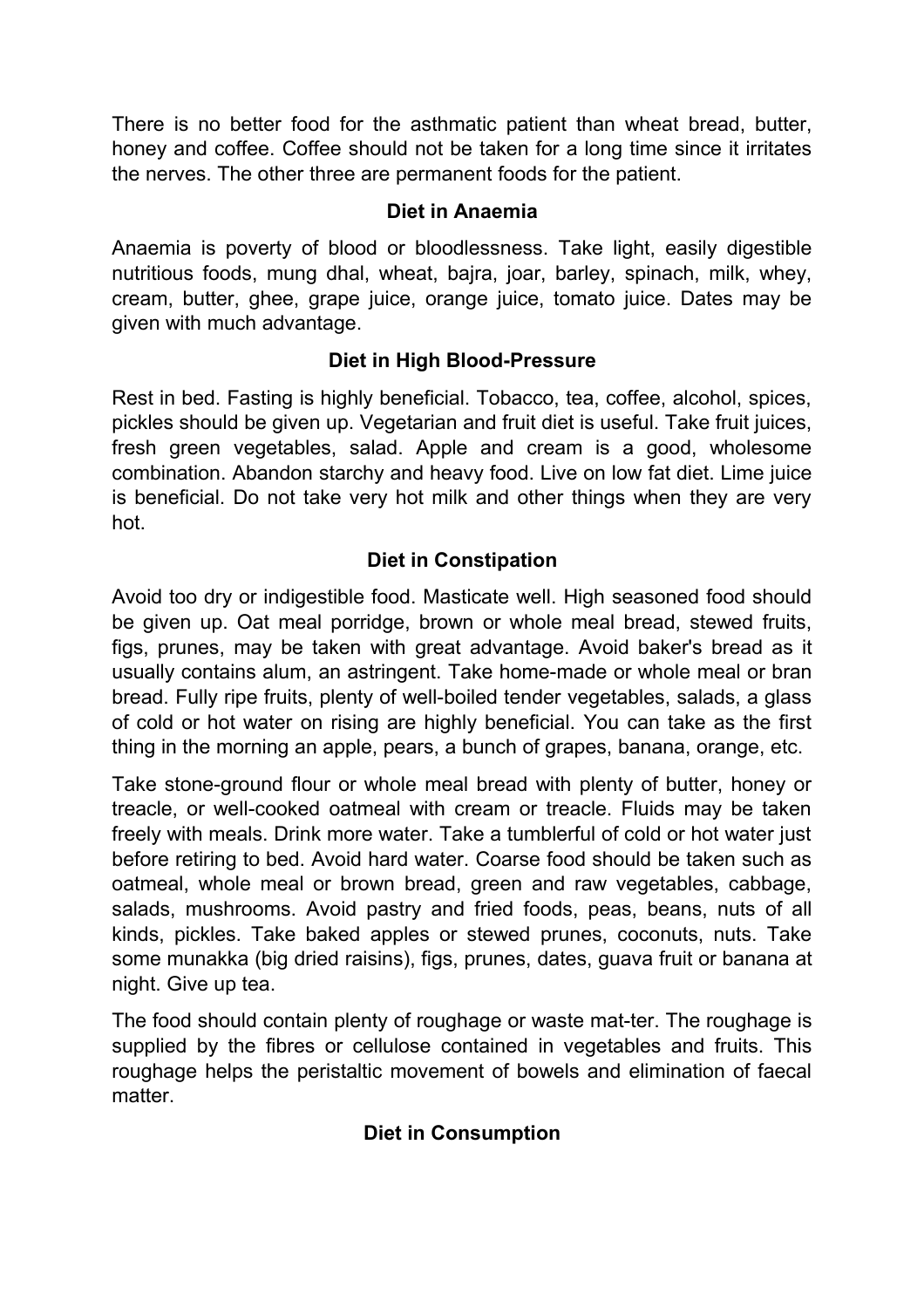The food must be nourishing, varied and abundant. Over-feeding is advocated by many doctors. Fatty articles such as cream, butter and milk should be taken. Farinaceous foods such as rice, sago, tapioca, vermicelli and arrowroot may be taken. Cacao is highly beneficial. Coconut water, orange juice, fruits of all sorts, fresh vegetables, whole meal bread, nuts, puddings, cream, cheese can be taken with much advantage. Soup made of mixed vegetables does much good. Bananas, pine apples, oranges, grapes. pomegranate can be taken. If milk agrees, you can take more milk. Milk supplies plenty of calcium to the system.

Diet in Diabetics

1. Bread made of two parts of flour of Bengal gram (Besan—Hindi; Kadalai Mavu—Tamil) and one part of barley flour.—

½ chatak per meal.

| 2. Green vegetables- | 1 pav in the midday meal |
|----------------------|--------------------------|
|----------------------|--------------------------|

- 3. Ghee- ½ chatak
- 4. Milk- 1 Seer
- $\frac{1}{4}$  Seer

(midday only)

While preparing bread, add some salt to taste, cumin seeds, Ajwain and a little pepper.

Take half a seer of milk in the morning and half a seer in the evening.

This is the best diet for diabetic patients. If you live on this diet, you need not take any injection. This is a well-tried diet.

You can take bread twice daily, at 12 noon and at night. Do not take pumpkin. Lauki and parval are very good. Give up eating rice, sugar, potatoes and pulses of all kinds.

If it is possible, have complete fast (without food and water even) on Ekadasi day or when the sugar is abundant.

A plentiful supply of nuts, such as almonds, walnuts, pistachio nuts, coconuts should always form a portion of your daily food. Coconut is a very nourishing and refreshing food and contains in itself all the elements of a perfect diet.

Above all, be regular in Japa, Kirtan, meditation. This is the best tonic and food for the soul. Be regular in exercise and Asana. Take a long walk, two or three miles.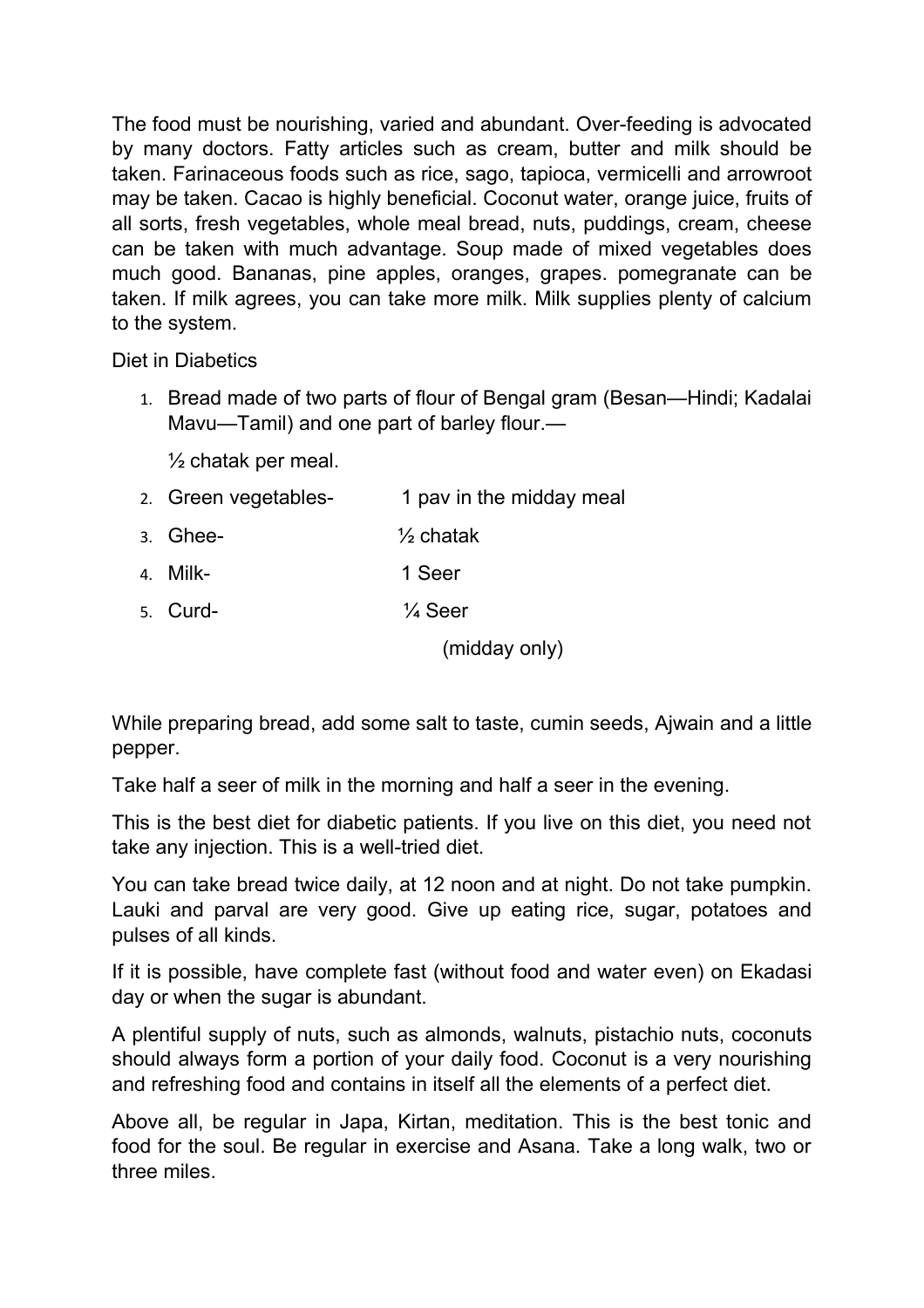The treatment of diabetes is more by appropriate diet than by medicines but any change in diet should be gradual and not abrupt. When sugar is being passed, the food should be nutritious, but it should be free from sugar or starch.

A diabetic patient can take milk, cream, butter, cheese, or-anges, lemons, nuts of all kinds except chestnut, bread, cakes, or biscuits made from bran, gluten and almond flour, cabbages, turnip tops, spinach, the green tops of asparagus, green part of lettuce, cucumber, green vegetables, cabbages, cauliflower, tomatoes, mushrooms, celery, cacao without sugar, flour made from the soya bean, mung and other pulses. A diabetic patient should give up bread made from wheat, oats, maize, rice, sago, vermicelli, corn flour, rye, or other grain which contains starch, pastry, potatoes, peas, turnips, beetroot, carrots, radishes, peas, ripe fruits of all kinds, beans of all kinds, dates, figs, prunes, raisins, currants, grapes, apples, pears, pineapples, plums, macaroni, vermicelli, arrow root, tapioca, sago, all farinaceous foods, and all preparations which contain sugar, lemonade, ginger, beers fruit, syrups, all aerated waters which contain sugar, and puddings of all kinds.

## **Diet in Diarrhoea**

The diet must be carefully regulated. Coffee, tea, fruits whether raw or cooked, green vegetables, pulses, potatoes, should be carefully avoided, as they keep up irritation. Solid food also should be given up.

Rice water, barley water, whey, mung water, farinaceous gruel, arrowroot, sago may be given with advantage. A little only should be given at a time. Well boiled rice may be given in mild cases. Buttermilk and whey are beneficial. Too hot drinks must be interdicted. Vegetables and milk are objectionable. In acute diarrhoea no food is allowed for a day, but as much water as desired is drunk. A gradual return to ordinary diet is necessary. For some time all irritating skins, seeds, vegetables, cellulose and raw fruits may not be taken as they cause irritation of the bowels.

#### **Diet in Dysentery**

Fasting is highly beneficial. In acute cases the patient must be confined to bed. The food must be fluid. It should be water, barley water, at first. No solids should be given. The more severe the symptoms, the more strict must be the abstinence. Farinaceous gruels can be given. Tea, coffee must be avoided. Whey is beneficial.

After convalescence fruit and vegetables should be avoided. Return to usual diet should be gradually brought about. Error in diet may render an attack persistent or produce a relapse. Grapes are beneficial in preference to any other fruit. The seeds should be carefully taken out, as they cause irritation in the bowels. During recovery the appetite often increases before the digestive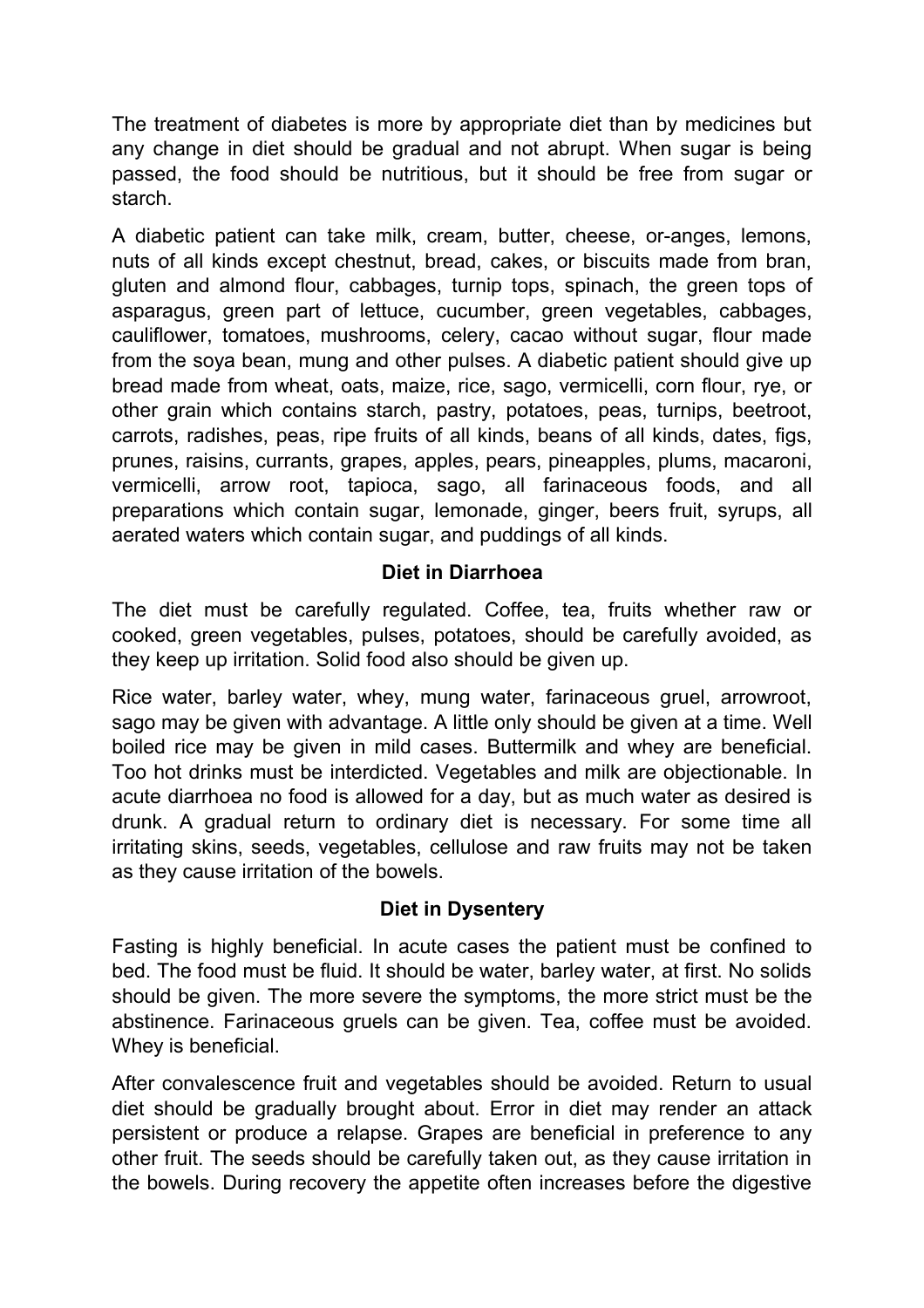organs recover their tone. Therefore, a very moderate quantity of food should be taken. If this rule is neglected there may be a severe relapse. In chronic dysentery decoction or syrup of bael fruit is useful. The bael possesses astringent properties. The diet should be bland or non-irritating. Curd and rice are highly beneficial. Buttermilk is a blessing Whey is useful.

#### **Diet in Gout**

Take all fresh vegetables, rice, sago, fresh ripe fruits, wheat, bajra, joar, potatoes, salads, milk, milk-pudding, lime juice and tomatoes. Take butter, ghee, cheese, pulses, beans, peas in small quantities.

Give up rich foods, meat, pastries, sugar, mushrooms spices and all acid fruits.

## **Diet in Indigestion**

Dyspepsia is indigestion. Food must be taken at regular times and in moderate quantities. It must be thoroughly masticated. Take only such food as is found to agree with you. Abandon resolutely everything that is not suitable to you. Give up strong coffee and strong tea. Take buttermilk and water of tender coconuts. Attend to the teeth carefully.

Faults of hasty eating, and over-eating should be corrected. In some cases an exclusive milk diet is beneficial. Highly seasoned or indigestible foods should be forbidden. Alcohol ought not to be taken. Tobacco must be given up. Where there is severe pain complete rest to the stomach by fasting is necessary. If there is flatulence, farinaceous foods should be avoided. The meals should be small and frequent. Fluids also should be limited. The treatment of dyspepsia is more dietetic and hygienic than medicinal. The quantity of food which can be dissolved by the digestive juices of the stomach and intestines is limited. Hence this quantity cannot be exceeded with impunity. Hence moderation is the first principle. Dyspeptic should eat slowly. The meals should not succeed one another too rapidly.

The stomach should have time to do one work before another is imposed on it. Four or five hours should intervene be-tween any two meals. Nothing should be taken between meals. No great or prolonged exertion, either mental or physical should be undertaken immediately before or after food. Give up potatoes, puddings, pastry, sweetmeats, too much sugar. Sugar causes fermentation, acidity and gases. Farinaceous and sloppy foods are useless. Some cases do best by taking their meals dry, so that the gastric juice may be undiluted. The smaller bulk of food does not dilate the stomach so much. Thus the stomach can empty itself better. In acid dyspepsia or hyperchlorhydria an exclusively protein diet relieves the condition.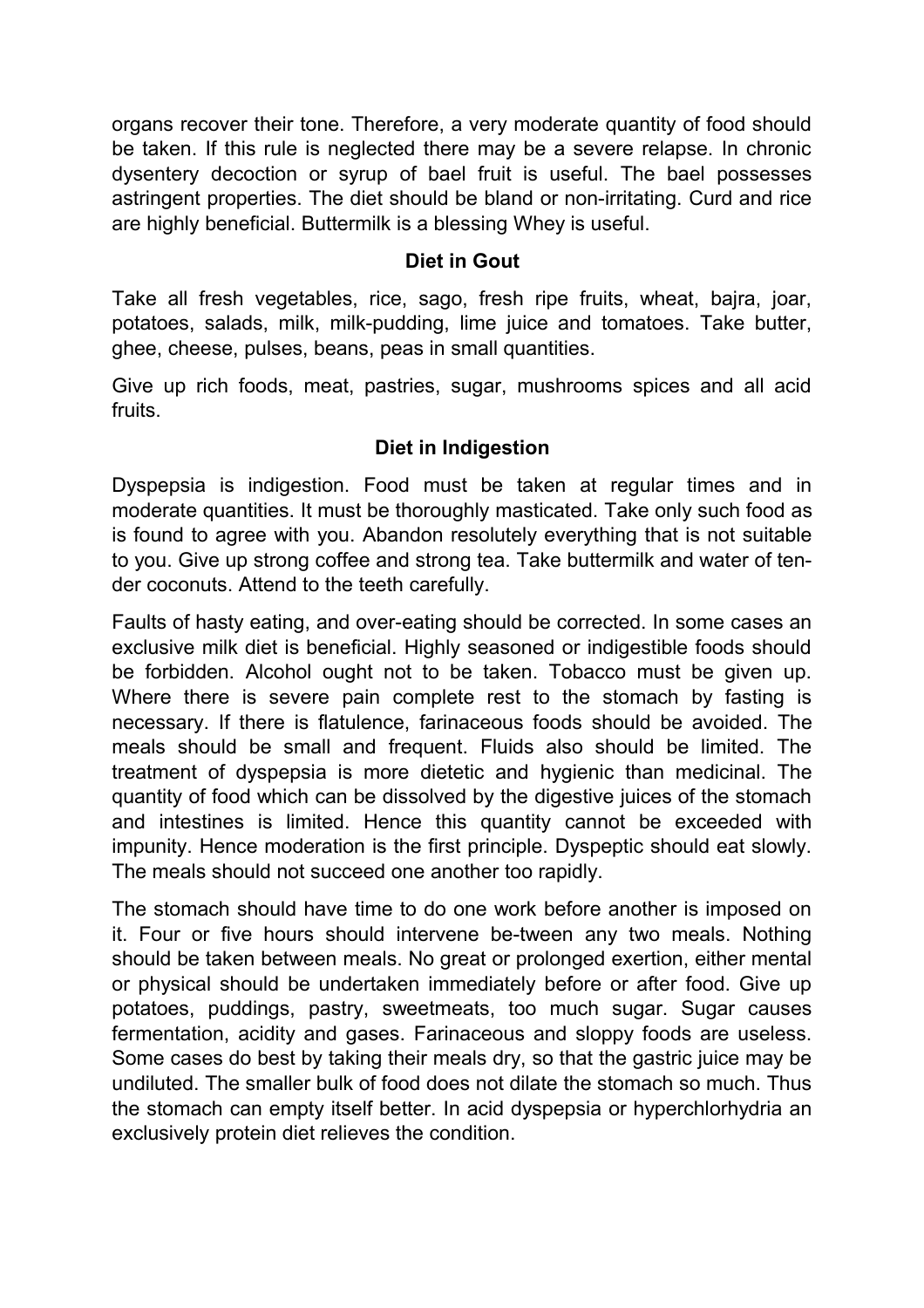Macaroni rice, milk and sweet puddings, whole meal wheat-bread, cream, fatty foods may be taken. No fluid should be drunk during the meal but a good quantity should be taken at the end of the meal.

Mung, wheat, bajra, joar, milk, butter and ghee can be taken in moderation. Rice, sago, potatoes, green vegetables can be taken in small quantity only. Whey can be taken with much advantage. Fruits such as oranges, Papayas can be taken.

Pastry and Sweets, thick pulses, ice-cream and unripe fruit, foods which are irritating and leave a large residue should not be taken.

#### **Diet in Influenza**

The diet should be light, non-stimulating and nourishing. Arrow root, sago, toast, barley water or thin gruel, fruit juice, glucose, honey and lemon juice, may be taken. Do not take anything that will increase inflammation.

After the first day or two, the diet should be nourishing and liberal.

#### **Diet in Obesity**

Some lean people become fatty all on a sudden. They put an excessive fat within a few months. The cause is probably too much fat-forming food and too little exercise. If the man is very fatty, his heart has to propel into a large mass of tissue a larger amount of blood. Therefore, his heart is overworked on account of accumulation of fat. He develops shortness of breath and sometimes palpitation. Fat may collect in the sub-stance of the heart. Fatty degeneration of the heart may result. In indigenous obesity the fat does not depend on diet.

When you are becoming fatty, take less food and more exercise. Give up ghee, butter, cheese and alcohol. Articles which contain much starch as potatoes, tapioca, rice, arrow-root, sago and sugar must be taken in moderation.

Take toast, brown bread, biscuits, rusks, green vegetables, and fruits.

Reduce the amount of drinking water, to a small extent. Fast once in a week.

The popular anti-fat cures are all useless.

Of diets the best known are Banting's, Ebstein's, and Gertel's, in all of which the carbohydrates are severely limited. In Gertel's scheme the dietetic regime is reinforced by carefully supervised hill-climbing.

## **Diet in Piles**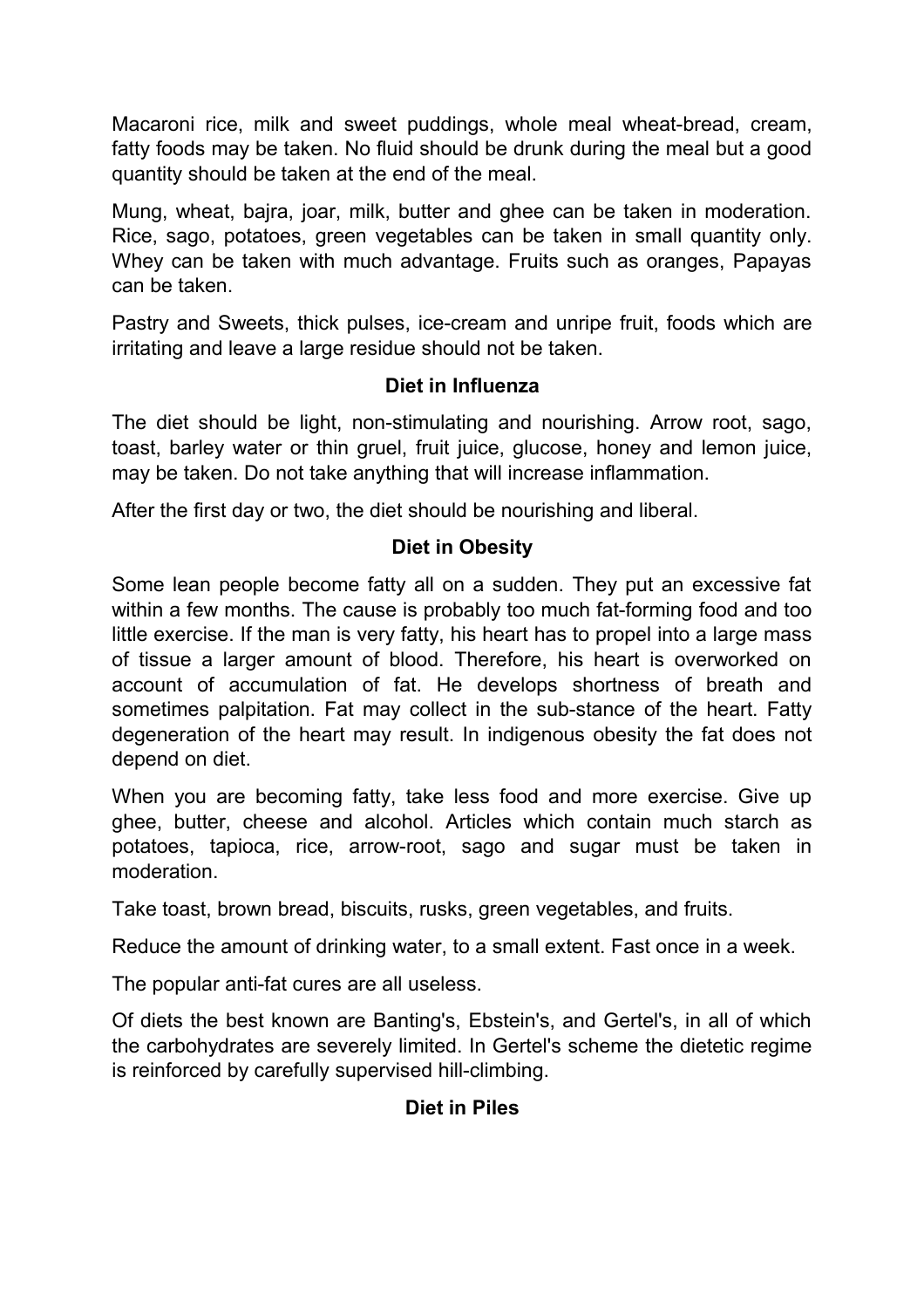Strong or heating drinks or wine, malt liquors, coffee, tea, hot curries and chutneys, pickles, highly seasoned foods of all kinds, pungent articles and chillies must be strictly given up.

The patient should confine himself to a carefully regulated and temperate diet. He should abandon meat and pastry and take plenty of vegetable food, vegetables and fruits. Rich food is forbidden. Sugar, spices, condiments must be given up.

Take a diet which is laxative. Give up that food which is constipating. Take butter, stewed fruit, figs, prunes, curd, buttermilk, tender coconut water.

The food should be simple and bland. Bananas and spin-ach should be taken at night.

## **Diet in Pneumonia**

Cold water, toast water, barley water, glucose, orange juice, pomegranate juice may be taken. During convalescence one must be very careful about his diet. Overindulgence may lead to troublesome consequences.

The diet must be fluid. Milk, whey or barley-water are sufficient for the first few days. The diet should be light and nutritious. The strength of the patient must be kept up.

#### **Diet in Rheumatism**

Pumpkin, black dhal (Urad), rice, meat, etc., should be avoided.

The diet should consist of milk diluted with barley or mineral water. In convalescence the diet may be more ample.

Low diet, abstinence from stimulating liquors are necessary.

The diet is that for fever. It should be fluid. Sugar, sweets, pastry, potatoes and starches must be avoided,

Take vegetable soup, vegetable and bread at noon. At night take milk and fruits.

Nitrogenous foods should be taken in moderation. After the fever is over, Mung water, milk and vegetables may be given. Two weeks after the temperature is normal, bread, rice, green vegetables, milk, fruits, pulses may be given.

## **Diet in Typhoid Fever**

No solid food should be given or nothing which would not easily pass through a fine sieve. Thirst can be relieved by water, rice or coconut water. Nothing should be given that would increase the risk of perforation of the bowels. Glucose may be given with orange, or lemon juice. Arrowroot, cornflour are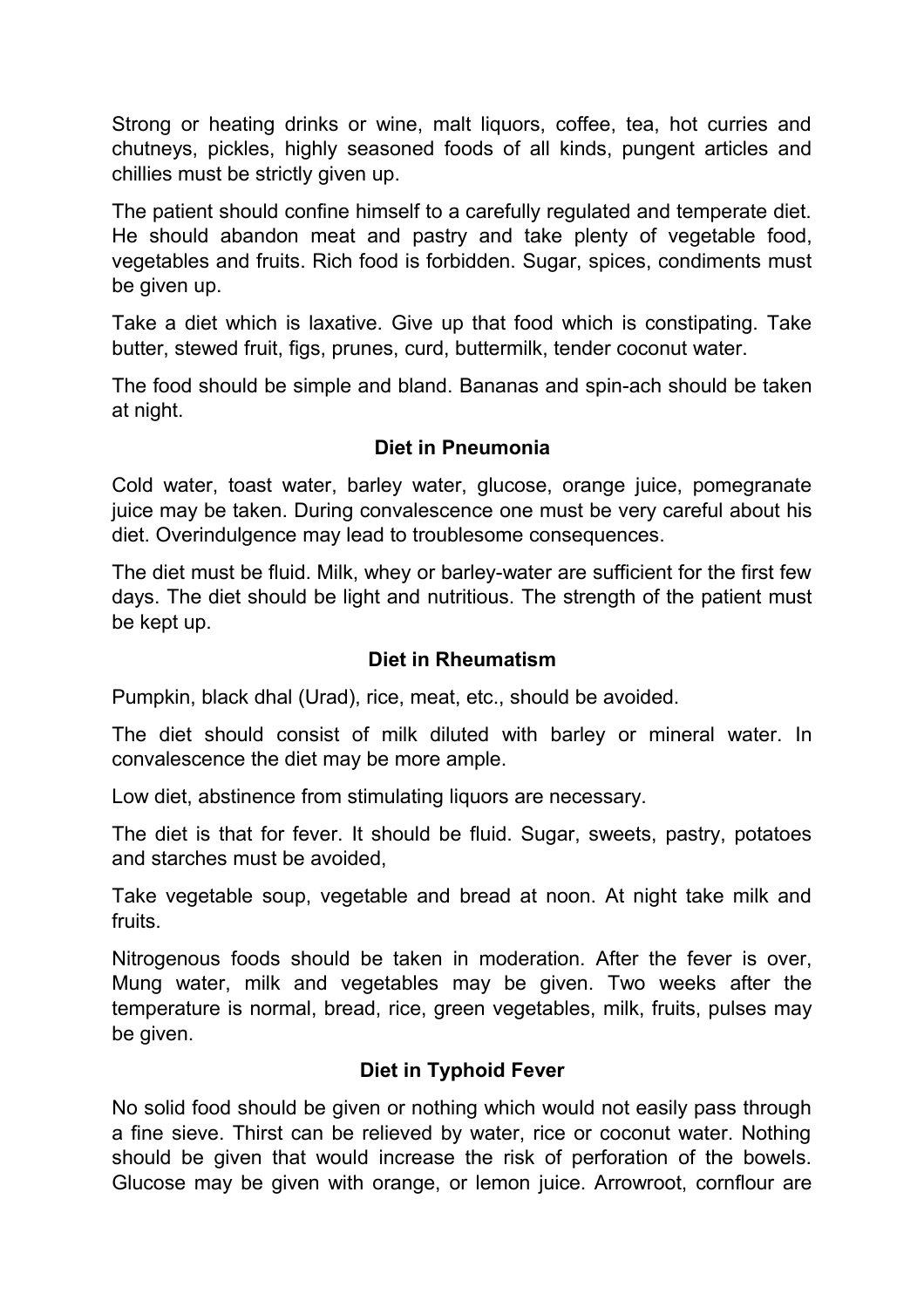permissible. Milk may be given with equal parts of barley water, or lime water at regular intervals. The addition of barely water or lime water will present the formation of large curds. Whey, buttermilk, coconut water can be given.

No solid food should be allowed under six weeks or two months, because the coats of the bowels are very thin and liable to burst on account of the ulceration of the bowels. Eating an orange or a little vegetable or drinking an effervescent draught may produce distension of the bowel and rupture it particularly during the third and fourth weeks. Ignorant friends and relatives give the patient biscuit and fruits with stones or pips, etc. These cause a thin gut to give way and the patient dies. Many cases of deaths have occurred on account of such irrational and injudicious feeding.

# **Diet in Albuminuria**

If one passes albumin in the urine it is termed albuminuria. It is a disease of the kidneys. When kidneys are overworked or taxed by eating too much proteins, such as too much meat and other foodstuffs which contain protein, the extra albumin is passed in the urine.

Take green vegetable, salads, turnip, plenty of barley water, milk whey, curdled milk, water of green gram or Mung-dhal, nice sago, rice water, amla, spiced dishes, pickles, potatoes, peas, sugar, sweetmeat, etc.

## **Diet in Pregnancy**

What a great marvel! Within the period of ten months a beautiful child with all potential faculties is prepared by Mother Prakriti within the womb of a woman, through the will of the Lord. This is a great mystery.

The blood of the mother passes from the placenta through the umbilical cord to the body of the foetus. The foetus living in the womb of its mother draws its nutrition from the blood of its mother. Therefore, a pregnant woman must take abundant good nutritious diet. She must take extra quantities of calcium and Vitamin B, as the substances which go to form the bones of the foetus are supplied by the mother. If she does not take sufficient calcium in her diet, the calcium for the requirements of the foetus is drawn from her own bones. She may suffer from the disease osteomalacia on account of lack of calcium. Lack of calcium may produce caries of tooth, a disease very often seen in pregnant women.

If the mother is well-nourished, the child will be healthy and strong. If you take care of the mother, the child will take care of itself.

Give at least a seer of milk, plenty of vegetables and fruits to a pregnant woman. Milk will supply calcium as it is the best source of calcium. Let her bask in the sunshine. Let her remain in open air as much as possible. She must be given an iron tonic. A properly balanced diet during pregnancy is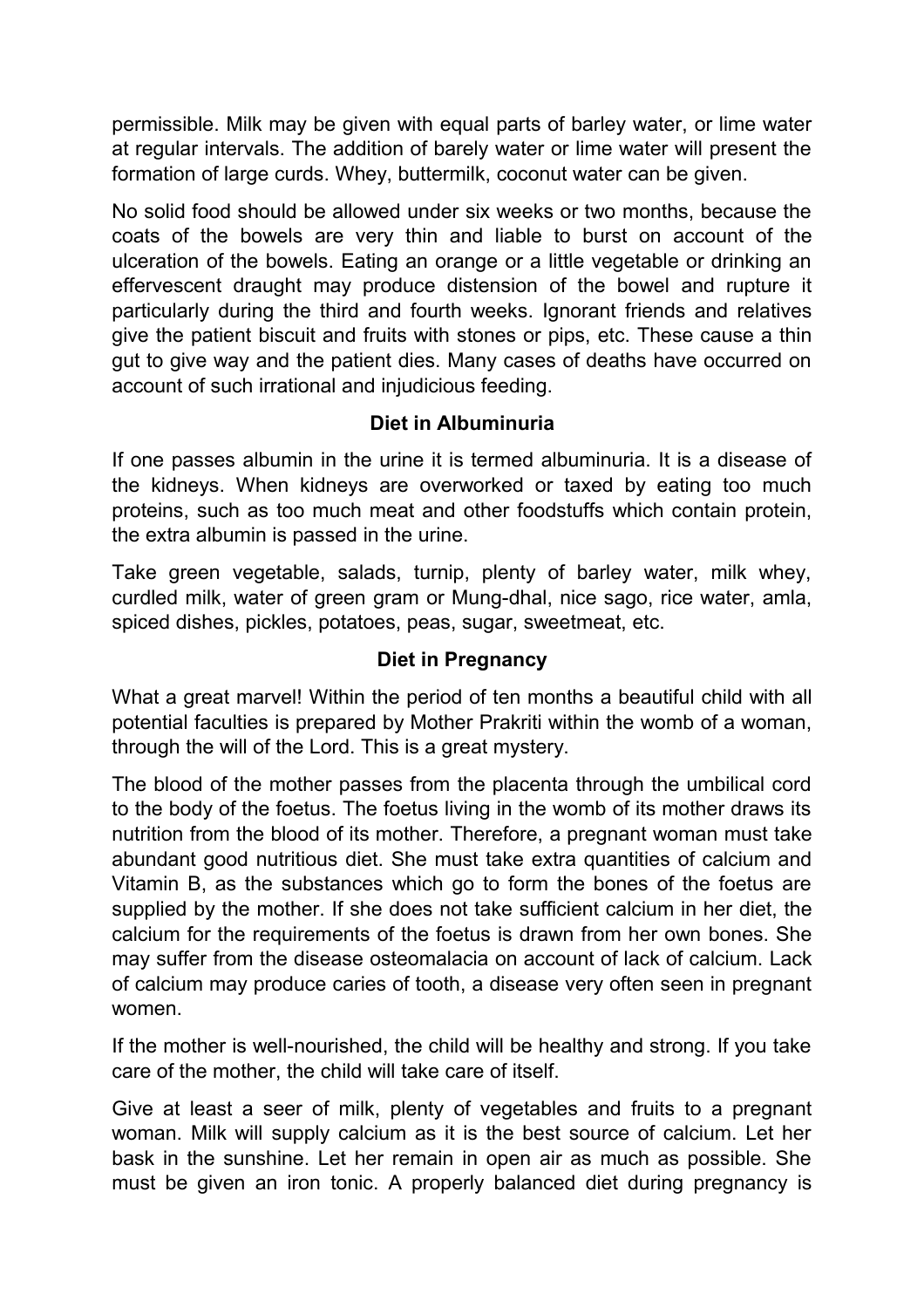highly important to both mother and baby. The diet should include fresh fruit, green vegetables and salad foods. Carbohydrates, starches and sugar should be taken in moderation. The nitrogenous foods should be taken sparingly. Milk should form a large part of her diet, as it contains protein of good quality, as it is rich in vitamins and minerals. Cheese may be given as it is rich in calcium. During pregnancy, cheese and milk are the most important constituents of diet.

Oranges, tomatoes and apples are the best fruits for pregnant women.

Give for pregnant women sufficient amount of calcium. Avoid excess of protein as it will tax the kidneys in their work of elimination.

# **Diet for the Nursing Mother**

Like the pregnant mother, the nursing mother also must take greater amount of food in this period. Attention must be paid to the quality of food. A nursing mother requires a large in-take of calcium. A healthy, breast fed baby contains lot of calcium in its bones. The whole calcium of the child has been drawn from its mother's blood and its mother's milk. If the mother's diet is deficient in calcium, then the calcium present in her own bones is drawn upon. Her health and the health of the child will suffer. As there is great drain of calcium during pregnancy and the period of nursing, a large intake of milk during this period is indispensable. A nursing mother should get abundant milk, plenty of leafy vegetables and fruits, as she has to provide nutrition for the growing baby. The best source of calcium is milk. Green vegetables, and certain of the millets, e.g., ragi are particularly rich in calcium, but the calcium contained in such foods may not be as well absorbed and assimilated as the calcium in milk. Regular daily doses of calcium lactate may improve the health of illnourished children.

The nursing mother should have in her diet a liberal amount of milk in order to safeguard the health and well-being of her child. She should have plenty of leafy vegetables which serve the purpose of protective food and greatly helps free movement of the bowels. It is not enough that the diet provides enough calories and protein and gives variety and palatability. It must be a wellbalanced diet.

## **Diet of Infants**

Food is the controlling influence of life and death. This statement holds good most particularly for children's diet during the growing period of life.

The well-being of the infant depends to a great extent on the diet of its mother during pregnancy and lactation. The diet should be properly balanced for the growing children. All the constituents of food should be in harmonious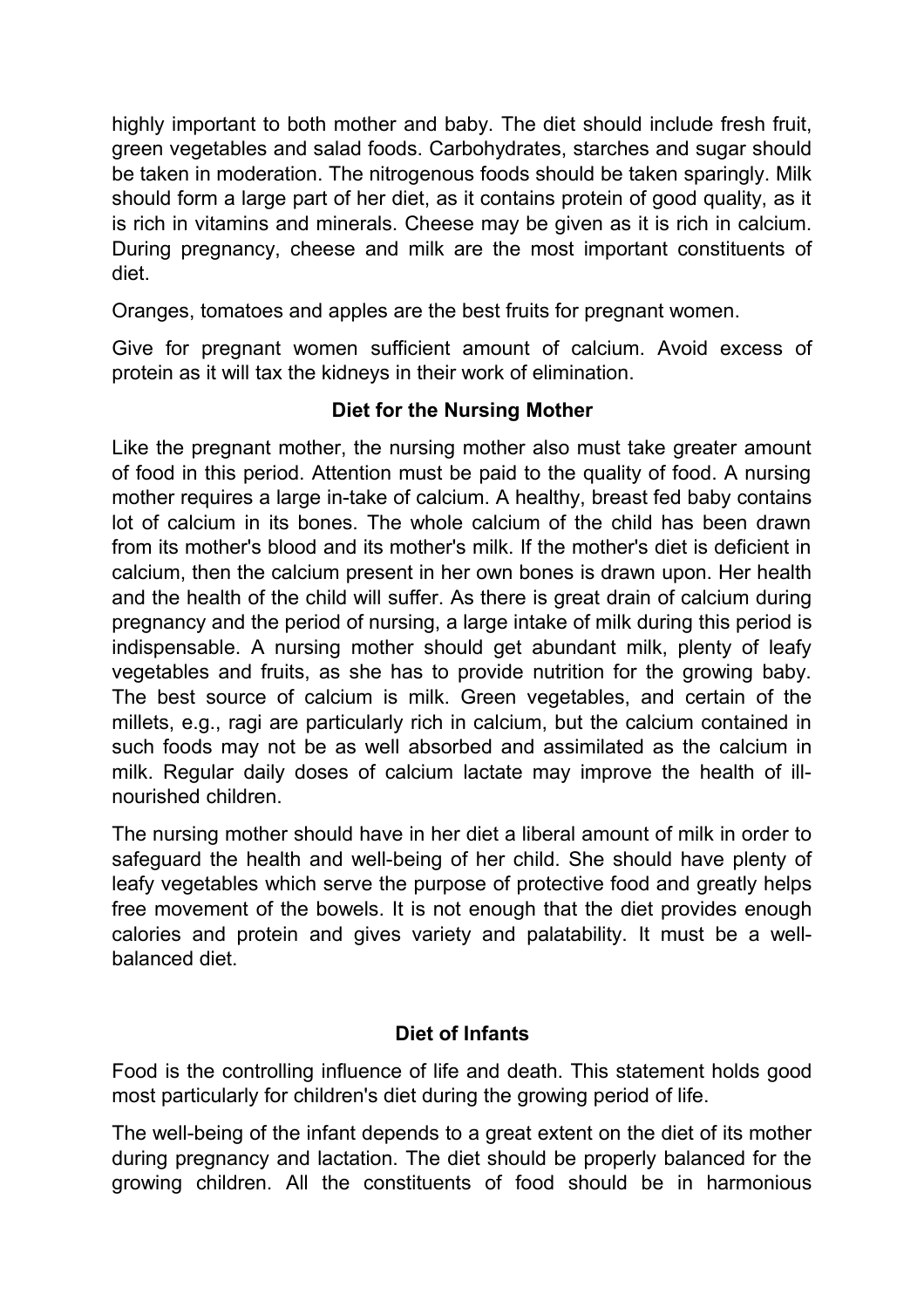proportions. Milk is an ideal or model perfect food particularly for the young and growing children as it contains all the elements required for the nourishment of the body in well-balanced proportions. Three cups of milk at least should be given for children over 6 years. Give cow's milk to a baby in a dilute form. Use barley water or lime water as the dilutent. These make it more easily digestible, than plain water.

Fruits should always be included in children's diets. Give them tomatoes and orange juice. Give for a child one or two teaspoonfuls of orange juice.

Feed the infant on mother's milk for 8 or 9 months. When the child is weaned give him half a seer of cow's milk. Gradually you can give him a little rice, some leafy vegetables, a little mashed potato. A baby of six months needs 600 calories, a child of twelve months 800 calories. A small, emaciated child needs more than a better nourished child.

All parents and teachers should have a good knowledge of the effects of diet upon the human organism. Children's welfare centres should be started in every town.

The Feeding of Infants The best food for a baby is, of course, the milk of a healthy mother. Breast feeding is simpler, safer, cheaper and cleaner than artificial feeding. Breast fed children are much healthier than those brought up on substitutes.

The well-being of the infant depends to a considerable ex-tent on the diet of its mother during pregnancy and lactation. At the time of birth the digestive organs of the child are in an im-mature condition. Gradually their power becomes developed. For the first few weeks no saliva is secreted. The digestive capacity is very feeble.

Nursing the child prevents conception up to the tenth month. It prevents the ruin of the mother's constitution by too rapid child-bearing. Therefore, healthy women should suckle their children.

The daily calorie requirements of average normal infants of various ages:

| 1st week                                                                        | 200 calories |
|---------------------------------------------------------------------------------|--------------|
| 1st month                                                                       | 240 calories |
| 2nd month                                                                       | 400 calories |
| 3nd month                                                                       | 450 calories |
| 5th month                                                                       | 600 calories |
| 8th month                                                                       | 700 calories |
| 12th month                                                                      | 800 calories |
| Human milk gives 20 calories per oz. An infant in the second month may          |              |
| require 20 ozs. Of milk a day. The quantity of the breast milk that is secreted |              |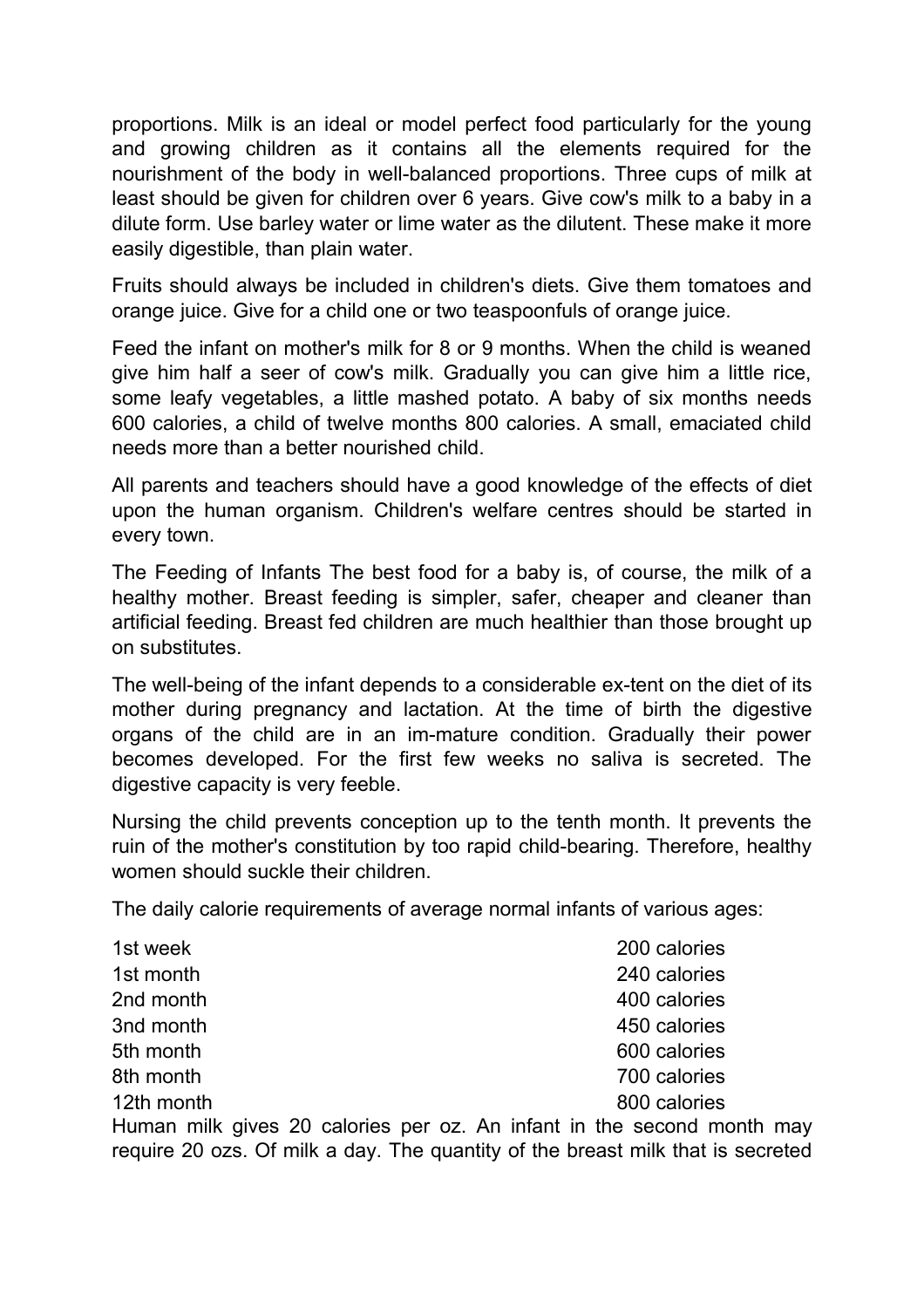is 30 ozs. Per day. The child may be given solid food after six months. Mothers should feed their babies with their milk at least for the first six months.

There must be regularity in the feeding of infants. The child should be weighed once a week.

The most obvious substitute for mother's milk is cow's milk. Cow's milk has about the same amount of fat but less sugar and more protein than mother's milk. Cow's milk is difficult to digest. Cow's milk can be made more digestible by add-ing citrate of soda or barley water or lime water.

If you wish to feed the new born baby with cow's milk, add 2 parts of water for one part of milk for the first few days. After ten days add equal parts of milk and water. Whole milk can be given when the child is six months old. Feed the child 3 or 4 times per day during the first few days of life. Afterwards you can feed him six times daily. Subsequently the number of feeding may be reduced to five. This can be kept throughout the first year of life.

Give one or two teaspoonfuls of orange juice or tomato juice from the second month onward. This will supply vitamin C. The existence of vitamin D teaches us that the sun's rays may be ranked as an important vital factor in the nutrition of mankind and particularly of the child. The body of the child should be exposed to the sunlight. If infants are only fed on milk and cereals they are likely in later infancy (i.e., seven to ten months) to develop a nutritional anaemia. This should be prevented by giving a more varied diet after six months. Iron in some form should be given. Grapes, tomatoes, spinach will supply iron to them.

Condensed sweetened milk is not good for infant feeding; because they contain too much sugar and also a little fat, pro-tein and minerals. The sugar causes irritation in the intestines. Babies fed on sweetened condensed milk put on weight quickly. They grow plump. They are too fat and flabby to be really healthy.

Unsweetened condensed full-cream milk is a wholesome product. It is quite a good basis for an infant food. It is twice as concentrated as fresh milk. If it is diluted with twice its own bulk of water, it has the same composition as fresh cow's milk. It can be diluted further also. It is digested with ease. Sugar must be added. The disadvantage is that it soon goes bad after the tin has been opened. If on opening a tin of condensed milk gas escapes it is bad.

Dried or powdered milk, can be rendered into liquid milk by the addition of 8 times its weight of water. This is good food for infants. Vitamin C in the form of orange juice should always be given to infants fed on dried milk.

Starches should not be given to babies until they are six or eight months old. Mashed spinach should be given to babies of six months. It will supply them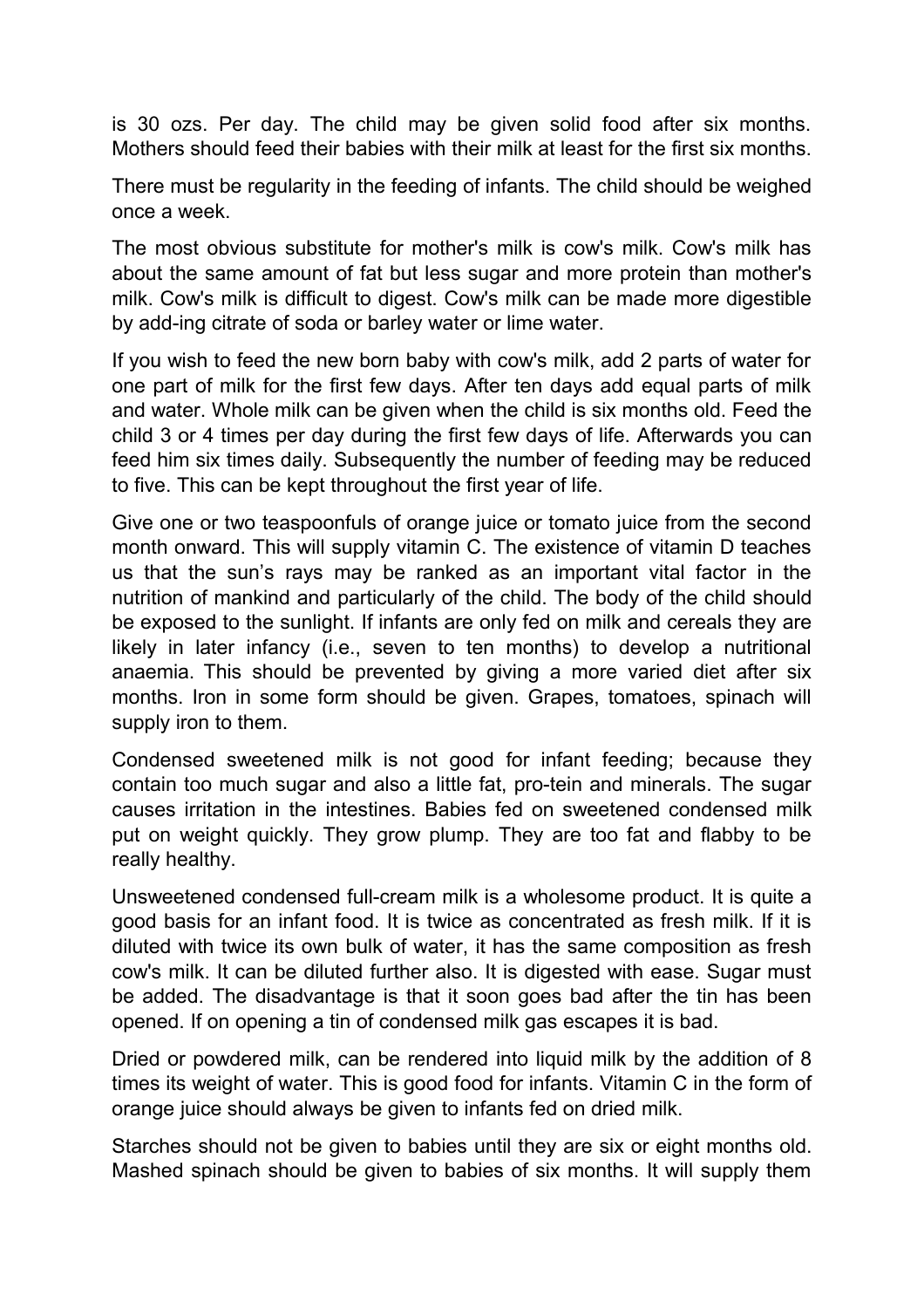iron. Babies of six or eight months can be given porridge, mashed potatoes, carrots, milk puddings, stewed fruit, bread and milk. Rusks or raw carrots can be given to encourage mastication. It is not good to give children much rich fatty food or fried foods. They will suffer from digestive troubles. Dry toast and plain biscuits can be given to them. Children need more mineral elements and vitamins. Every child should have at least 1 pint of milk every day. School children should have more than a pint. As a rule, until the first teeth appear, no other food than milk should be given. After this period some kind of malted food may be given. The malted foods contain starch. They are easily digestible.

In bottle feeding the feeding bottle, nipple, brush, etc., Should be kept perfectly clean.

It is beneficial to continue partial breast feeding up to 10 months. If poverty prevents the use of cow's milk, the mother can continue breast feeding even up to two years of age.

Any white cereal grain, plenty of milk and milk product such as curds, buttermilk, butter, ghee, fresh green leafy vegetables, fruits, will constitute the right kind of food for grown-up children. The proper balance of the food in proteins, fats, car-bohydrates, mineral salts and vitamins must be maintained.

# **GROWTH AND DEVELOPMENT OF CHILDREN**

## **Practical Hints on Food and Diet**

## **By Dr. C. Gopalan**

Growth and development constitute the most important vital activity in infancy and childhood. The food that is supplied to children must provide all the nutritional ingredients which are necessary to maintain and sustain growth and development. The rate of growth of children at different age-periods varies greatly. A new born grows so fast as to double its birth weight in five months and treble it by the end of the first year. After the age of two years, the growth is slower but fairly uniform till the approach of puberty, when it again is markedly accelerated.

It will, therefore, be realised that the nutritional requirements of adults and growing children are different. The requirements of the adults are mainly limited to the provision of energy for their bodily activities and of building materials to repair the wear and tear of their tissues. Children, on the other hand, re-quire in addition to the above, relatively larger quantities of building materials to provide for the needs of their growth and development.

# **Need for Proteins**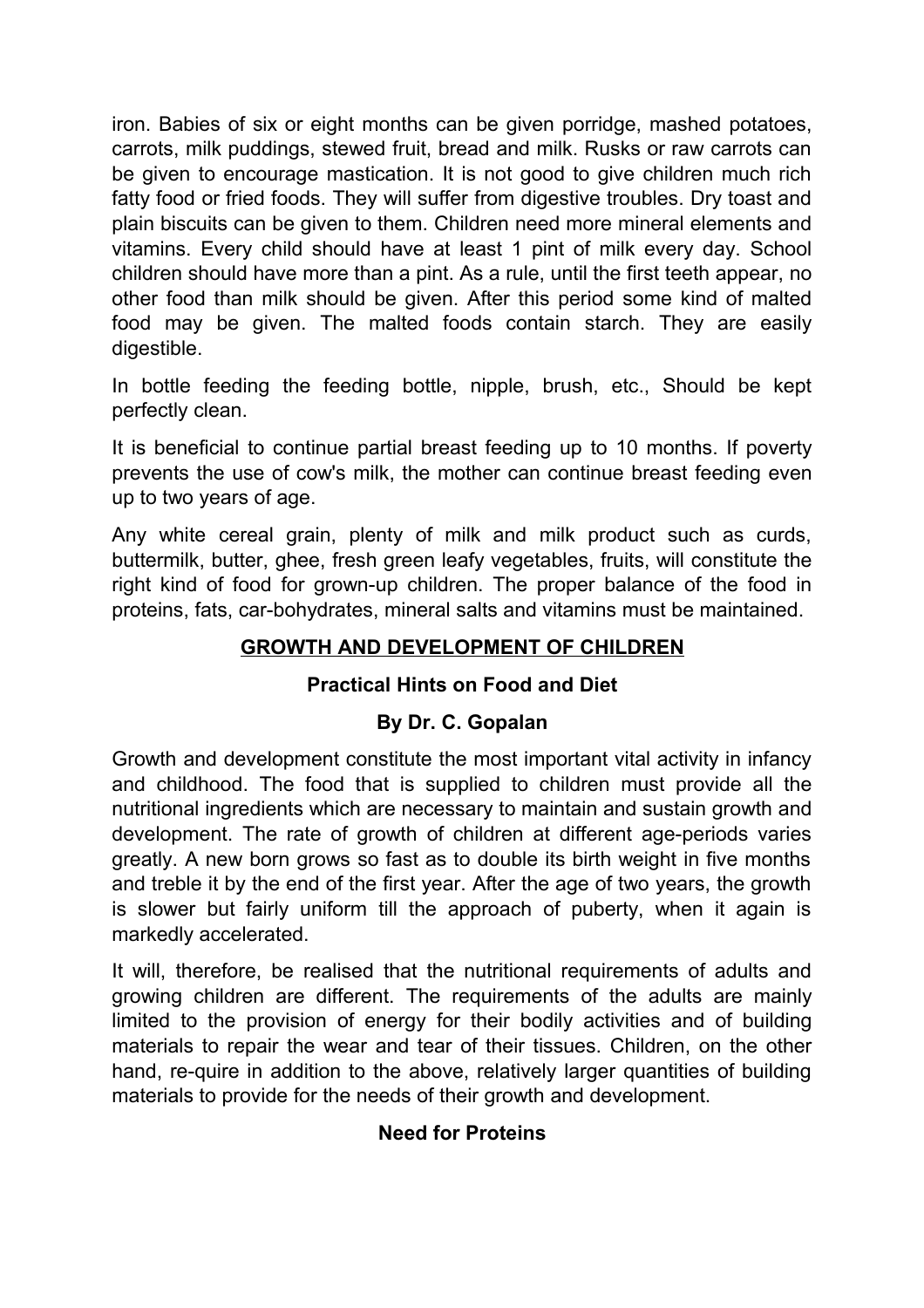When there is shortage of proximate principles (proteins, carbohydrates and fats) in the children's dietaries, the growth is retarded and some of the bodily functions are impaired. Most of our poor mothers, fortunately, are able to breast-feed their infants successfully for prolonged periods. After about six months of age, however, mother's milk alone fails to meet the increasing demands of a rapidly growing infant. Need for additional amounts of good quality proteins arises after about the sixth month, and this continues throughout the period of rapid growth.

Low protein starch foods cannot obviously maintain growth and development of the children or prevent diseases in them. As a preventive measure against liver and skin diseases, it is necessary to see that liberal quantities of protein rich foods like milk, egg yolk, minced meat, soft-cooked pulses, peas, beans, skimmed milk, etc., enter into the diets of children regularly throughout the growing periods.

Children who get too little vitamin A cannot adjust their vision quickly from bright to dim light. In consequence they suffer from what is known as nightblindness. In advanced deficiency of vitamin A, the lining membranes of the eyes, respiratory and digestive tracts and the skin become dry. The transparent parts of the eyes (cornea) becomes soft, opaque and even infected. If treatment is not instituted promptly the eyes may be lost. Deficiency of vitamin A is the most common deficiency observed among Indian children and is believed to be the commonest cause of preventable blindness among poor communities in our country. The disease particularly picks out young children. Green leafy vegetables, carrots, eggs, butter, fish and liver are all rich in this vitamin. Appropriate quantities of any one of these foods, should be included in a child's daily menu.

# **Vitamins B, C and D**

Some members of the B group of vitamins help our body-cells, burn the food supplied. Children who do not get enough of them cannot grow normally. In mild deficiencies of these vitamins the children exhibit such symptoms as lack of interest in the surroundings, weakness, dry scaly skin, sore and cracked lips and tongue, etc. These symptoms are frequently observed among our poor children. Whole grain products, peas, beans and other legumes, groundnuts, milk and fresh foods contain the concerned vitamins in quantities sufficient to prevent these abnormalities. These vitamins being water soluble are lost in washing and cooking. Therefore, appropriate precautions should be taken to preserve them during the processing and cooking of food.

Vitamin C is an important vitamin which helps to hold the body cells firmly together. When this cementing substance gets weak in the absence of vitamin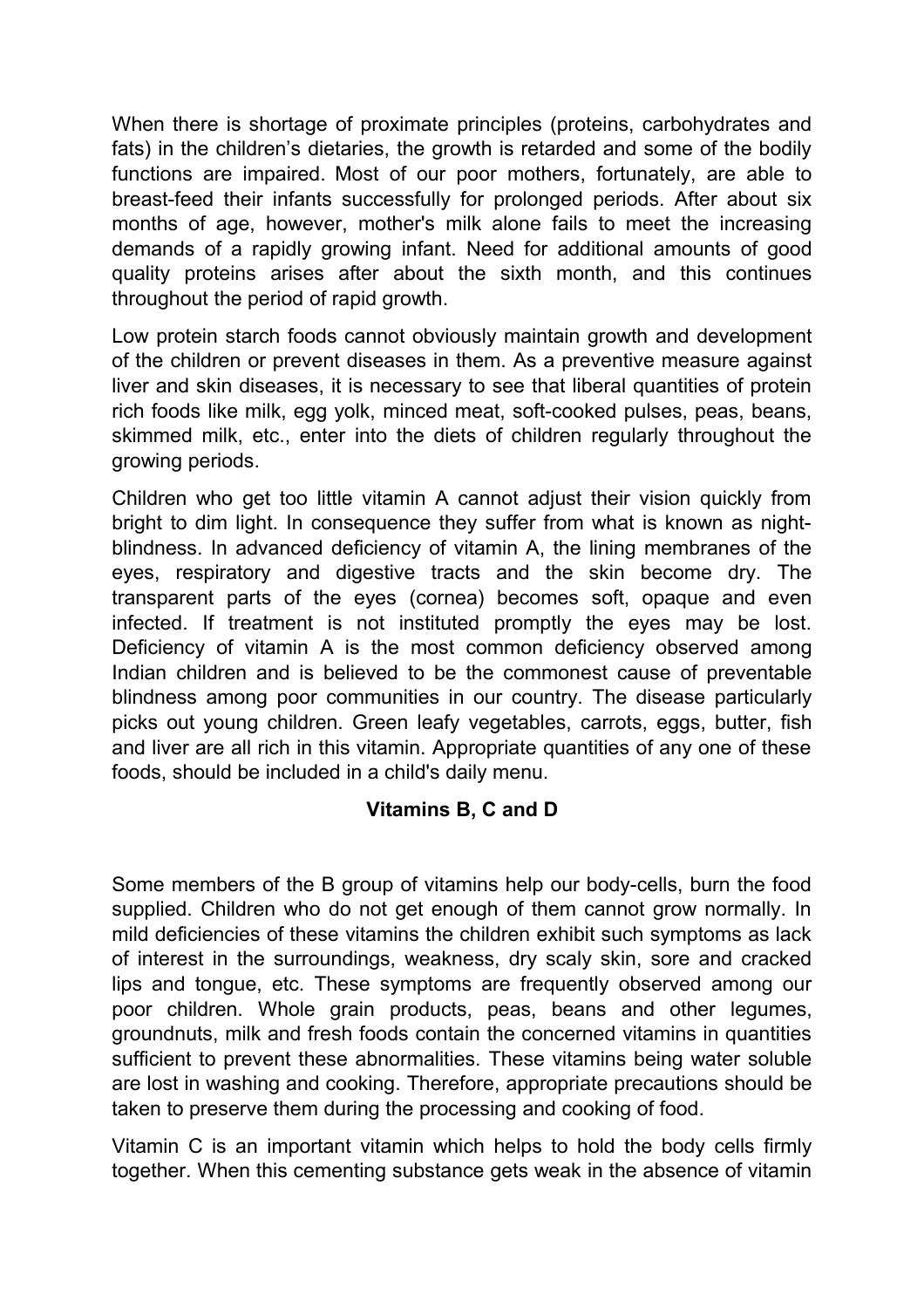C in the diet, the cells break apart and blood leaks out resulting in a disease called scurvy. The latter is characterised by spongy bleeding gums, and bleeding into different parts of the body. In the absence of vita-min C, body wounds do not heal quickly and the resistance of the body to various infections is lowered. Scurvy is not uncommon even among the children of middle and upper class families. It is of course much more frequent among poor children. All citrus fruits, goose-berries, tomatoes and certain green leafy vegetables contain this vitamin and their ingestion helps to prevent this disease. As most of the milk-foods on which young infants live are inadequate in this vitamin, foods contain-ing it should be presented to them as early as possible. It should be remembered that vitamin C is so easily lost by keep-ing and cooking. So, as far as possible, foods rich in this vita-min (like fruits, berries, tomatoes, etc.,) should be eaten fresh and raw.

Vitamin D helps the body to use calcium and phosphorus from food, in order to build strong bones and teeth. Children whose bones are growing require an abundance of this vitamin along with the above minerals. In the absence of this vitamin, the bones do not harden but remain soft, and go out of shape when they bear the weight of the body. The disease characterised by such bone deformities is called rickets. This disease is observed frequently in certain parts of the country, especially the sub- Himalayan regions. Foods like eggs, fish and milk contain vitamin D which could prevent the disease. Regular supplements of these foods during the periods of rapid growth are, therefore, desirable. Vitamin D can also be manufactured by our own skins from sunlight. Poor children living in dark and dingy houses are, however, denied this source of vitamin D.

## **Mineral Elements**

The place of certain mineral elements in nutrition has also to be remembered. Calcium is necessary for the blood to clot; it regulates the heartbeat and keeps the nerves in normal condition. Growing children, whose requirements for calcium are relatively greater than that of adults, have to obtain most of calcium requirements from milk. They need about 4 to 6 cups of milk in some form or other each day till they become adults.

Iron is necessary for the formation of blood-cells. For new tissues including blood that are constantly being formed, children need more iron than adults. Anaemia results in the absence of adequate amounts of iron in the diet. All greens, peas, beans, whole grains and flesh foods supply the necessary requirements. Milk, which is otherwise an excellent food, is very poor in iron.

Iodine is an element which is essential for the function of thyroid gland, which governs several chemical processes in the body. The body gets its iodine through water and food which in turn derive the same from soil. In the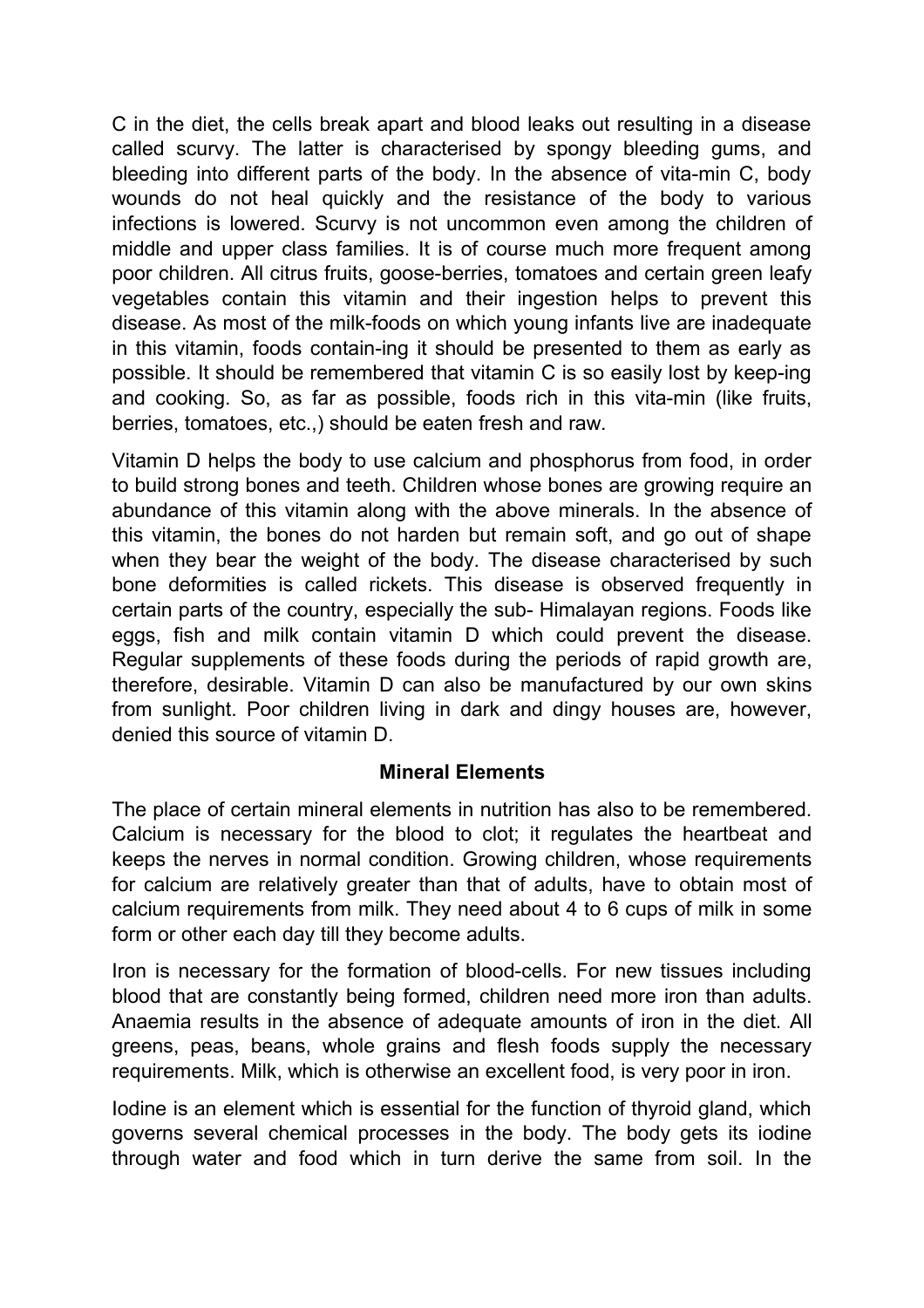absence of iodine, the thyroid gland in the neck gets swollen (goitre) and the child's physical and mental development may be considerably retarded.

Thus, a growing child requires the following food-principles: carbohydrates, fats, protein, vitamins and minerals, in greater proportion to the body weight than what an adult requires.

## **Regular Food Habits Needed**

Irregular snacks and sweets may spoil the child's appetite for the main meals. It is always advantageous to regularise the meal habits of children. Start the day with a nutritious breakfast rich in energy, foods and proteins. The lunch and dinner should consist of cereal foods, liberal quantities of cooked pulses, peas (or beans or flesh foods) and vegetables and fruits. It may be advantageous to restrict fluids at meal times. A child return-ing from school is often hungry. One should take advantage of this and present a glass of milk with some snacks. It is desirable to educate the child to have a helping of clean raw foods like carrots, tomatoes, beets or fruits. A glass of milk again at bedtime is a useful routine.

Some of the foods that we like most today may be the ones that we spat out when our mothers first presented them to us. Few of us like a food till we get used to it. Babies do dislike some new foods, but the parents must keep on offering them, one at a time till the children learn to like them. But, forcing a child to eat a particular food is not desirable. The parents may set a good example by eating a large variety of foods themselves.

## **Chapter 4**

## **HEALTH MENU**

Have a restricted diet on Sunday.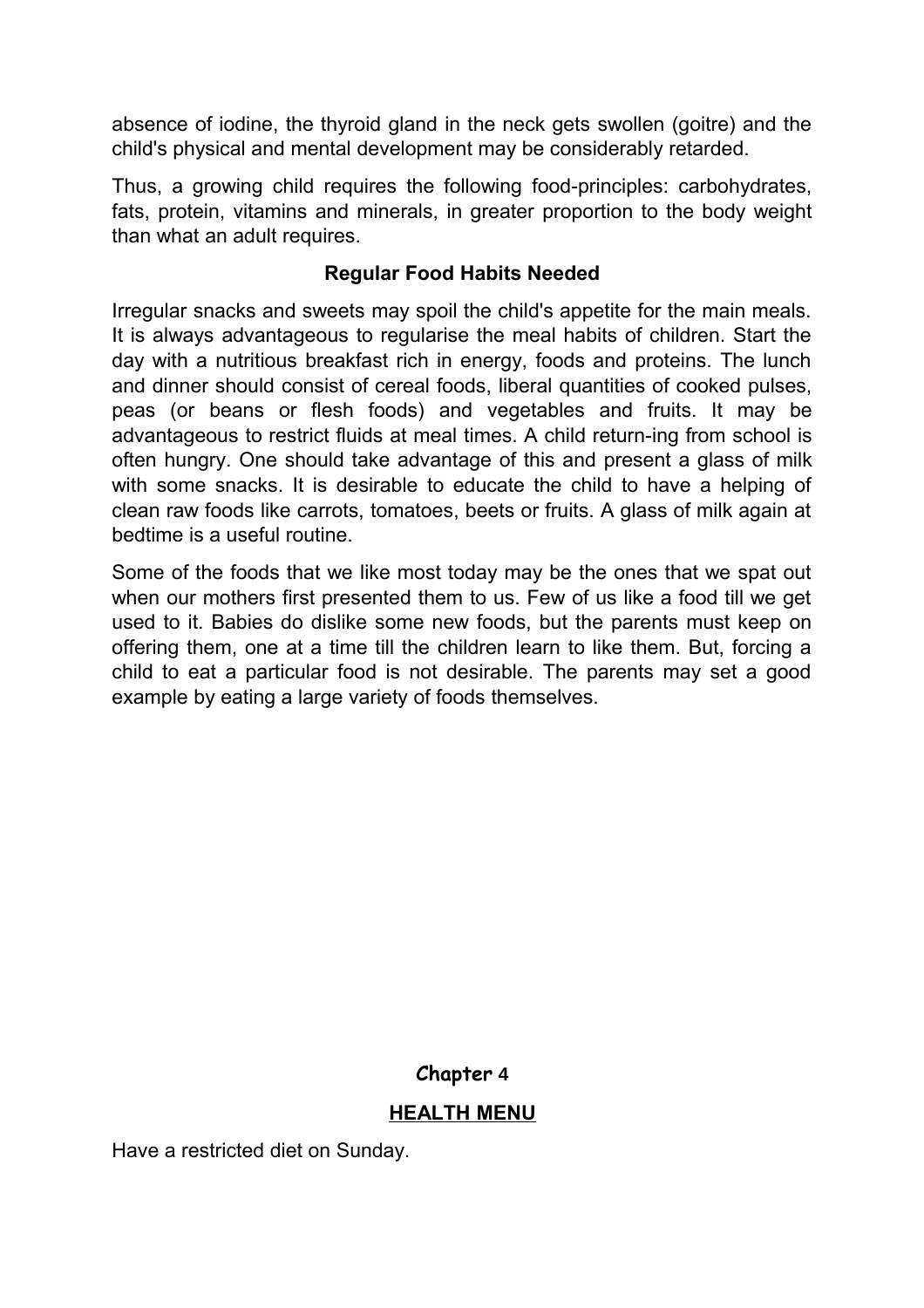Take an all-fruit diet on Monday.

Live on full-milk diet on Tuesday.

Have the fruit and milk diet on Wednesday.

Have full fast on Thursday, the Guru's day.

Take all-vegetable diet on Friday.

Have partial fast on Saturday,

Take milk and fruits only at night.

If you stick to the above dietetic regimen,

Diseases will take to their heels;

You will possess good health and strength,

You will attain longevity;

This will aid you in attaining concentration,

You will have very good meditation.

Try this, follow this and realise the results.

# **Health Menus (Natural Diet)**

SUNDAY: Raw fresh milk with dried grapes.

MONDAY: Whole meal bread and butter, apples, bananas, cucumbers, raw tomatoes, almonds.

TUESDAY: Potatoes boiled with skin, green salad pre-pared with tomatoes, lemon or raw carrots with curd.

WEDNESDAY: Bananas with honey and fresh raw milk, apples with cream, walnuts, honey and brown bread.

THURSDAY: Brown bread, butter, milk, fruit (oranges, bananas, pomegranate, pineapple, mangoes.)

FRIDAY: Fruit with fresh raw milk, brown bread, butter.

SATURDAY: Raw salad, brown bread, curd, tender coco-nut, coconut water, carrots, water melon, groundnut, chestnut, dried currant, dry grapes, apricot, figs, dates.

# **Health Menus for a Month**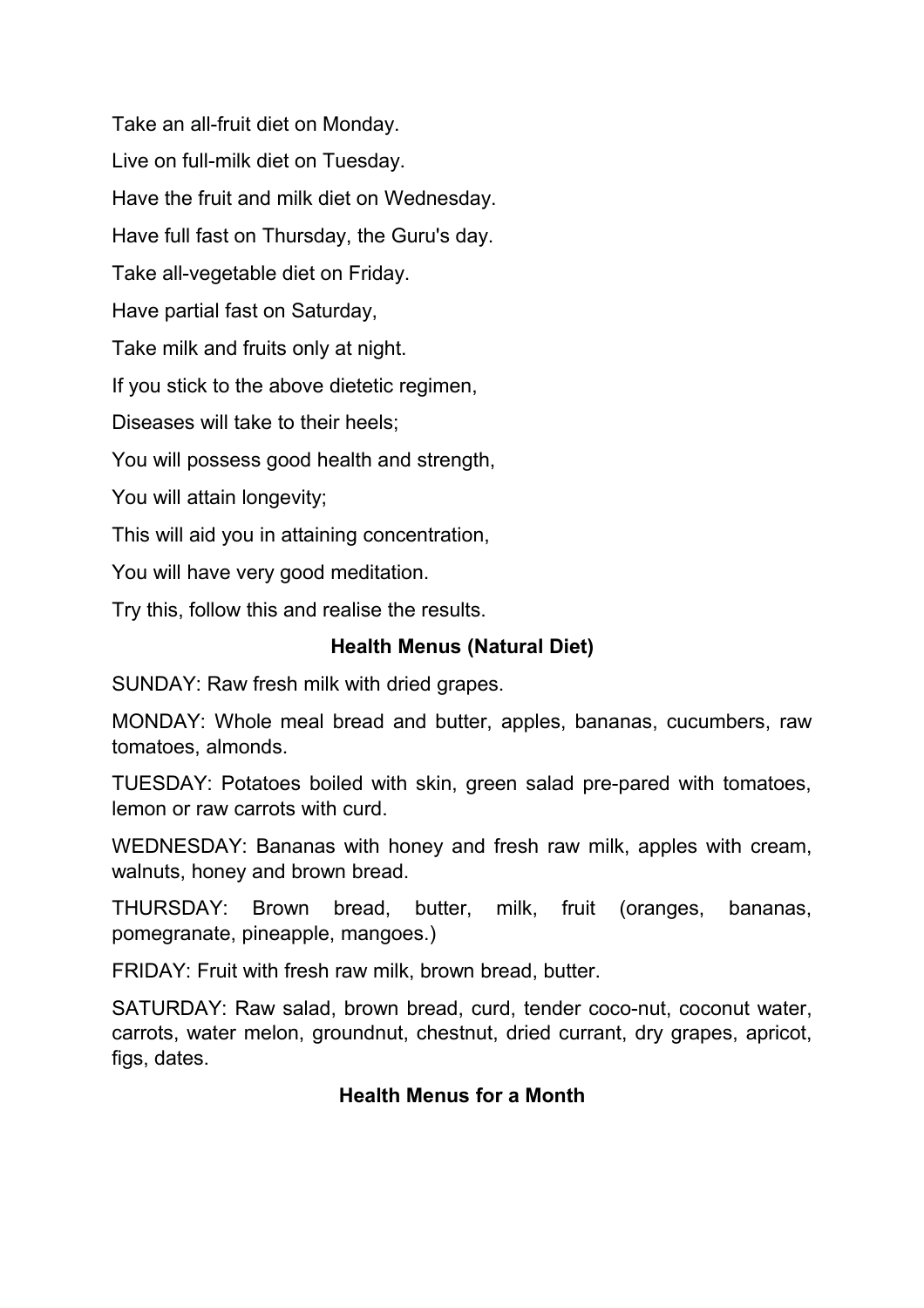Sunday 1st: Take saltless diet: milk in the morning and at night; curd, fruits and nuts at 12 noon.

Monday 2nd: Milk and banana in the morning; moong-ki-dhal, bread, spinach at noon; milk and fruits at night.

Tuesday 3rd: No breakfast. Rice, dhal, parval, chapati at noon; moong-ki-dhal, kitchadie at night.

Wednesday 4th: Breakfast: lemon juice and honey; lunch: three kinds of vegetables; dinner: rice and dhal.

Thursday 5th: A cup of cacao (B); misre bread (barley flour 2 parts and gram flour 1 part), lauki, curd, fruits (L); milk and bread (D). Friday 6th: Milk half a seer (B); bread, dhal, vegetables (L); milk and bananas (D).

Saturday 7th: Uppuma and coriander coffee (B); rice, pep-per water, vegetables and curd (L); milk and fruits (D).

Sunday 8th: Saltless diet: milk (B); dhal and vegetables without salt, bread and curd (L); milk and fruits (D).

Monday 9th: Oatmeal, porridge (B); curd and bananas (L); moong-ki-kitchadie and vegetables (D).

Tuesday 10th: No breakfast: Rice, dhal, vegetables, curd and fruits (L); milk half a seer (D).

Wednesday 11th: Milk half a seer (B); potato, butter; brown bread, orange juice (L); rice and milk (D).

Thursday 12th: Iddali and coriander tea (B); moong-ki-kitchadie, vegetables, curd, fruits (L); moong-ki-dhal-kheer (D).

Friday 13th: Complete fast: not even a drop of water.

Saturday 14th: Honey and lemon juice 1B); rice and milk (L); moong-kikitchadie and milk (D).

Sunday 15th: Milk (B); milk and fruits (L); milk and fruits (D).

Monday 16th: Toast and cacao (B); rice, dhal, vegetables (L); milk, apples, and dates (D).

Tuesday 17th: No breakfast. Parotta, cucumber, carrot and paalak, curd (L); moong-ki-dhal, kheer and bananas (D).

Wednesday 18th: Orange juice (B); rice, dhal, asparagus, Lentils and tomato salad (L); bread, butter and jam (D).

Thursday 19th: Sago-conjee (B); Chapati, cabbage, potatoes and lettuce salad with curd (L); milk, bael fruit and figs.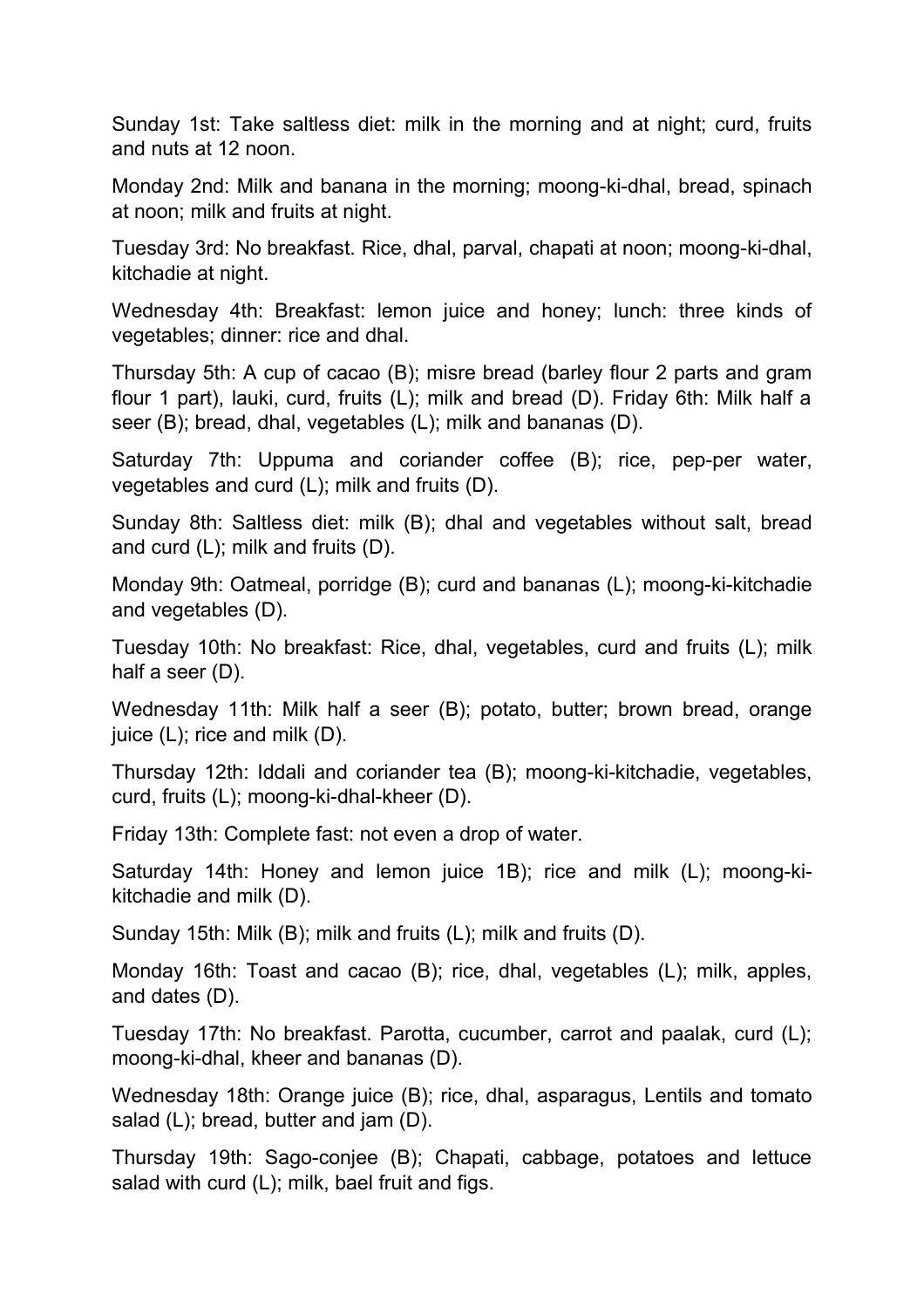Friday 20th: No breakfast and lunch. Milk, grapes, dates, leechees at night.

Saturday 21st: Breakfast, lunch and dinner: all milk diet: half a seer at a time.

Sunday 22nd: Carrot halva and milk (B); rice, dhal, parotta, spinach and tomato soup (without salt); milk, butter, mango or orange, cherries and cranberries mixed with honey.

Monday 23rd: Only fried grams at breakfast (poor-man's almonds); brown bread without butter or ghee, dhal, spinach (D); soya bean soup (poor-man's milk) at night.

Tuesday 24th: Morning glory Pallayathu (rice soaked in water over-night, mixed with curd or whey with a little pepper and salt to taste) at breakfast; rice, sambar and butter-milk (L); dry bread and moong-ki-dhal (D),

Wednesday 25th: Honey, apricot and cherries or figs (B), cabbage salad, date nut sandwich, baked potato, pears, grape fruit or orange (L); milk, butter, straw berries, prunes (D).

Thursday 26th: Oatmeal and cream (B), whole-wheat toast, tomato soup, honey-almond sandwich, bitter gourd (karela) and fenugreek with curd (L); milk, apple beverage (apple cut into small slices, boiled in measured water, mixed with honey).

Friday 27th: Bael soup (mixed with cold water and sugar or honey to taste) (B); parval soup, cream-cheese sandwich, rice pudding, toast (L); milk, butter, almonds, cherries (D).

Saturday 28th: All fruit meal, consisting of apples, or-anges, pomegranates, bananas, etc. (whatever available).

Sunday 29th: Saltless diet: stewed prunes, toast and cream (B); baked soya beans, butter, oranges (L); milk, honey and butter (D). Monday 30: Complete fast: not even a drop of water.

Tuesday 31st: Lemon juice with honey (B); rice, dhal, parval, tomatoes and curd (L); one cup kheer (D),

N.B. The fruit-menus may be altered as per availability.

## **Fruit Juice Mixtures**

**Mixture I**

Apple Juice 8 table spoonfuls Orange Juice 8 table spoonfuls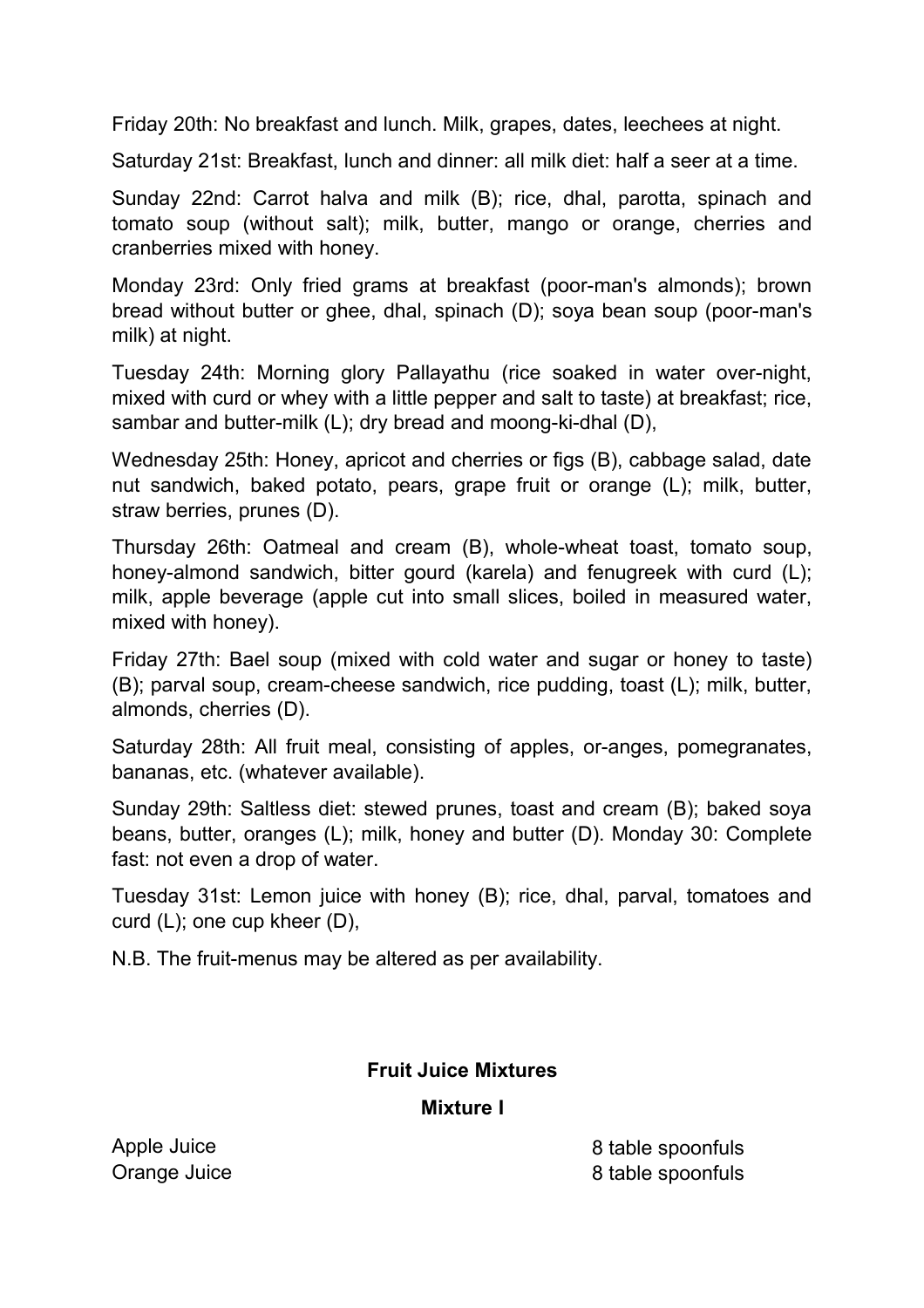| Lemon Juice       | 1 tea spoonful     |
|-------------------|--------------------|
| Honey             | 1 table spoonful   |
|                   | <b>Mixture II</b>  |
| Pomegranate Juice | 8 table spoonfuls  |
| Malta Juice       | 8 table spoonfuls  |
| Lemon Juice       | 1 tea spoonful     |
| Honey             | 1 table spoonful   |
|                   | <b>Mixture III</b> |
| Mosambi juice     | 8 table spoonfuls  |
| Grape juice       | 8 table spoonfuls  |
| Lemon Juice       | 1 tea spoonful     |
| Honey             | 1 table spoonful   |

Cherry juice, strawberry juice, peach juice can be used. The juices of different varieties of fruits can be taken alone. These fruit juice mixtures are useful in fevers, debility, indigestion, anaemia or poverty of blood. They supply energy quickly and invigorate the system. They are tonics and recuperatives.

## **Mixture IV**

## **Lemon Juice Honey**

Lemon Juice 2012 1 tea spoonful Honey 2 table spoonfuls Water 8 table spoonfuls This is a pleasant drink as the first thing in the morning. It removes biliousness, purifies the blood and removes all sorts of skin diseases.

## **Mixture V**

## **Orange Juice and Glucose**

Orange juice Glucose 8 table spoonfuls Glucose 1 table spoonfuls This supplies abundant energy. This is useful in debility, anaemia, etc. Take this as the first thing in the morning.

## **Morning Glory**

Sri Venkatesa Dasa gets up at 4 a. m. takes his bath in the Ganga and starts his Pooja in the Visvanath Mandir with in-tense faith and devotion. This is his morning glory.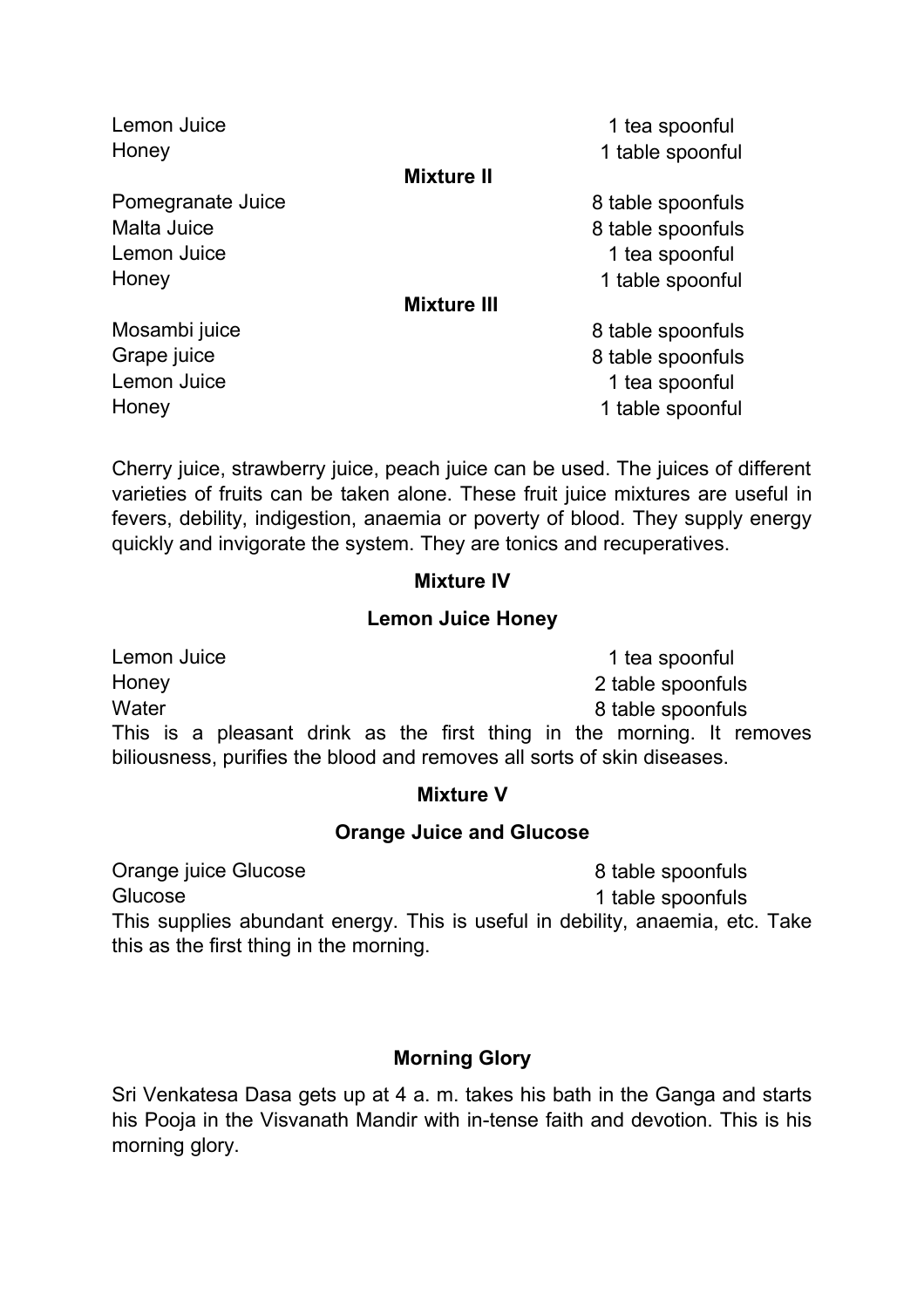Sri Sivaram gets up at 4 a.m. in Brahmamuhurta, takes his bath in the Bhageerathi and starts his meditation. This is hip morning glory.

In the early morning a gentle breeze blows in Sivanandanagar. The Venus shines brilliantly in the sky. There is perfect calmness in the atmosphere. The silvery moon sheds its lustre on the Ganga and the gigantic Himalayas. The Pranava sound of the flow of the Ganga is ringing harmoniously. The mind is elevated. It helps meditation, and one-pointedness. This is Nature's morning glory.

A smoker gets up in the early morning and starts his hukka. The room is filled with his smoke and suffocates others who are sleepy in the neighbouring room. The "Gudu-Gudu" sound disturbs the sleep of others and is a great nuisance to some. This is his morning glory.

Those Americans who are votaries of Naturopathy take for their breakfast oatmeal and cream, orange juice, Bran-Muffins or soya toast or Jackson meal, Minit Brew, Ficgo Holly-wood cup, Broccoli, Naveco, Yoghurt. They take another preparation named 'Morning glory'.

In olden days before the advent of coffee or tea the 'Morn-ing glory' of South Indian Tamilians was 'Palayathu'. Do you know what is 'Palayathu'? Boiled rice is put in water over night. It is taken in the early morning with curd or butter milk. Rasam or pepper water and Sambar (dhal soup) with some vegetables or 'Keeriai' is kept in very mild fire at night. This is taken as a whip or appetiser along with 'Palayathu or cold rice'. Some-times the rice water is taken with a little gingily oil. This is very cooling. Palayathu also is very cooling. Those who were taking Palayathu in olden days were very strong and healthy. Even now some doctors in South India do not take coffee but take this morning glory only.

May the South Indian Tamilians go back to their Morning glory and save doctors' bills and too much Coffee-Uppuma expense? May the Hindusthanis and others also try this Morning glory, which will add really glory to their health, and strength?

> **Chapter 5 MILK-KALPA**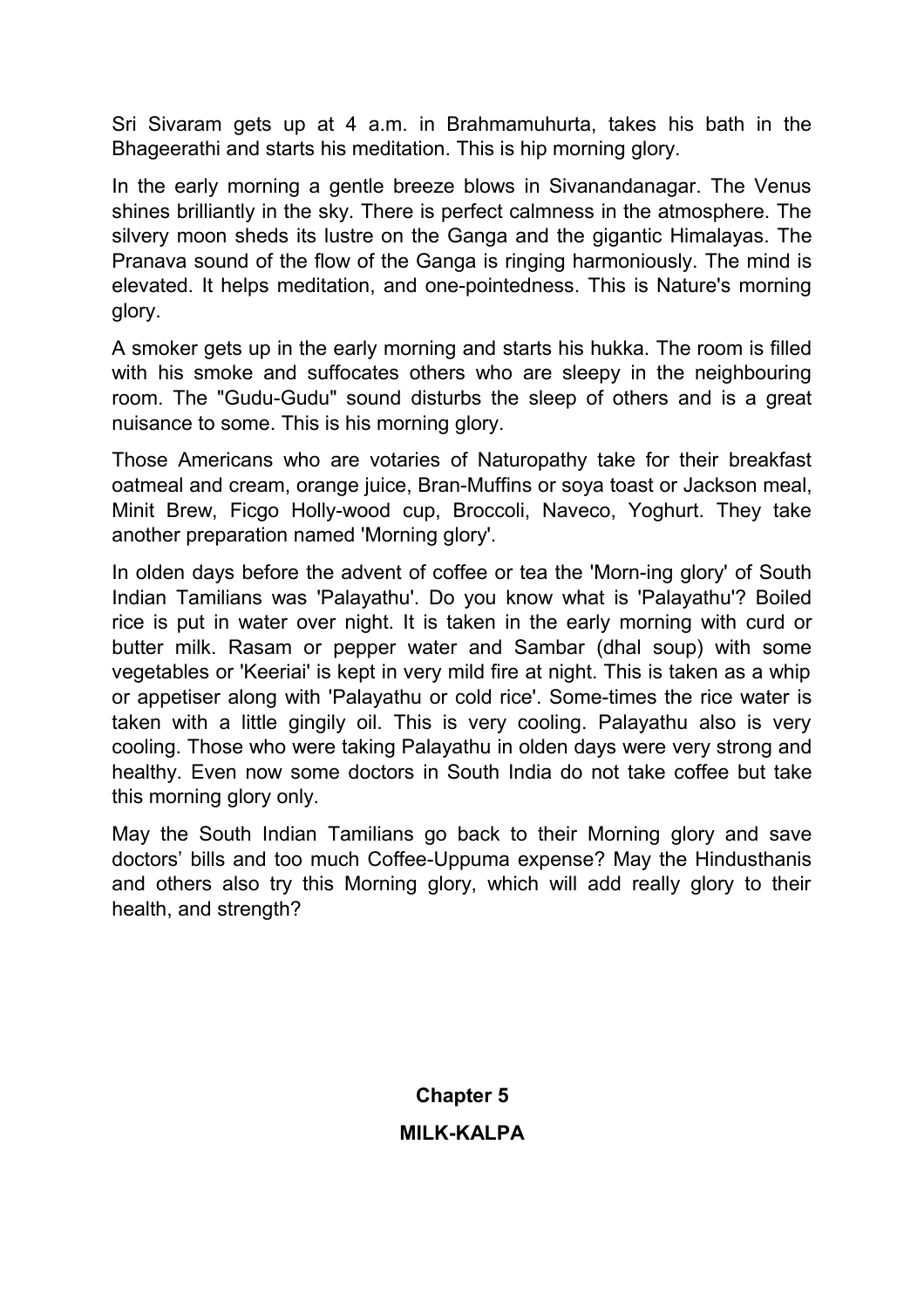From time immemorial the Hindu Rishis have succeeded in devising means to discover remedies which can help one to attain astounding longevity retaining all the physical and mental powers intact till the last breath. Kaya Kalpa Chikitsa aims in rejuvenation of physical and mental powers and in the attainment of longevity. The body is a boat to cross the ocean of this Samsara. It behoves, therefore, that it should be kept strong and healthy. That is the reason why Manu has said, "Sareeramadyam khalu dharmasadhanam. This body is the foremost means for practising Dharma."

The process of rejuvenation through `Kaya-Kalpa' is in the keeping of great Tapasvins. Kaya-Kalpa is the real elixir of the life by which the Rasayanas make the body immortal. They can keep the body strong and healthy as long as they like. The body is an instrument to attain the goal of life. Suppose a man de-sires to practise Yoga. He dies before he attains the highest Nirvikalpa Samadhi. Then he takes up another body and starts again the Yogic practices. He dies again before he makes any substantial progress. In this manner much time is lost in dying and being born again.

Therefore, the body is rendered strong and healthy. If birth and death can be got rid of, you will have ample time to do Yoga Sadhana and you will attain the goal of life in one birth. This is the theory of Rasayanas. They teach to immortalise the body first by means of Kaya-Kalpa made out of herbs, of mercury or sulphur, Neem or Amlaka fruits in order to achieve the goal of Yoga in this very life.

Live on milk alone for a period of 40 days, if you can take milk 3 or 4 times daily. Start with a small quantity and gradually increase the quantity. You can take one or two seers daily, or even more. This depends upon the power of your digestion. If you are not able to live on milk for 40 days you can live on milk for three days or a week or two weeks. You will put on more weight if you undergo the full course for 40 days.

Ayurvedic Science recommends milk-Kalpa for consumption and leprosy. Milk-Kalpa purifies the body and the mind and makes the mind one- pointed.

If milk disagrees with you add some quantity of water. Now it will be agreeable to you.

## **MODERATE DIET (MITAHARA)**

Take wholesome, Sattvic food half-stomachful; fill the quarter-stomachful with pure water; and allow the remaining quarter free for the expansion of gas. This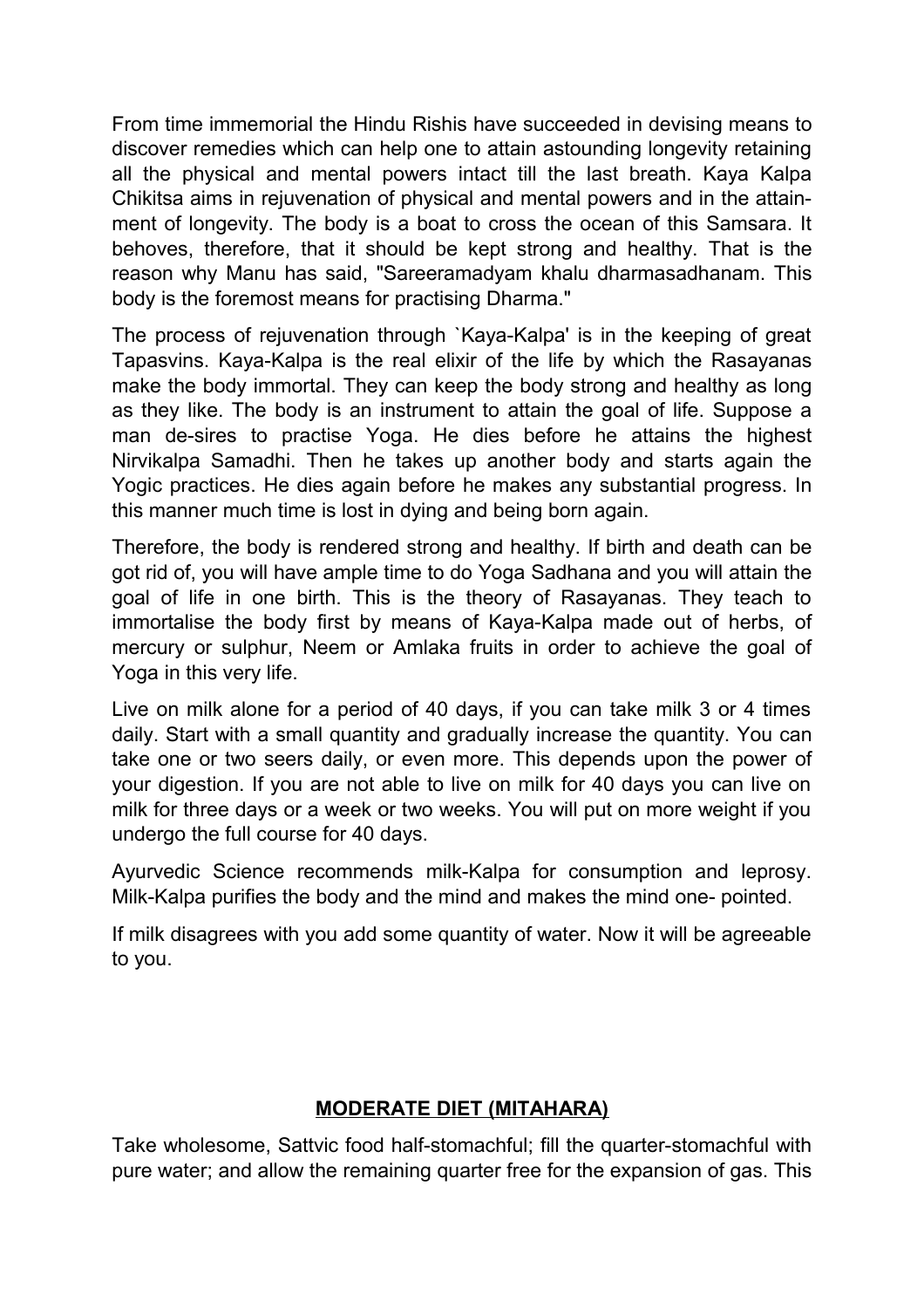is Mitahara, the ideal food for Yogins. This is the ideal for all who want to preserve health. This is quite hygienic and is in harmony with the dietetic principles of modern medical science. This is Mitahara pre-scribed for Yogins.

Natyasnatastu yogo-asti Na chaikanta-manasnatah;

Na chatisvapnaseelasya jagrato naivachaduna.

"Verily Yoga is not possible for him who eats too much, nor for him who does not eat at all, nor for him who sleeps too much, nor for him who is (always) awake, 0 Arjuna." (Gita VI-16).

"Aharasuddhau sattvasuddhih;

Sattvasuddhau dhruva smritih;

Smritilambhe sarvagranthinam

vipramokshah.

For spiritual practices Sattvic food is absolutely necessary. Wheat, paddy, barley, sugar, butter, sugar-candy, milk, ghee, green dhal, Panchasakha vegetables, cabbages, potatoes, etc., are Sattvic articles of diet.

## **Restricted Diet**

Fasting gives complete rest to the stomach, intestines, kidneys and to circulatory system. A restrictive diet also gives rest to these organs. A restrictive diet prevents the increase in the swelling of the feet, abdomen, etc., hypertension and com-plications such as heart failure, suppression of urine, etc. A restricted diet and fasting are highly beneficial in high blood-pressure, inflammation of the kidneys or Nephritis, dyspepsia, dysentery, etc.

Do not take solid food. Take plenty of orange- juice. You can take even a pint (20 ozs.). Take 3 or 4 ounces at a time. Take six times daily or more. Continue the restriction of food till the blood-pressure becomes normal and until there is no swell-ing. When the blood pressure becomes normal you can take bread, butter, vegetables. If the diet is free from salt for two weeks it will be highly beneficial.

# **YOGIC DIET**

A diet that is wholly conducive to the practice of Yoga and spiritual progress is called Yogic diet.

You will find in the Yoga-Tattva Upanishad: "The proficient in Yoga should abandon the food detrimental to the practice of Yoga. He should give up salt, mustard, sour things, hot, pungent or bitter articles, asafoetida, woman, emaciation of the body by fasts, etc. During the early stages of practice, food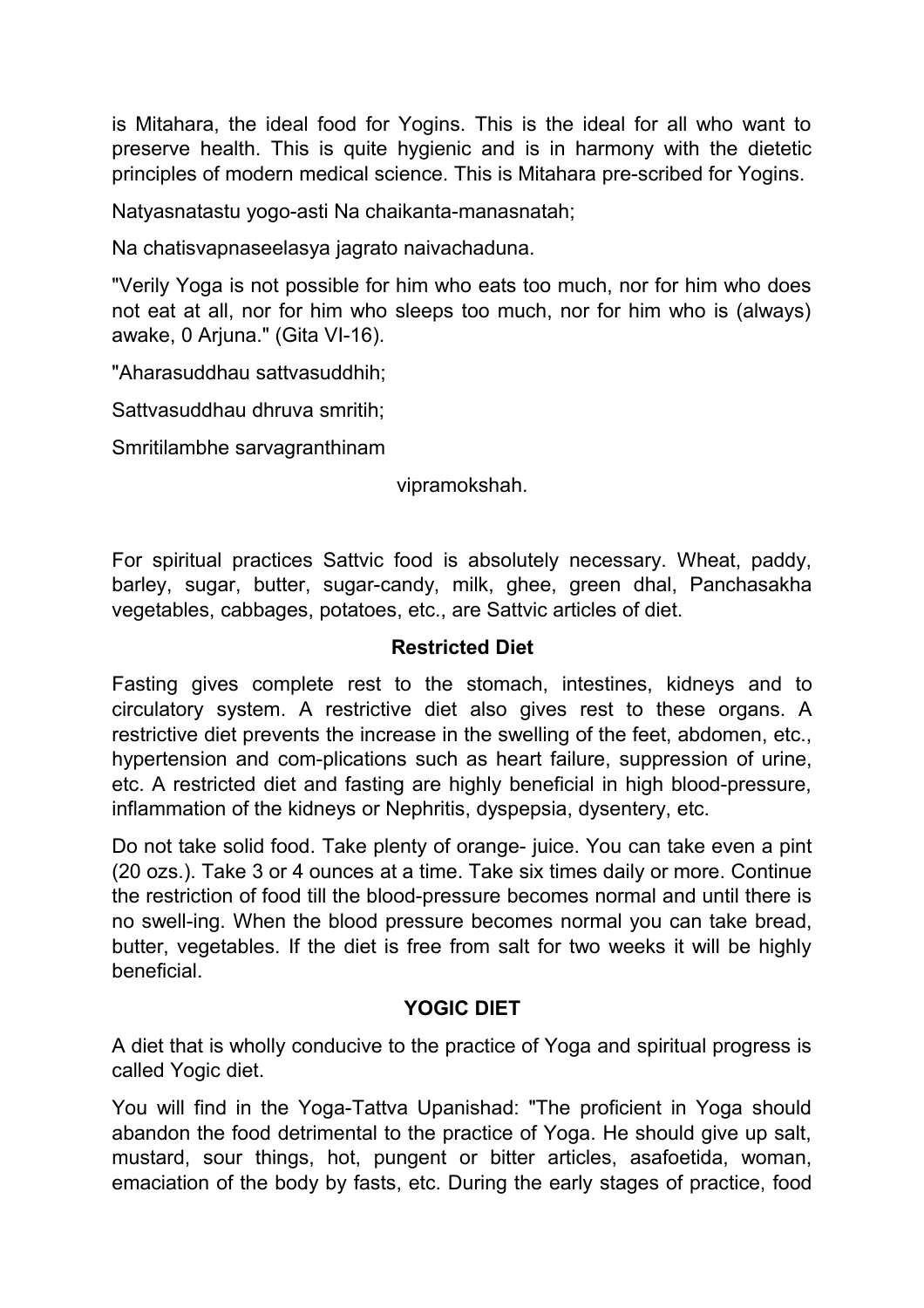of milk and ghee is ordained; also food consisting of wheat, green pulse and red rice are said to favour the progress. Then he will be able to retain his breath as long as he likes. By thus retaining the breath as long as he likes, Kevala Kumbhaka (cessation of breath without inhalation and exhalation) is attained. When Kevala Kumbhaka is attained by one and thus inhalation and exhalation are dispensed with, there is nothing unattainable in the three worlds to him."

In the Bikshuka Upanishad you will find: "Paramahamsas like Samvartaka, Aruni, Svetaketu, Jada Bharata, Dattatreya, Suka, Vamadeva, Hareetaka and others take eight mouthfuls and strive after Moksha alone through the path of Yoga."

## **DIET FOR IMMORTALITY**

**(Celestial Menu)**

### **Breakfast**

Practice of Yoga Asanas 1/2 hour. This is Alfalfa Tea Pranayama 1/2 hour. This is Prune whip. Brahma Vichar 1/2 hour. This is Divine Toast. Japa of Om Ten Malaas 1/2 hour. This is Celestial Hollywood cup Study of Upanishads 1/2 hour. This is Divine Morning glory.

## **Lunch**

| <b>Selfless Service</b> | This is Divine           |
|-------------------------|--------------------------|
|                         | <b>Fruit Salad</b>       |
| Meditation on virtues   | This is Divine           |
|                         | Date nut Sandwich        |
| Practice of Sama Dama   | This is Celestial        |
|                         | Baked apple.             |
| Mantra writing          | 1/2 hour. This is Divine |
|                         | Banana Salad.            |
|                         |                          |

## **Dinner**

Hari Kirtan for **1/2 hour.** This is Divine Soup.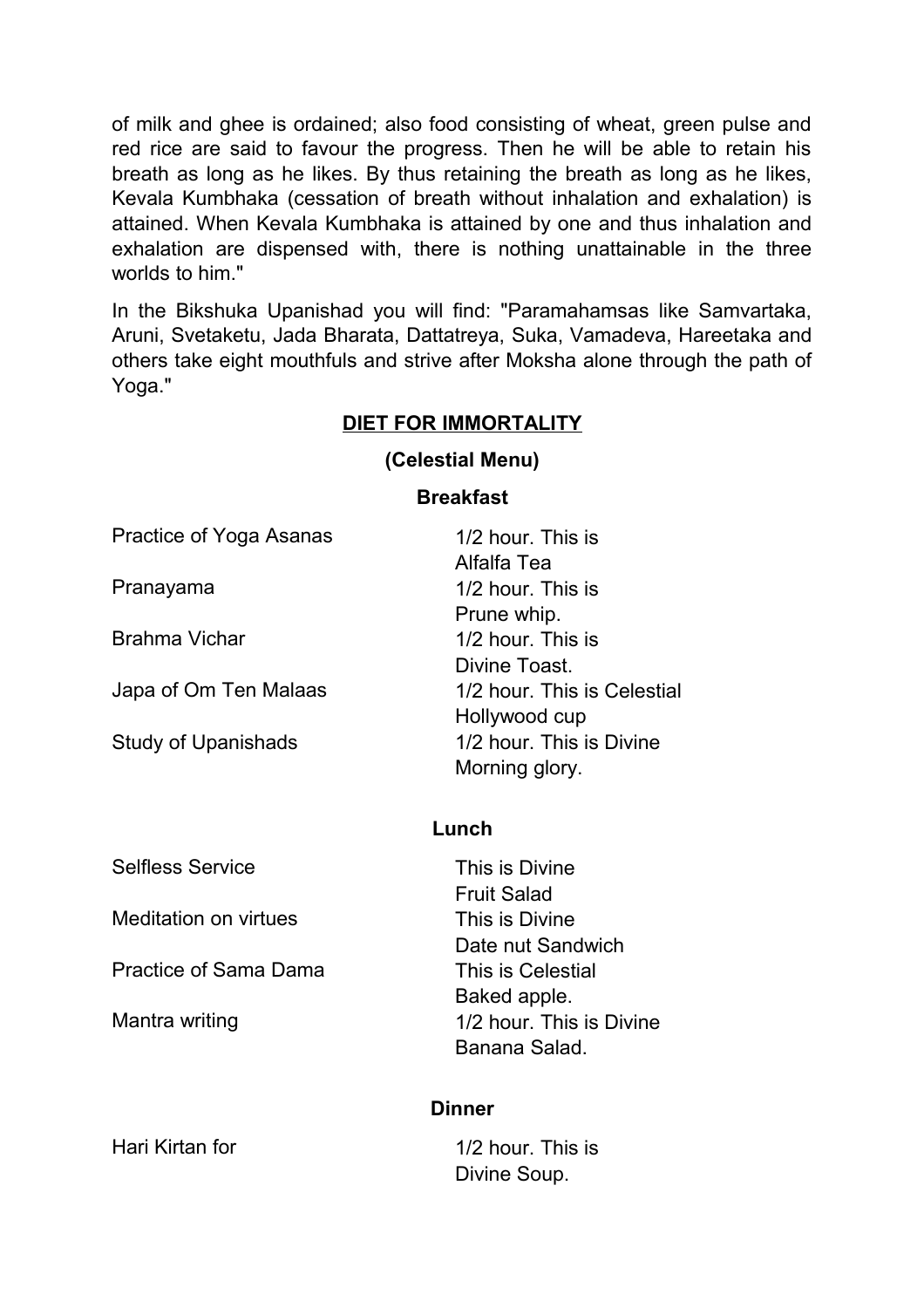| Japa                    | This is Divine Tomato     |
|-------------------------|---------------------------|
|                         | omelette                  |
| Meditation              | This is Divine Stewed     |
|                         | Apricot.                  |
| Gita Svadhyaya          | This is Celestial         |
|                         | Custard Pudding.          |
| Writing spiritual diary | This is Divine            |
|                         | Almond cutlets.           |
|                         | <b>The All-Fruit Diet</b> |

Fruits purify the blood and cleanse the tissues. They sup-ply the system with life-giving mineral salts. Take fresh ripe juicy fruit three times a day. Take apples, mangoes, pears, grapes, oranges, pineapples, peaches, melons, etc.

Do not take bananas or tinned fruits, or unripe or sour fruits.

Do not take any bread or anything else. If you take any-thing else the whole benefits of the treatment will be lost. Do not take coffee, tea or cacao. Take hot or cold water, or lemon juice in water if there is thirst.

All the poisons and impurities in the system due to wrong ways of living and unwise feeding-habit will be eliminated. Many diseases such as Rheumatism, constipation, dyspepsia or indigestion, chronic calaric, bronchitis, piles, anaemia, etc., will be cured. Take the all-fruit diet for 2 or 5 days or one or two weeks if it is possible for you and come to your normal diet. This can be repeated as often as possible. This will overhaul your system and keep you quite fit. You can try this even for a day or two. You will derive incalculable benefits.

## **The Full Milk Diet**

Live on milk alone for 3 days or a week or two weeks or 40 days. Take half a seer in the morning, half a seer at 12 noon and half a seer at night. Gradually increase the quantity. You can even take four, five or even six pints, if it agrees to you in a day. If there is constipation you can take a few bananas, dates, figs or prunes.

You can try this even for a day or two. You will derive immense benefit.

## **The Fruit and Milk Diet**

Take milk along with fruits. You can take milk and fruits three times a day. You can take half a seer of milk along with the fruits or more according to your digestive capacity. This will purify the system. This diet is very favourable for meditation. You can try this for a week or a month or even for 2 or 3 days. You will derive wonderful benefits. Those who are used to take plenty of tamarind, chillies, salt, chutneys, pickles, and sour things, will be unnecessarily alarmed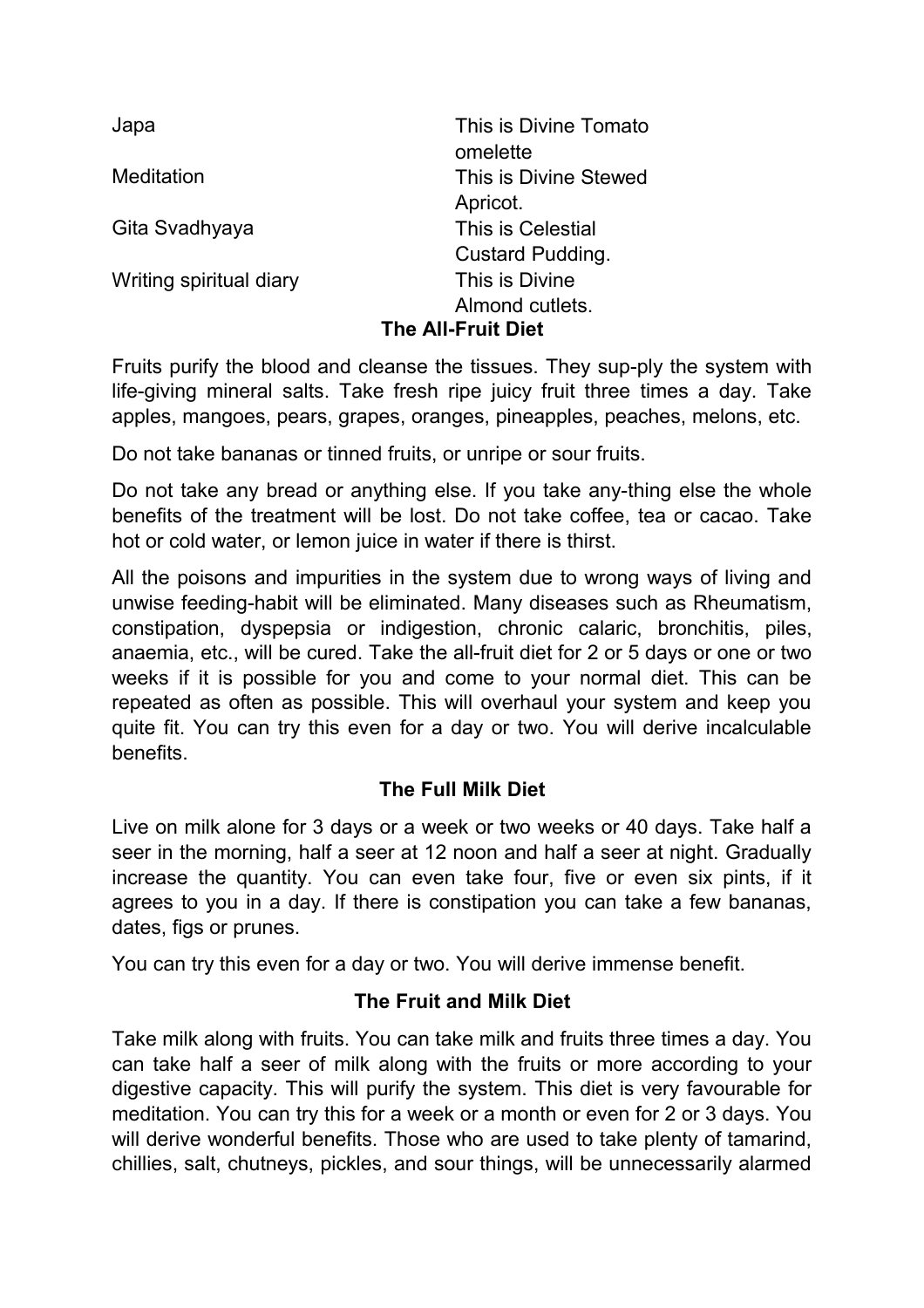in the beginning to take recourse to the ALL FRUIT DIET or The FULL MILK DIET or the FRUIT AND MILK DIET. This is only an imaginary fear. If they once try these diets they cannot leave them. They will enjoy great peace by taking these Sattvic diets. They will leave off their old habits, of eating more pungent articles. There will be no craving for chillies, chutneys, salt and pungent things.

# **Chapter 6 INVALID FOOD RECIPES**

Apple Water: Slice without paring or peeling 2 or 3 ripe apples and boil in a quart or 24 ounces of water till the fruit is soft. Let it stand till it becomes cool. Strain through muslin and serve after sweetening to taste. This is pleasant and refreshing drink in feverish conditions to quench thirst.

Arrow-root: Put two teaspoonfuls of good arrowroot into a basin or saucepan and mix to a smooth paste with cold water. Then pour thereon half a pint of boiling water or boiling milk and stir it well to keep it smooth. Place the basin or saucepan on the fire till it is ready to boil, take it off and allow it to cool. Add one or two teaspoonfuls of sugar.

Barley Water: Barley water is a refreshing and cooling beverage in fevers, diarrhoea, dysentery, diseases of the kidneys and in burning sensation of the urine. It flushes out the kidneys and the urinary tract. This is a valuable diluent for cow's milk in the feeding of infants. Equal parts of milk and bar-ley water may be mixed. The addition of the barley water renders the cow's milk easily digestible and stops the vomiting of curdy masses in children. Put 2 heaped teaspoonfuls of washed pearl barley into a pint of cold water, boil slowly down to two thirds of a pint and strain. Or, with a little cold water make a thin paste with a heaped teaspoonful of Robinson's Patent Prepared barley. Stir into it half a pint of boiling water, pour into a saucepan, and boil for 15 minutes, stirring all the time. Put the bottle containing the barley water in the refrigerator for use in feverish states.

Imperial Drink: This refreshing drink possesses refrigerant properties to quench thirst. Take two teaspoonfuls of cream of tartar, two tablespoonfuls of white sugar, the thin rind of a lemon, cut in pieces and put them in a jug. Pour into the jug two pints of boiling water. Let this stand for some time. When the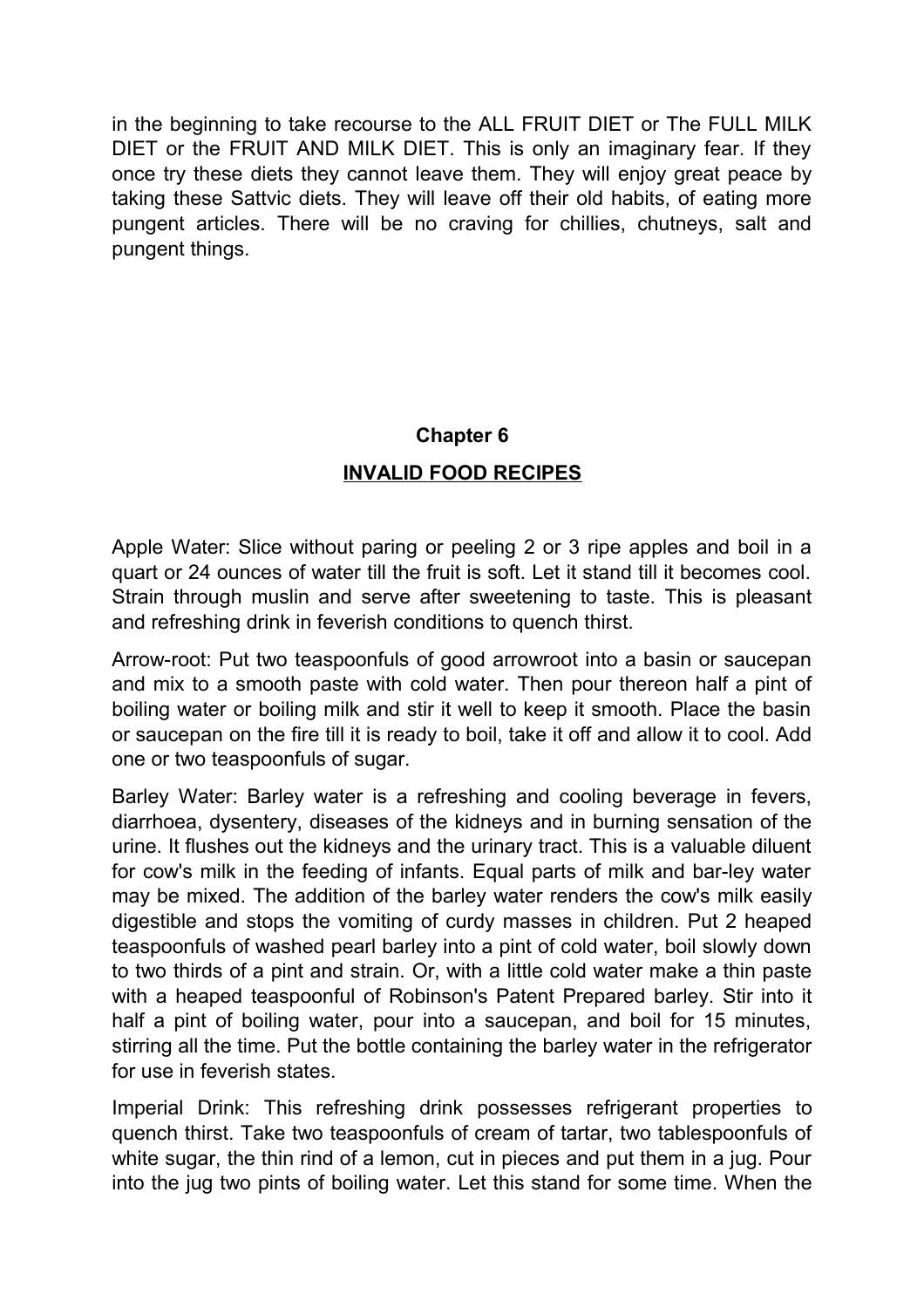water cools down, strain. This is useful in fevers and Bright's disease of the kidneys.

Junket: This is an excellent milk-food for invalids and convalescents. It is an artificial preparation of milk prepared generally by adding rennet (a kind of ferment) to it and allowing it to stand until it curdles firmly. This can be taken alone or sweetened with sugar. This can be flavoured, if desired, with lemon or vanilla.

Lime Whey: Put half a pint (10 oz) of milk in a clean vessel. Add 3 ounces of water and boil and when it is boiling, add the juices of lime fruit drop by drop till the milk cracks. Strain through a piece of clean cloth. The light green clear fluid is the whey. This is a cooling drink. You can sweeten this to taste. Do not add too much lime juice. The whey should not have a milky appearance. If it has a milky appearance, it means that the milk is partially cracked.

If you add a little tamarind, you will get tamarind whey. If you add rennet, you will get rennet whey. If you add freshly drawn milky juice of green papaya, little by little, you will get papaya whey. Papaya whey contains peptonised milk. This is more heavy than lime whey but this has greater food value.

Oatmeal Porridge: Oatmeal porridge is an exceedingly wholesome and nourishing food. It is easy of digestion also. Oatmeal contains lime, which is necessary for hardening children's bones. There are three kinds of oatmeal, coarse, medium and fine and the selection should be made according to the taste of the individual. Put a handful of coarse oatmeal in a saucepan which contains half a pint of boiling water. Add a pinch of salt. Boil for an hour, stirring frequently to prevent the formation of lumps.

Oatmeal Gruel: This can be prepared either with water or with milk. Mix into a smooth paste with 2 tablespoonfuls of fine oatmeal or groates in a saucepan. Add a pint of milk or water and simmer gently for half an hour, stirring frequently well the mixture to prevent the formation of lumps. Strain and season with salt or sugar.

Rice Water: Wash well 6 tablespoonfuls of rice and put it into a saucepan containing a pint of boiling water. Boil for an hour. Strain and flavour with either a small quantity of salt or sugar according to taste.

Toast Water: Toast a slice of new bread quite brown, but not burnt and then put it in a jug of boiling water. When quite cold, remove the toast and strain through fine muslin. Now, it is ready for drinking. Toast water can be mixed with apple water with much advantage. It must be remembered that burnt bread destroys toast and water.

Invalid Recipes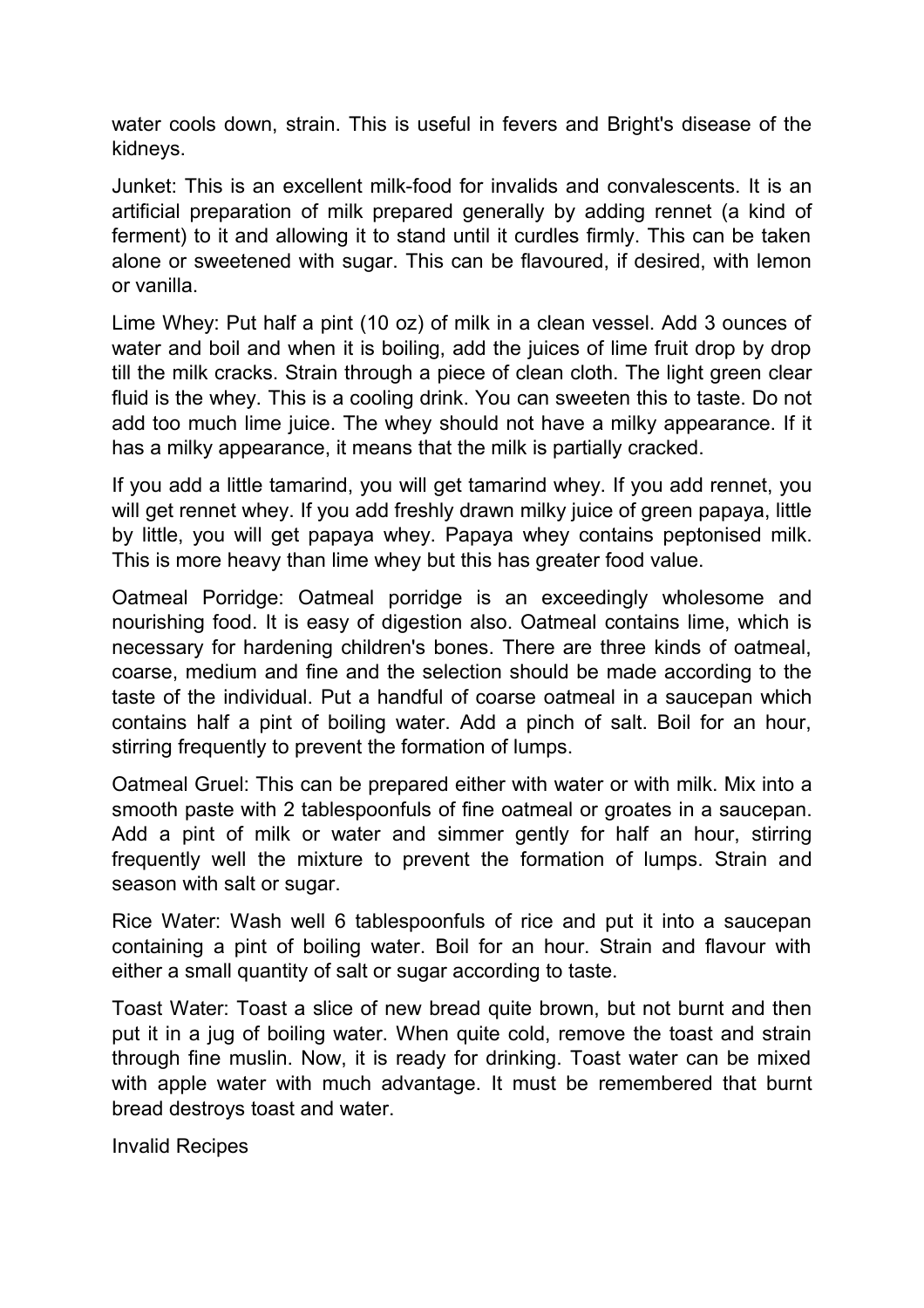Channa: Channa is the solid left on separation of milk by alum or lemon. It is milk protein. It is a concentrated sustaining food, containing butter and milk proteins. It is beneficial in consumptive patients or invalids who are in need of concentrated sustaining food. The water left over after extraction of fat and proteins is called whey. It contains milk sugar and vitamins B.

Goat's Milk: Goat's milk is better than cow's milk, for patients. Charaka recommends goat's milk to children and patients who are suffering from pulmonary Tuberculosis. It is diluted with equal parts of water. If digestion is good it may be given without the addition of water. Children who suffer from digestive disorders and liver-diseases derive immense benefit by taking goat's milk. Strain the milk through two layers of cloth in order to remove any hair. Heat the milk.

Nutritive Tonic: Take half a tola each of Kismiss (raisin) Munakka, Khajur (dates). Put them in a glass or earthen vessel. Cut half a lemon into small pieces and put them with the skin in the vessel. Keep it overnight or for two hours. Squeeze, filter, and take the Juice with half an ounce of honey or a teaspoonful of sugar. Take this in the early morning. This is a nutritive tonic. This is a laxative too.

## **Chapter 7**

## **ACID AND ALKALI FORMING FOODS**

(R.M. Simmond's "Handbood of Diets"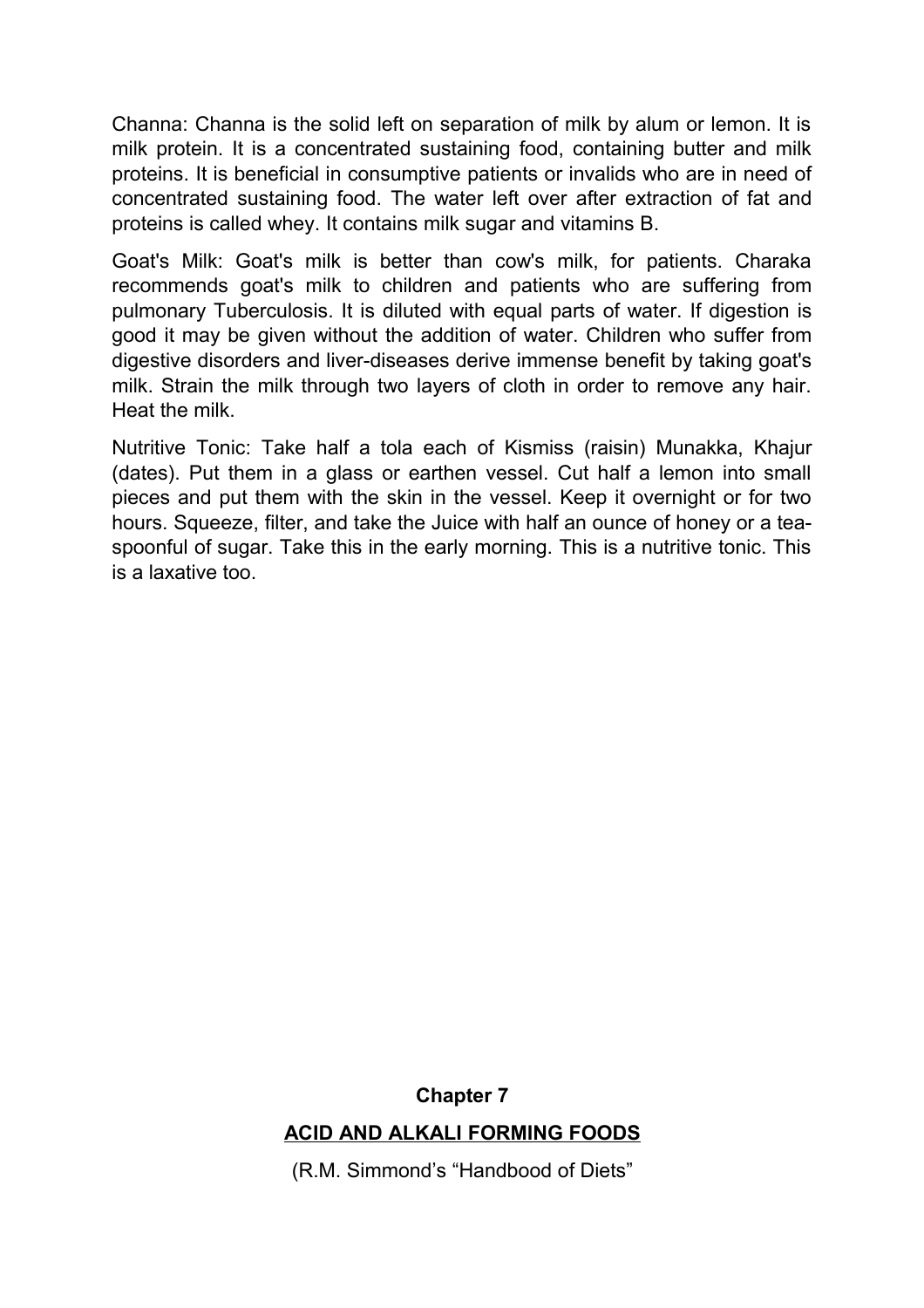## **Acid-Producing Foods**

Bread, white Bread, whole meal Bread, brown Biscuits Barley **Barley Beans** Cranberries Oatmeal Prunes, plums **Peas** Rice and patent cereals Sugar

**Alkali-Producing Foods**

Almonds Apples Asparagus **Apricots** Bananas **Beans** Cabbage Carrots Cauliflower Cauliflower Chestnuts Currants (dried) Cucumber Cow s milk Dates Dried peas Figs Grapes Honey Lemons Lettue Melon **Construction** Oranges Peaches **Potatoes** Potatoes Raisins Turnips Nut Oils **Pineapple** Spinach **Tomatoes** 

## **Neutral foods**

Cream

Butter Cornflour

## **FOODS DEFICIENT IN SODIUM CHLORIDE**

## **(Sherman: "Chemistry of Food and Nutrition")**

|                    | Na.  | CI.  |
|--------------------|------|------|
| Honey              | .001 | .029 |
| Asparagus          | .007 | .039 |
| <b>Grape fruit</b> | .004 | .005 |
| Orange juice       | .008 | .003 |
| Water melon        | .008 | .008 |
| Lemon juice        | .009 | .003 |
| Cucumber           | .01  | .03  |
| <b>Tomatoes</b>    | .01  | .034 |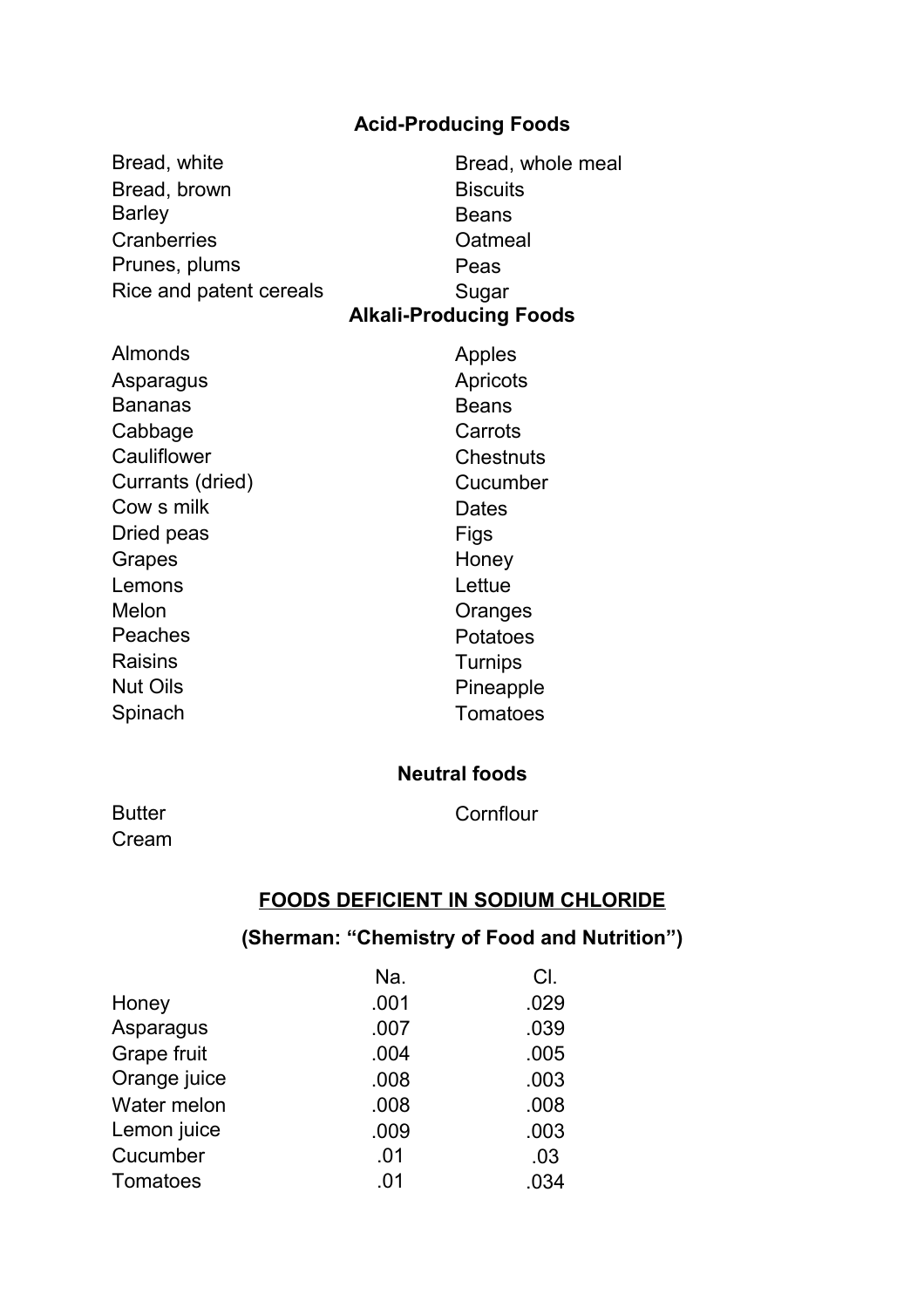| Apples      | .011 | .005 |
|-------------|------|------|
| Jelly       | .013 | .004 |
| Grapes      | .015 | .005 |
| Pears       | .016 | .011 |
| Potatoes    | .021 | .038 |
| <b>Rice</b> | .025 | .054 |
| Cabbage     | .027 | .024 |
| Lettuce     | .027 | .074 |

# **FOODS RICH IN IRON**

# **(Sherman: "Chemistry of Food and Nutrition")**

| Wheat bran          | .008 |
|---------------------|------|
| Dried beans         | .007 |
| Whole wheat         | .005 |
| Almonds             | .003 |
| Oatmeal             | .003 |
| Spinach             | .003 |
| Dates               | .003 |
| <b>Dried Prunes</b> | .003 |
| Currants (dried)    | .002 |
| Walnuts             | .002 |
| Raisins             | .005 |
| <b>Dried Peas</b>   | .005 |
| Cabbage             | .001 |
|                     |      |

## **DIET AND HEALTH ALPHABETS**

Almond is the king of all nuts. Take almond drink in the morning with sugar candy, Brahmi leaves and four black pep-pers.

Banana serves almost as a food. It is rich in protein, carbohydrate, sugar and vitamin B.

Carrot is a brain tonic. Take carrot Halva.

Dates contain more iron than meat.

Egg is surely not a vegetable food. Give up eggs.

Fruit diet is highly conducive to health.

Glucose gives abundant energy. Take a teaspoonful with orange juice or a cup of milk.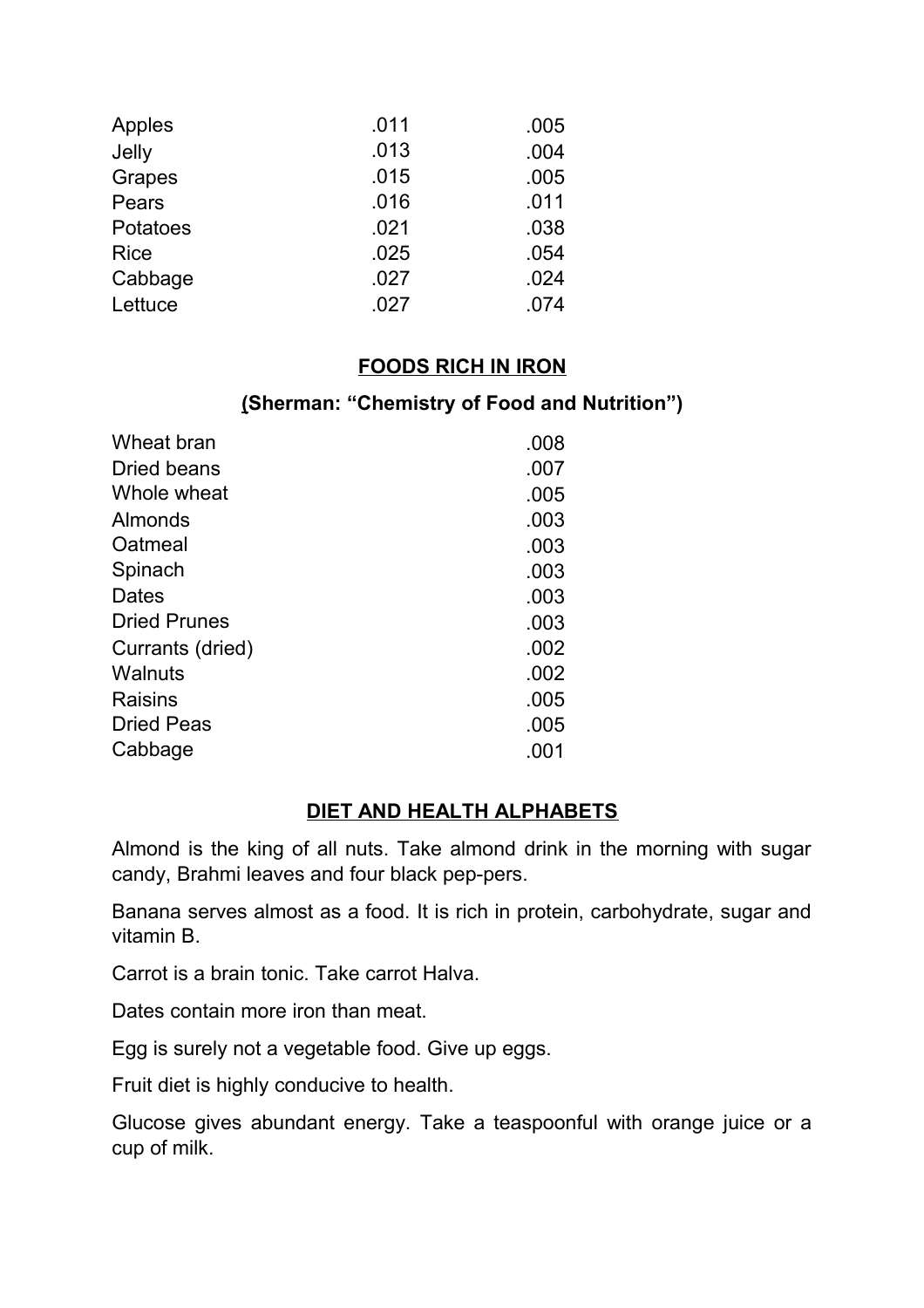Honey gives strength, nutrition and energy. Take a table-spoonful of honey with lemon juice in the early morning.

Iodine is present in abundance in sea-weeds. Io-dine is necessary for health.

Jambul fruit is useful in diabetes.

Lettuce is a green leafy vegetable. It is an excellent source of vitamin C.

Milk is a perfect food. It is rich in calcium.

Nut is a substitute for butter. It contains lots of fat.

Nolkhol is a vegetable which contains small quantity of vitamins B and C. It yields 16 calories per ounce.

Orange is rich in vitamin B and very rich in vitamin C. It prevents rickets.

Prunes are useful in constipation.

Quality of food is more important than quantity.

Rice is very poor in protein and fat.

Soya bean is a good substitute for milk.

Tomato is the king of all vegetables. It contains lots of iron. Take it in a raw form.

Uric acid is removed by fasting.

Vitamins are like sparks which ignite the fire of nutrition.

Wood Apple is useful in sore-throat, diseases of the gums, dyspepsia and blindness.

Xeropthalmis is a disease of the eyes, due to deficiency of vitamin A in the food.

Yellow Fever can be easily treated by nature cure.

Zerosis is a disease of the eye due to deficiency of Vitamin A.

## **Hindi Names for Foodstuffs**

## **Fruits**

| Name of foodstuff | <b>Hindi Name</b> |
|-------------------|-------------------|
| Apple             | Sev               |
| <b>Banana</b>     | Kela              |
| Dates             | Khajur            |
| Figs              | Anjeer            |
| Grapes            | Angur             |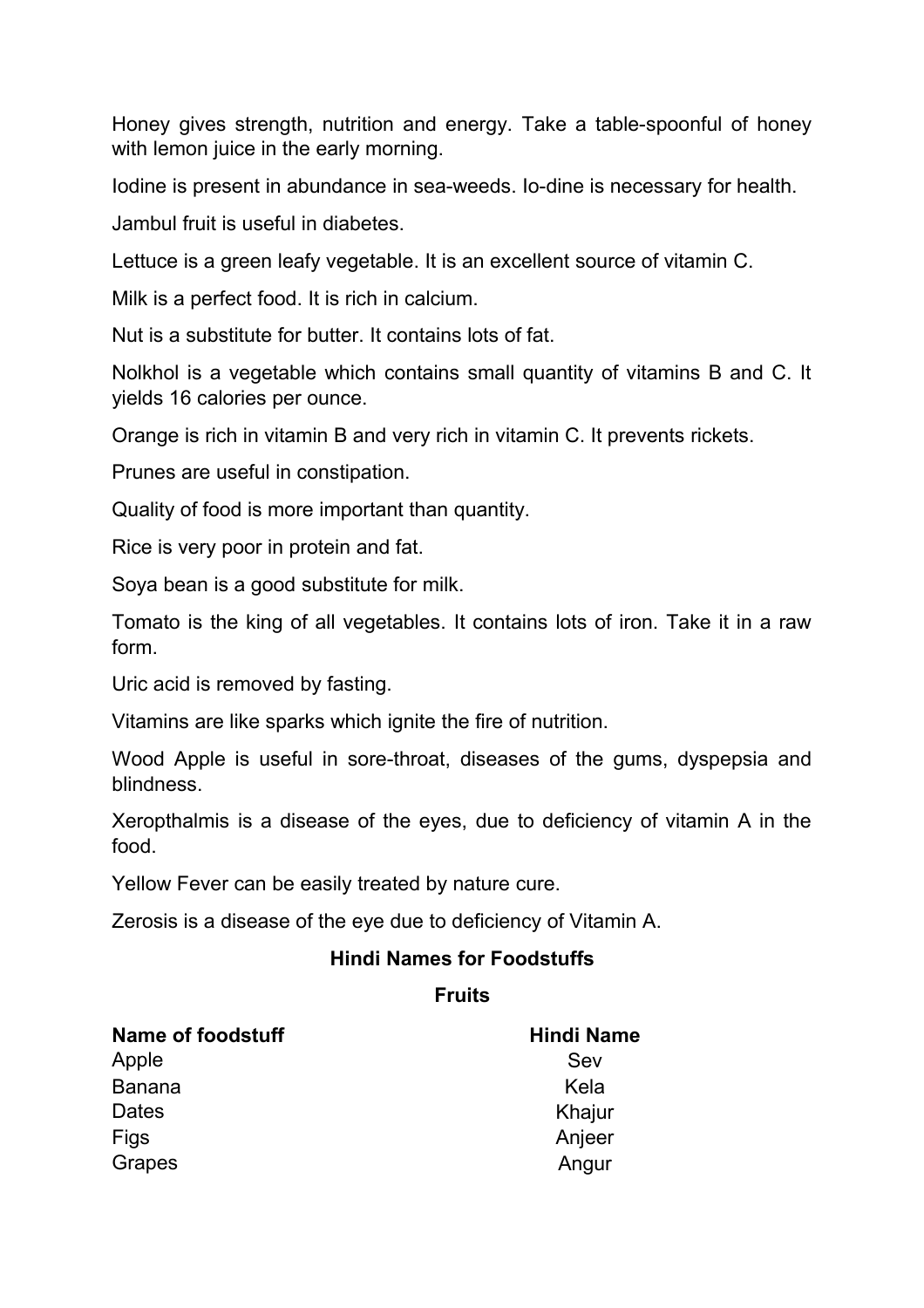Guava **Amrud** Jack fruit **Kathal** Jambu fruit Jaman

Lime Lemon Neembu Melon **Tarbuz** Orange Narangi Papaya Papita Peaches **Arhuments** Arhuments Arhuments Arhuments Arhuments Arhuments Arhuments Arhuments Arhuments Arhuments Arhuments Arhuments Arhuments Arhuments Arhuments Arhuments Arhuments Arhuments Arhuments Arhuments Arhuments Ar Pears Naspati Pineapple **Annanas** Pomegranate Anarchaelem Anarchaelem Anarchaelem Anarchaelem Anarchaelem Anarchaelem Anarchaelem Anarchaelem Anarchaelem Anarchaelem Anarchaelem Anarchaelem Anarchaelem Anarchaelem Anarchaelem Anarchaelem Anarchaelem Anarch Raisins Kishmish

Meetha Neembu

### **Leafy Vegetables**

Cabbage **Band Gobhi** 

Celery **Ajwain ka Patta** Coriander **Dhania** Drumstick Saijan Fenugreek Methi Lettuce Salad Mint **Mint** Pudina Spinach **Palak Other Vegetables**

Bitter gourd **Karela** Brinjal Baingan Cauliflower **Phool Gobhi** Cucumber **Kakadi.** Drumstick Saijan indian gooseberry or Nellikai **Amla.** Amla. Ladies fingers **Bhindi** Mango **Aam** Pumpkin Kaddu Ridge gourd **Torain** Turnip **Shalgham** Water chestnut Singara

**Roots and Tubers**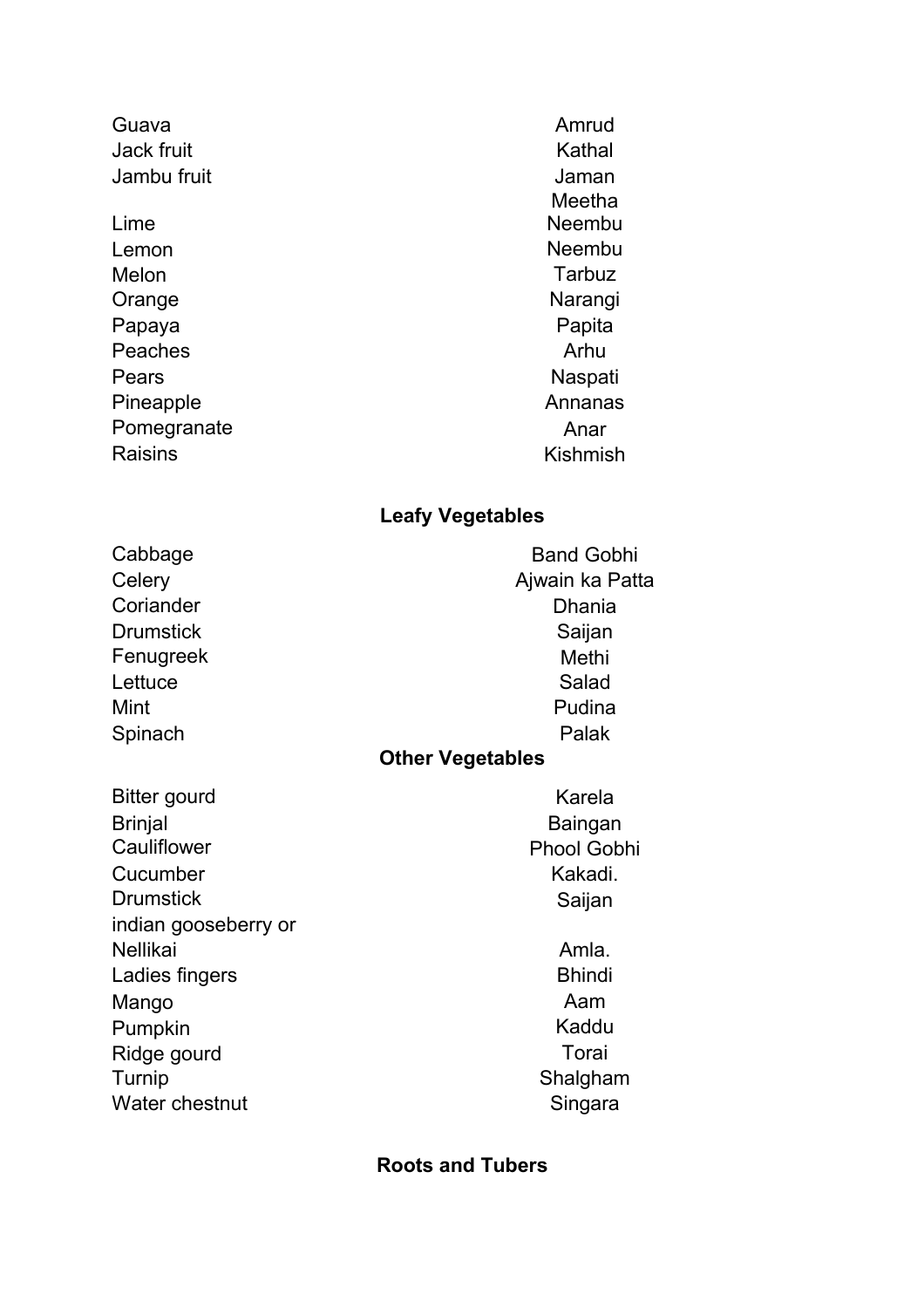| Carrot              | Gajar                         |
|---------------------|-------------------------------|
| Colocasia           | Arwi                          |
| Potato              | Alu                           |
| Radish              | Muli                          |
| <b>Sweet Potato</b> | Sakkarkand                    |
| <b>Tapioca</b>      | Simla alu                     |
|                     | <b>Cereals</b>                |
| <b>Barley</b>       | Jau                           |
| Cambu               | Bajra                         |
| Cholam              | Juar                          |
| Maize               | Makka                         |
| Oatmeal             | Jai                           |
| <b>Rice</b>         | Chaval                        |
| Rice, puffed        | Murmura                       |
| Sago                | Sabudana                      |
| Wheat whole         | Gehum                         |
|                     | <b>Pulses</b>                 |
| Bengal gram         | Chana                         |
| <b>Black gram</b>   | Urad                          |
| Green gram          | Mung                          |
| Lentil              | Masur                         |
| Peas                | <b>Matter</b>                 |
| Red gram            | Arhar                         |
| soya bean           | <b>Bhat</b>                   |
|                     | <b>Nuts</b>                   |
| Almonds             | Badam                         |
| Cashew nut          | Kaju                          |
| Coconut             | Nariyal                       |
| Groundnut           | Mumphali                      |
| Pistachio nut       | Pista                         |
| Walnut              | Akhrot                        |
|                     | <b>Milk and milk Products</b> |
| Milk                | Dudh                          |
| <b>Buttermilk</b>   | Matta                         |
| Curds               | Dahi                          |
| Cheese              | Panir                         |

# **YOGIC DIET**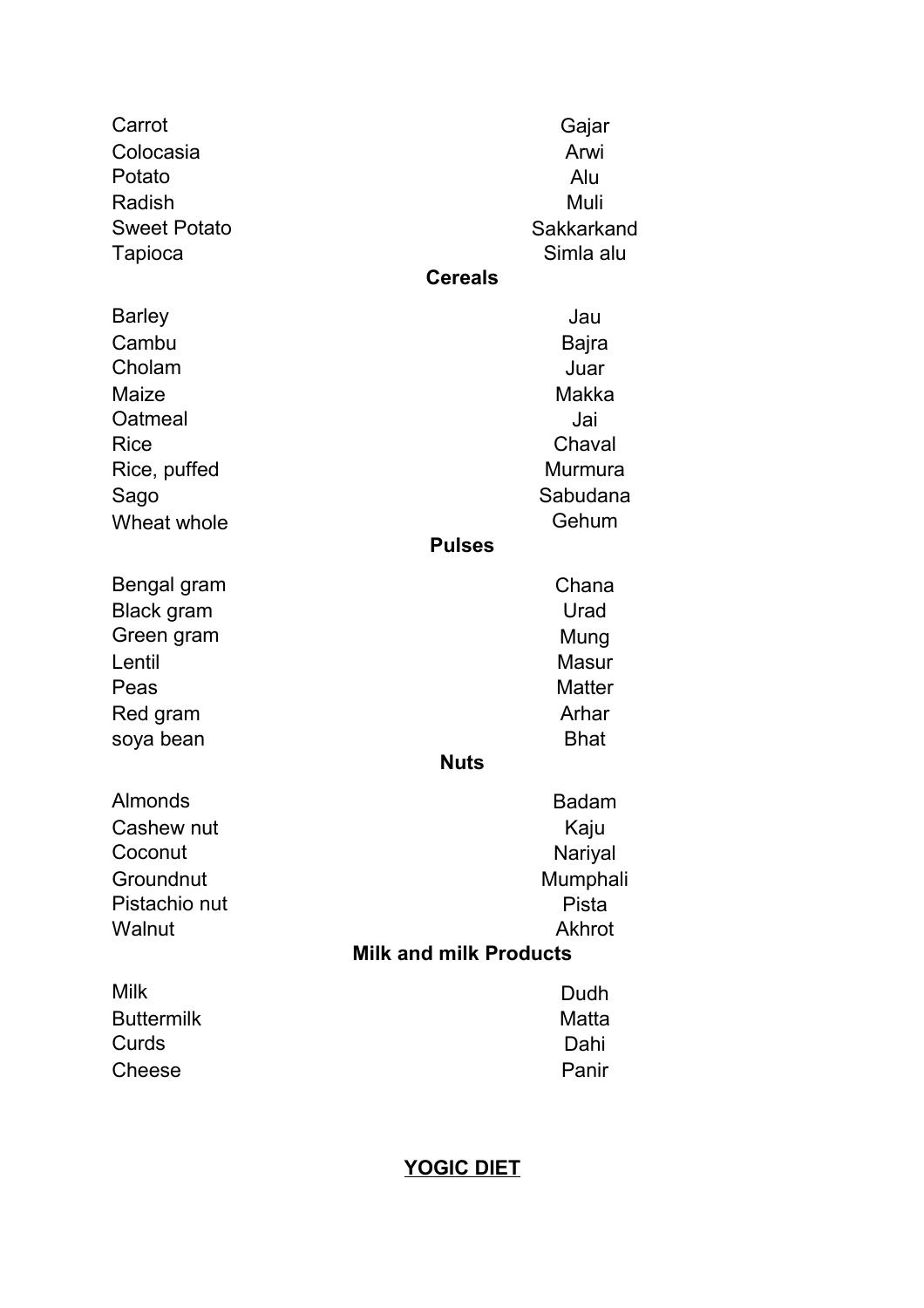A diet that is wholly conducive to the practice of Yoga and spiritual progress is called Yogic diet. Diet has intimate connection with the mind. Mind is formed from the subtlest portion of essence of food.

One becomes purified of his inner nature by the purity of food. Purification of a Sadhaka's inner nature leads to memory of the Self and Self- realisation. Food plays an important part in meditation. Different foods produce different effects on different compartments of the brain. The food should be light, nutritious and Sattvic, for the purpose of meditation. Diet is of three kinds, viz., Sattvic diet, Rajasic diet and Tamasic diet.

Milk, barley, dates, fruits, vegetables, wheat, butter, honey, almonds are all Sattvic foodstuffs. They render the mind pure and calm. Fish, eggs, meat, chillies, asafoetida are Rajasic foodstuffs. They excite passion. Beef, wine, garlic, on-ions, etc., are Tamasic foodstuffs. They fill the mind with anger, darkness and inertia. A Yogic student should abandon articles of food detrimental to the practice of Yoga. He should give up mustard, sour, hot, pungent things, asafoetida, emaciation of body by fasts, etc. Havis Annam, a mixture of boiled rice and ghee is very conducive to Yogic practice. Cheru is highly beneficial for the practice of Yoga. White rice is boiled with ghee, white sugar and milk. This is Cheru. Instinct or voice within will guide you in the selection of articles of diet. You are yourself the best judge to form Sattvic Yogic menu to suit your temperament and constitution. The diet should be such as can maintain physical efficiency, good health and mental vigour. The well-being of a man depends on perfect nutrition.

Various sorts of intestinal diseases, increased susceptibility to infectious diseases, lack of vitality and power of resistance, rickets, scurvy, anemia or poverty of blood, beriberi, etc. are due to faulty nutrition. A knowledge of the science of dietetics is essential for every man, if he wants to keep up physical and mental efficiency, good health and a high standard of vigour and vitality.

Milk is a perfect food by itself. It is a well-balanced food. It is an ideal food for Yogins during the practice of Pranayama. Butter and sugar-candy are very beneficial for the practitioners of Pranayama. They cool the system. Milk should be scalded, but not boiled. It should be immediately removed from the fire, as soon as the boiling point is reached. Too much boiling destroys the vitamins and renders milk quite useless as an article of diet. Chew Myrobalan of the yellow variety. It is a health-giving stuff.

Do not make sudden changes in your diet. Let the change be slow and gradual. Masticate the food thoroughly. Then alone it will be readily digested, easily absorbed and assimilated in the system. What is needed is a wellbalanced diet, not a rich diet. Give up rich diet, as it produces diseases of the liver, kidneys, pancreas. You are what you eat.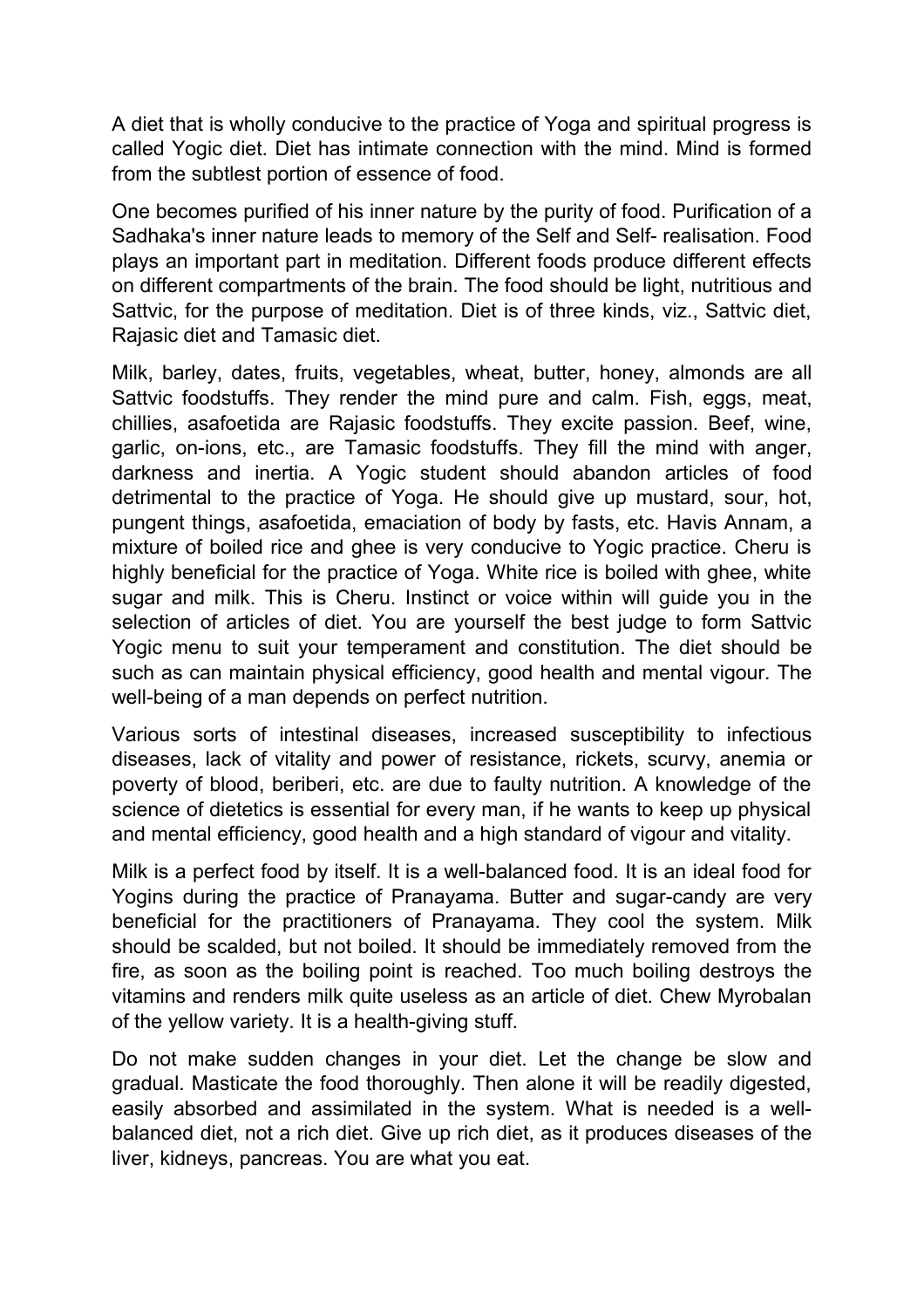Gluttons and epicureans cannot dream of getting success in Yoga. He who takes a moderate diet, who has regulated his diet, can become a Yogi, not others. Take food half stomachful, fill a quarter stomach with water and allow the remaining quarter free for expansion of gas. It is moderate diet. Offer the food to the Lord before you eat. Do not practise Yoga immediately after a meal, nor when you are hungry. Take a little milk and butter before you begin the practice.

Foods which increase vitality, energy, vigour, health and joy, which are delicious, bland, wholesome, substantial and agreeable are Sattvic. Foods which are bitter, sour, saline, excessively hot, pungent, dry and burning, which produce pain, grief and diseases, are Rajasic. Foods which are stale, tasteless, putrid, rotten and impure are Tamasic.

All articles that are putrid, stale, decomposed, unclean, twice cooked, kept overnight, overripe and unripe fruits should be abandoned. A well-balanced diet is one in which the different principles of diet, viz., protein, carbohydrates, fats, minerals, etc., exist in proper proportions.

He who lives to eat is a sinner, but he who eats to live is verily a saint or a Yogi. Food is required to maintain body heat and to produce new cells and to make up for the wear and tear of the body. Be natural and simple in eating. He who meditates wants very little food. Take lemon juice and honey in the morning. This gives health, energy and purifies the blood. Take light meals at night. A cup of milk and some fruits will suffice. Then alone you will be able to get up early in the morning for meditation. Do not take rice at night. Simple, nonstimulating, natural, tissue-building, energy-producing, non-alcoholic foods and drinks keep the mind calm and pure and help the Yogic practitioners to attain the Goal of life. A fruit diet is a very desirable diet for Yogins. It exercises a benign, soothing influence on the constitution. It cleanses the system. It is a positive diet. Spin-ach, Parwal, bitter gourd, lauki (bottle-gourd), Seendil, Penangani and Chiru Keerai are all wholesome.

Meat is not at all necessary for keeping up of good health. Meat is highly deleterious to health. It gives rise to tapeworm and diseases of the kidneys. Killing of animals for food is a great sin. Control of mind is very difficult for those who take meat, etc. Mark how the meat-eating tiger is ferocious and the cow, elephant that live on vegetable matter are mild and graceful.

Take your food when the Pingala or Surya Nadi flows in the right nostril. Surya Nadi is heating. It digests the food well. Sleep on your left side at night. The food will be digested well. Sit on Vajrasana for ten minutes after taking food. This will di-gest your food well.

Give up oil, black-gram, sour curd, roasted things, pumpkins, chillies, tamarind. Do not overload the stomach at night. If the stomach is overloaded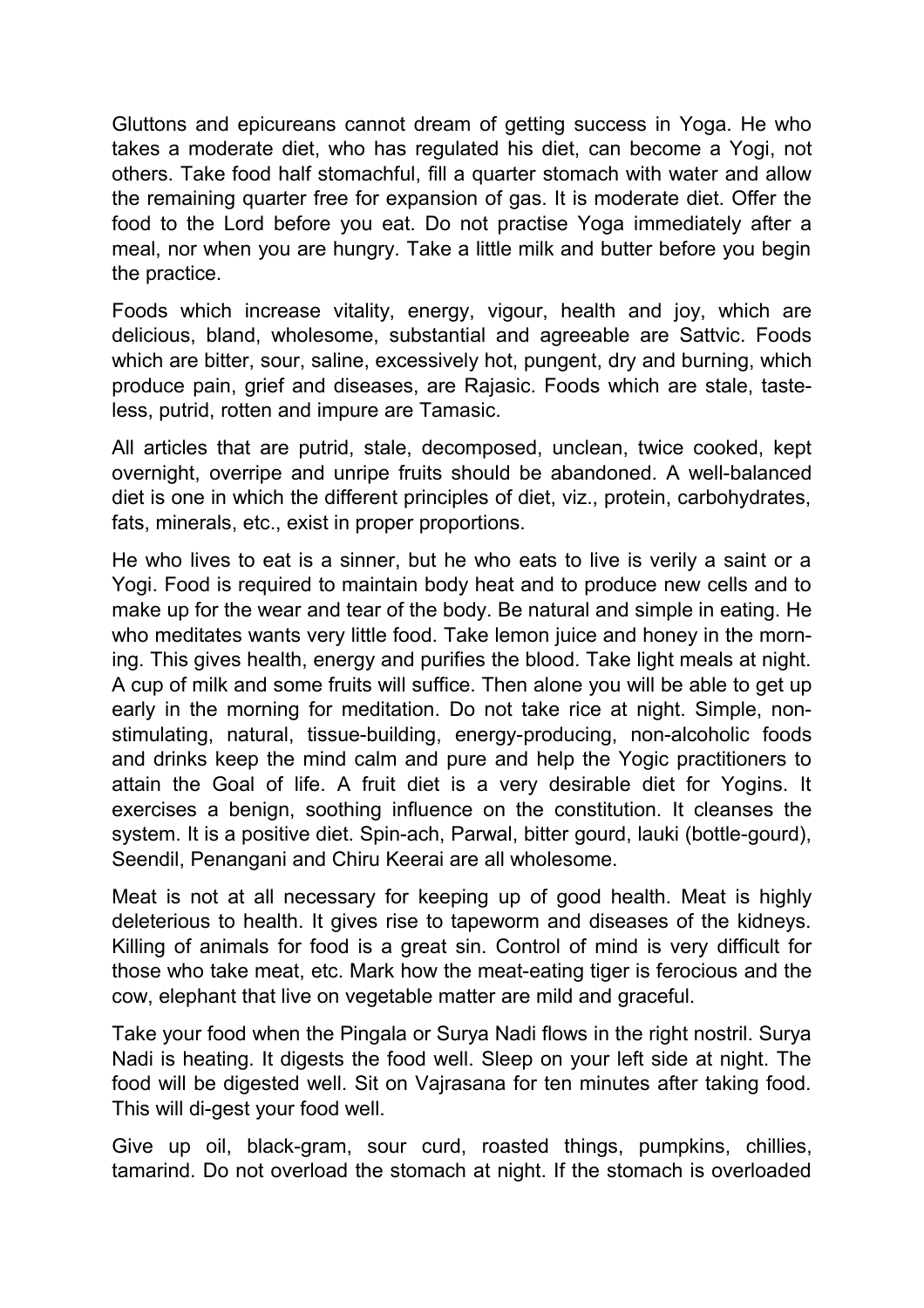you will sleep too much and miss your morning meditation. Give up tea and coffee. Eat and drink as a master. Have no craving for any particular diet. Do not be-come a slave of food and drink. Do not make much fuss about diet. Take simple, natural food.

# **Vegetable Diet Is the Best**

Science, Biology, Physiology, Chemistry, Anatomy emphatically declare that the vegetable diet is the best.

Perfect health can be maintained on a diet derived wholly from the vegetable kingdom. Animal diet is not essential to man.

All that is necessary to the human body can be supplied by the vegetable kingdom.

Fruits, nuts, green leaves and roots are the food to which man is mainly adapted. Fruits and vegetables are the main food of man.

Flesh foods contain substances which the body cannot use and which have to be got rid of as waste material by the liver and kidneys.

Flesh food is certainly not necessary to supply the nitrogenous products required for the repair of tissues. A well-selected diet from the vegetable kingdom is perfectly fitting for the nutrition of man.

There is nothing necessary or desirable for human nutrition to be found in meat or flesh foods which are not found in the vegetable kingdom.

# **Chapter 8 THANKSGIVING TO THE LORD**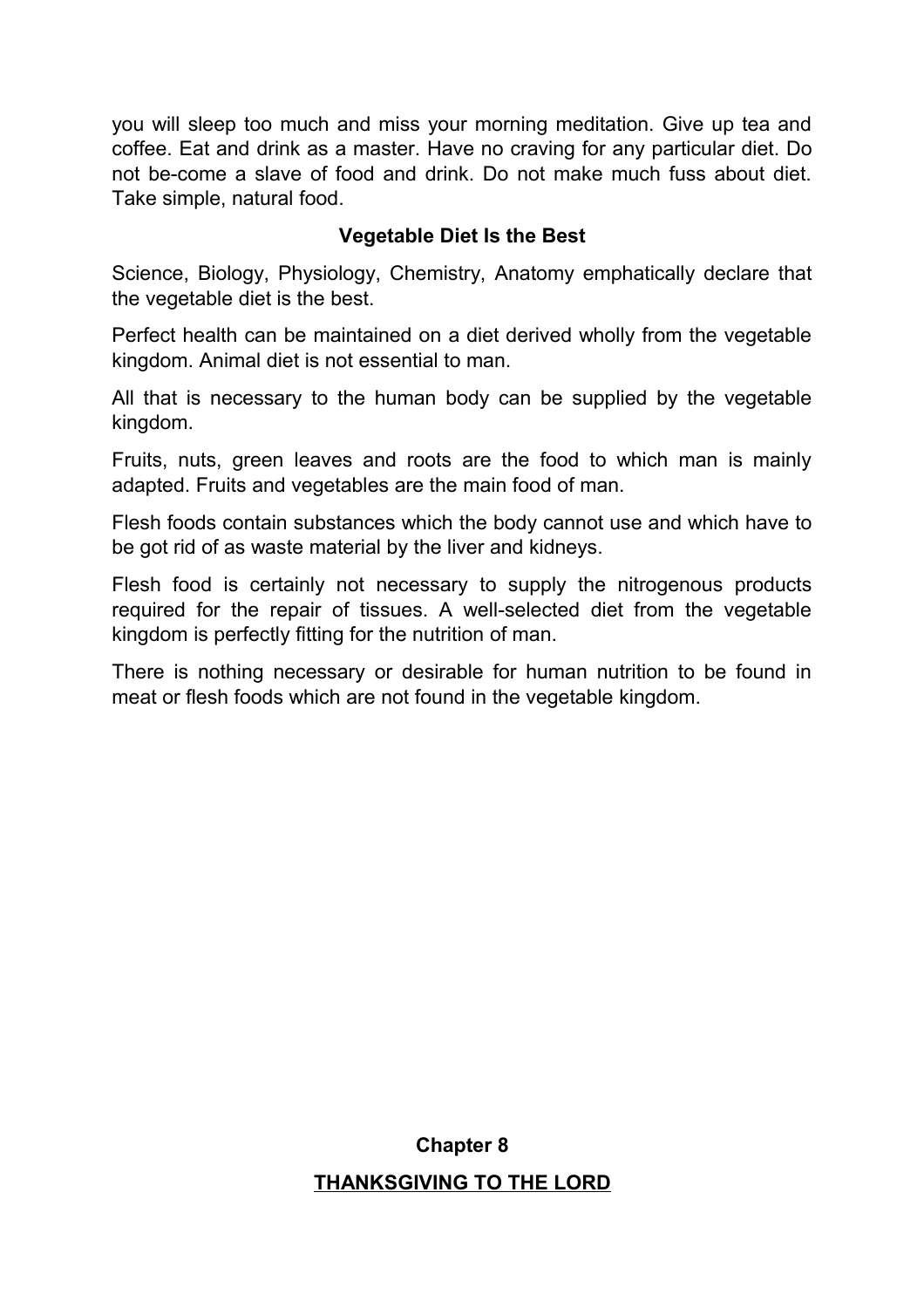O adorable Lord of the Universe! The source for vitamins, minerals, Proteids, carbohydrates and proteins, Salutations unto Thee!

Thy grace has taken the form of Oranges, wheat and sugarcane, Milk, butter and leafy vegetables, Grams, cereals and pulses, It is all Thy Infinite mercy.

I have now found out Thee my Lord! Thou art the glycogen in the liver and muscle To supply energy to the body; Thou art the gastric juice, bile, Pancreatic juice and succus entericus; Thou art Ptyalin, Amylopsin, Pepein— The ferments that digest food.

How kind and merciful Thou art! Thou art present in every cell of my body: I have taken enough of food and drinks, Take me to that region of nectar, Where there is neither hunger nor thirst, Neither body, mind, food or drink, Neither bread, dhal, tea or potato.

Prostrations unto thee, 0 compassionate Lord. I really thank Thee very much: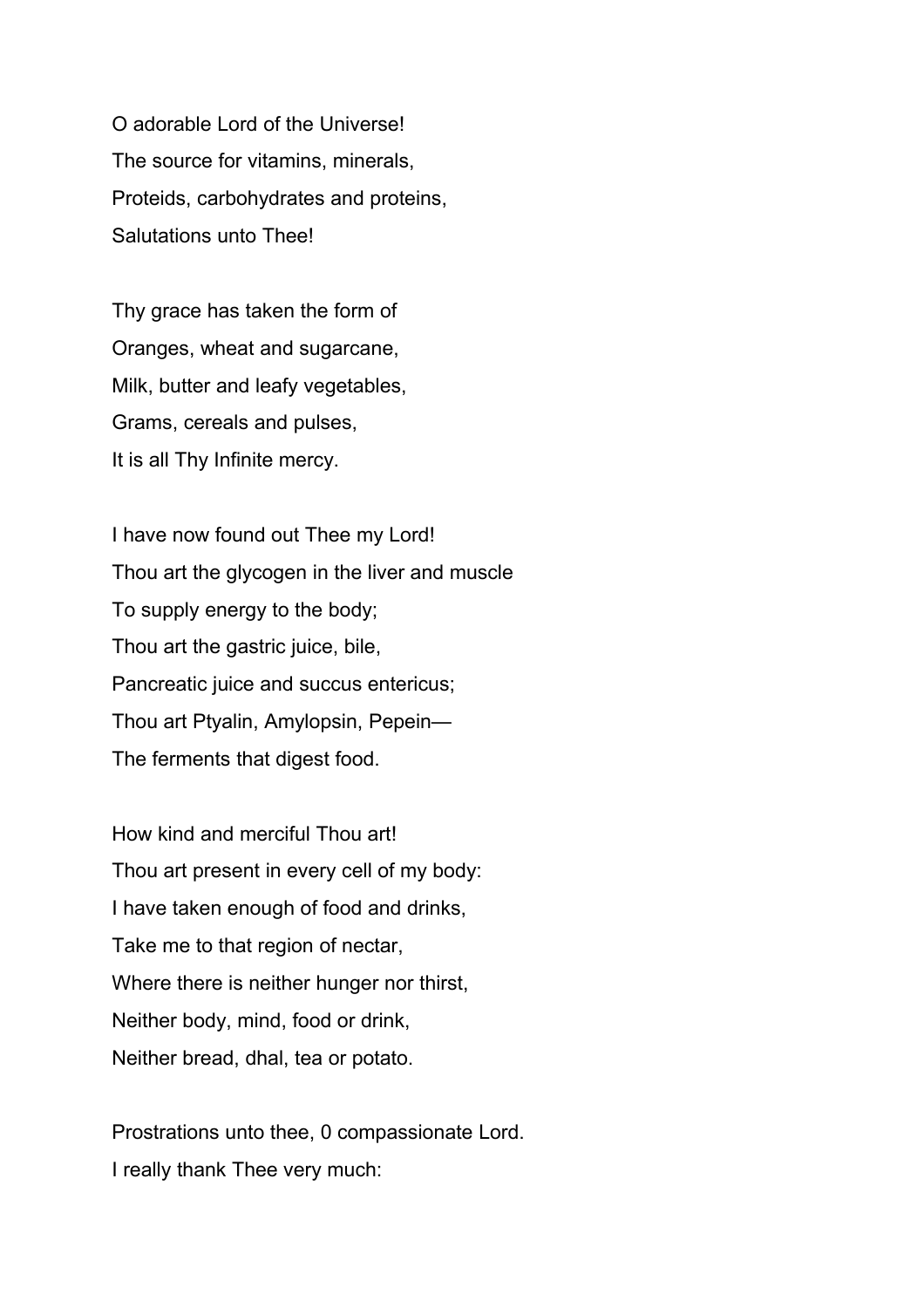Om Namo Bhagavate Vaasudevaya, Hari Om Tat Sat, Om Santih.

## **SALUTATIONS TO THE LORD**

To that great Lord who has given us Sago, barely, glucose, pomegranate, Grapes, oranges, Mosambi, Sattugudi, Kitchadie, buttermilk, and Horlicks Which save our lives during great ailment We offer our cordial salutations!

To that Great Lord who has given us Guru, scriptures, solitary places, Holy Ganga, clothing, blanket, Milk, fruits, herbs and Kutirs, Which help us in our Tapas and Sadhana We offer our cordial salutations!

To that Great Lord who has given us A human body, intelligence, memory, Understanding, will, discrimination,

Fresh air, sunlight, pure water and fire, Which help us in attaining the Goal, We offer our cordial salutations!

Vichara Sakti,

## **INNER RULER**

He who dwells in the vitamin,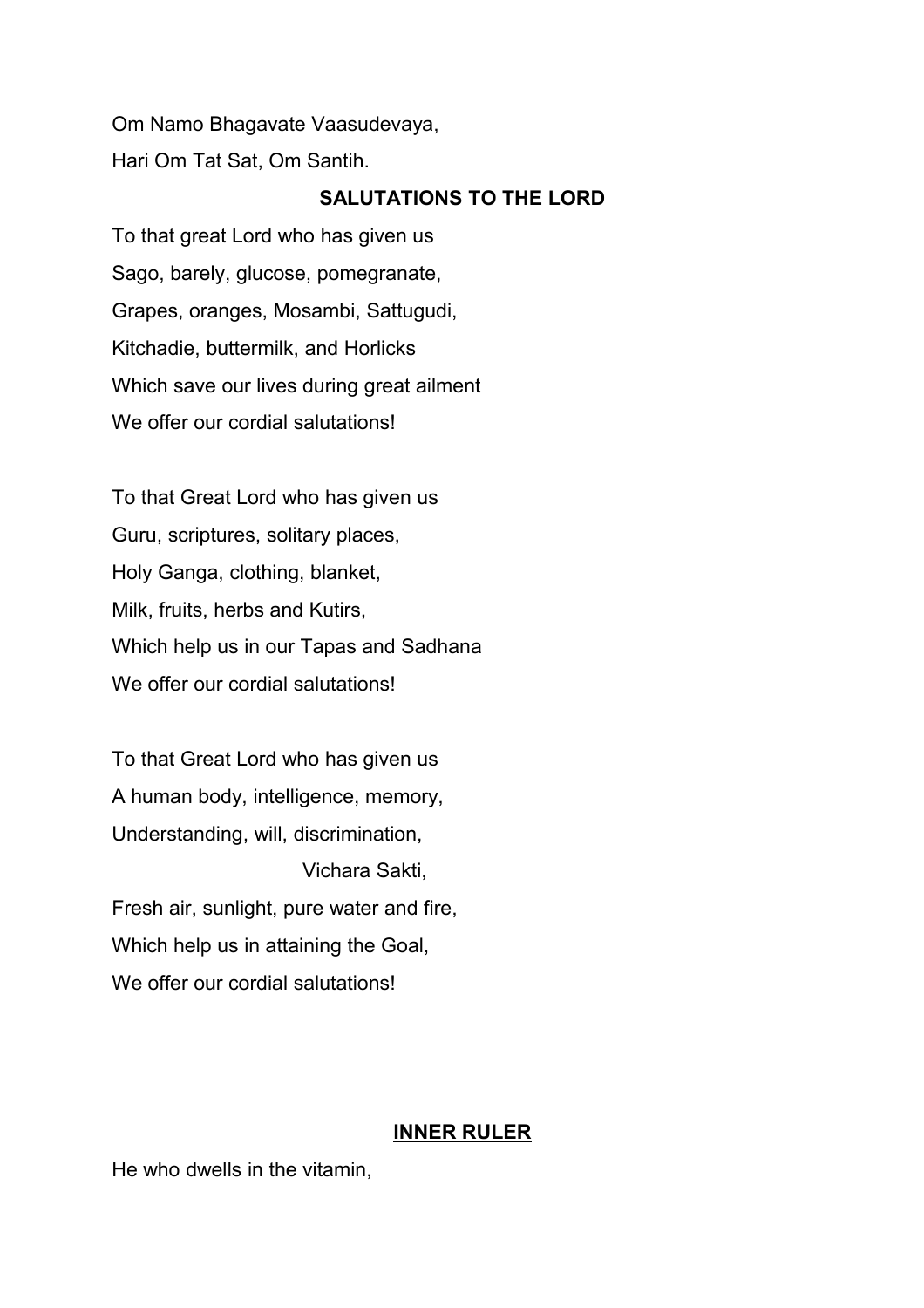He who is within the vitamin; Whom the vitamin does not know, Whose body the vitamin is, Who rules the vitamin from within,— Is thy own Self, Inner Ruler Immortal. He who dwells in the protein, He who is within the protein; Whom the protein does not know, Whose body the protein is, Who rules the protein from within, Is thy own Self, Inner Ruler, Immortal. He who dwells in the carbohydrate, He who is within the carbohydrate, Whom the carbohydrate does not know, Whose body the carbohydrate is, Who rules the carbohydrate from within, Is thy own Self, Inner Ruler, Immortal.

#### **BODY-TEMPLE**

This body is a temple of God: The Lord is the Proprietor of this temple,

He is the Indweller.

It is an instrument for God-realisation,

Therefore it should be kept healthy and strong.

It is a wonderful engine— The digestion of food, the pumping of blood, The secretion and excretion, The functions of brain, liver, heart, Kidneys, and lungs are marvellous.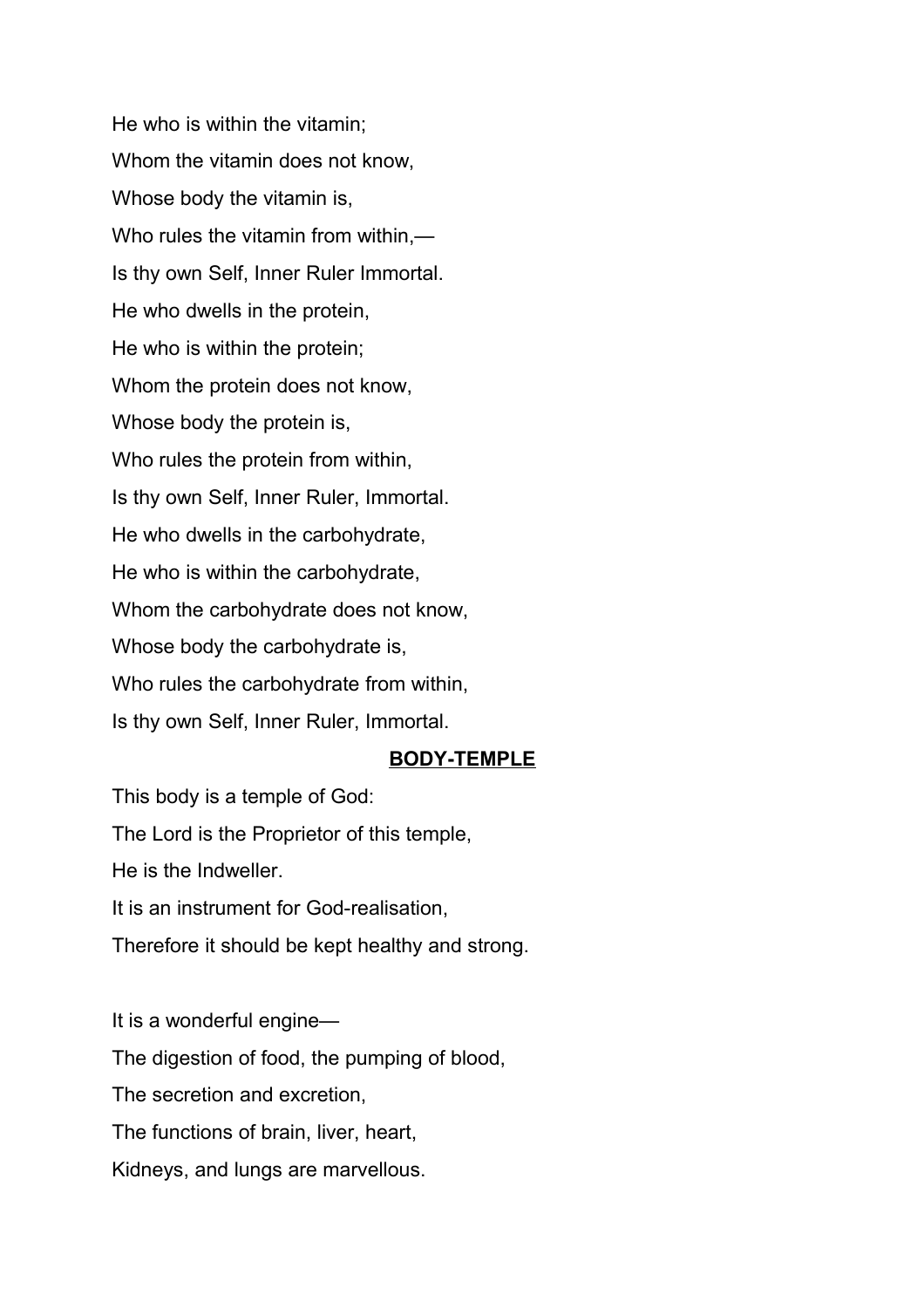Food supplies materials For growth, maintenance and repair, Food supplies energy and heat; The proteins are the tissue-builders, The Prana builds the tissues, Vitamins are the life-giving substances, Carbohydrates and fats generate energy, Minerals are body-building materials.

### **MOST PERFECT FOOD**

You cannot live on bread alone, You cannot live on dhal and milk alone, You cannot live on fruits and vegetables alone, You cannot live on vitamin extracts alone, But you can live on the Name of God alone; You can attain Immortality through the Lord's Name.

The Name is the most powerful food, The Name is the food of all foods, The Name is the most well-balanced diet. The food Name is available at all times: This is the most potent, cheapest and best; This Name has immortalised Prahalad and Dhruva, It was food and drink to Mira and Tulasidas.

Sivananda says: There is neither control nor famine for this,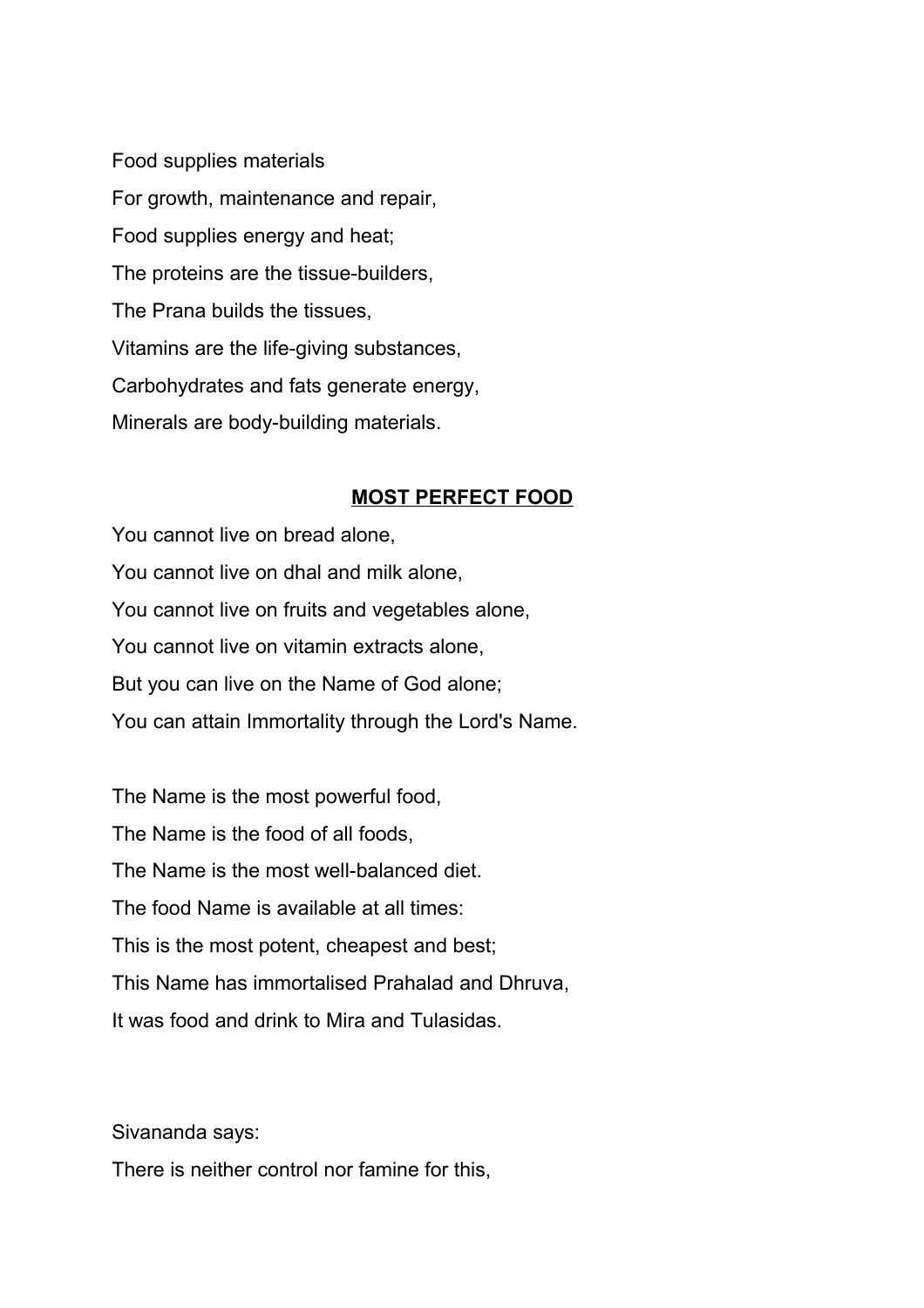Say "Good bye" to all food controllers—

Turn your mind towards the Supreme Controller;

Eat this celestial food freely

And be blissful for ever.

## **CURRENTS OF VEGETARIANISM**

## **The Importance of Vegetarian Diet\***

The noble understanding that underlies the practice of vegetarianism is the fine fruit of enlightened thinking: it is an active evidence of the growing purity of the nature of the individuals practising it, and a sign of the operation in their lives, of the endearing, extra-social, and unifying characteristics that are conducive to spiritual realisation. The practice of the broad-based vegetarianism, leads the consciousness of man into an intimate experience of the divine foundations of all forms of life: it is this experience alone that can become the bedrock of world unity, world-harmony, world-happiness and world-progress.

Without this form of cultural understanding and this deep experience of the very fundamental movements of existence by individuals, all efforts, endeavours and pompous intentions and plans for a realisation of the universal brotherhood and all those ideals that one generally hears of these days, would be abortive. Therefore, it is the privilege of everyone connected with the World Vegetarian Congress, to put in strenuous efforts to make the Vegetarian Movement a mighty cultural force in the contemporary world. The World Vegetarian Congress commands the cultural consent of the awakened opinion of all man-kind, exerts a moral force on all the represented countries, and compels the attention of all those who have not yet associated themselves with the Vegetarian Movement.

The knowledge that the International Vegetarian Move-ment is one of the most chastening and elevating cultural cur-rents released into the contemporary world of many-sided life-activity, is a stimulating experience of a noble nature. The ideas, ideals and principles of action that form the foundation of this movement are in perfect consonance with those prevail-ing in the spiritual circles of the land of India. This fact lends the vegetarian movement an added strength and also gladdens everyone in India that this humanitarian trend would continue to move from strength to strength and one day envelop all humanity in the most joyous sentiments of profound reverence for all life, of a recognition of the oneness and sacredness of all existence, and thus make for deeper bases of universal brotherhood, love and progress.

If the machineries and measures of other world organisations and forms of effort, have shown themselves to be feeble to achieve the objective of world-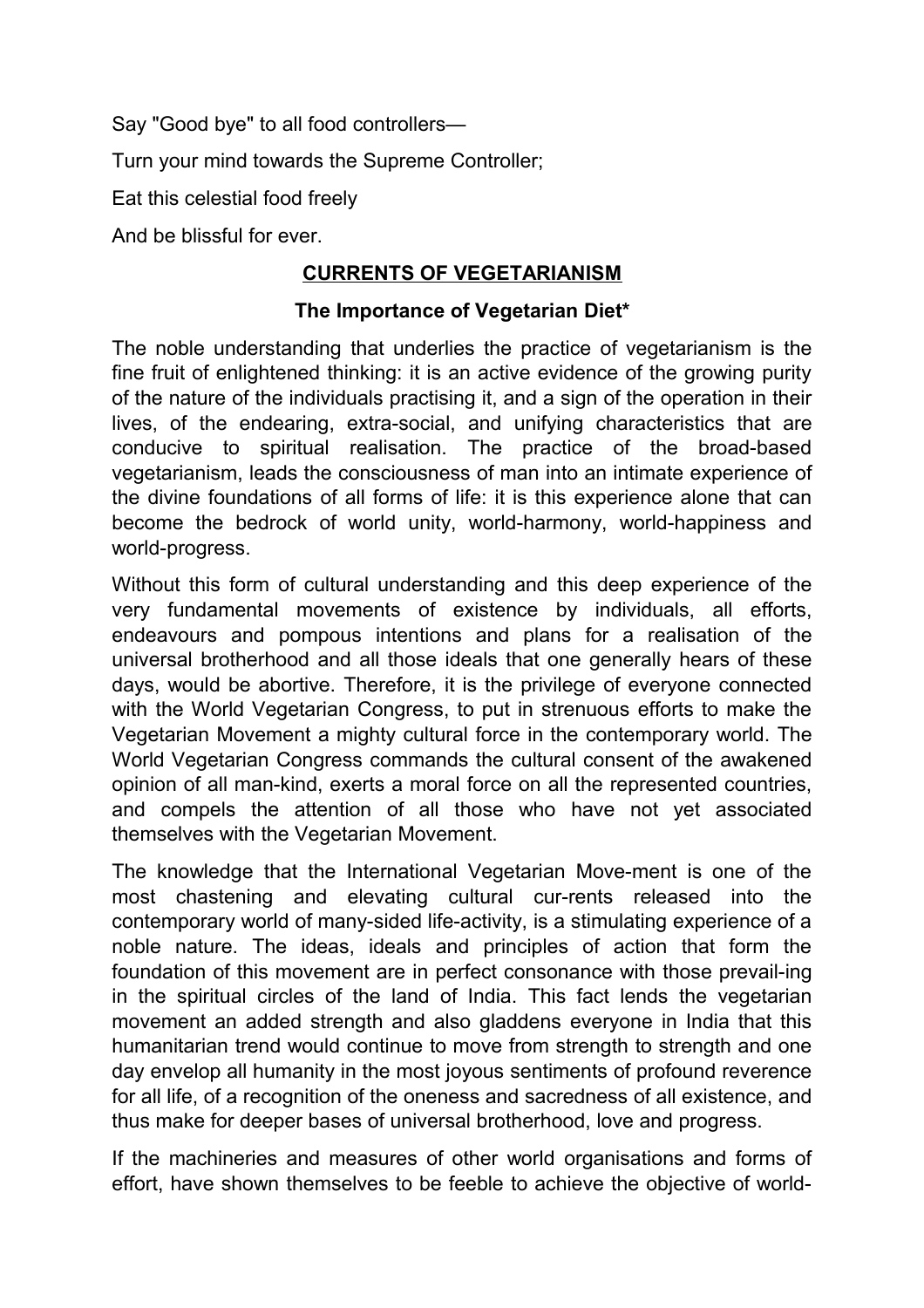unity, world-peace, and world-progress, in the absence of the contemporary and indispensable action of the spiritual forces, this vegetarian move-ment, with its members of larger affections, broad-views, liberal ideas, noble sentiments, elevated character, and genuine love for all that breathe, would prove with their growing activities, a mighty force contributing to such an achievement. Herein we find that vegetarianism is not an end in itself, but a powerful enlightened instrument for rendering the lives of individuals into cementing forces of goodness, into centres of exalted natures that radiate and diffuse help, love, service, peace and happiness into all forms of life.

Self-evident truths do not need to be emphatically shouted or substantiated by long argumentation. It is futile to get into hot disputes over this question of vegetarianism or to bring statistics in support of non-vegetarian diet. It is not within the reach of all to understand the finer points in connection with vegetarianism.

The most important reason for which the vegetarian diet is advocated and non-vegetarian diet condemned is because of their respective effects upon the ethical and the spiritual development of the human being. The consideration is not so much of merely physical and mental or intellectual development of the man. Man is more than just body and mind: he is essentially an ever-perfect, ever-pure and ever-free Spirit in his true inner nature. Human birth is given as an opportunity and a means to attain this sublime knowledge of his inner spiritual nature and to regain his Divinity. In this process, all grossness and animalistic tendencies have to be totally eliminated from the human personality. Non-vegetarian diet, which is gross and animal by its very nature, is a great hindrance to this process. Pure Sattvic diet is a great help to the refinement of the human nature. Vegetarian diet is a great factor in this. Ethical idealism and spiritual aspiration find place and flourish more easily in a pure Sattvic and refined nature. Hence the vital importance of eschewing gross animal diet and adopting a pure vegetarian diet. This is indispensable in the true interests of the noble inner culture of the man's being.

Ignorant people thoughtlessly wax eloquent in their advocacy of animal diet. They do not know about the important fact that man's nature is influenced by the diet that he takes. All foods are divided by our ancient men of wisdom into Sattvic, Rajasic or Tamasic. Animal diet belongs to the Rajasic and mostly to the Tamasic category. , Animal diet is not Sattvic. Sattvic diet is essential in the process of the ethical and spiritual culture of man. Vegetarian diet is mostly Sattvic. The subtle parts of the food material go to make up the mind of man. Tamasic diet produces Tamasic tendencies in man. Onion and garlic are extremely Tamasic. They are as bad as meat. There-fore, they are totally forbidden to those who wish for moral and spiritual growth. No doubt, animal diet may produce a strong Sandow or a dauntless soldier or a keen brainy scientist. But. In the Hindu view of life, the real value is placed upon the moral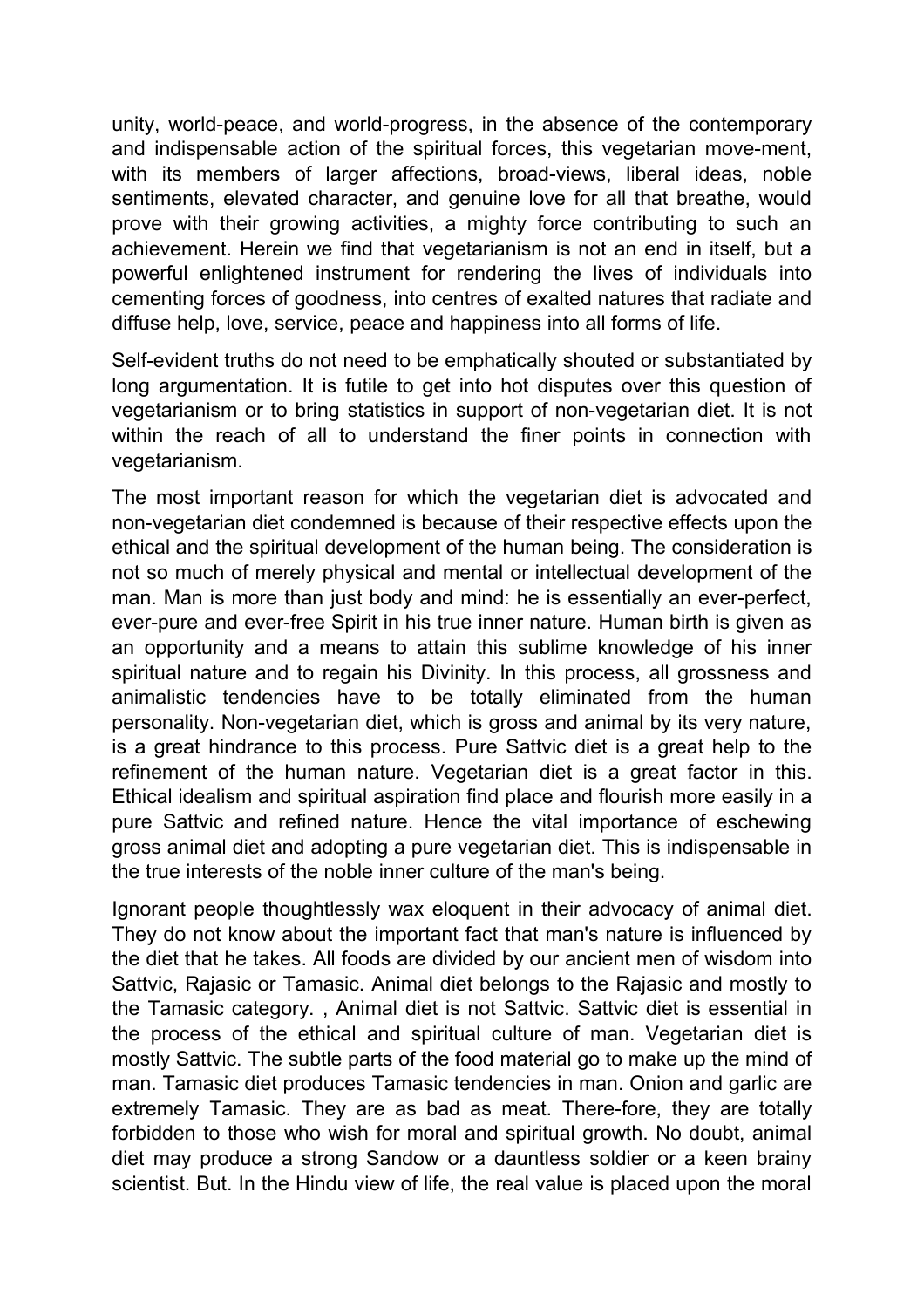and spiritual worth of the man. Moreover, flesh-eating involves the exercise of cruelty, which is not an elevating virtue. It is a bestial quality which degrades man. Cruelty is condemned by all great men. Thus the cruel slaughter of animals and the taking of innocent lives which flesh-eating entails makes it abhor-rent to all right thinking men and women all over the world. People who are slaves to flesh-eating habit cannot give up animal diet, because they have become confirmed and inveterate meat-eaters and hence they try to justify their habit by various arguments and statistics. One cannot change their ways merely by argumentation and disputation. Ultimately, it is only the force of personal example that has a strong effect upon the people around you.

Vegetarian diet has been acclaimed to be most conducive to spiritual and psychic advancement. It has been found that meat augments animal passion and decreases intellectual capacity. While it is true that meat-eating countries are physically active and strong, the same cannot be said of their spiritual attainments. Meat is not at all necessary for the keeping up of perfect health, vigour and vitality. On the contrary, it is highly deleterious to health; it brings in its train a host of ailments such as tapeworm, albuminuria and other diseases of the kidneys. Vegetarians keep up sound health till old age. It is a fact known to doctors that patients who are put on a regimen of vegetable diet, convalesce quickly. Killing of animals for food is a great blunder and the mentality it engenders is fraught with potential dangers for the life of humanity; a recognition of which made George Bernard Shaw say that as long as men torture and slay animals and eat their flesh we shall have war. Pythagoras says: "Beware, 0 mortals, of defiling your bodies with sinful food! There are cereals, there are fruit-trees bending their branches down by their weight, and luxurious grapes on the vines. There are sweet vegetables and herbs which the flame can render palatable and mellow. Nor are you denied milk, nor honey, fragrant of the aroma of the thyme flower. The bountiful earth offers you an abundance of pure food and provides for meals obtainable without slaughter and bloodshed."

Diet has intimate connection with the mind. Mind is formed out of the subtlest portion of food. Sage Uddalaka instructs his son Svetaketu: "Food, when consumed, becomes threefold: the gross particles become excrement, the middling ones flesh and the fine one the mind. My child, when curd is churned, its fine particles which rise upwards, form butter. Thus, my child, when food is consumed, the fine particles which rise upwards form the mind. Hence 'verily the mind is food." Again we find in the Chhandogya Upanishad: "By the purity of food one be-comes purified in his inner nature; by the purification of his inner nature he verily gets memory of the Self; and by the attainment of the memory of the self all the ties and attachments are severed."

# **VEGETARIANISM AND THE HINDU VIEW OF LIFE**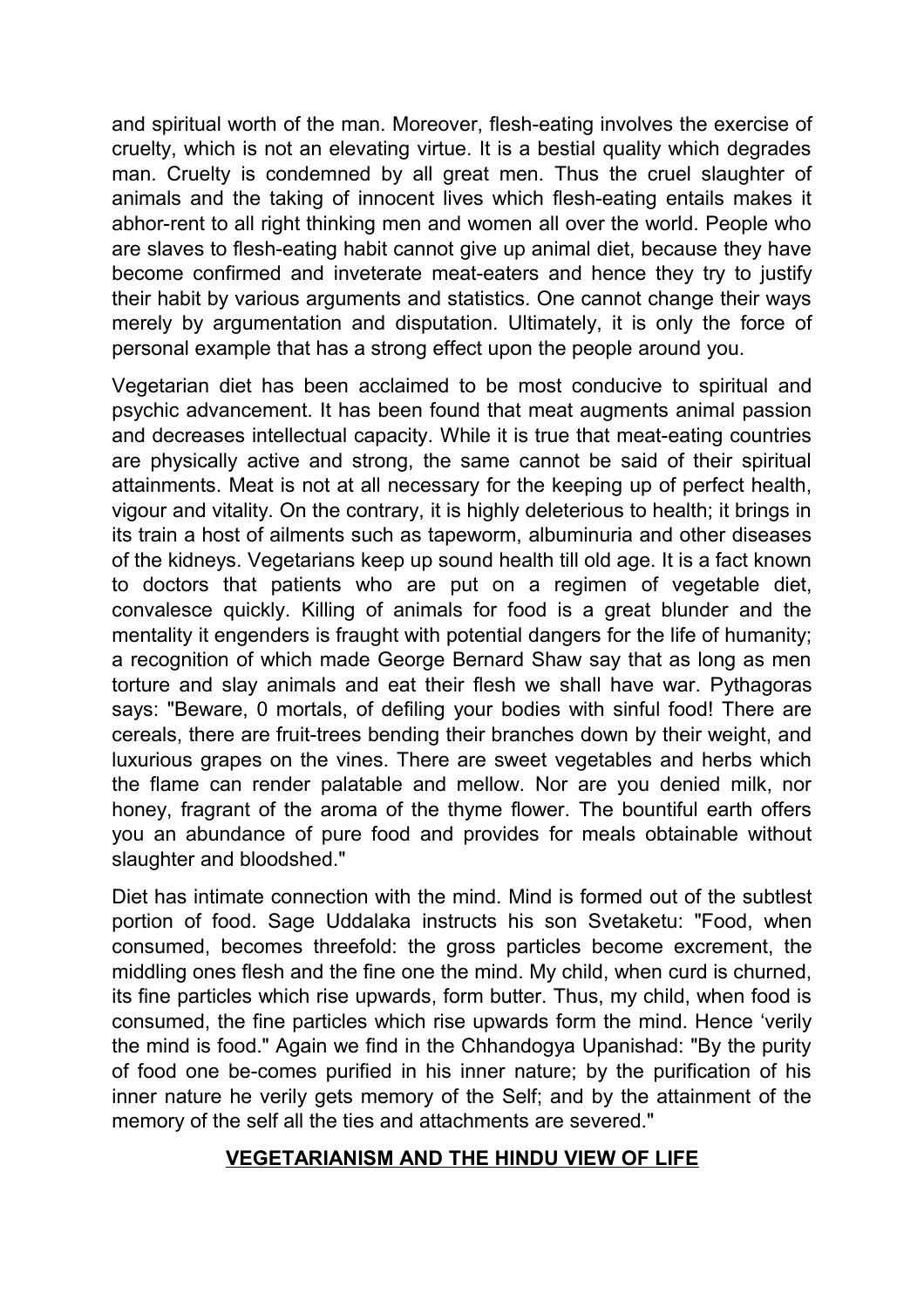Self-evident truths do not need to be emphatically shouted or substantiated by long argumentation. It is futile to get into hot disputes over this question of vegetarianism or to bring out statistics in support of non-vegetarian diet. It is not within the reach of all to understand the finer points in connection with vegetarianism. The most important reason for which the vegetarian diet is advocated and non-vegetarian diet condemned is because of their respective effects upon the ethical and spiritual development of the human individual. The consideration is not so much of merely physical and mental or intellectual development of man.

Man is more than just body and mind; he is essentially an ever-perfect, everpure and ever-free Spirit in his true inner nature. Human birth is given as an opportunity and a means to attain this sublime knowledge of his inner spiritual nature, and to regain his Divinity. In this process, all grossness and animalistic tendencies have to be totally eliminated from the human personality. Nonvegetarian diet, diet which is gross and animal by its very nature, is a hindrance to this process. Pure Sattvic diet is a great help to the refinement of the human nature. Vegetarian diet is a great factor in this. Ethical idealism and spiritual aspiration find place and flourish more easily in a pure Sattvic and refined nature. Hence the vital importance of eschewing gross animal diet and adopting a pure vegetarian diet. This is indispensable in the true interests of the noble inner culture of the man's being.

Ignorant people thoughtlessly wax eloquent in their advocacy of animal diet. They do not know about the important fact that man's nature is influenced by the food that he takes. All foods are divided by our ancient men of wisdom into Sattvic, Rajasic or Tamasic. Animal diet belongs to the Rajasic and mostly to the Tamasic category. Animal diet is not Sattvic; diet is essential in the process of the ethical and spiritual culture of man. Vegetarian diet is mostly Sattvic. The subtle part of the food material goes to make up the mind of man. Tamasic diet produces Tamasic tendencies in man; therefore, they are forbidden to those who wish for moral and spiritual growth. In the Hindu view of life, the real value is placed upon the moral and spiritual worth of man; and vegetarianism is the foundation of all noblest thinking, psychic advancement and spiritual development.

## **ANCIENT INDIAN ANALYSIS**

The chemical components of different Foods, vibrate at varying rates; each particle of food is a mass of energy; the in-take of certain foodstuffs sets up discordant vibrations in the physical body which throw the mind into a state of oscillation disequilibrium. Concentration of mind is rendered difficult and high thinking is disturbed because elevating thoughts imply fine vibrations. The intimate relation between food and mind, the decisive influence that diet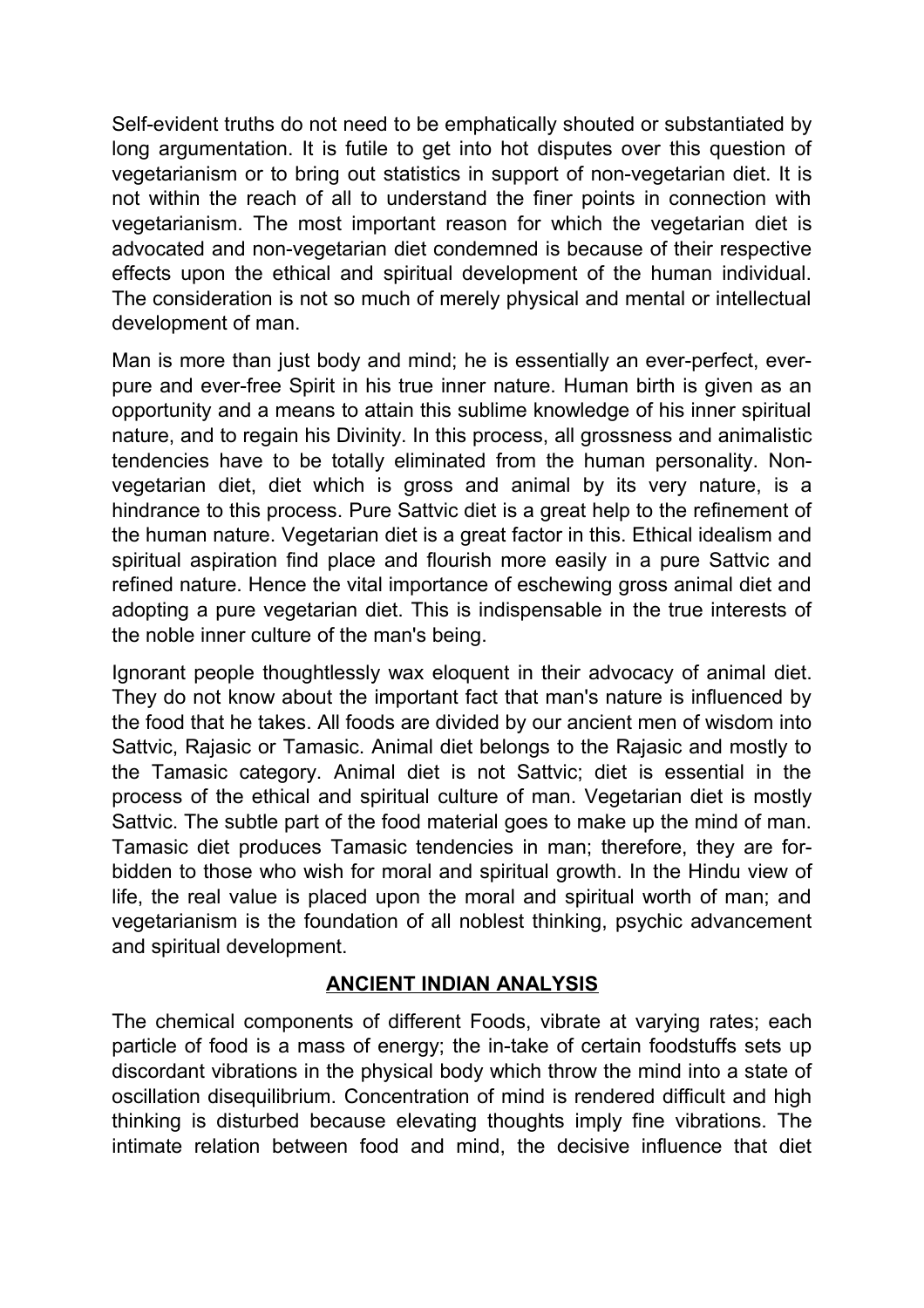exercises upon the mind, renders the purity of food an invariable adjunct to all psychological maturity and spiritual development.

A diet that is wholly conducive to the practice of noblest thinking and moral and spiritual progress is called Sattvic or Yogic diet. Diet is of three kinds, viz., Sattvic diet, Rajasic diet and Tamasic diet. Milk, barley, wheat, cereals, butter, cheese, tomatoes, honey, dates, fruits, almonds and sugar-candy are all Sattvic foodstuffs. They render the mind pure and calm and play a very important part in the practices of spiritual aspirant, in the mental development of the student and in the personality-power of the leaders of mankind. Fish, eggs, meat, salt, chillies and asafoetida are Rajasic foodstuffs; they excite passion and make the mind restless, unsteady and uncontrollable. Beef, wine, garlic, onions and tobacco are Tamasic foodstuffs. They exercise a very unwholesome influence on the human mind and fill it with emotions of anger, darkness and inertia.

In the Bhagavad Gita, Lord Krishna says to Arjuna, "The food which is dear to each is threefold. The foods which in-crease vitality, energy, vigour, health and joy and which are delicious, bland, substantial and agreeable are dear to the pure. The passionate persons desire foods that are bitter, sour, sa-line, excessively hot, pungent, dry and burning, and which produce pain, grief and disease. The food which is stale, tasteless; putrid, rotten, and impure, is dear to the Tamasic."

Mind is formed of the subtler portion of food; if the food is impure, the mind also becomes impure in its workings. This is the dictum both of the ancient sages of India and of the modern psychologists. Sage Uddalaka instructed his son Svetaketu, thus: "Food, when consumed becomes threefold: the gross particles become excrement, the middling ones flesh and the fine ones the mind. My child, when curd is churned, its fine particles which rise upwards form butter. Thus, my child, when food is consumed, the fine particles which rise upwards form the mind. Hence verily the mind is food." Again you will find in the Chhandogya Upanishad: "By the purity of food, one be-comes purified in his inner nature; by the purification of his inner nature; he verily gets memory of the Self, the spiritual Reality within him; and by the attainment of the memory of the Self, all ties and attachments and the consequent psychological limitations and emotional sufferings are severed."

Different foods produce different effects upon different compartments of the brain. For purposes of meditation and for high nobility of character, the food should be light, nutritious and Sattvic. Milk, fruits, almonds, butter, sugarcandy, green-gram, Bengal-gram soaked in water overnight, bread, etc., are all very helpful in the practice of meditation. Then, a kind of root available in abundance in the Himalayan regions, is very Sattvic. Tea and sugar should be used in moderation; it is better if one gives them up. Dried ginger-powder can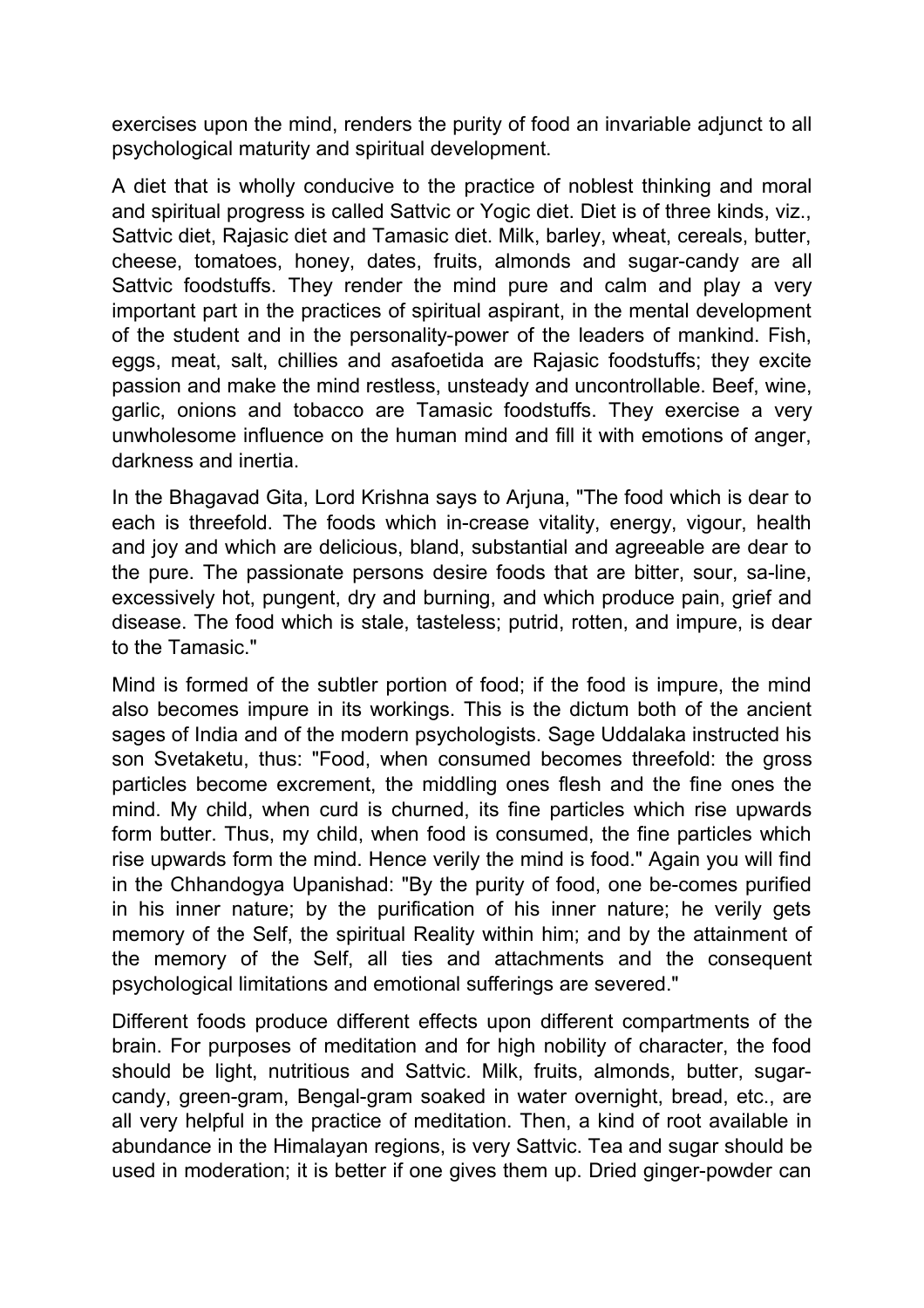be mixed with milk and taken frequently. Indian Yogins like this very much. Another health-giving stuff is myrobalan of the yellow variety which can be chewed now and then. In the Vagbhata's work it is represented as even superior to a nourishing mother. It takes care of the body better than a mother does. A mother gets annoyed with her child sometimes but myrobalan always keeps an even temperament which is characteristic of inanimate nature and preserves a cheerful composure and is enthusiastic in attending to the wellbeing of human individuals. It preserves semen and stops all nocturnal emissions. Potatoes boiled without salt or baked on fire are, also excellent food for those who are devoted to the practice of moral idealism and spiritual Sadhana.

That food does wield a tremendous influence on the mind, can be seen in everyday life around us. After a heavy, sumptuous, indigestible meal, it is very difficult to control the mind; it runs, wanders and jumps like an ape, all the time. Alcohol causes great excitement of the mind. What is needed is a wellbalanced diet, not a rich diet. A rich diet produces dis-eases of the liver, kidneys and pancreas. A well-balanced diet helps a man to grow, to turn out more work, increases his body-weight, and keeps up the efficiency, stamina and a high standard of vim and vigour. It is no unsound statement which asserts, "You are what you eat."

Vegetarian diet has been acclaimed to be the most conducive to idealistic thought-processes, moral development, psychic advancement and spiritual growth. It has been found that meat augments animal passions and decreases intellectual capacity. While it is true that meat-eating countries are physically more active and strong, the same cannot be said of their high moral, or even average spiritual attainments, much less of the refined quality of their mind, and temper. Meat is not at all necessary for the keeping up of perfect health, vigour and vitality; on the contrary, it is highly deleterious to health. It brings in its train a host of ailments such as tapeworm, albuminuria and other diseases of the kidneys. In large meat-eating countries cancer mortality is admittedly very high. Vegetarians keep up, as a rule, very sound health till old age.

Those who are intent on moral progress of the world and on personal spiritual development, should avoid all narcotics, coffee, tea, alcohol and smoke that stimulate the senses, make the mind giddy, and render the character turbid or less brilliant and sparkling. Our senses are compared to restive horses, and they become uncontrollable by taking narcotics and foodstuffs that stimulate the nervous mechanism of man and disturb the psychological equilibrium in human nature. And for those who really aspire after self-perfection, control of mind and success in Yoga, the avoidance of narcotics is indispensable.

Fruit diet exercises a marvellous influence upon the constitution of man. This is a natural diet. Fruits are tremendous energy-producers and help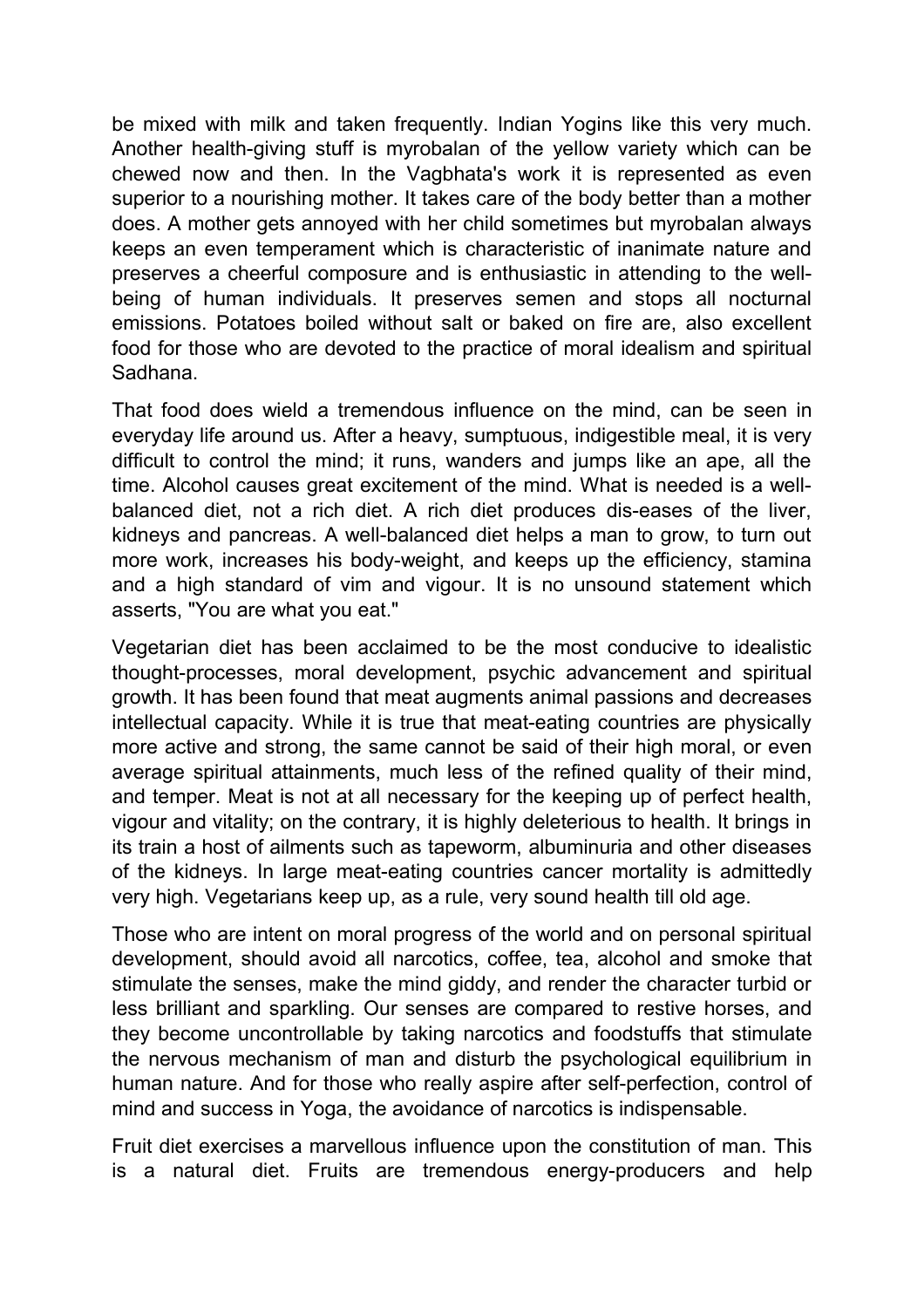concentration and meditation. Bar-ley, wheat, milk, ghee and honey promote longevity of life and increase power and stamina. Simple natural, nonstimulating, tissue-building, energy-producing, non-alcoholic food and drink will keep the mind calm, pure and help the student of Yoga in his practices and in the furtherance of his inner movement to-wards the final Aim and Goal of Life—Cosmic and Brahmic Consciousnesses. Gluttons and epicureans cannot dream of the achievement of purified nerves, a sane mentality, undisturbed sleep, high moral inclinations and leanings, and success in Yoga. Not others but one who takes moderate diet and regulates his diet, can become a Yogi. That is precisely why Lord Krishna says in the Sixth Chapter of the Bhagavad Gita: "Verily, Yoga is not for him who eateth too much, nor who abstaineth to excess, or who is too much addicted to sleep, nor even to wakefulness, 0 Arjuna! Yoga killeth out all pains for him who is regulated in eating and amusement, regulated in performing actions, regulated in sleeping and waking."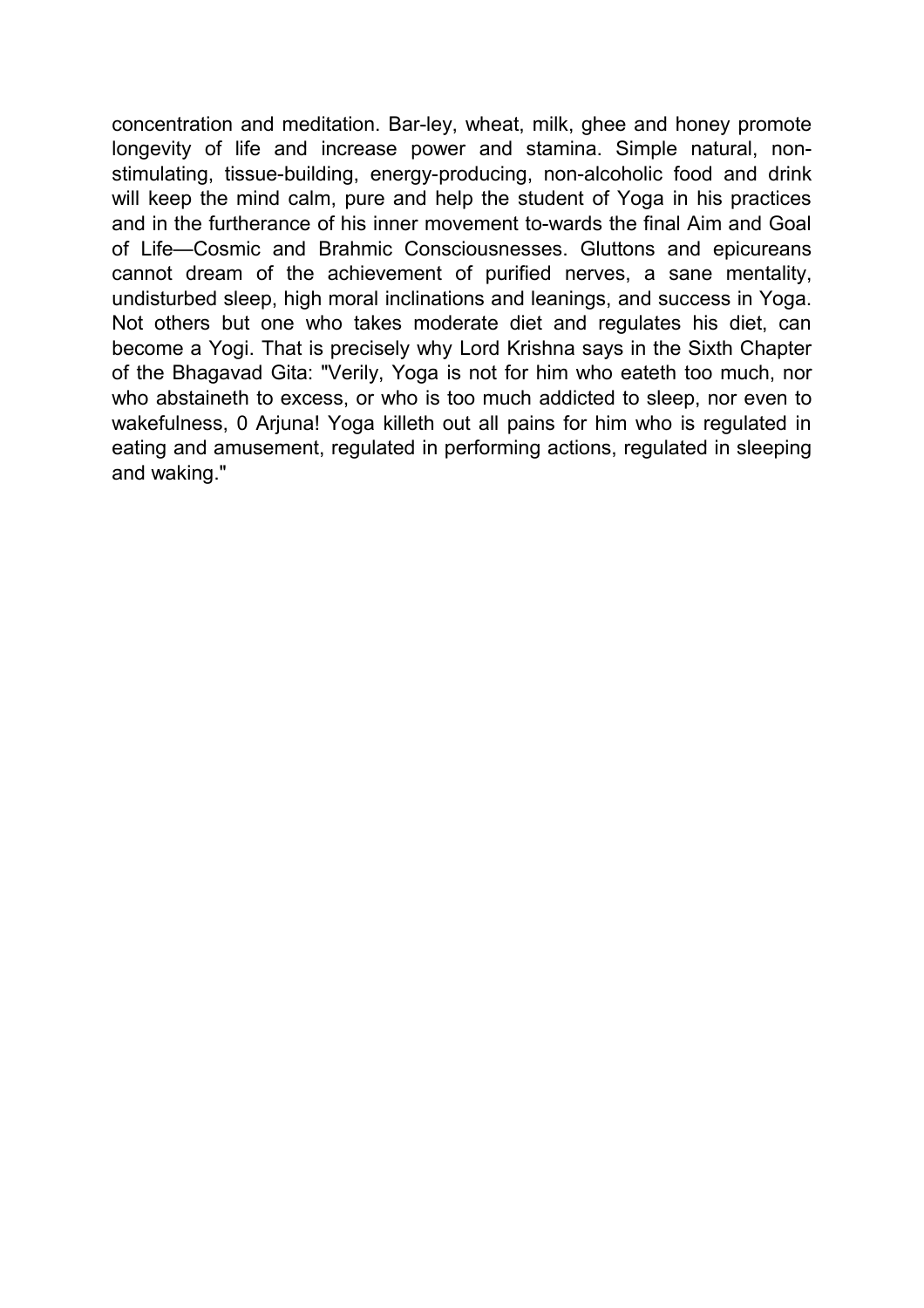## **Chapter 9**

## **HINTS ON HEALTH**

- 1. Be regular in your Japa, meditation, Kirtan, prayer, study of spiritual books, Vichara, etc. Rely on God. Surrender yourself to Him. See him in all. Always remember Him and feel His Presence within you. Pray to Him. Be cheerful always. Avoid all negative emotions like fear, anxiety, care, worry, anger, hatred, pride, jealousy, etc. Always entertain pure, divine thoughts. Cultivate the divine virtues mentioned in the Gita Chapter XVI—verses 1 to 3. Forget the body and identify your-self with the Atman. Practise Brahmacharya. Keep the body and mind ever engaged in useful occupation. Utilise the morn-ing and evening hours in divine contemplation.
- 2. Go to bed at 10 p.m. and get up at 4 a.m. Do not sleep in the day time, especially after the midday meal. When constipated, use enema or a mild laxative. In the morning take some exercises, Suryanamaskara, Asanas or walking, or swimming. Practise deep breathing for a few minutes in the early morning and evening hours in open air (long deep slow exhalation followed by rhythmical natural inhalation). Breathe through the nose only and never through the mouth. Live in wellventilated rooms. Use light clothes. Take a sunbath for a few minutes in the cool hours of the morning or evening,
- 3. Bathe in cold water early in the morning. Then vigorously rub the body with a dry rough towel. Drink a glass of water on rising from bed, and half an hour before going to bed, and freely at other times. Do not drink any water with food, but take a glassful an hour before and after food.
- 4. Do not sleep in the day time. While sleeping at night, do not cover your face. Sleep on your left side.
- 5. Avoid tea, coffee, liquors, smoking, condiments, spices, rich food, excess of sweets, fried articles. Eat only when you are really hungry. Do not eat between meals. Be a little hungry always. Do not eat for three hours after getting up from bed. Finish your evening meal three hours before sleeping. Take care of your teeth.
- 6. Remember God before and after a meal. Eat in a calm mood. Eat light Sattvic food moderately. Avoid too many combi-nations in a meal. Starches should not be combined with pro-tein or acid fruits. Masticate the food properly; eat slowly. After meal, sit in Vajrasana for at least 15 minutes and do pleasant contemplation on God, or do Japa mentally in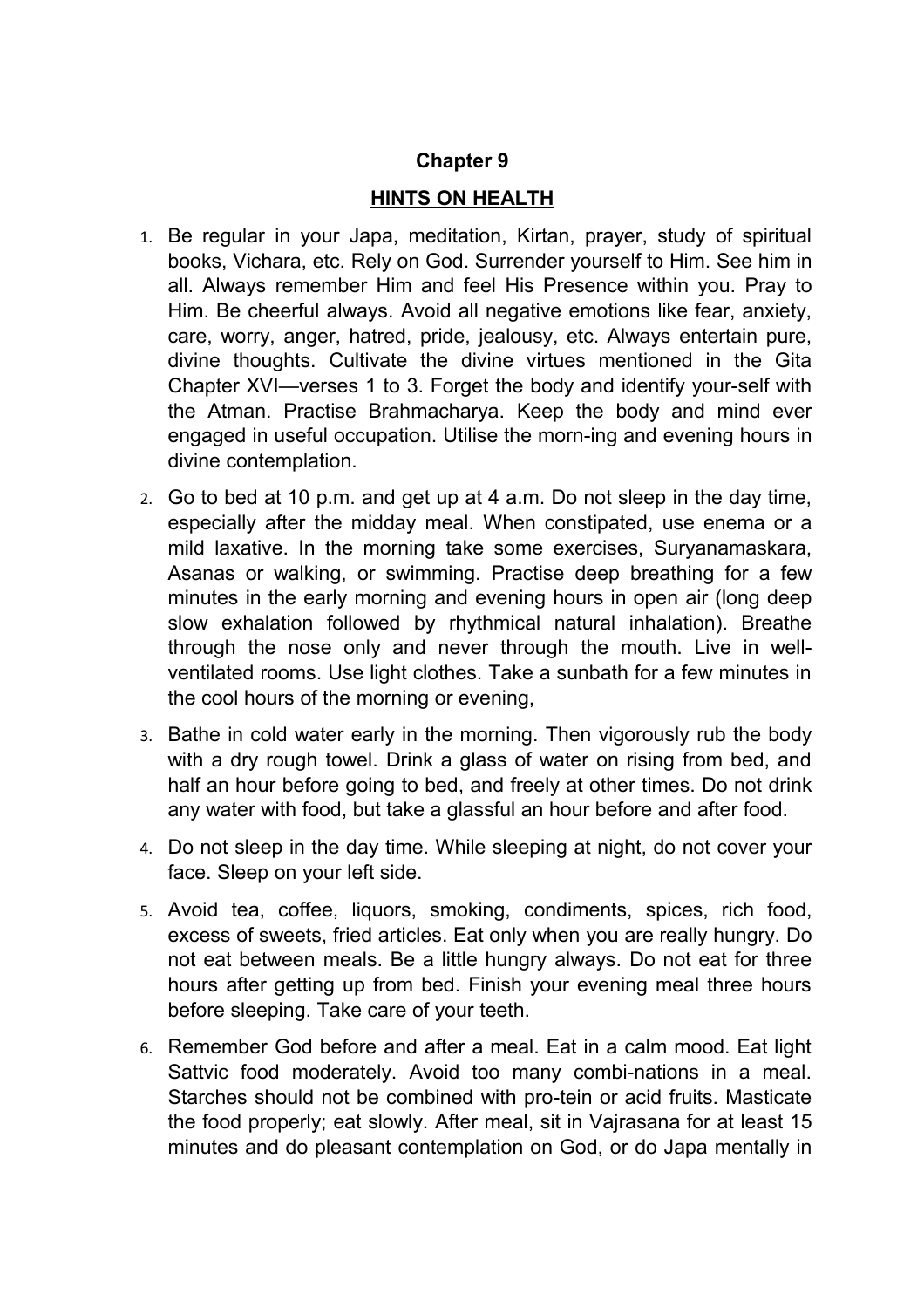a calm mood. Avoid all exertion (physical or mental) for at least half an hour before and after a meal.

- 7. Take as much as you can afford of Vegetables and fruits, especially spinach (palak), tomato, grapes, orange, lemon, plantain. Daily chew a few leaves of bael, bitter neem and Tulasi. A spoon of honey daily is good. Take sweet butter-milk; it is very cooling.
- 8. Have occasional fasts, partial and full. Have full fast on Ekadasi and partial fast on Amavasya and Purnima. Occasion-ally miss a meal, especially when you are not well or very much worried or tired. If possible, take only milk and fruits at night daily.

# **Health and Brahmacharya**

- 1. Many young men are troubled by wet-dreams (nocturnal emissions) and spermatorrhoea. This may be due to various causes like constipation, loaded stomach, irritating or wind-producing food, impure thoughts, and long self-abuse done in ignorance. This creates great fear in their minds. But, there is no cause for despair. Through dietetic discipline (mini-mum Sattvic diet), cultured habits, observing the principles of hygiene, perfect moral living, and pure thinking, this trouble can be eradicated.
- 2. First, purify the mind by cultivating devotion to God. Do Japa and meditation. Study spiritual books. Pray to God. Ob-serve Brahmacharya. Do not mix unnecessarily with women. See only the Divine Mother in them. Develop Atmabhava in all. Avoid cinemas, novels, newspapers, bad company, evil talks, etc. Always keep the body and mind engaged in some useful work. Do not brood over the disease too much. It will pass off. When bad thoughts appear in the mind, repeat the Name of God and pray to him. Feel: 'I am getting better now by God's Grace.'
- 3. Get up at 4 a.m. and do Japa and meditation. Also do this before sleeping at 10 p.m. Before going to bed answer the calls of nature. Sleep on the left side. In acute cases sleep on the back until recovery. The evening meal should be light and eaten very early. If possible take milk and fruits only before 7 p.m. No solid or liquid should be taken after sunset. When you take milk, mix ginger essence in it or boil crushed ginger with milk before taking.
- 4. Always wear a langoti or kowpeen.
- 5. Give up tea, coffee, all nerve-irritants like too much chil-lies, too much salt, and spices, onions and garlic, excess of sweets and hot stuff, and condiments. Take a light Sattvic diet. Fast on Ekadasi.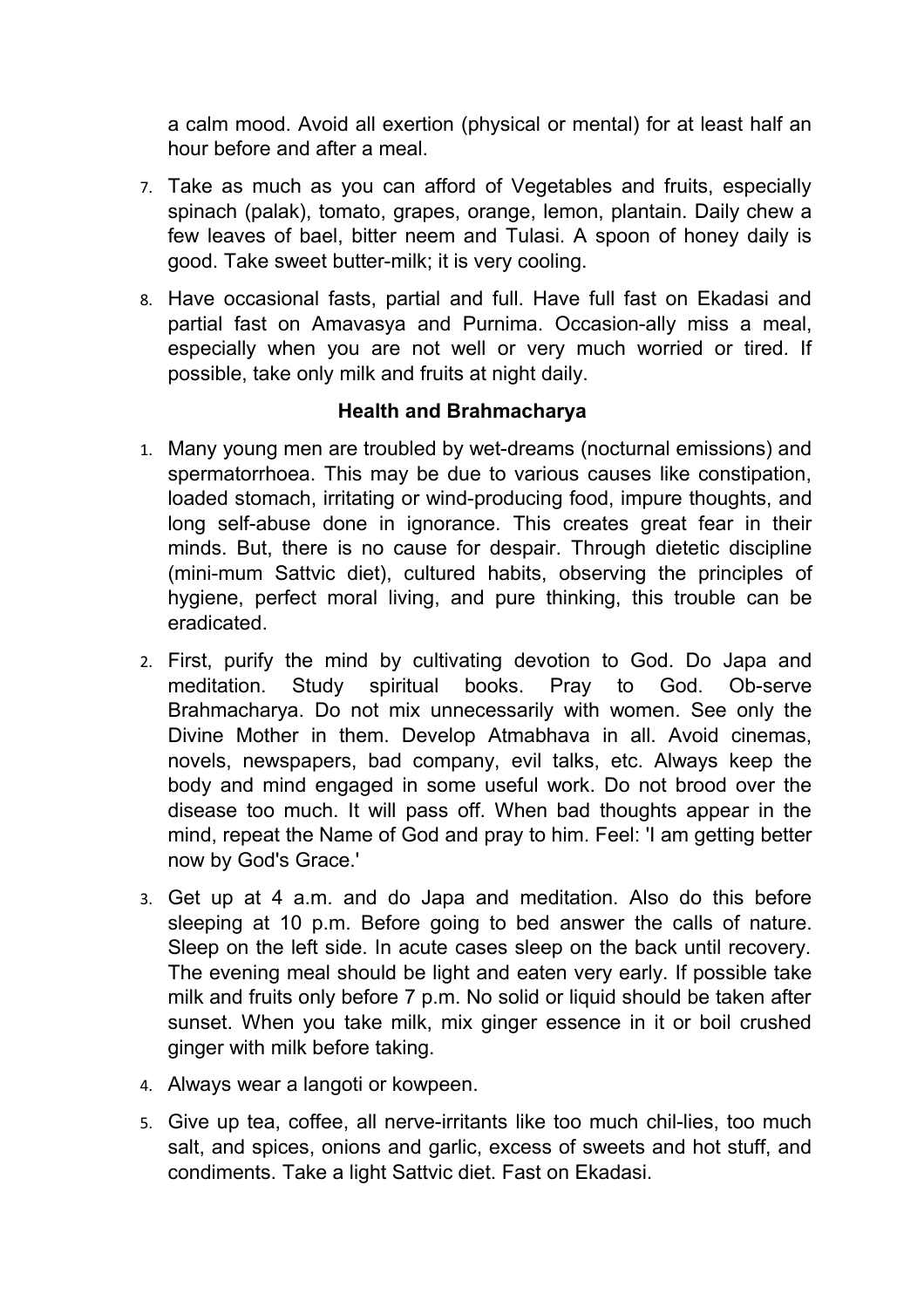- 6. Have a plunge bath in cold water in the morning. If pos-sible take a cold bath before evening food also.
- 7. Never stop the urge to answer calls of nature.
- 8. Observe the rules of right living. Perform the following Asanas: Sirshasana, Sarvangasana, Siddhasana, Paschimottanasana, Yoga Mudra and Bhujangasana. Also do Uddiyana and Nauli. Practise deepbreathing for a few min-utes. Take sun baths in the cool hours. Walk in the sun. Do Suryanamaskara. Run. Swim. Take part in games. For ten min-utes daily take hip bath (by sitting in a tub of water and keeping legs outside the tub or standing in a tank, lake or river up to the navel).
- 9. You may begin the treatment in the following manner: Fast for a day taking only diluted juice of lemon or orange. For one week, live on fruits only. For the next week take only milk and fruits. Then have your usual midday meal and in the night take milk and fruits before sunset. Daily enema must be taken during the above treatment, i.e., when living on milk and fruits diet.
- 10. Take 2 grains of camphor in 2 ounces of milk in the evening or before going to bed.

May the Divine splendour shine in your face! May the Lord bless you with health and long life, peace, prosperity and Kaivalya!

#### **Cold**

1. Avoid indigestion and overeating.

- 2. Take long brisk walks.
- 3. Use enema.

4. In empty stomach, twice daily, take the juice of a lemon in warm water with honey.

5. In lieu of the evening meal, take milk and fruits. To the milk add ginger powder.

6. Drink Tulasi decoction prepared as follows: Boil little ginger, pepper, Tulasi leaves in a glassful of water. Strain, add little milk and a little sugar.

# **Dyspepsia or Indigestion**

A large number of men and women suffer from this dis-ease. They should observe the following instructions to great advantage.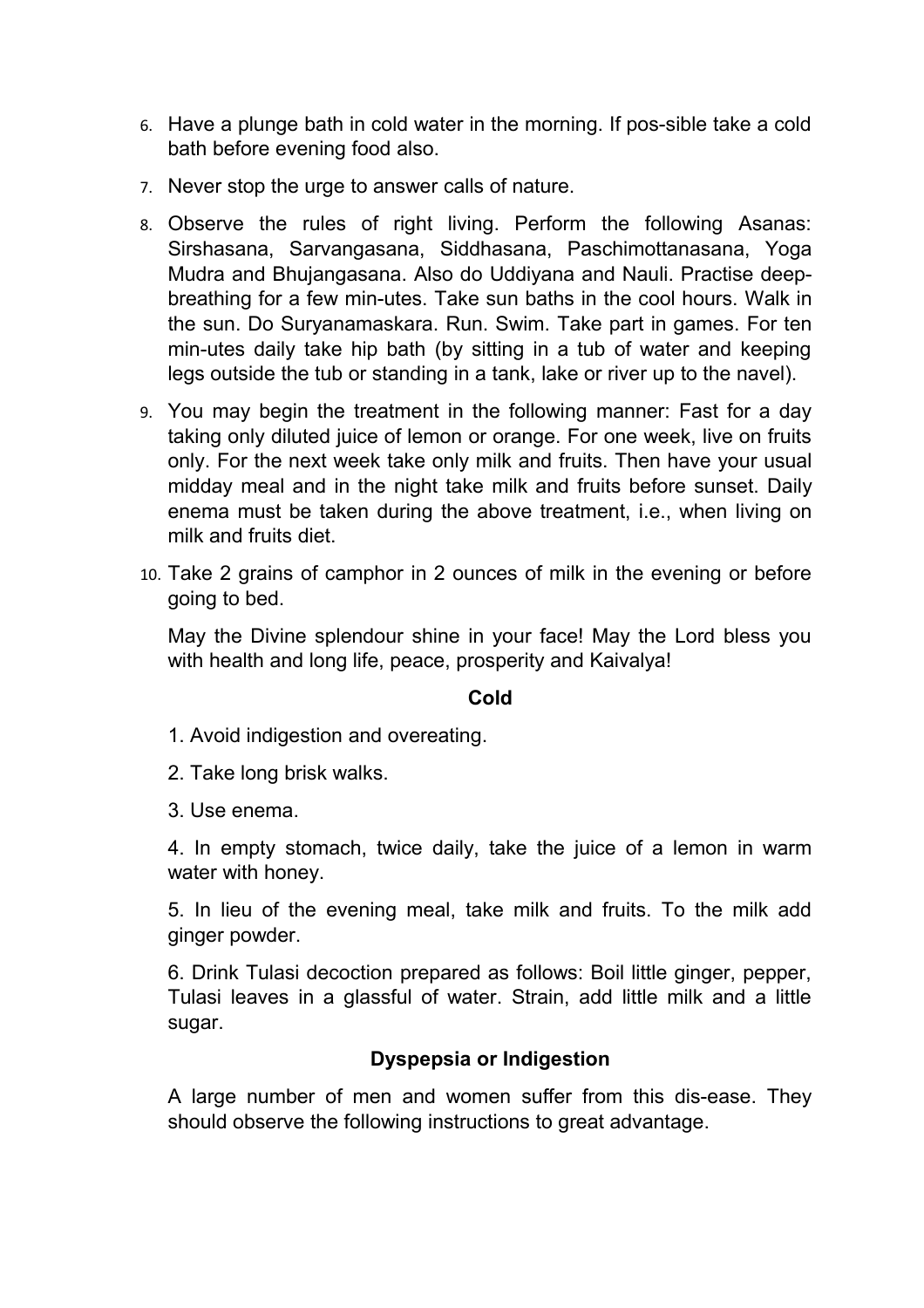Repeat the Name of God and sing Kirtan several times a day. Pray to Him. Remember Him constantly. Be cheerful al-ways. Avoid depression of mind, cares, anxieties and worries. Do not sleep in day time, especially after a meal. Take care of your teeth. Remove constipation by the occasional use of enema or mild laxative. Just before or after a meal, avoid all exertion physical or mental. Relax at least for half an hour. After a meal sit in Vajrasana (Muslim Prayer pose) for at least 15 minutes and do some pleasant reading or contemplation or have Mantra-writing. Long, brisk walks in the evening, exercises and Suryanamaskaras in the morning are good. Take sun-bath for a few minutes in the cool hours (6 to 9 a.m. or 4 to 6 p.m.). Do deep-breathing for three minutes at least often in the day.

Give up smoking. Eat when you are hungry. Do not eat anything between meal. Do not drink water or any other liquid with a meal. Before and 'after a meal remember God. Eat slowly in a calm mood, chew properly, and observe Mauna, while eat-ing. Eat moderately. There should be no feeling of heaviness after a meal. Avoid many combinations of food. Drink a glass of water one hour before and one hour after a meal, on waking up and ongoing to bed. Drink water freely at other times. Chew a few leaves (5-10) of bael, Tulasi and neem daily. Fast once a week or fortnight according to capacity. On the fasting day, drink plenty of water mixed with the juice of at least one lemon. Eat nothing before 9 a.m. and nothing after 7 p.m.

Avoid the following: Nuts, pastry, sweets, sugar puddings, onions, raw vegetables, puries and other fried articles, tea and coffee, pickles, spices and condiments, tinned foods, unripe fruits, cakes, chocolates, ice and iced drinks, and all foodstuffs producing biliousness.

Take the following: In the morning take lemon juice in warm water. Or, take a spoonful of the juice of ginger, added to a spoonful of honey and a spoonful of lemon-juice in a cup of water.

At noon take a light, simple, Sattvic diet. In the evening two or three hours before sleep, take milk and fruits. You can take plenty of buttermilk and lemon juice. Grapes and papaya fruits are very good.

Half an hour before meal, drink a cup lukewarm water. Just before the meal, take a little ginger with salt.

#### **How to Get Rid of Sleeplessness**

Do Japa and Kirtan for at least half an hour before you go to bed? Rely on God. Do total self-surrender unto Him. Be regular in your daily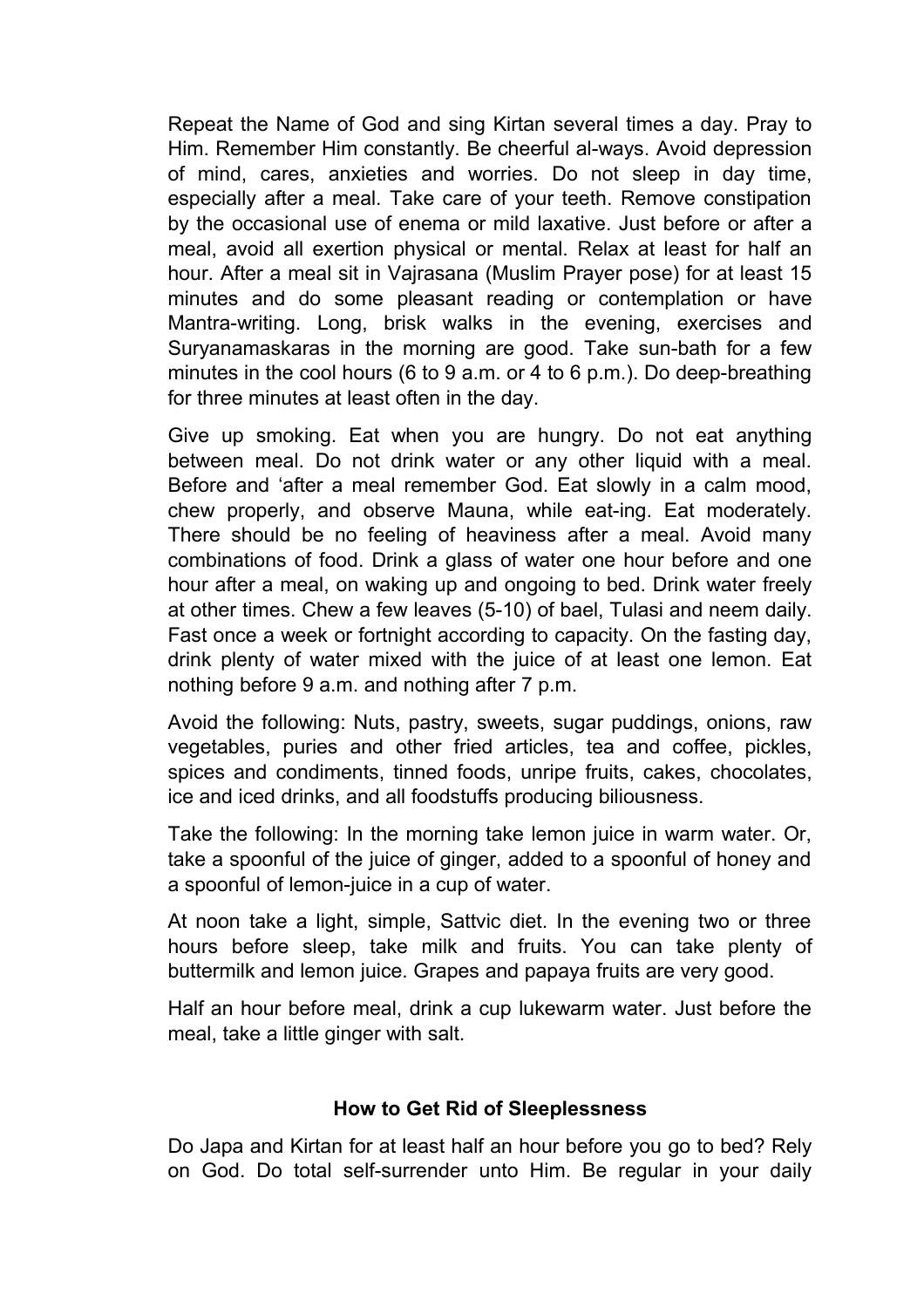Sadhana. Be cheerful. Smile always. Give up worrying habit, agitation of all sorts and anger. Give up heated debates. Do not read exciting stories, novels or other vulgar literature. Talk a little; mix a little. Reduce your wants. Annihilate desires. Avoid overwork; avoid intense brainwork, especially before you go to bed.

Avoid overeating and indigestion. Give up tea and coffee, liquor, all intoxicants, smoking; give up also foods that irritate your stomach and intestines.

Do not eat anything after 7 p.m. except for a cup of hot milk or hot Horlicks or Sanatogen at bed-time. Take your principal meal at noon. At 5 p.m. take a cup of hot milk and fruits.

Before going to bed, give a hot-water-bath to the feet for ten minutes or give hot mustard foot-bath, or walk at least a mile. Use light bed clothes. Keep no light in the bedroom; or use a green chimney.

Before you go to bed, read spiritual books, write Mantra, do Japa and Kirtan. Perform deep-breathing for ten minutes before sleep. Lie down quietly, relax body and mind and do si-lent Japa. Sleep will come. Sleep must come. Have this firm conviction in your mind.

Perform the following Asanas daily in the morning and in the evening. Sarvangasana, Bhujangasana, Salabhasana,

Dhanurasana, mild Sukha-Purvaka Pranayama with Pranava Japa.

You may take the following Bio-chemical medicines, if your insomnia is acute: (1) Ferrum Phos 6x in the morning, (2) Natrum Phos 6x at noon; (3) Kali Phos 6x at night.

Regular meditation on God, in the morning and in the evening, is the panacea for sleeplessness.

#### **Eye Treatment**

1. General: Improve general health. Avoid emotion and mental strain. Relax thoroughly before sleep. Practise deep breathing. Take hip-bath or use abdominal wet-packs for 15 minutes daily. Take oil bath. Apply 'Brahmi-Amla Oil' on the head. Do not read immediately after food. Avoid constipation. Use enema. Observe the rules of health. (See my book 'Health and Happiness').

2. Diet: Avoid tea, coffee, condiments. Have occasional fasts. Take more vegetables, thin butter milk, fruits and milk.

3. Eye Exercises: (i) Cultivate the habit of blinking frequently. (ii) Do Trataka (gazing) gently in the early morning sun before the rays emanate, for a few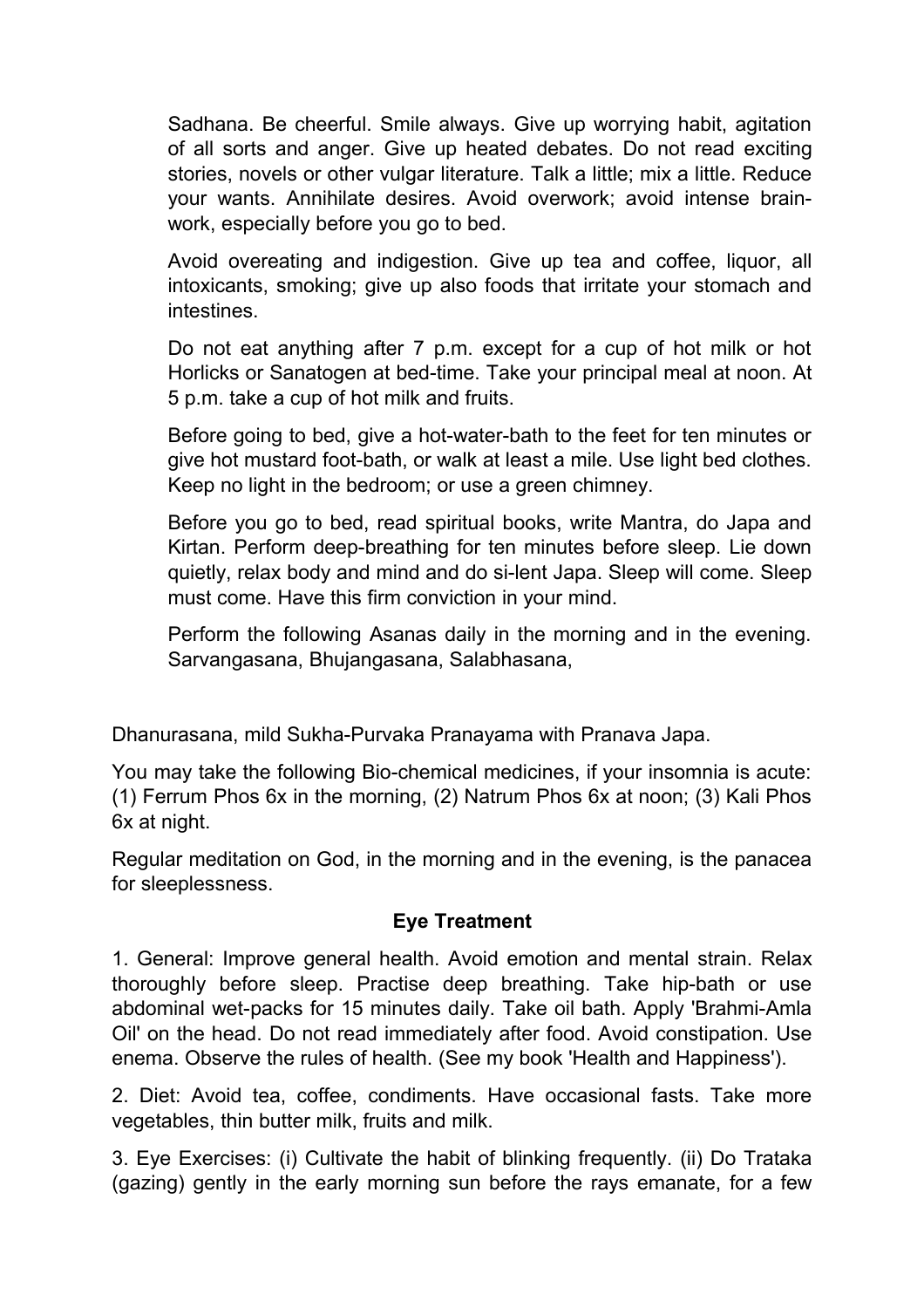seconds. Then close the eyes. This will steady the mind and remove all ocular ailments. Gaze with open eyes through a green leaf daily for 5 or 10 minutes. After gazing is over have the eye bath. Dash cold water into the eyes with the hand. (iii) Solar eye-bath. Stand before the sun in the early morning. Look at the sun with open eyes for a few seconds. Then close the eyes, come to the shade and palm the eyes. This will remove all sorts of eye diseases.

How to Reduce Obesity (Excess Fat)

1. Asanas: Perform the following Asanas: Padahasthasana, Paschimottanasana, Salabhasana. If possible, do the following also: Sarvangasana, Matsyasana, Halasana, Bhujangasana, Dhanurasana, Trikonasana, etc. Refer to my book 'Yoga Asanas'.

Take light exercises, long brisk walk (run a few yards). Practise deep breathing.

(Note: In advanced case, the Asanas should be practised gradually. Do not strain yourself. Sirshasana should not be done in the beginning.)

- 2. Diet: (a) Avoid excess of fat in the form of cream, butter, ghee, thick curds, thick milk, excess of starch, sweets, buttered toast, savoury sandwiches, extra salt at meals, dhal, grams (except moong), pumpkin, plantain. (b) Do not drink water with food. But drink one hour before or after food. Drink less water. (C) Fast on Ekadasi. Take saltless diet once a week. (d) Take plenty of green, leafy vegetables, fruit juices and thin butter-milk. Lettuce reduces obesity.
- 3. Home Medicine: In the morning, take a spoonful of honey and the juice of a lemon together in a cup of hot water. At night, take `Triphala' water (hot).

# **Treatment for Blood Pressure**

1. The cause is, besides other, excessive indulgence in: Tea, coffee, drinks, smoking. Avoid the cause.

2. Avoid the following also: Rich food, overeating, constipation, anxiety.

3. Take rest, relax. Have sufficient sleep—go to bed at 9 p.m. and get up at 4 a.m.

4. Take light exercise; walk a mile; practise deep breathing in the open air for 5 or 10 minutes.

5. Take hip-baths daily for five minutes.

6. Take warm bath daily.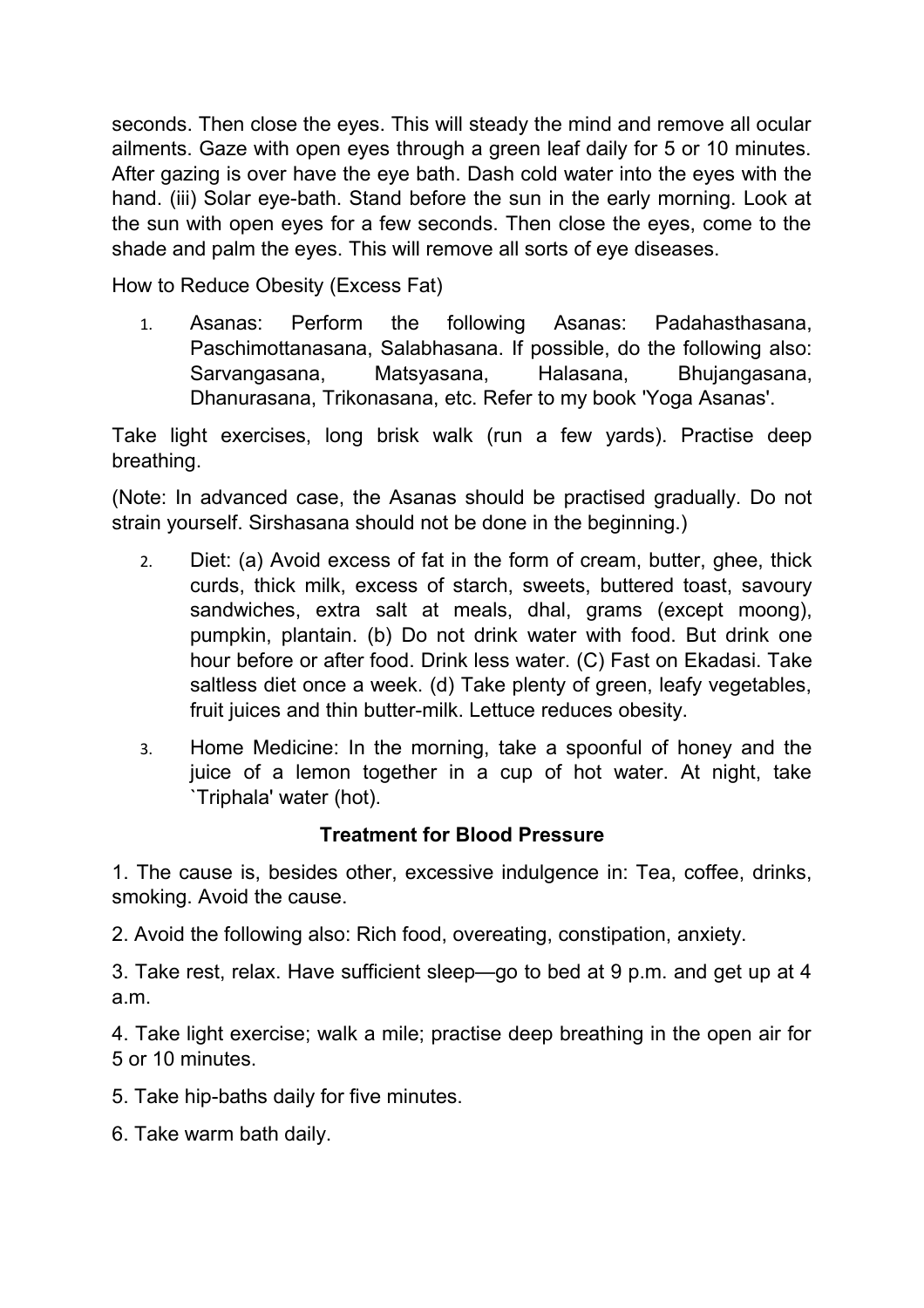7. In the morning, take juice of one lemon with a cup of water. Before going to bed take warm milk or warm water.

8. Fasting Cure: For a day fast on diluted lemon juice. For the next week live on fruits and milk. For the subsequent week, take the usual day meal, but at night take only milk and fruits. Then return to your normal diet. Take enema daily during the period of fasting.

## **Pyorrhoea**

1. General: Avoid indigestion, tobacco, too hot or too cold drinks, sweets. After each meal, and at bed time, clean teeth and gargle with dilute solution of common salt or lemon juice. Expose mouth to sun. Chew neem leaves and keep the juice in mouth for some time. Massage the gums with a good tooth powder or paste.

- 2. Diet: Take a nutritious diet—fruits, milk and vegetable.
- 3. Use cold pack on the abdomen.
- 4. If possible live on fruits and milk for a fortnight and use enema daily.
- 5. Apply clove oil in case of severe pain.

#### **Rheumatism**

- 1. General: Improve general health. Daily enema and hip-bath are good. Fast on Ekadasis. Long walks, light exercises, easy Asanas and deepbreathing will benefit you. Avoid cold and damp. Wear flannel clothes. Drink hot water. Give hot fomentation.
- 2. Diet: Avoid the following: Rice, sugar, all starch, excess of salt, dhal and pumpkin, spiced food, tea and coffee. Take: Fruit juice, vegetable soup, milk and fruits.
- 3. Medicine: (a) Take juice of one lemon in a cup of hot water daily. (b) Boil cut potatoes in water and consume the result. The skin should not be removed. This is very good. (c) Mas-sage with lemon juice and sweet oil (mixed equally) or mas-sage with mustard oil boiled with camphor.

#### **Diabetes**

1. General: Avoid excessive brain work. Avoid indigestion. Fast on Ekadasis. Use enema. Walks in the morning and evening, abdominal exercises, sunbaths and deep-breathing, Sarvangasana, Paschimottanasana, Agnisara and Uddiyana are very good.

2. Diet: Avoid: rice, sugar, sweet fruits, all starch. Take: to-mato, lettuce, turnip, spinach, carrot, cabbage, other green vegetables; and fruits like the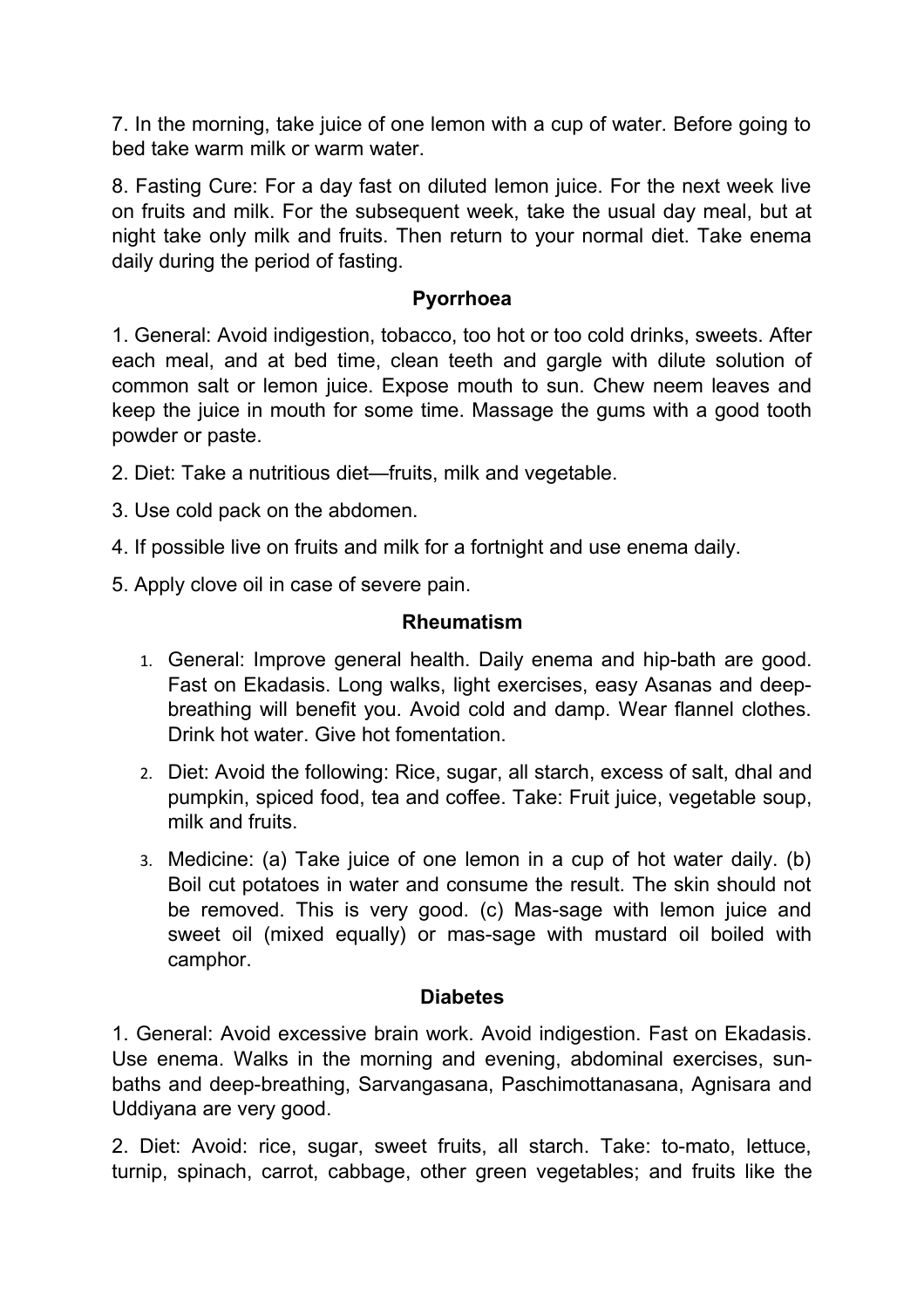lemon, orange, grapes; milk with-out sugar but with a little honey. Best Diet is: Vegetables with 'rotti' made of 'Ghana' flour mixed with barley (jhow) flour; milk with a little honey.

3. Medicine: (a) Chew 20 bael leaves morning and evening. (b) Extract Jambul. (c) Juice of a lemon with honey thrice daily. (d) Vasanta Kusumakar. (e) Chandraprabha (in summer), Shilajit (in winter).

4. For full details see the book: 'A Boon to Diabetics'.

## **Pimples**

- 1. Take enema daily.
- 2. Juice of a lemon mixed with a spoonful of honey in a cup of hot water, early morning.
- 3. Apply lemon juice mixed with equal quantity of coconut oil.
- 4. At night before sleep, keep a cold pack.
- 5. Give up salt or reduce it.
- 6. For a month, if possible, live on fruits and milk and use enema daily.
- 7. Daily chew a few neem leaves on empty stomach.

# **Asthma**

1. General: Be cheerful. Avoid worry. Avoid exposure to cold. Use warm clothes. Do not smoke. Avoid constipation and indigestion. Use enema or mild laxatives or Triphala. Fast on Ekadasis. Light exercises, walks, sun-bath, deep breathing, mild Bhastrika are good.

2. Diet: Avoid the following: starch and sugar, cold drinks, raw foods, dhal and pumpkin, plantain, groundnuts, fried articles etc. Take the following: Milk and honey; figs and apples; sweet oranges, hot water. Ideal diet is: Wheat rottis, butter and honey in the day, milk, fruits and honey in the evening (before 7 p.m.)

Finish the principal meal of the day before 2 p. m., and have a light meal early in the evening (before sunset). Eat the meal slowly and calmly. After a meal sit on Vajrasana (for at least 15 minutes).

3. During an attack: Fast and rest. Sit on armchair and do deep breathing. Take one teaspoonful of the juice of Adusa (Vasaka or Adhatoda) with honey. Sip hot water when the at-tacks are showing signs of appearing.

# **Treatment for Constipation**

1. Exercise: Take regular walks in the morning and evening. Do Suryanamaskaras and other exercises. Practise deep breathing. Practise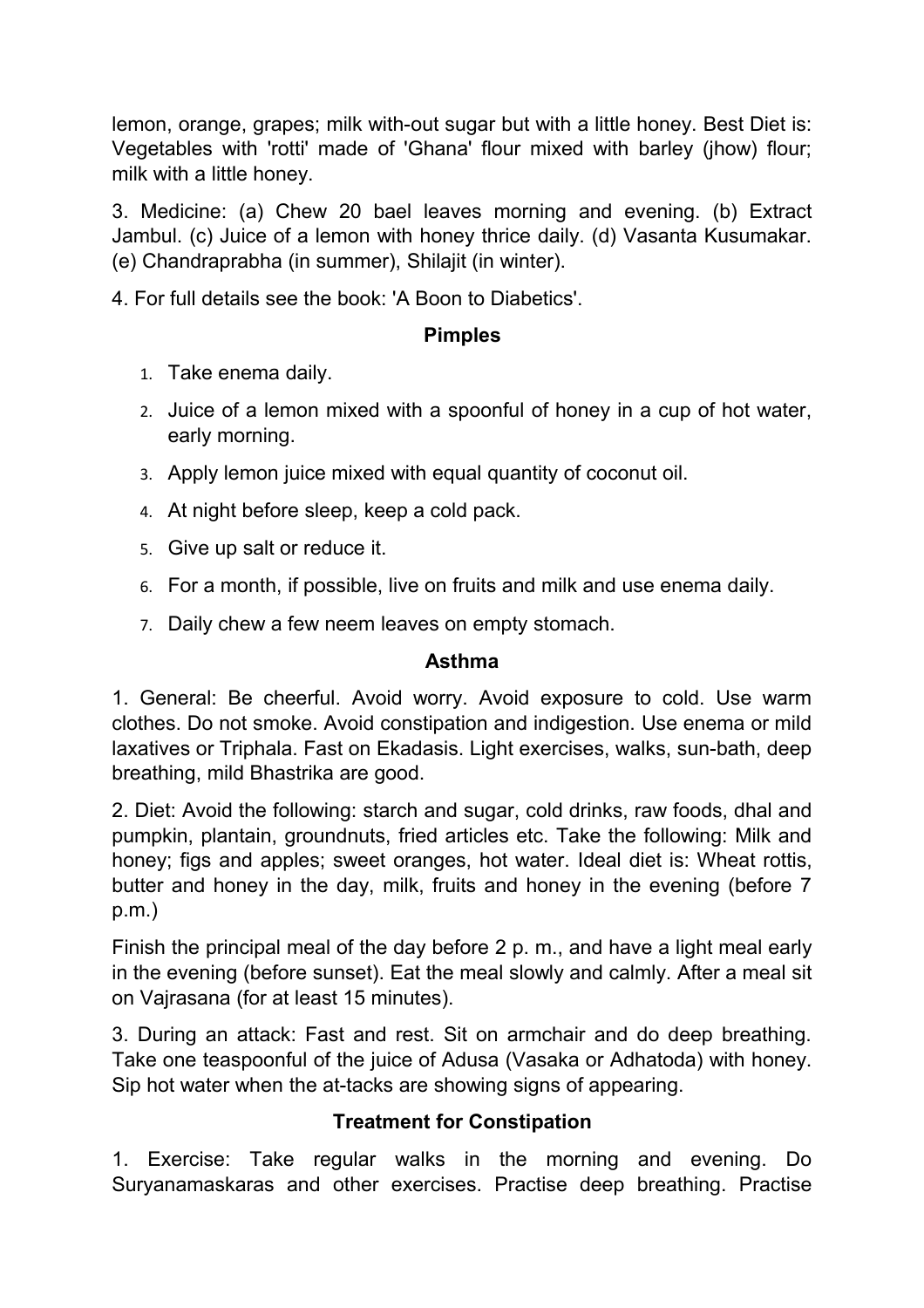Sarvangasana, Paschimottanasana, Mayurasana, Bhujangasana, Salabhasana, Dhanurasana and also Uddiyana and Nauli.

2. Diet: Eat plenty of fruits like dates, apple, papaya, tomatoes, grapes, guava, figs, naspati. All leafy vegetables are good. Vegetables like the spinach, carrot and radish are very good. Let the meal consist of vegetables in a greater proportion. Give up tea, maida and other articles of diet which produce constipation. Drink plenty of buttermilk. When rottis are prepared, to the atta add 1/6th quantity of chokar (bran of wheat).

3. Drink water freely at all times, except within one hour of meals.

4. Take hip-bath for 15 mts.; or use abdominal wet packs; or have mud-pack on stomach.

5. Cultivate the habit of sitting for stools at regular hours.

6. You can try one or more of these: (a) in the morning and evening take lemon juice and honey with hot water. (b) Before sleeping drink a glassful of lukewarm water or milk mixed with 3 spoons of ghee. (c) In the morning take bael fruit or bael murabba with water. (d) Drink a glassful of water on getting up from bed and before going to bed. (e) Soak chokar (wheat-bran) in water with grapes and after 6 hours eat the same.

7. Take enema when the bowel (colon) is loaded. Mild laxative may be taken occasionally, when necessary, such as castor oil or Castophene tablets.

#### **Acidity**

1. Take carrots, coconuts, all acid fruits such as oranges, lemons, mosambi, all leafy vegetables, parched rice (Mura) and Moong dhal, i.e., green-gram soup.

2. Take juice of a lemon in a cup of warm or cold water. For taste you may add a little of salt, jaggery, honey or sugar, if you like.

3. Take two grains of parched Alum or Ammonium Chloride (nausadar) mixed with a pinch of sugar.

4. Eat a teaspoonful of Ajwain immediately after meals or take a cup of milk.

5. Mix ginger, ghee, jaggery together; make pills of the size of a pea. Take one pill quarter to half-an-hour before meals.

6. Take one teaspoonful of sandalwood paste with sugar-candy, twice a day.

7. Take one teaspoonful of Gerua or red-earth powder, mixed with a cup of milk, two times a day.

8. Take an ounce of blue sun-charged water thrice a day.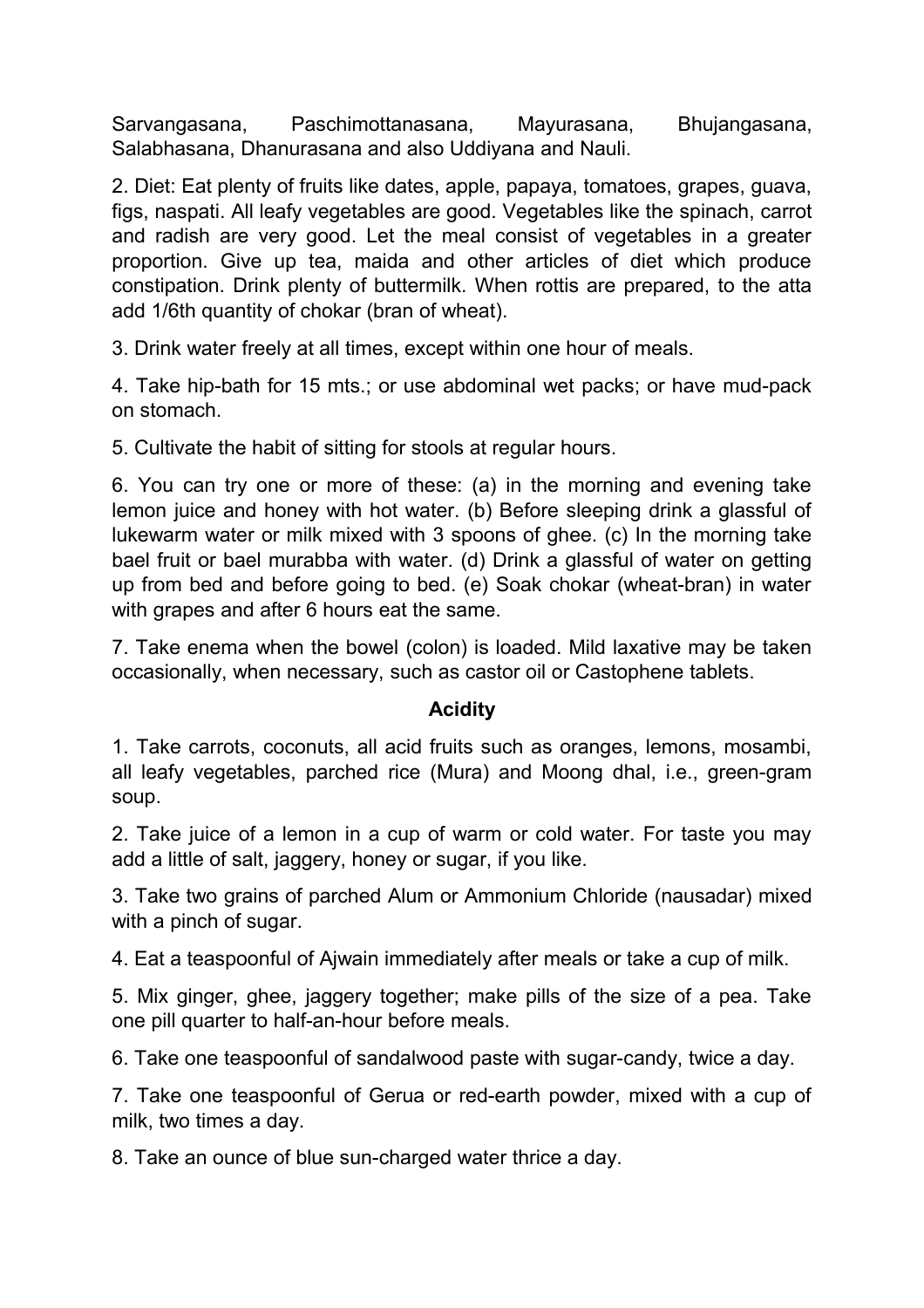9. Take Avipathikar Choorna powder twice a day.

10. Take one teaspoonful of Amla powder with sugar-candy twice a day.

# **Diarrhoea or Dysentery**

1. Mix juice of half a lemon in half a cup of water and take this thrice daily, or instead of water you can make use of butter-milk also. Take this buttermilk thrice a day. Or put it in half a cup of curds and take this twice, morning and evening.

2. Live on buttermilk alone.

3. Mix a pinch of ginger with a tea-spoonful of Jira, (carraway) and one teaspoonful of sugar. Take this twice a day.

4. Take one or two grains of Nutmeg (jayphal) with honey or a tablespoonful of curds.

# **Appendicitis**

- 1. Give hot fomentation at the time of pain.
- 2. Afterwards, take Kumariasava 15 to 30 minutes after meals, twice daily.
- 3. Live on rotti and subjee, i.e., vegetables.

## **Hydrocel or Hernia**

1. Practise Sarvangasana for a minute.

2. Take castor oil one ounce mixed with a cup of warm milk, at bed time for one or two months or Triphala powder 2 spoonfuls at bed time mixed with X a cup of warm water daily for some months.

#### **Tonsils**

1. Apply a plaster of jaggery and lime (which is taken with betel leaves, i.e., Pan Chuna) once a day.

2. Take Borax one grain through honey twice a day.

3. Take Khadirarishta or Kharjurasava.

# **Miscellaneous Minor Ailments**

1. Throat trouble: (a) Enema. (b) At night cold pack round the throat. (c) Gargle with warm water mixed with lemon juice or common salt. (d) Morning and evening take the juice of a lemon in a cup of warm water.

2. Heat in the Body: (a) Hip-bath daily for 15 mts. or cold pack. (b) For heat in the head, rub castor oil in the soles of the feet at night, or Brahmi Amla oil.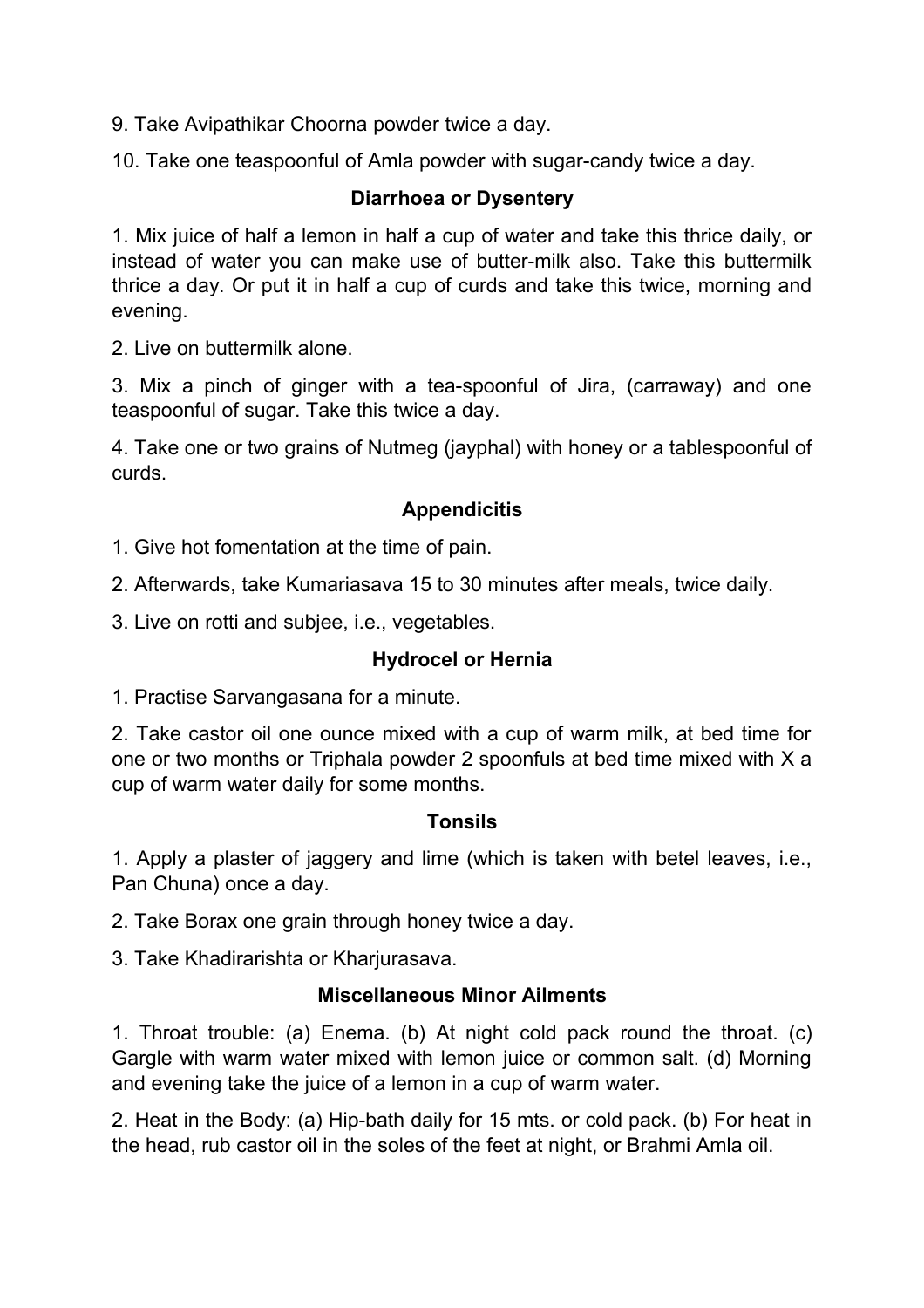3. Gray Hair. (a) Do Japa. Be cheerful. Avoid worry. (b) Apply Brahmi Amla oil. (c) Do Sirshasana and Sarvangasana. (d) Combing with wooden comb.

4. Rickets: (a) Apply lemon juice to the head. (b) Eat leafy vegetables. (c) Massage with oil. (d) Have sun-bath for 15 mts.

5. Scurvy: Tomato or lemon juice is good

# **Treatment for Heart Trouble**

1. Avoid all exertion-physical or mental. Be cheerful and optimistic. Have a calm mind. Avoid all emotions, depression etc. Give up smoking, if you are addicted to it. Do Japa and pray to God. Have devotion to Him.

2. Graduated exercises are good. Perform deep-breath-ing (without Kumbhaka).

3. Before going to bed apply a cold pack on the chest for 15 mts. You can do it in the day also, if convenient.

4. Do not overload the stomach.

5. Use Chyavanprash or Arjunarishta.

6. Live on milk and fruits diet as long as you can. Take enema.

# **Treatment for Fits**

1. Do Japa. Pray to God.

2. Avoid articles of food causing biliousness, acidity and flatulence. Have milk and fruits diet as long as you can. Use enema.

3. Dash cold water on head.

4. Apply cold pack on chest.

5. Drink a few spoonfuls of irradiated water (prepared by exposing to the sun for 6 to 8 hrs. Water in a blue glass can be used for 1 or 2 days).

6. For a few minutes daily, expose head to the blue rays of the sun passing through blue glass fixed in a wooden frame and kept in a verandah or room).

7. Apply Brahmi oil.

8. Use Brahmi Ghrita (ghee).

#### **Skin Diseases, Eczema and Ringworm**

1. General: Take enema; have short fasts. Take sun baths. Practise Sitali, Sitkari Pranayamas. Take 20 neem leaves daily.

2. Diet: Avoid the following: sugar, jaggery, spices, pulses; grams, fried stuff, maida and milled rice. Take the following: Whole wheat flour rottis, or whole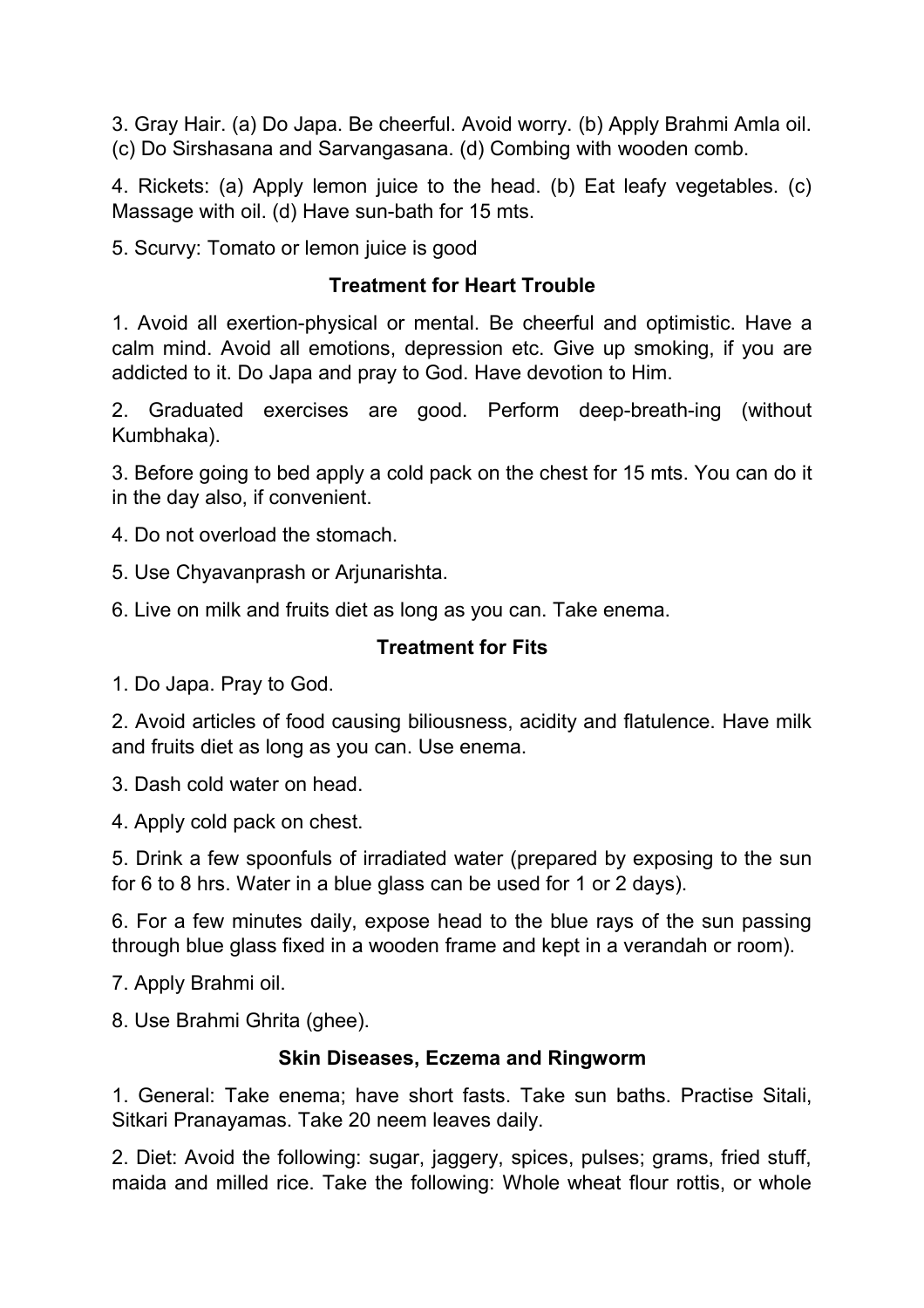rice, vegetables; a raw vegetable salad; in the morning one lemon in a cup of hot water; at 9 a.m. orange or grapes.

3. Medicine: (a) Cold packs, to be changed every half an hour in the day and to be kept the whole night. (b) mud pack cures quickly. (c) Vigorous rubbing with a vegetable oil i.e. amla or coconut oil or til oil. (d) Burn the kernel of a coconut, oil falls on the plate in drops-use that oil mixed with Til oil for eczema or ringworm.

# **Treatment for Elephantiasis**

1. Allopathic: Filarial injections.

2. Ayurvedic: Punarnavasava.

3. Nature Cure: (a) Give up tomatoes and all grain food for a month. (b) Try the following diet: Milk and fruits; Daily once take garden spinach (i.e. Arai keerai) and curd. (c) Daily enema in this period.

# **Treatment for Leucoderma**

1. Apply Chaulmoogra oil over the parts. 2. Take 5-10 drops of the same internally with milk and honey twice daily. 3. Apply Bawachi oil (Sanskrit name) over the parts or Bawachi powder with curds on the parts. 4. Or use Leucodil (available from chemist and druggist).

Diet: 1. Avoid the following: Sugar-cane, black- gram, radish, curds, jaggery. 2. Fast for a day. Then for one week live on milk and fruits. Then for a week take the usual day-meal and in the night take milk and fruits. Then resume your normal diet. Use daily enema in this period.

# **Infantile Paralysis**

1. Improve general health. 2. Light exercises; especially for the affected parts. 3. Toning up massage of the body. 4. Sun bath. 5. Wear red clothes for a short time and move about in the open air. 6. Rub sweet oil mixed with lemon juice and expose to sun, for short time. 7. If constipated: Inject with syringe juice of a lemon mixed with equal quantity of water. 8. Take milk with orange juice or lemon juice with honey.

# **Treatment for TB**

1. Do Japa. Pray to God. 2. Live on fruits and milk. Take enema. 3. Breakfast of raisin soaked in water, with half a cup of milk. Midday meal of rotti and vegetables. Evening: fresh fruit or raisin plus milk. 4. Live in open air. Take sun-baths. Do Sarvangasana and Matsyasana. Deep breathing. 5. Take Chyavanaprash. 6. If there is sufficient vitality you can be cured.

# **Treatment for Headache**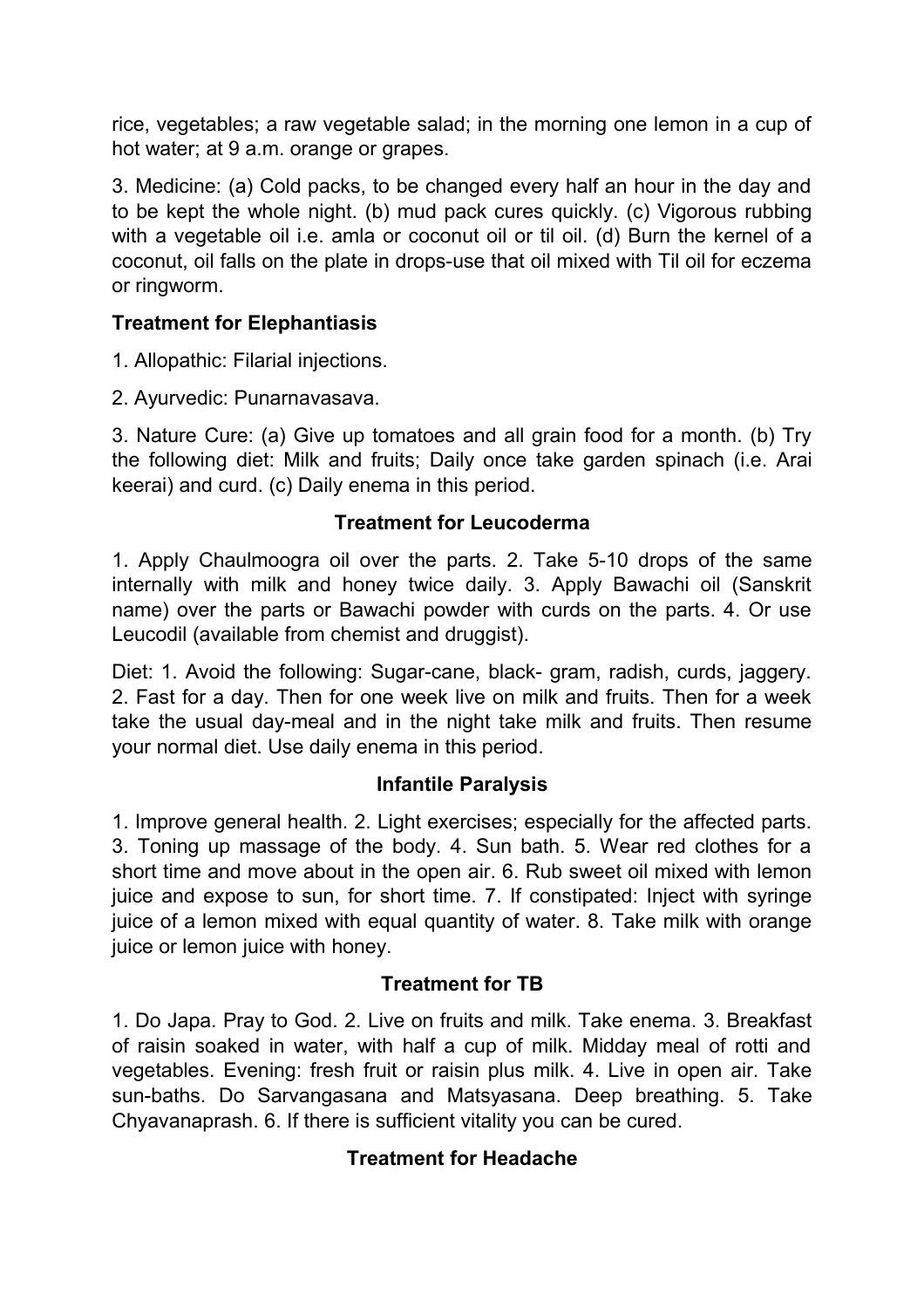1. Avoid the following: Working late at night strain on the eyes; overwork; worries; constipation; tea and coffee. 2. Take daily long walks in the morning and walk a mile before sleep. 3. Take Enema. Fast for a day. For a week take milk and fruits. 4. Finish your evening meal before 7 p.m. 5. Before sleep do Japa and study spiritual books. 6. Take the juice of one lemon in a cup of hot water in the morning and at bed time. 7. For about 15 mts., one at a time, try: (a) a cold pack on the head, (b) hip-bath or abdominal wet-pack, (c) hot footbath.

# **Treatment for Hysteria**

1. Do Japa and pray to God. 2. Deep-breathing without Kumbhaka. 3. Rest. Change to a better climate. 4. Shilajit twice daily, or Bio-chemical remedy: Kali Phos. 30x in the evening, Natrum Mur. 30x in the morning or Ayurvedic: Asafoetida: 2 dr., boiling water 10 ounces; strain and cool. Take one tablespoonful of the above thrice daily.

# **Treatment for Leprosy**

I. Observe strict Brahmacharya. Do Japa. Read Aditya Hridayam. 2. Do Suryanamaskaras facing the sun (at sunrise). Take sun-baths. Do Pranayamas. 3. Live on milk and fruits. Take enema. 4. Massage with Chaulmoogra oil. 5. Clay plaster on body. Hip-bath in the evening after plaster. 6. Take 3 drops of chaulmoogra oil with a spoonful of sugar or jaggery daily once.

# **General Treatment for All Diseases**

Take enema or castophene tablets.

Fast for a day, for 3 days or 7 days, according to the condition of the disease.

On the first day of the fast, take only water mixed with the juice of two to four lemons. Let the water be warm. On the second day take one or two mosambis, oranges, in addition to the diluted lemon juice of the first day. On the 3rd day, take three or four mosambis or oranges, in addition to the diluted lemon juice.

On the 4th day, take acid fruits, such as lemons, oranges, mosambis in the morning and at night, take a cup of warm milk mixed with a spoonful of ghee. You may continue this for 3 days more.

On the 8th day, take your morning meal as usual; in the evening take milk and fruits.

This is enough for acute diseases.

For chronic diseases, you have to live on fruits and milk for some weeks more.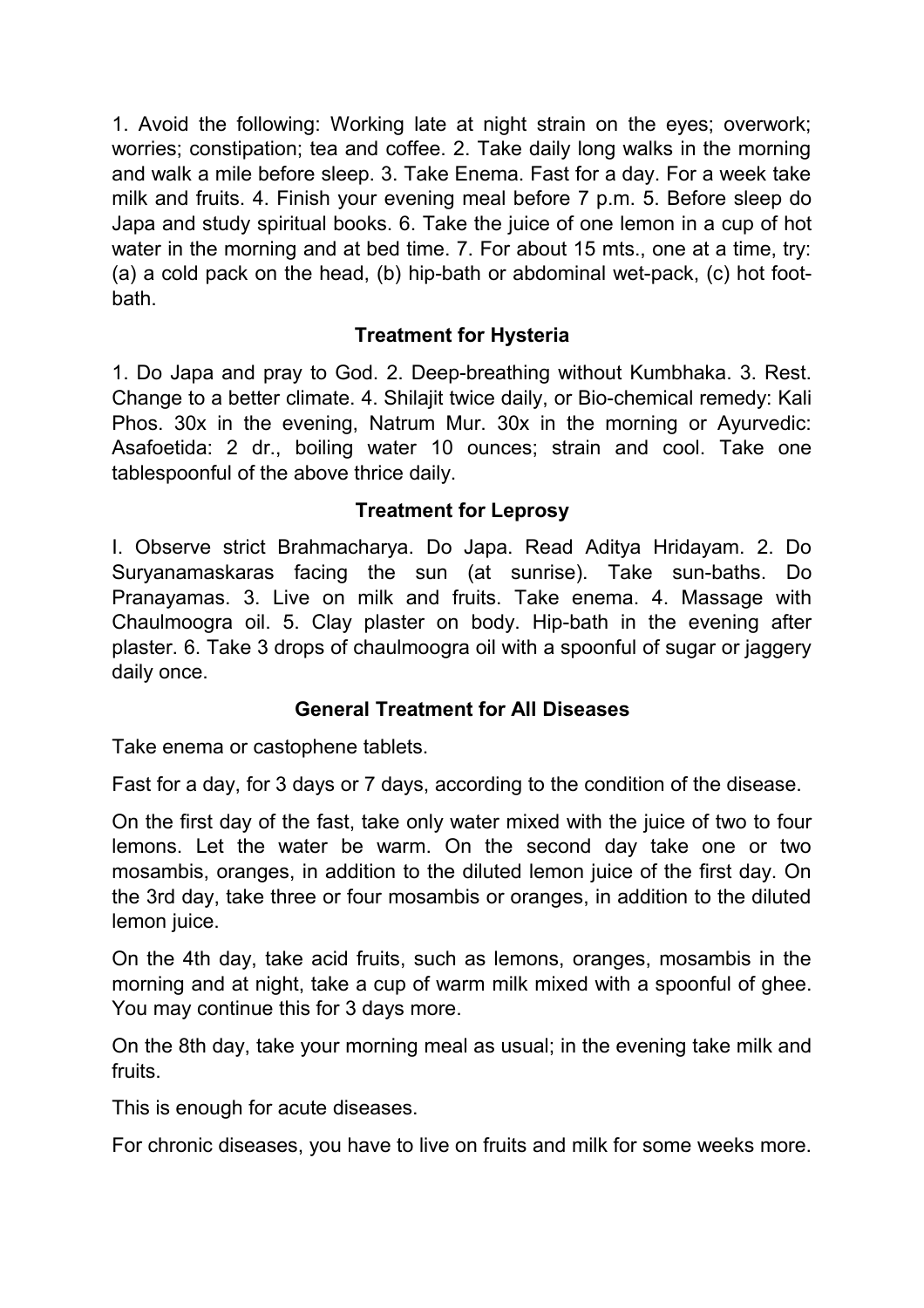Daily enema is necessary as long as you live on fruits. Take enema once or twice a week, after you begin your usual meal. Cold pack on the abdomen, below navel, about 6 to 9 inches long and 3 to 4 inches broad, of four folds, covered with a woolen cloth is also good in all diseases.

If there is severe, unbearable pain, hot water pack is necessary. Fruits, wet or dry, are natural tonics.

Practise Suryanamaskaras daily.

For colds and catarrh, cold water pack round the neck, for 2o to 3o mts., at night, is necessary. This serves the purpose of hipbath.

# **PLACE OF DIET IN ANCIENT INDIA**

One should daily use Shashti (a red coloured rice grown in two months) rice, the mudga bean, rock salt, fruit of emblic myrobalan (amla), barley, pure water, milk, clarified butter and honey.

The great physician Charaka gave us this menu in 200 A.D. It can guide us even today.

Atreya said, "Eat thou agreeable food in proper measure, at regular hours, with senses under due control. Know thou, 0 wise man, disagreeable food causes disease and distress.

He who is regular in food, rest, recreation; who thinks well before he acts, is not entangled in vice; truthful, charitable, loving all alike, forbearing and content will ever remain healthy.

To a patient who takes proper diet, medicine is superfluous, but without proper diet medicine is useless.

# **WHAT TO EAT AND WHY**

Motorcar and Human Body: A car requires a Tata Iron and Steel Co., to build, petrol for energy, grease and paint tins to preserve it and protect it from damage. Even so does a man require materials to build his body, to give him energy and health and to preserve his health and protect him from disease? His mother or wife should supply him with all these sub-stances.

# **PROTEINS AND MINERALS**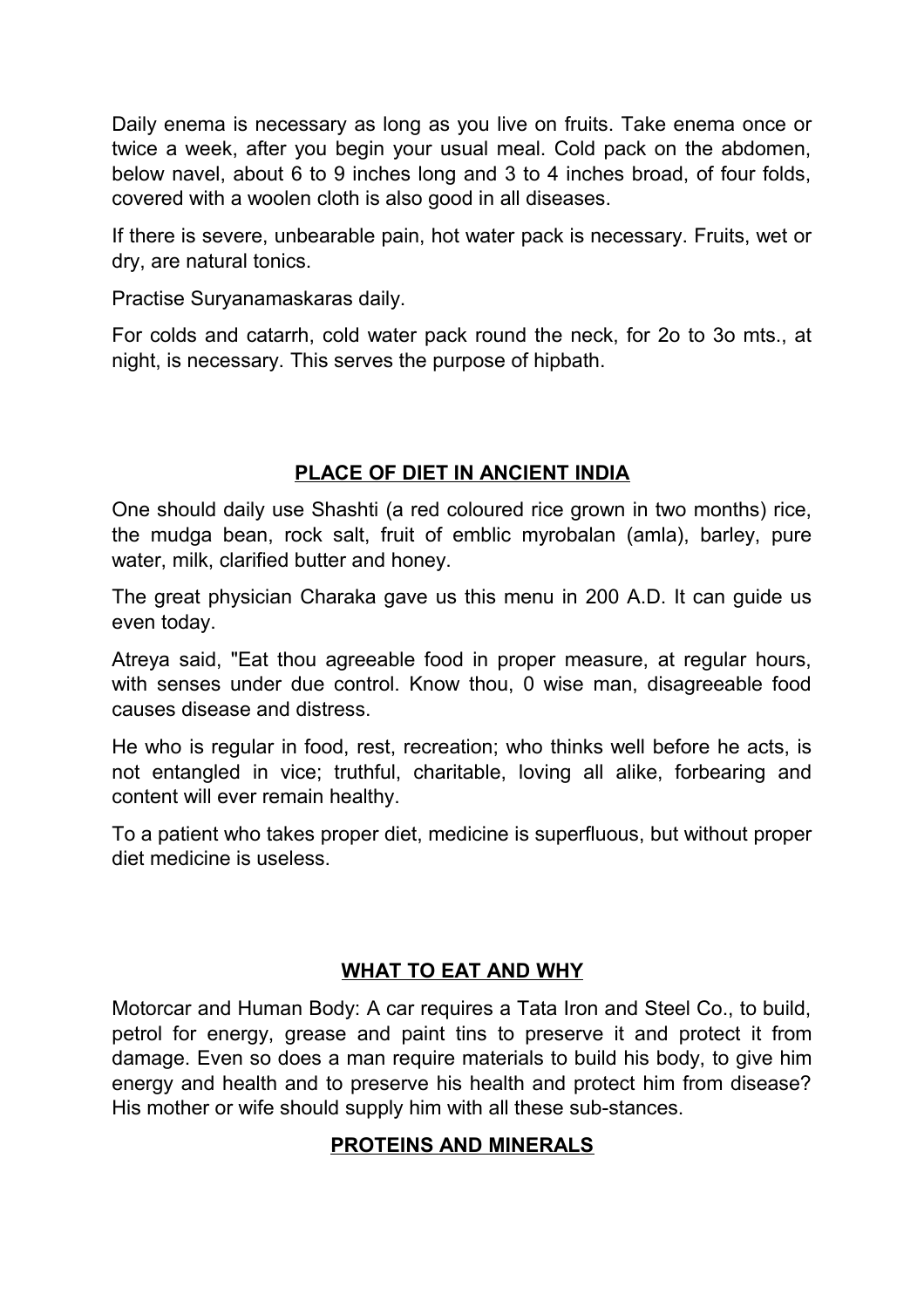Foods rich in proteins: 1. Foods containing class I proteins: Cheese and Milk. Proteins from these resemble most closely our body proteins. So they are called Class I.

2. Foods containing class II proteins: soya bean, peanuts, almonds and nuts; proteins from these are almost like the above. Cereals: Specially wheat, maize, ragi and jowar. Dhals: Peas, beans and lentils. A mixture of class I and Class II is better and cheaper specially for vegetarians.

#### **Minerals**

| <b>Name</b>       | Purpose            | Source               |
|-------------------|--------------------|----------------------|
| Calcium           | For bone and teeth | Cheese and milk,     |
|                   |                    | Drumstick, and       |
|                   |                    | beans; Cabbage       |
|                   |                    | and cauliflower,     |
|                   |                    | Raisins, runes,      |
|                   |                    | dates, figs, mustard |
|                   |                    | leaf,                |
| <b>Phosphorus</b> | For bone           | Cheese,              |
| Iron              | For blood          | Dry figs, liver,     |
|                   |                    | Treacle, Lentils,    |
|                   |                    | Coco, Figs,          |
|                   |                    | Currants.            |

Food deficient in minerals: Butter, sugar, honey, white flour (Maida), purified starches (corn flour), oranges and grape juices.

# **FATS AND CARBOHYDRATES**

#### **—for energy and warmth—**

Foods which give us fats: Frying oils, butter, cheese, almonds and nuts, cocoanut, soya beans.

Foods rich in Carbohydrates: Sugar, honey, raisins, dates, figs, sugarcane, beet root, root vegetables like sweet potato, potato, tapioca, sago, corn flour, rice, maize, barley and wheat, lentils and Banana.

For protection and growth we require Vitamins (and minerals). There are five kinds:

Vitamin A: For growth and resistance to disease and eye-sight.

Vitamin B: For growth, nervous stability and prevention against Beriberi and Pellagra. One of the most important.

Vitamin C: For good condition of blood and bone. Pre-vents Scurvy.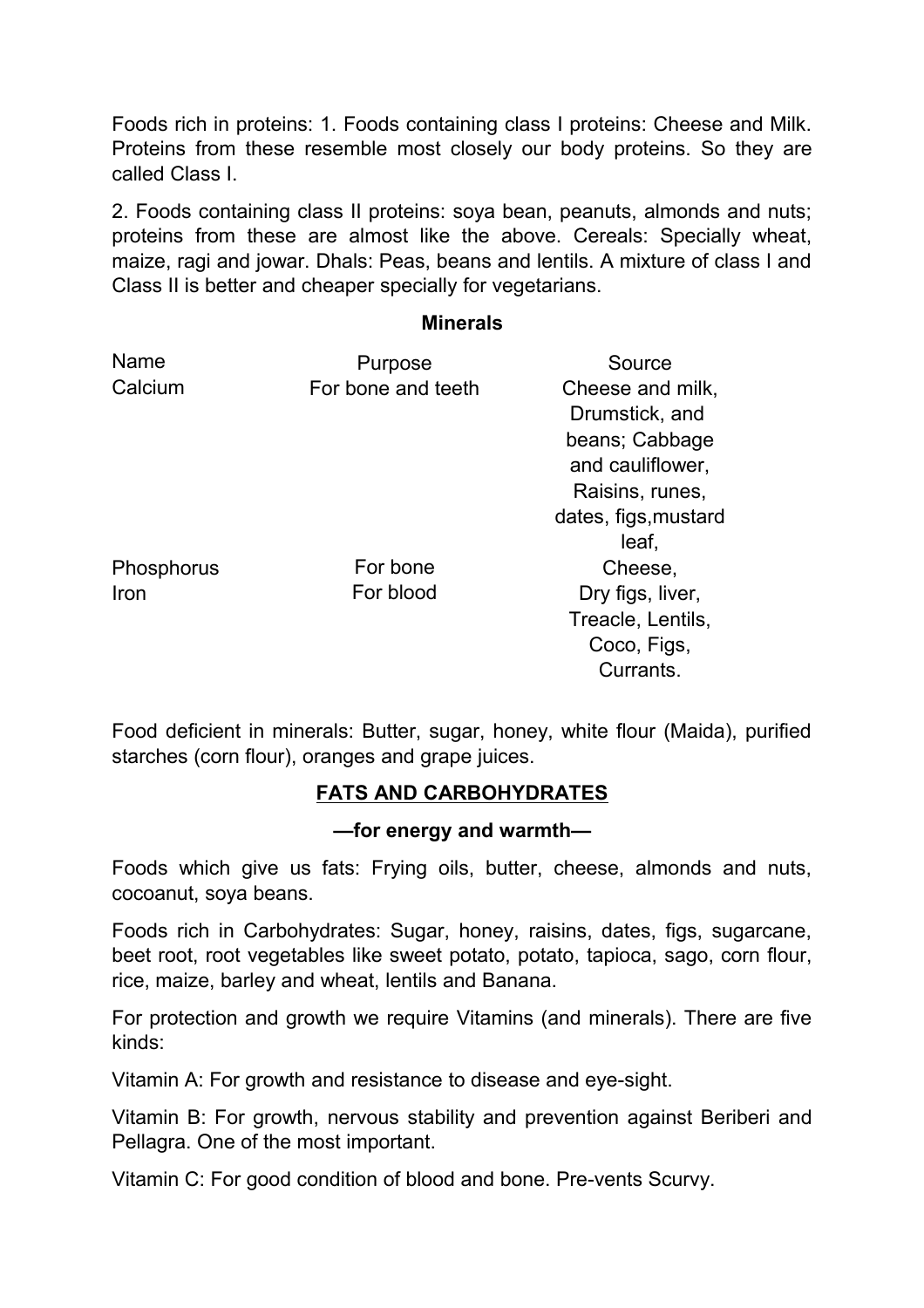Vitamin D: For bone and teeth formation. Prevents Rickets and Osteomalacia.

So our food should contain proteins for building and re-pair; fats and carbohydrates for energy and warmth; Vitamins and Minerals for protection and growth; Water and roughage for internal cleanliness; Spices and salt helpers.

## **VITAMINS-THEIR SOURCES AND FUNCTIONS**

Vitamin A: Helps eyesight. One of the Vitamins required for proper growth and it maintains resistance to disease, forms good teeth. Keeps mucus membrane intact.

Sources: Halibut oil, cod-liver oil, carrots, turnips, apricots dried, butter, tomatoes, prunes, cheese, cabbage, dried milk, human milk, cow's milk, mango, papaya, generally all coloured fruits and vegetables.

Destroyed: Fairly stable. Not lost in ordinary cooking.

Vitamin B: B1 (Thiamin), B2 (Riboflavin), Niacin.

Regulates digestion, and carbohydrate metabolism, builds strong nerves, keeps up cheerful attitude, promotes growth, maintains healthy condition of skin and mucus mem-brane. Prevents diseases called Beriberi and Pellagra.

Sources: Whole wheat, whole hand-milled rice, rice polishings, yeast (Brewers), pulses, dried peas, soya beans, peanut, dried milk, potato, spinach, cabbage and cheese. Generally speaking, all cereal grains are relatively rich in B1, poor in B2, while milk is relatively rich in B2, and poor in B1 but it is found in many food substances.

Destroyed: By careless cooking specially if the cooking water is thrown away. Also by addition of soda. Being soluble in water it is also lost by too much washing, etc., and delay in service.

Vitamin C: For maintaining purity and proper composition of blood to help other Vitamins to build body, specially bone and teeth.

Sources: Fresh fruits and vegetables. Amla, papaya, orange, lemon, cabbage, turnip-top, hoarse-radish, cauliflower, germinating pulses, peas, beans, small quantities in milk also.

Destroyed: Easily by heat and exposure. Preserved somewhat if salt is added. Cooking in copper and iron vessels destroys it. For preserving use glassware, mud pots or enamel.

Vitamin D: Essential for proper absorption of calcium and phosphorus. It controls formation of bone and teeth.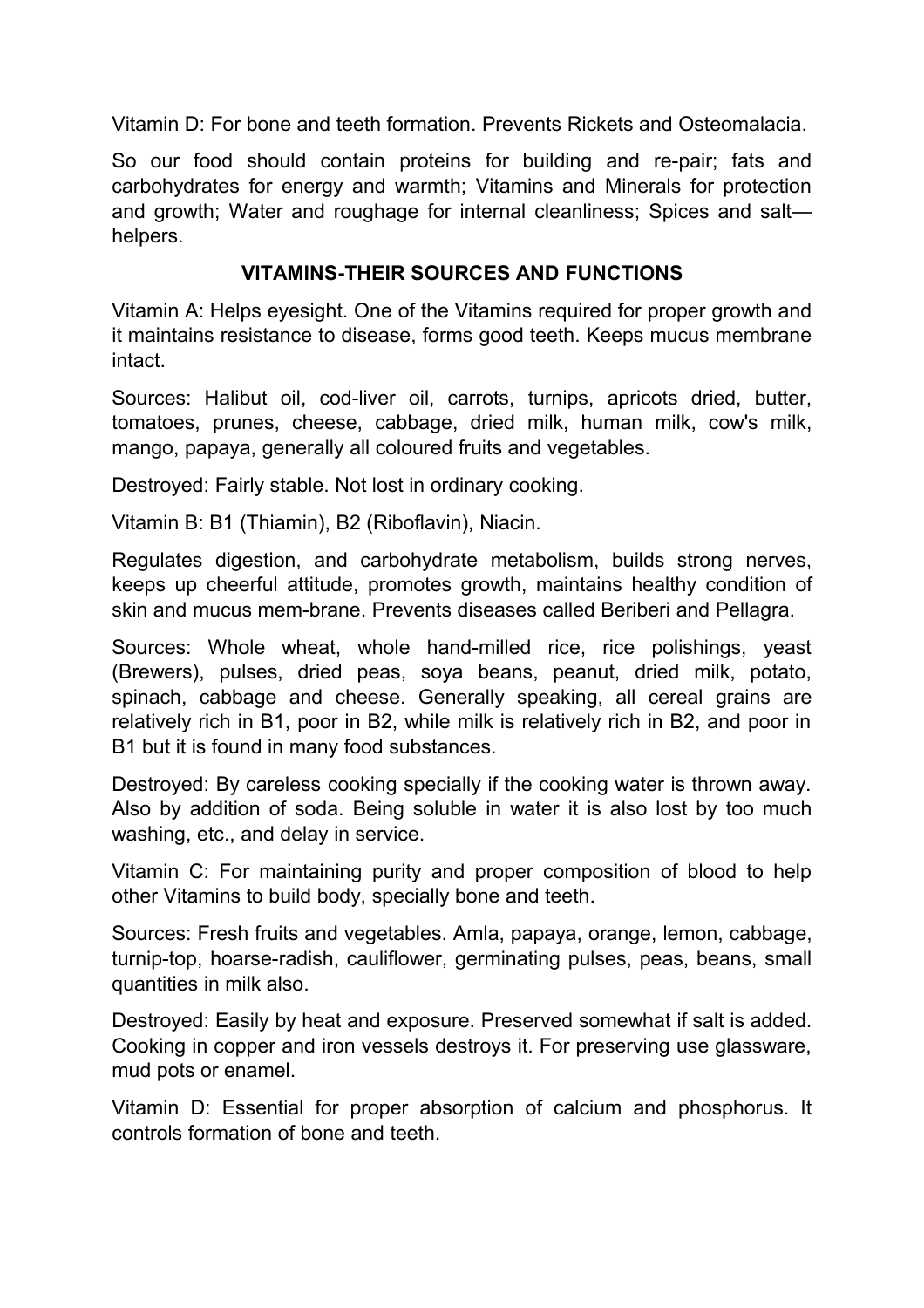Sources: Formed in body when sunshine touches our skin. Foods supplying it are butter, fortified vegetable oils, milk, halibut, shark and cod-liver oils.

Destroyed not very easily.

Vitamin E: Necessary for pregnancy and proper growth of foetus (baby, before it is born). May have effect on function of nerves and muscles.

Sources: .Green leafy vegetables, lettuce best, wheat germ oil, maize, oats, corn, peas, vegetable oil.

Note: Do not depend on tonics for your Vitamins. Costly and danger of overdosage. Depend on your diet—safe and cheap. Specially if you grow your own vegetables.

# **Vitamins: Daily Requirement, Signs of Deficiency and**

# **Their Prevention by Vegetables**

Vitamin A: Daily need 4000 international units.

Signs of deficiency: Increasing susceptibility to infection—specially cold and bronchitis—eye troubles leading to night-blindness, skin diseases, stunted growth of children.

Preventives: Cabbage, sweet potato, spinach, turnip leaves, pumpkin leaves, lettuce, peas, tomatoes and carrots. Vitamin Ell: Daily need 1 to 1 ½ mgms.

Signs of deficiency: Loss of appetite, constipation, digestive and nervous diseases, slow heart-beat, tired feeling, muscular cramps, later Beriberi. Deficiency in the diet of expectant mother has ill effects on the child.

Preventives: Spinach, turnip leaves, beans, peas and lentils, cabbage, lettuce.

Vitamin B2: Daily need 2 to 3 mgms.

Signs of deficiency: Skin diseases near the nose, cracking of skin near corners of mouth, sore tongue, burning of eyes, dislike to light, inflammation of eyes, anaemia.

Preventives: Same as for B1.

Niacin: Daily need, not known.

Signs of deficiency: Symmetrical discolouration affecting the areas of skin exposed to sun rays or friction, ulceration of the tongue, inflammation of the lining of the mouth, numbness and paralysis and later mental signs. Disease called Pellagra results.

Vitamin C: Daily need 50 mgms.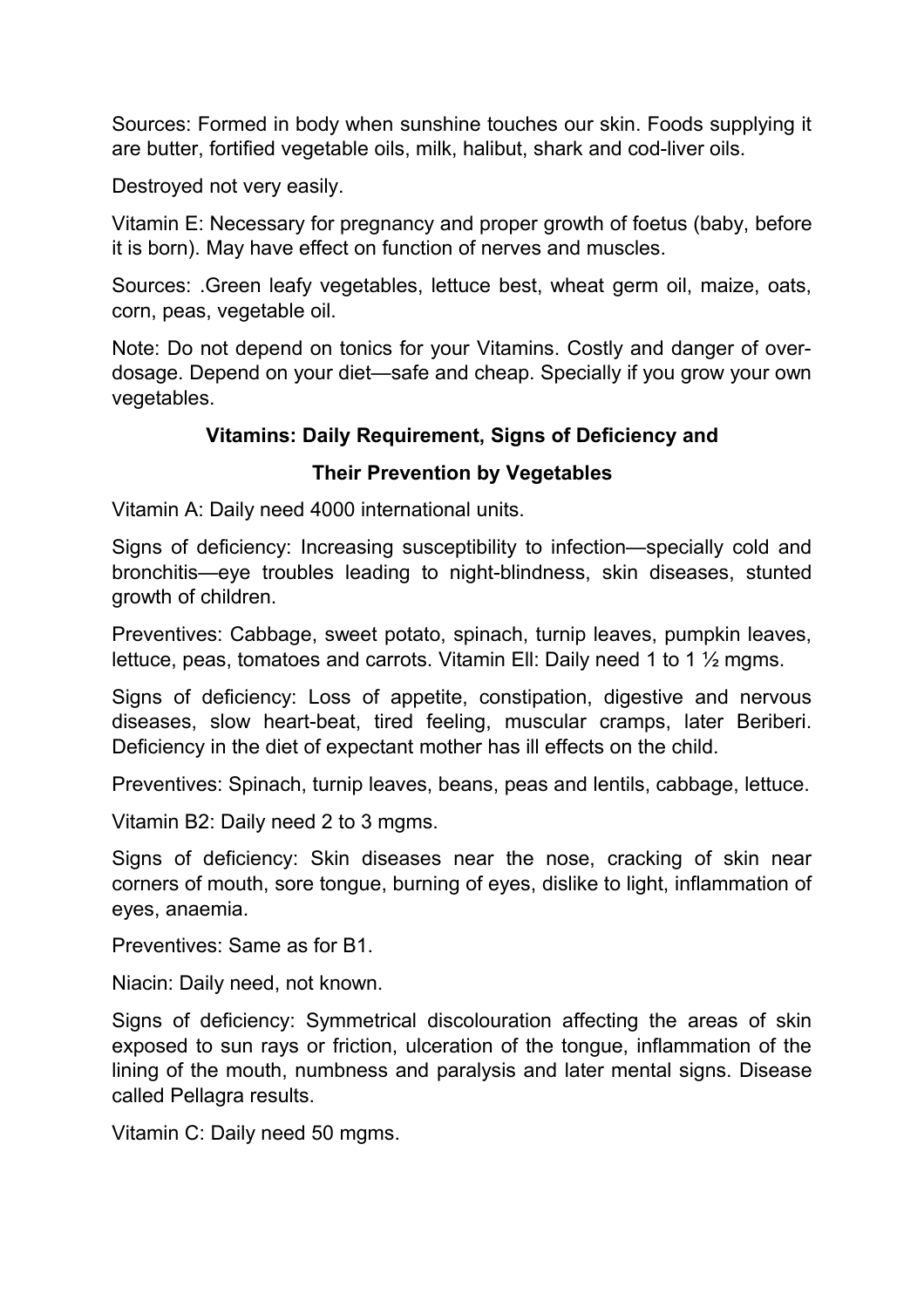Signs of deficiency: Loss of appetite, diseases of the gums, pain and decay of teeth, pain along bones, blue spots under the skin—due to bleeding.

Preventives: Amla, papaya, cabbage, cauliflower, tomato, peas, germinating beans, dhals, lettuce, potato, radish, turnip, onion, cucumber, spinach, parsley (Ajmoda).

Vitamin D: Daily need—Difficult to estimate.

Signs of deficiency: Delayed bone growth, defective teeth, rickets and osteomalacia, and lowered resistance to diseases.

Preventives: Spinach, beans, potato and groundnut. '

Vitamin E: Daily need 3 mgms.

Signs of deficiency: Sterility, abortion.

Preventives: Lettuce, best form—wheat germ oil.

# **Rules for Saving Vitamins from Vegetables**

1. Use them as soon as possible after they are plucked. So try to grow them yourself.

- 2. Do not crush or bruise.
- 3. Do not soak in water long.
- 4. Cut them just before use.
- 5. Tomatoes, lettuce, cabbage, cauliflower more useful when eaten uncooked.

6. Do not ever throw away water in which they are cooked. It contains Vitamin B and C. It can be used for cooking dhal or soup.

7. Best method for cooking vegetables: Place them in boil-ing water a little at a time so as not to cool the water and boil rapidly with the lid on. Do not add soda ever. Salt added at the beginning helps to protect Vitamin C. Potatoes are a good source of Vitamin C—Best to bake them in skins; next best is to boil them as above. In large scale cooking potatoes lose 85% of Vitamin B and 45% Vitamin C—worst is to mash them. Do not use iron and copper vessels for cooking as it destroys Vita-min C. Enamel or Pyrex Glass is best. Mud pots are also good.

# **RARE VALUES OF COMMON ARTICLES OF DIET**

Dhals, Peas and Beans: Fairly rich in carbohydrates and proteins though of second quality. Rich in phosphorus and iron. Valuable as good sources of Vitamin B group. Germinating pulses good sources of Vitamin C. Dried beans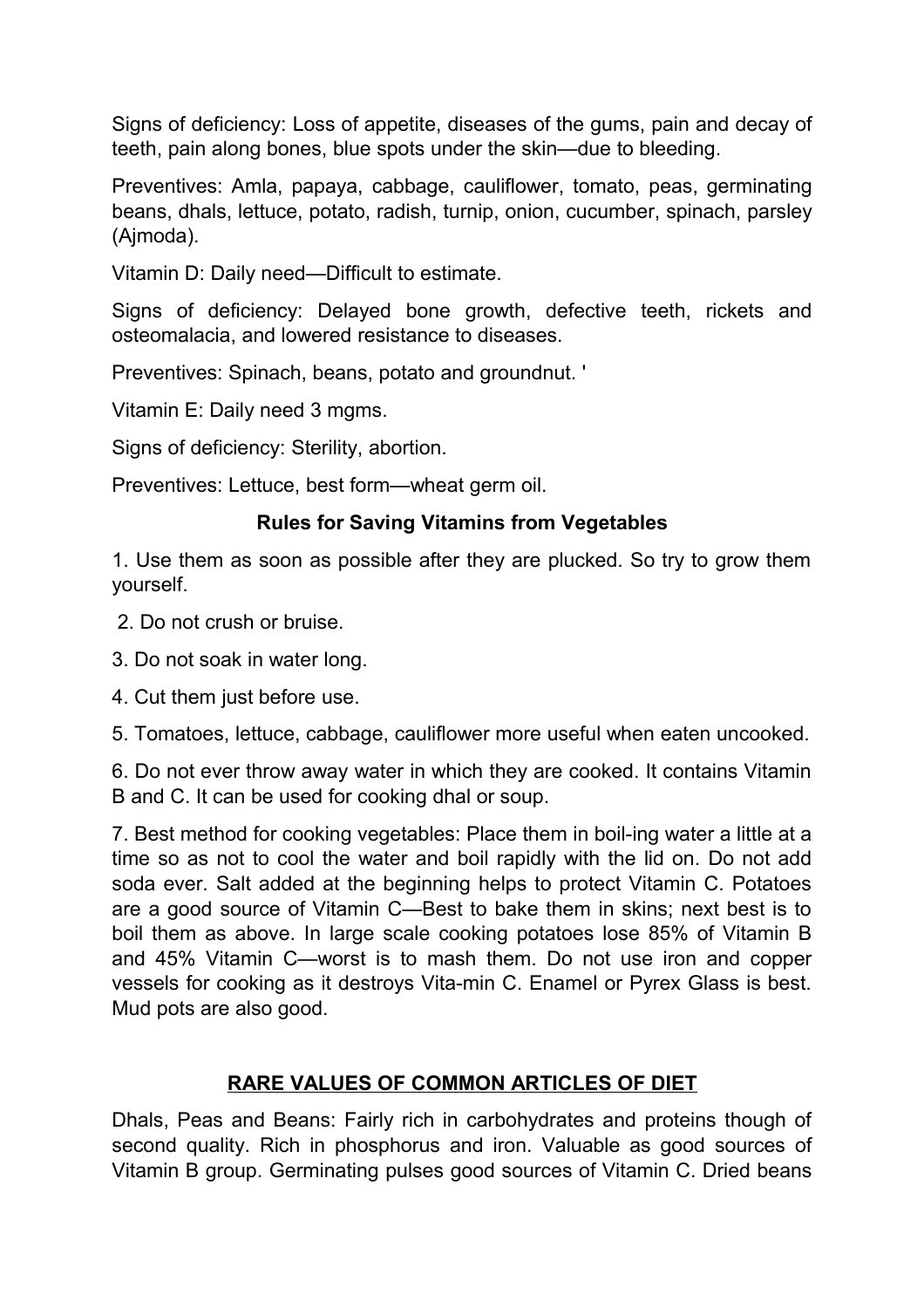indigestible im-prove on soaking. Peas when dried are best used in a powder form. Soya bean is particularly valuable as it is rich in proteins almost like animal proteins (class I). It is a cheap substitute for milk.

Soak them in water for 24 hours. Then place them in a glass jar for 24 hours or more till they germinate. This arrange-ment will keep the gram moist and free from mould.

Groundnut: (Mumphalli) is also rich in good proteins.

Beet: Green leaves are the best part of beet, as they contain more iron, Vitamin A and C, than beet itself.

Cauliflower: 3/2 Chatak. Gives us a little more than daily requirement of Vitamin C. y9 is our requirement of calcium. Some phosphorous and iron. Very little Vitamin A.

Amla: Cheap and common. Very rich in Vitamin C. Fresh juice contains 20 times as much Vitamin C as orange juice. A single fruit is equivalent to two oranges in Vitamin C content.

Why Porridge (wheat and milk) and Kheer (rice and milk) are so good? Milk is rich in lysine (A kind of good building pro-tein) and so makes up for its deficiency in wheat and rice. soya beans, wheat-germ and bran are also rich in lyson.

Papaya: Of extraordinary nutritive value. Rich source of Vitamin A, one of the most important of all vitamins. 7 ounces will supply more than the daily requirement of A (4000 int. Units) and twice the amount of daily requirement of Vitamin C (50 mg.). Papaya can be grown easily and quickly on any ground.

Gur (Jaggery): Better than sugar. In addition to energy, it supplies calcium, iron and Vitamins A and B.

Cabbage: When fresh and green (outer green leaves are the best) 3y2Chataks of leaves give us half of our daily require-ment of Vitamin A, 2y2times of our daily requirement of Vitamin C, about y the total requirement of bone-forming calcium. Some phosphorus and iron. It acts as a roughage also.

Curd (Dahl): More easily digested than milk. Has a high nutritive value. It contains all fats of milk, Vitamin A and D, proteins, salts of calcium and phosphorus. Can be kept longer than milk. Less liable to contamination than milk.

# **HOW MUCH TO EAT**

# **Diet Planning**

1. Determine the full energy needed according to age, work and climate.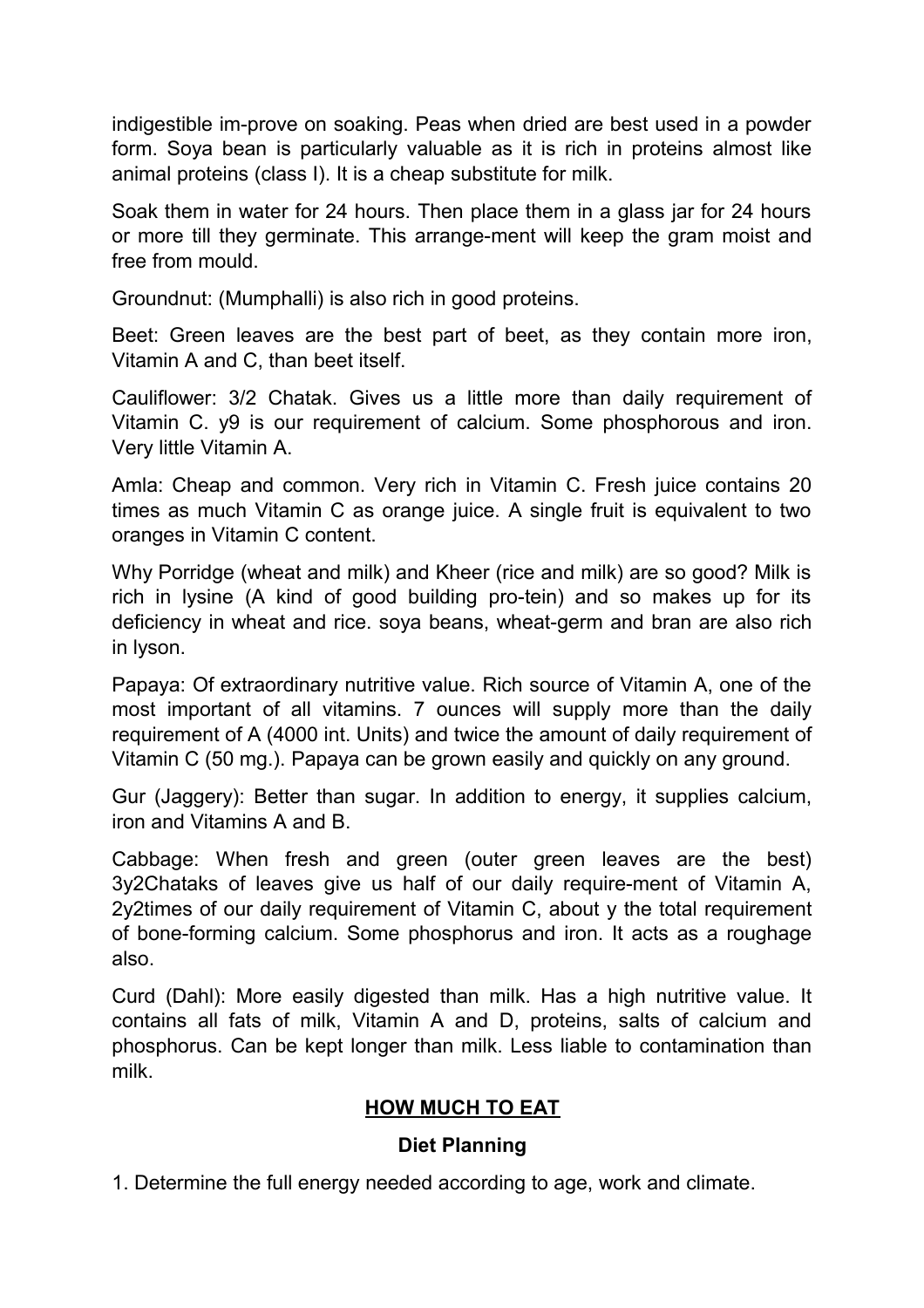2. Then provide for 40 grams of class I or animal protein. The remaining calories can be provided by the energy in staple-foods; these can supply the rest of 20 grams of proteins.

3. Since the common energy-foods that make up the diet do not contain sufficient calcium and Vitamins A and C, care must be taken to see that those foodstuffs, which can make up this deficiency, are included in the diet.

4. If the staple energy foods (cereals) are not unduly pro-cessed and the diet does not contain undue proportion of sweets and fatty foods, no more need be done.

5. But in cases of nursing mothers, expectant mothers, growing children, convalescents, additional proteins, Vitamin B, and iron should be provided for.

6. People with extra manual labour must get additional energy food.

7. In cold weather more fat-containing foods may be added.

Planning according to money: Divide total food money into five equal parts, e.g., 150 rupees can be divided into 30 rupees each.

1. Vegetables leafy and non-leafy (Rs. 30 Re. 1 per day) 2.

Pulses and fruit (Rs. 30 Re. 1 per day)

- 3. Cereals and energy fruits (Rs. 30 Re. 1 per day)
- 4. Sugar, spices and salt (Rs. 30 Re. 1 per day)
- 5. Animal protein (Milk) (Rs. 30 Re. 1 per day)

Frying: Bad though tasty. High temperature destroys vita-mins specially C and B. Makes food indigestible. Do not give to expectant mothers.

Baking and Roasting: Flavour is richer and higher. Take up too much fuel.

Boiling: Digestible though not tasty. Not wasteful if cook ing water is not thrown away. Cheaper in fuel. Use as little water as possible. Cook for a short time with the lid on. Do not add soda. It destroys Vitamin B. Add salt; it retains Vitamin C. Peas, beans, cabbage should be cooked rapidly to retain their colour, Use leftover cooking water for soups and broths.

Stewing: Economical. No nutrients or flavour lost. Very lit little fuel required. Food made tender. Digestible. Takes long time.

Steaming: Full flavour and nutrients are preserved. Quite tasty. Light. Digestible. Less danger of overcooking. Soluble substances and minerals are not lost except when perforated dishes used. Best for invalids.

Care of Vegetables Awaiting Use: Wash carefully in water or weak potassium permanganate solution; but don't leave them soaking. Cover in thin cloth to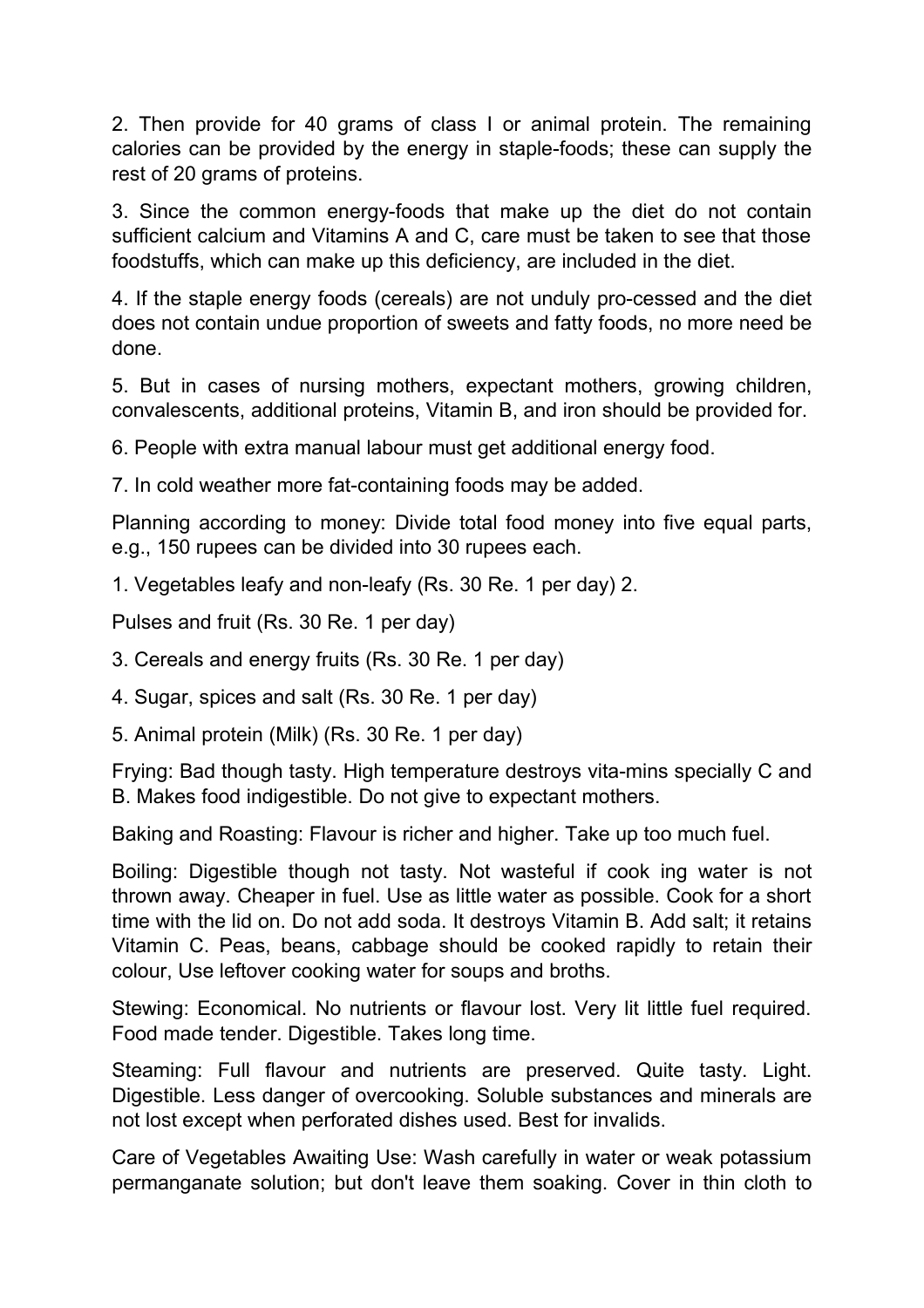retain Vitamins. Cut just be-fore use. Do not cut in water (Vitamin B and C are lost). Peel lightly. Boil root vegetables in their coats.

# **FOOD HABITS**

Sri Swami Sivanandaji says: AS YOUR FOOD SO YOUR NATURE.

Would thou be Sattvic and pure?

Then your diet should con

Foods which increase life, purity, strength, health, joy and appetite; which are savoury and rich, with ghee, substantial and agreeable, (e.g.) Milk, honey, ghee, fruits and Barley. Would you avoid passion, pain, grief and disease?

Then partake sparingly of:

Foods that are bitter, sour, salty, pungent, dry (devoid of ghee) and burning. Meat, eggs, spices, onions, garlic.

Would thou rise above sloth and impurity? Then eschew: Foods which are stale, tasteless, putrid and rotten, left over and impure.

Synthesis is the key to success; so Swamiji asserts. Then absorb into the diet these good habits from SINDH: The most Sattvic diet of all:

1. Attractive to look at, rich with ghee, never allowed to stand over for more than a few hours.

2. The only spices used are, Dhania, pepper, turmeric, jira and salt.

3. Green leafy vegetables—Palak is a daily dish.

4. Khitchadi made of rice (preferably red) with (green gram dhal) mung-kadhal with the cover.

#### **PUNJAB**

1. Love of milk, butter milk and butter.

 2. Habit of eating a variety of raw vegetables, such as Bindi, lochi, onions, tomatoes, peas, chana, muli, gajar, turnips.

3. They pickle a variety of vegetables after dipping them in boiling water.

4. Their preference of wheat to rice.

# **BENGAL:**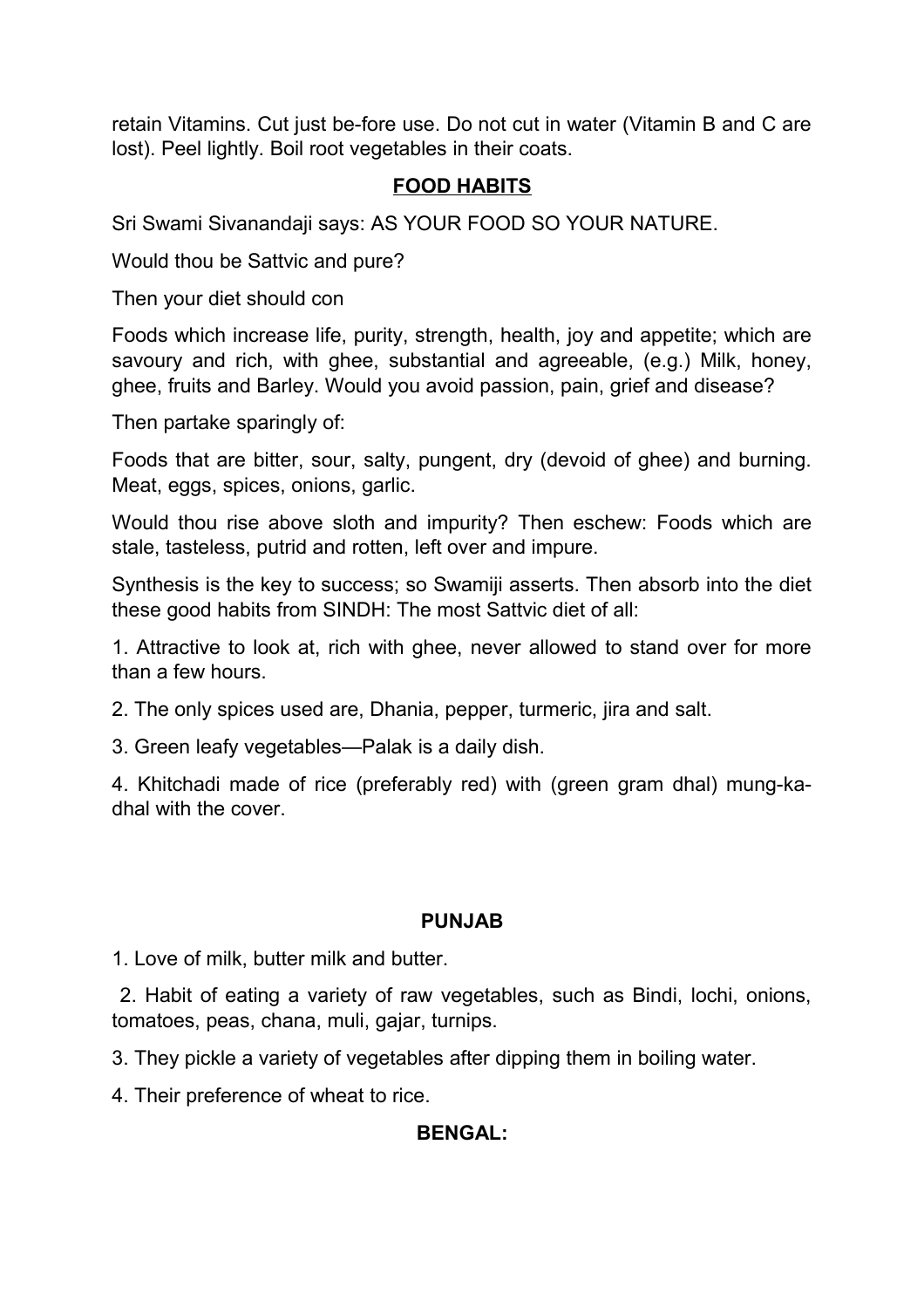1. The greatest variety of green leafy vegetables are eaten here. Pumpkin leaves and stems, potato leaves, carrot leaves are but few uncommon ones.

2. During summer months of April and May, when the skin diseases are prevalent, a leaf or two of neem leaves is added to every vegetable that is cooked. The bitterness is hardly notice-able and yet a sufficient amount of bitters are taken into the body.

3. Sweets made of casein of milk.

## **ANDHRA:**

I. Love of chutneys prepared from a variety of raw leaves and fruits. But avoid their chillies.

2. Tharumvani (fermented rice water): This is a cooling article in summer contains yeast and is a specific for prevention and cure of jaundice.

#### **MADRAS:**

Idli: The par-boiled rice is rich in Vitamin B. Urad-dhal gives proteins and iron. The fermented flour is again a good source of Vitamin B. cooked by steam hence no loss of Vita-mins.

Dosai: The fermented flour contains yeast, the source of Vitamin B.

Avial: Contains a variety of vegetables and coconut juice. The process of cooking is slow rather like stewing.

#### **MAHARASHTRA:**

Srikhand: Made of sour curd, sugar and cardamoms—is a pleasant way of introducing 'Lactic acid' bacilli and milk protein into one's system. 'Lactic acid' fights the intestinal germs. It is extremely useful in whooping cough.

#### **GUJARAT:**

Germinating gram Salad—Rich in Vitamin C.

#### **WEST:**

Vegetable salads of the West—with a variety of vegetables—Rich in Vitamin A and C and also salts. Exchange between North and South: North India must adopt the South India's method of cook-ing vegetables—which is to boil them in their own juice or in a little water and then season them. Avoid cooking them in ghee as in North. Let the South India replace part of the rice by wheat.

Nature Provides Abundantly Both for Rich and Poor.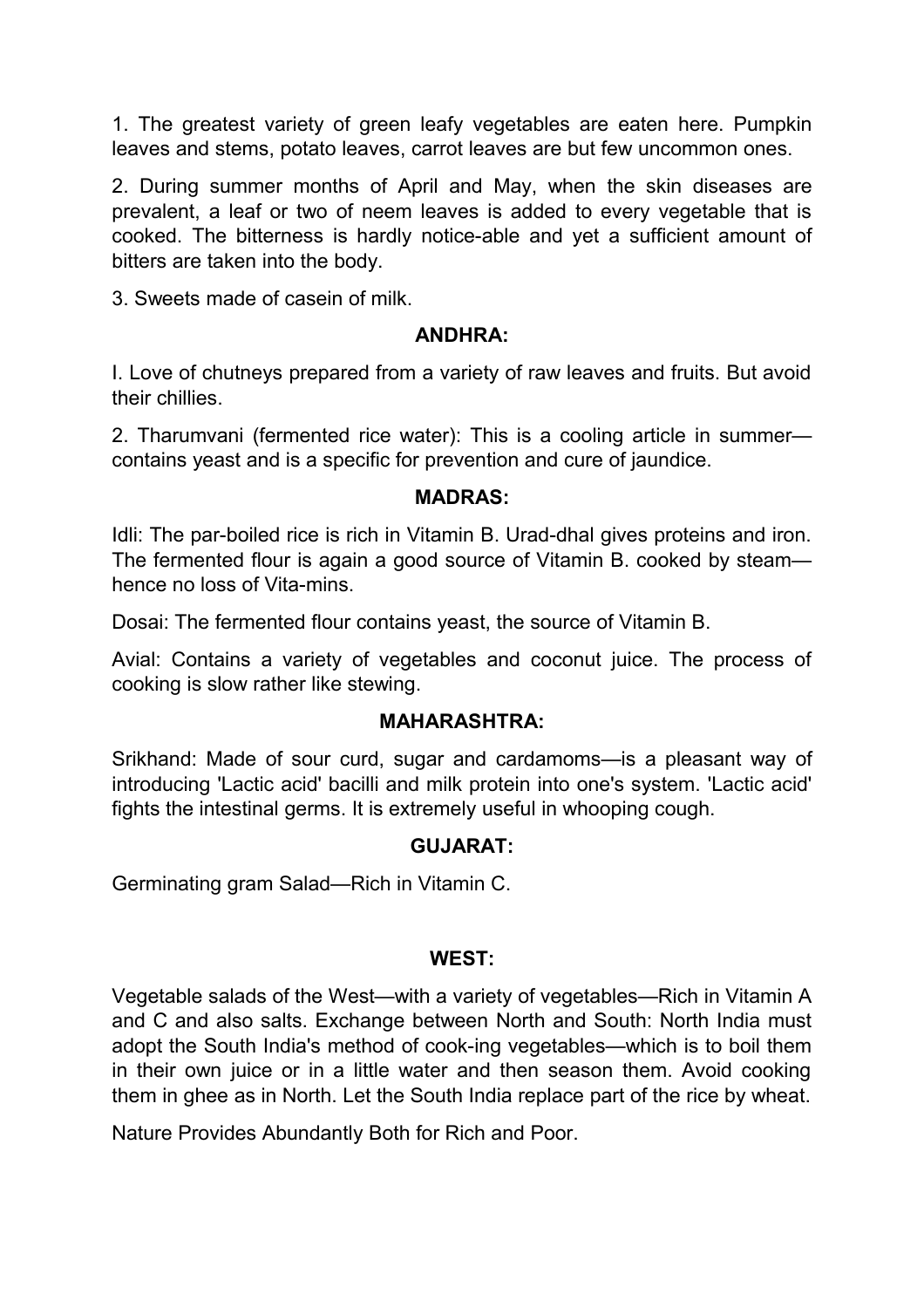# **APPENDIX**

#### **APPENDIX**

# **LANDMARKS IN THE GROWTH OF CHILDREN**

Normal progress

6th Week **Posterior** fontanelle closes. 4th month The infant is able to maintain the head 6th month erect without difficulty. Associates names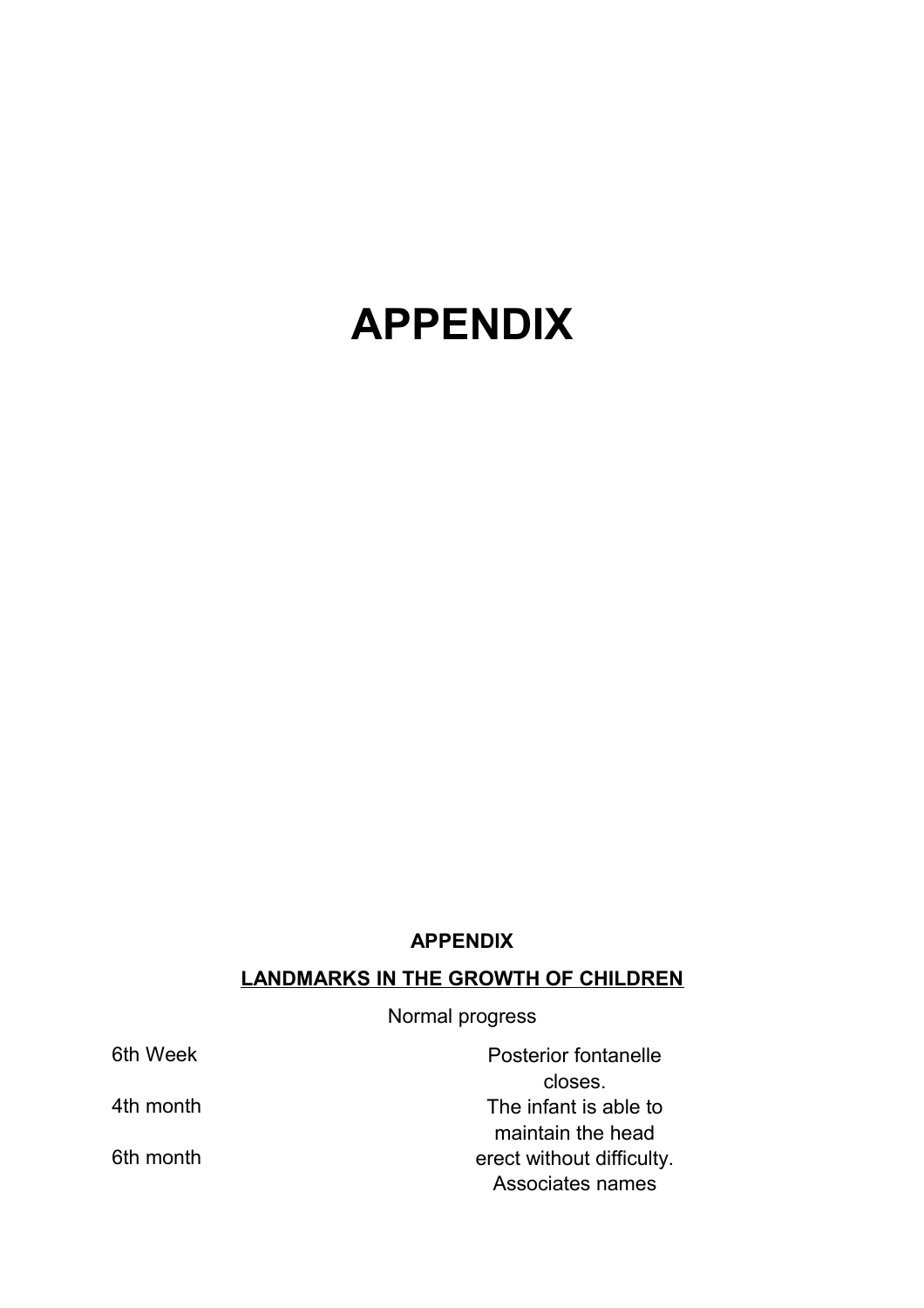|            | with objects.          |
|------------|------------------------|
| 8th month  | First tooth appears.   |
| 9th month  | Sits up unaided.       |
| 10th month | Speaks one or          |
|            | two words.             |
| 12th month | Stands or walks with   |
|            | slight help.           |
| 14th month | Speaks several words.  |
| 18th month | Gains day control of   |
|            | the bladder.           |
|            | The interior           |
| 24th month | fontanelle closes.     |
|            | Gains night control of |
|            | the bladder. The first |
|            | teething completed.    |
|            |                        |

If a child is backward in one particular accomplishment, it will be found to be forward in respect of another, so that the average is maintained.

# **Table of Heights and Weighs**

| Age          | Height        | Weight      |
|--------------|---------------|-------------|
| At birth     | 18 inches     | 6 lbs.      |
| 1 month      | 20 inches     | 7 1/2 lbs.  |
| 2 months     | 21 inches     | 8 1/2 lbs.  |
| 3 months     | 22 inches     | 9 1/2 lbs.  |
| 4 months     | 23 inches     | 10 1/4 lbs. |
| 5 months     | 23 1/2 inches | 11 lbs.     |
| 6 months     | 24 inches     | 12 lbs.     |
| 7 months     | 24 1/2 inches | 13 lbs.     |
| 8 months     | 25 inches     | 14 lbs.     |
| 9 months     | 25 1/2 inches | 15 lbs.     |
| 10 months    | 26 inches     | 16 lbs.     |
| 11 months    | 26 1/2 inches | $17$ lbs.   |
| 1 year       | 27 inches     | 18 lbs.     |
| 1 $1/2$ year | 29 inches     | 23 lbs.     |
| 2 years      | 31 inches     | 26 lbs.     |
| 3 years      | 33 inches     | 31 lbs.     |

## **Teeth**

| 7-8 months      | 2 teeth |
|-----------------|---------|
| $71/2-8$ months | 4 teeth |
| 9 months        | 6 teeth |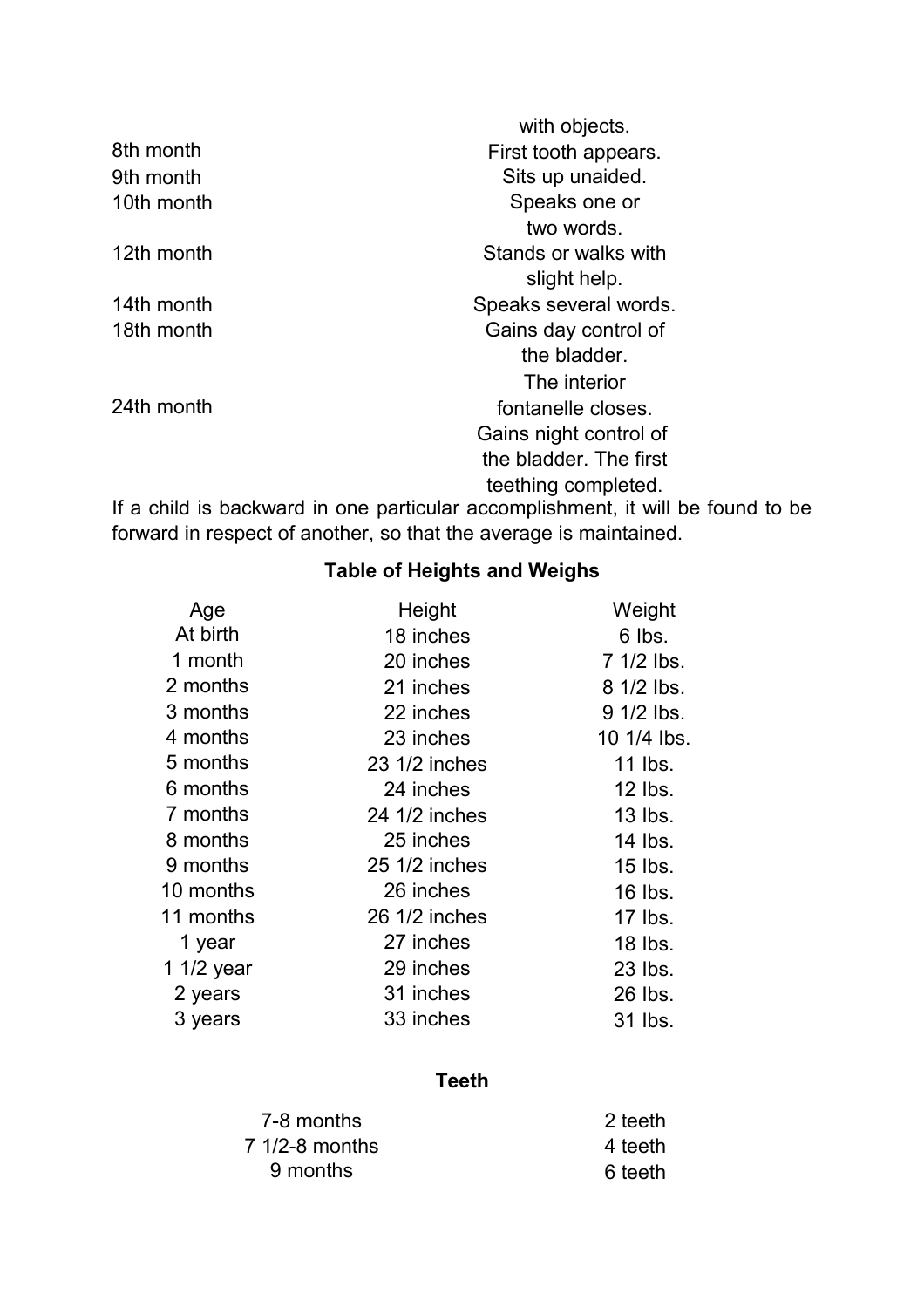| 10 months    | 8 teeth  |
|--------------|----------|
| 12-13 months | 10 teeth |
| 14 months    | 12 teeth |
| 16-20 months | 16 teeth |
| 20-30 months | 20 teeth |

## **A WISE MAN**

The wise man is sensitive to life in other beings. He feels it on the instant and can make no plans without taking it into consideration, and the love that thus fills his life enlarges it without any grasping on his part. For him the pursuit of fame is not possible. He is not anxious to occupy the mind of others with thought of himself, rather would he fill his own mind and life with them and their interests and needs through his own universal sympathy. —From Seven Rays—E. Wood

## **YOGI'S CURE**

A Bombay train driver had his own remedy for diabetes. During the 30 years he suffered from the disease, he used to take rice, sweetmeats, and starchy foods, thus breaking all diet rules. Then he would eat a few leaves from a green creeper, the Madhu Nash (sugar killer), which he grew in his own garden.

The effect was immediate: the sugar in his system would drop at once.

Swami Sivananda, a Yogi of Rishikesh, has a ready and easy cure for diabetic patients. Practise "Paschimottanasana, Uddiyana Bandha and Agnisarakriya," he advises, for five minutes early every morning. This consists of: Stretch your legs, bend the head and let it touch the knee; gradually catch hold of the toes with the thumb and index fingers of both hands. "This is Paschimottanasana." Draw the abdomen back, "This is Uddiyana Bandha." Pump the abdomen, "This is Agnisarakriya. This is the natural insulin, more potent and more effective than the artificial insulin produced from the glands of animals," he claims—N.A.F.E.N.

# **SUCCESS TONIC**

RECIPE:

Confidence **Confidence Confidence Confidence Confidence Confidence Confidence Confidence Confidence Confidence Confidence Confidence Confidence Confidence Confidence Confidence Confidence Co** Prayer Four Teaspoonfuls Patience Two Teaspoonfuls Perseverance **Four Teaspoonfuls** Joy Four Teaspoonfuls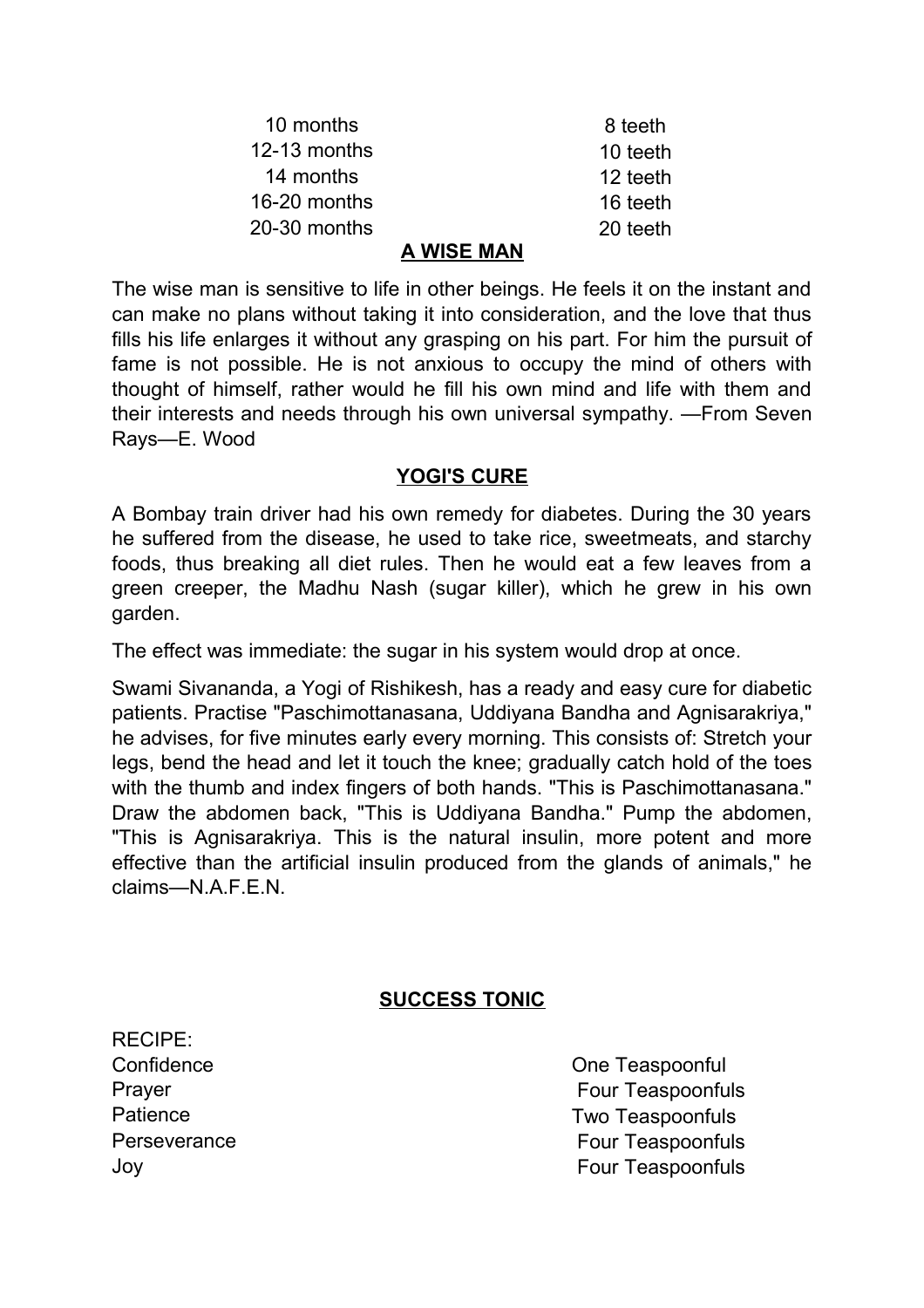Courage Courage Courage Courage Courage Courage Courage Courage Courage Courage Courage Courage Courage Courage Courage Courage Courage Courage Courage Courage Courage Courage Courage Courage Courage Courage Courage Courag Enthusiasm One ounce Mix one teaspoonful three times daily.

# **ANTI-DIVORCE TONIC**

Pray regularly.

Repeat Om Mentally.

Increase your Sattva.

Take pure Sattvic food.

Give up meat, fish, eggs,

Onion, garlic, liquor and smoking.

Take lemon, honey early morning.

Have association with saints.

Study religious books.

Cultivate divine virtues.

There will be no divorce.

You both will live happily.

You will attain Self-realisation too.

# **DIET AND HEALTH**

# **Sri Swami Sivananda Speech at the Inauguration of the Dietetic Jnana Yajna May, 1954**

This is a red-letter day in the annals of Rishikesh's history. It is an auspicious day on which good food and fruits are on exhibition in the Town Hall. Let us chant OM, opening the chambers of our heart. Let us have a common meditation for two minutes. Let us sing Kirtan and invoke the blessings of Ganesha, Saraswati and the Lord.

Blessed Atma-Svarupa, Children of Immortality!

I declare open this Dietetic Jnana Yajna. This inauguration is really worship of Brahman. There is nothing but the One Reality; the world is a manifestation of the Lord, the Virat-Svarupa. Everything is God only, in the spirit of the Vibhuti Yoga of Srimad Bhagavad Gita. Study the Vibhuti Yoga. The Lord says: "I am the sun, moon, Ganga, Himalayas, etc." and in the end he says: "I am the gambling of the cheat." There is no absolute evil here as this is a relative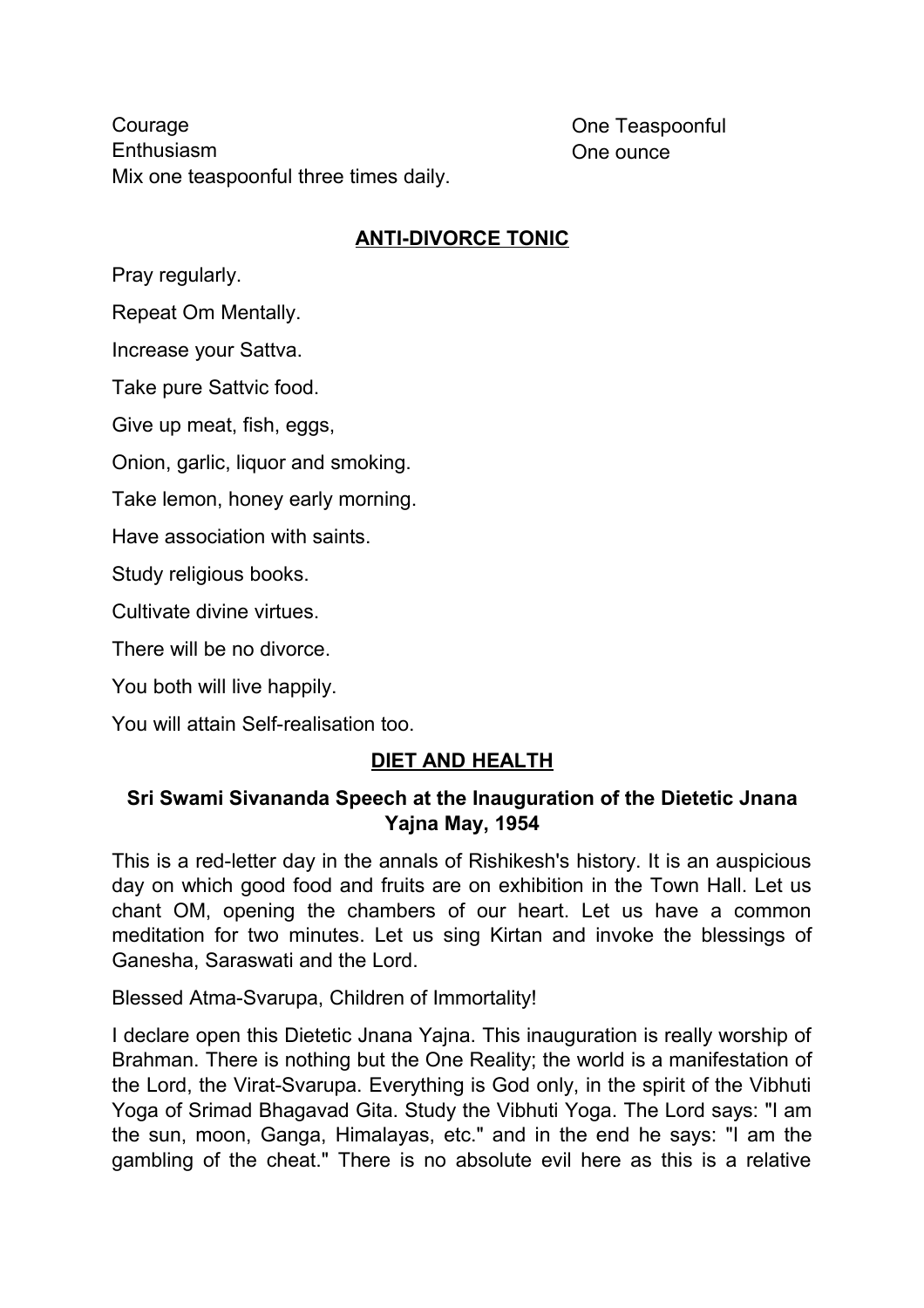world of good and evil. Wickedness also is Krishna. A rogue, too, is Krishna. The rogue is a future saint. Put him in the company of a saint; he will be entirely transformed. The world is a manifestation of the Lord. Therefore, this inauguration of the Dietetic Jnana Yajna, is worship of the Lord. He is the Antaryamin or the inner ruler of the mind and senses. Through the Light of God alone does the mind think, and feeling, willing, etc., are possible. Therefore, let us invoke His blessings to bestow upon us all a clear understanding and wisdom.

We are assembled here to have a common prayer, to con-duct congregational worship of the Virat. Now we withdraw our senses and dive into the chambers of our hearts to tune our-selves with that Light of lights that shines within the heart: Jyotishamapi tat jyotih tamasah paramuchyate; jnanam jneyam jnanagamyam hridi sarvasya vishtitam. Though it may be for a few minutes, we try to go back to our Source and draw peace from there. That is the object of our assembling here today.

This Dietetic Exhibition is the need of the hour. Because without at least an elementary knowledge of dietetics we can-not maintain a high standard of health, vigour and vitality, which is most essential for earning our daily bread, in the case of a Sannyasin for Sravana-Manana-Nididhyasana, in the case of a Yogi to practise Yoga or Chittavritti-Nirodha, in the case of a Bhakta to practise the Navadha Bhakti. For maintaining good health, proper diet is of the greatest importance. For practising meditation and entering into Samadhi good sublime thoughts are necessary: good thoughts are generated by good food. If you always take Sattvic food, you will always get Sattvic thoughts. Take a dish full of onions, garlic, etc., the mind will be restless. Take a cup of milk, it will become Sattvic. This idea is stressed in the Chhandogya Upanishad where it is said: the mind is formed of the subtle portion of food, Prana is formed of the subtle essence of water, and speech is formed of the subtle essence of Agni.

# **Aim of Dietetic Exhibition**

Without a knowledge of diet and nutrition, man loses health. There is malnutrition; he becomes anaemic; and he is not able to meditate. With a knowledge of diet and nutrition, you will take the proper diet in the proper manner, enjoy good health and progress in meditation also. In this Hall today there are various dietetic exhibits; and you are taught how to have balanced diet. Balanced diet is necessary in order to enjoy good health. There must be the proper proportion of proteins, fats and carbohydrates, water and mineral salts. Different combinations of foods are needed by different people pregnant women, nursing mothers, a boy, an adult, an intellectual worker and a manual labourer. If you know the food-value of certain common items of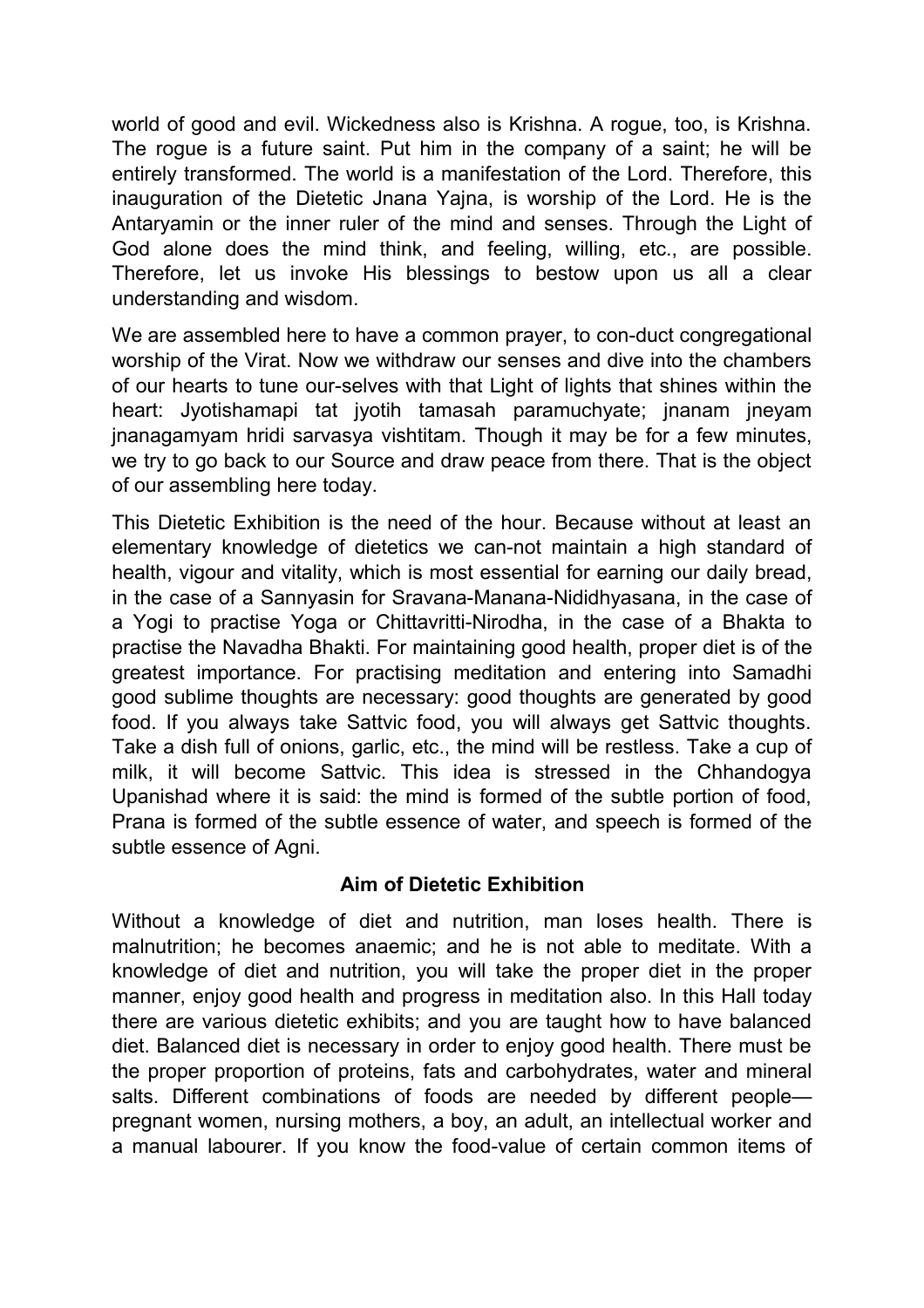diet, you can have a balanced diet by the addition of a little spinach, or some fruits or nuts.

We should know the uses of common articles. As soon as you get up, make it a point to drink the juice of one lemon in a cup of water, along with two teaspoonfuls of honey and a little bit of salt. This is a very good blood-purifier, anti-scorbutic; and it will give you abundant energy for meditation. These are all easily available common things, but their value is great.

The object of this exhibition is that every individual should have a knowledge of simple balanced diet, bland and non-irritating, without much spices (a little bit of spices Jira and a little pepper will do to give you a good appetite and to increase the flow of gastric juice). Everybody should form his own balanced diet; it can be done for a few cents, and does not need over-loading the stomach with all sorts of costly foodstuffs. Generally people overload the stomach, specially at night. Therefore, they are not able to get up in the early morning and practise meditation. Your night diet must be light and Sattvic. You must put everything into practice. After a great deal of suffering, for over fifty years, and much expense, you go to a doctor who pre-scribes this simple lemon juice-honey cure for you. Why not do it now and save all that trouble and expense?

# **Allopathic Sapta-Rishis**

These rules of diet are very simple. Avoid polished rice; it is devitaminised. Avoid white sugar and use gur instead. You will derive wonderful energy from gur. You will never suffer from beriberi. You will be saved from the medical Sapta-Rishis. Just as there are the Sapta-Rishis in our religious field, there are Sapta-Rishis in the medical world, too. When you go to a doctor with stomach-ache, he will say: "Go to a dentist and have your teeth removed." The dentist will say: "Go to an ENT specialist and have your tonsils operated." The ENT specialist will say: "Go to an eye specialist and put on spectacles." So on, you will be driven from one specialist to another, till you have had Darshan of all the Sapta-Rishis. In the West they have a nutrition specialist also. The doctor will ultimately say: "Go to the Nutrition Specialist." They recognise that diet is very important. A Maharashtra labourer works for twelve hours. He takes only some chapatis with green chillies and salt to act as chutney. He enjoys good health and carries on his work. You cannot explain from where he gets the energy. There is energy in the sun, in the air. We get energy direct from these sources.

# **Food and Intellect**

If the food is pure, you will have a pure intellect. When there is a pure intellect, you have good memory—memory not for these mundane things, but to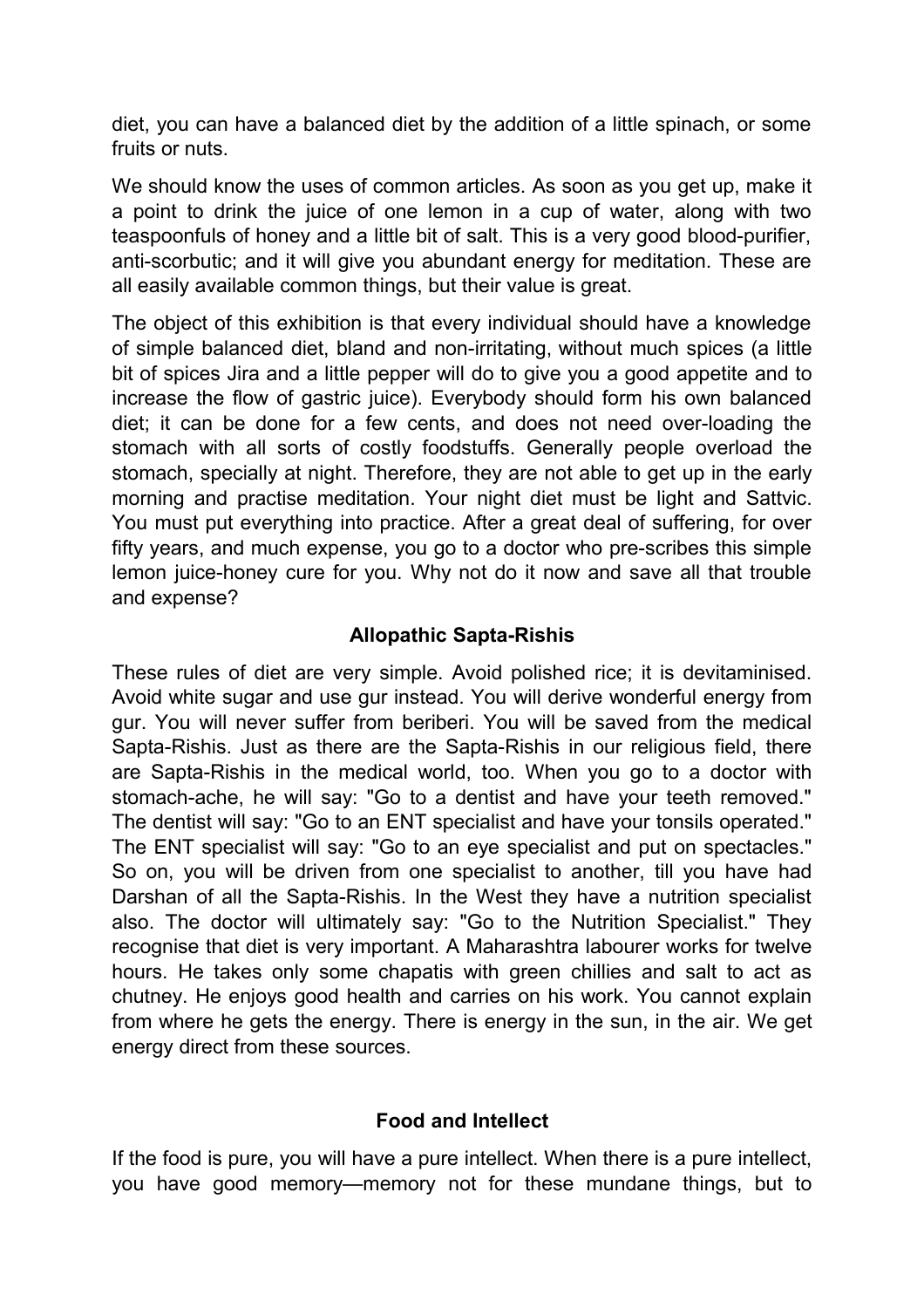remember the Atman. You have forgotten the Atman now on account of the passion-cur-rents, Raga-Dvesha currents. This Sattvic food gives you memory to enable you to think of your Atman. You have forgot- ten your real essential nature and you think: I am a Brahmin, I am an Advocate, I am Mr. Gupta, I am healthy, I am intelligent, I am lean, etc., etc. You must say, and declare: "I am Brahman", "I am the all-pervading essence." When you identify yourselves with the body and say "I am Mr. So-and-so," you are bound. You are beyond the body and the mind. You are that All-pervading Atman in which you rest at night during your sleep, when there is no object, there is no Raga-Dvesha currents, and yet you enjoy supreme peace, independent of objects, and mind. Yet, on account of the force of ignorance, of Maya, of Avidya, you are dragged into this mundane world as soon as you wake up, and begin to play with the shadows, on account of your lust, anger, greed, selfishness and egoism, which are the barriers that separate man from man. You should feel that all eyes are yours, and that you see through all eyes. You think through all minds. You hear through all ears. This is the magnificent view that you will get when you go to the transcendental source, the Su-preme Brahman. That is the Truth. What is Truth? That which exists in the past, present and future, .unchanging,—that is the Truth, the Self, Brahman or Atman. That is Peace. That is Ananda. That is Wisdom. That is your essential divine nature. Forget this not.

Tat Tvam Asi: That Thou art. This is the magnificent Mahavakya which removes your ignorance, lifts you up and makes you divine. That is your essential divine nature which you have forgotten now. By taking Sattvic food, you regain that memory. Therefore, Sattvic food helps you attain Selfrealisation.

Uddalaka asked Svetaketu: "Fast for fifteen days"; after he had done so, Uddalaka asked him to repeat the Vedas. He was not able to do so. He took food again and was able to re-member the Vedas. Food makes thinking possible. Therefore, food is of paramount importance. You must eat when you are in a cheerful mood. Don't overload the stomach. Have a knowledge of dietetics and become your own physician. Have sub-lime thinking; give up cares, worries and anxieties. What a sad plight you are in! When you are the Lord or Lords, you are dancing here for a few rupees! You are the prey of moods. For five minutes you laugh; for the next five minutes, you weep. This is mundane life. You are an ocean of bliss, embodiment of bliss and Joy. You are in reality the Lord of the three worlds; if you give up egoism, selfishness and greed, you will realise this here and now. God has given you all faculties and potentialities; so rise up. Keep all your faculties bright and brilliant by taking Sattvic diet.

#### **Overcome Bad Eating Habits**